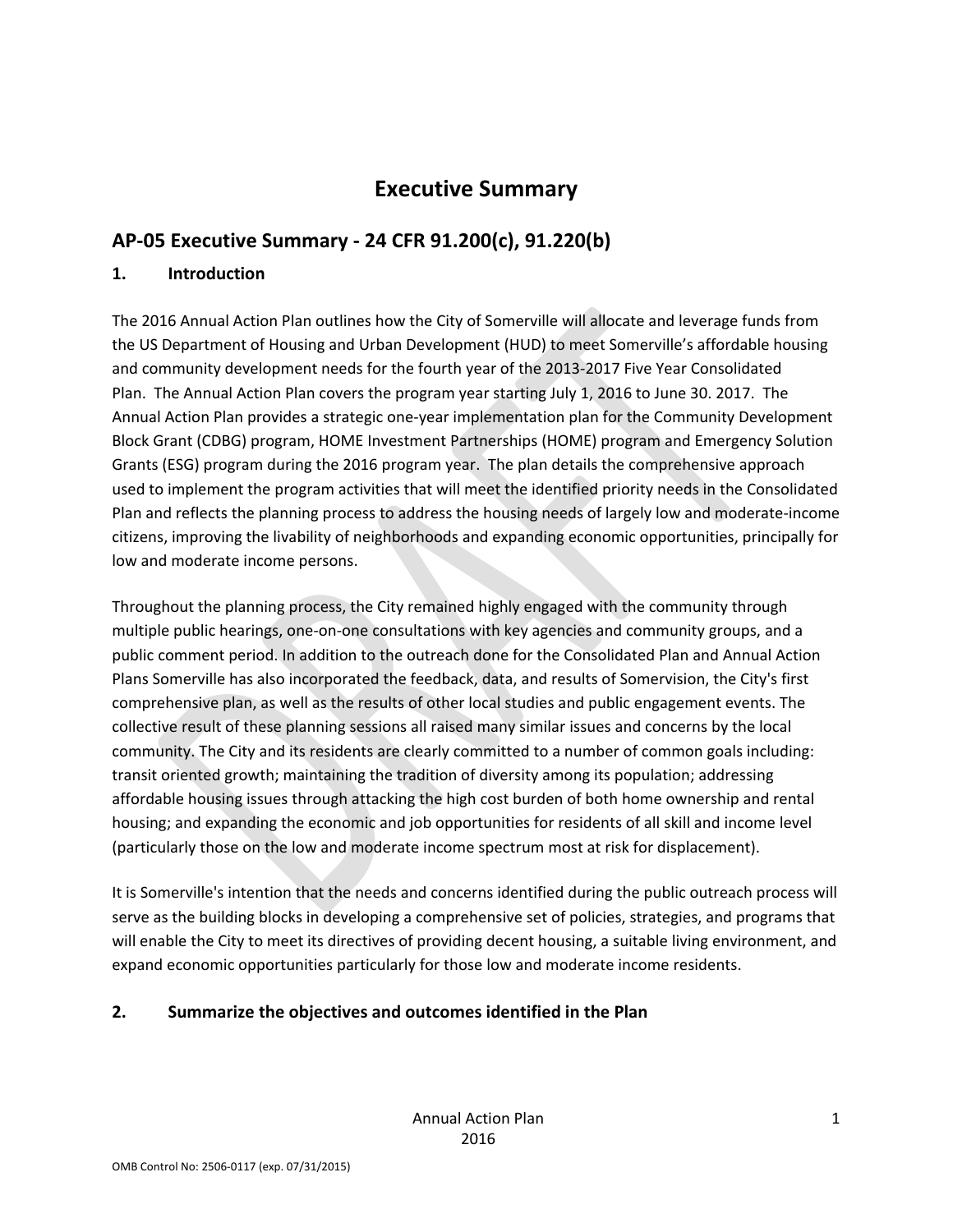This could be a restatement of items or a table listed elsewhere in the plan or a reference to another location. It may also contain any essential items from the housing and homeless needs assessment, the housing market analysis or the strategic plan.

The Program Year 2016 planning process has once again clearly demonstrated that the most serious issue impacting the low and moderate income population of Somerville is the overwhelmingly high housing cost burden facing residents. The combination of the City's geographic location, fast growing neighboring economies, and low vacancy rates has made the cost of housing (rental or home ownership) a major cost burden for the cities low-mod population. The City recognizes the threat that this high cost burden places on its current residents and is committed to engaging in a variety of activities that are focused on providing its low to moderate income population with the opportunities and resources they need to continue to grow and expand their standard of living.

Through this philosophy Somerville has developed two major priority goals:

- **Building Communities of Opportunity‐** This goal is intended to execute the long term comprehensive goals established during our Consolidated Plan and Somervision planning and citizen participation sessions. The strategies to be undertaken under this objective encompass a wide variety of activities including economic development, commercial revitalization, public facility and public infrastructure improvements. These include projects aimed at improving access to Somerville's expanding public transit infrastructure, economic development activities aimed at integrating and supporting Somerville's diverse population base, increasing affordable housing supply through inclusionary zoning and development projects, and public facility projects that will expand green space and significantly enhance the living environment for low and moderate income residents. The goal of these activities is to ensure that the current low to moderate income population has the opportunities and resources they need to grow along with Somerville.
- **Addressing the Needs of At Risk Populations‐** The purpose of this goal is intended to meet the immediate needs of those groups and individuals who are at greatest risk of homelessness or economic distress. The activities targeted for this goal include continued investment in our public services, homeless programs, and continuum of care activities. The City will continue to use HUD funds to assist those members of our community that are in greatest risk of becoming victim to the increased housing costs associated with this area.

### **3. Evaluation of past performance**

This is an evaluation of past performance that helped lead the grantee to choose its goals or projects.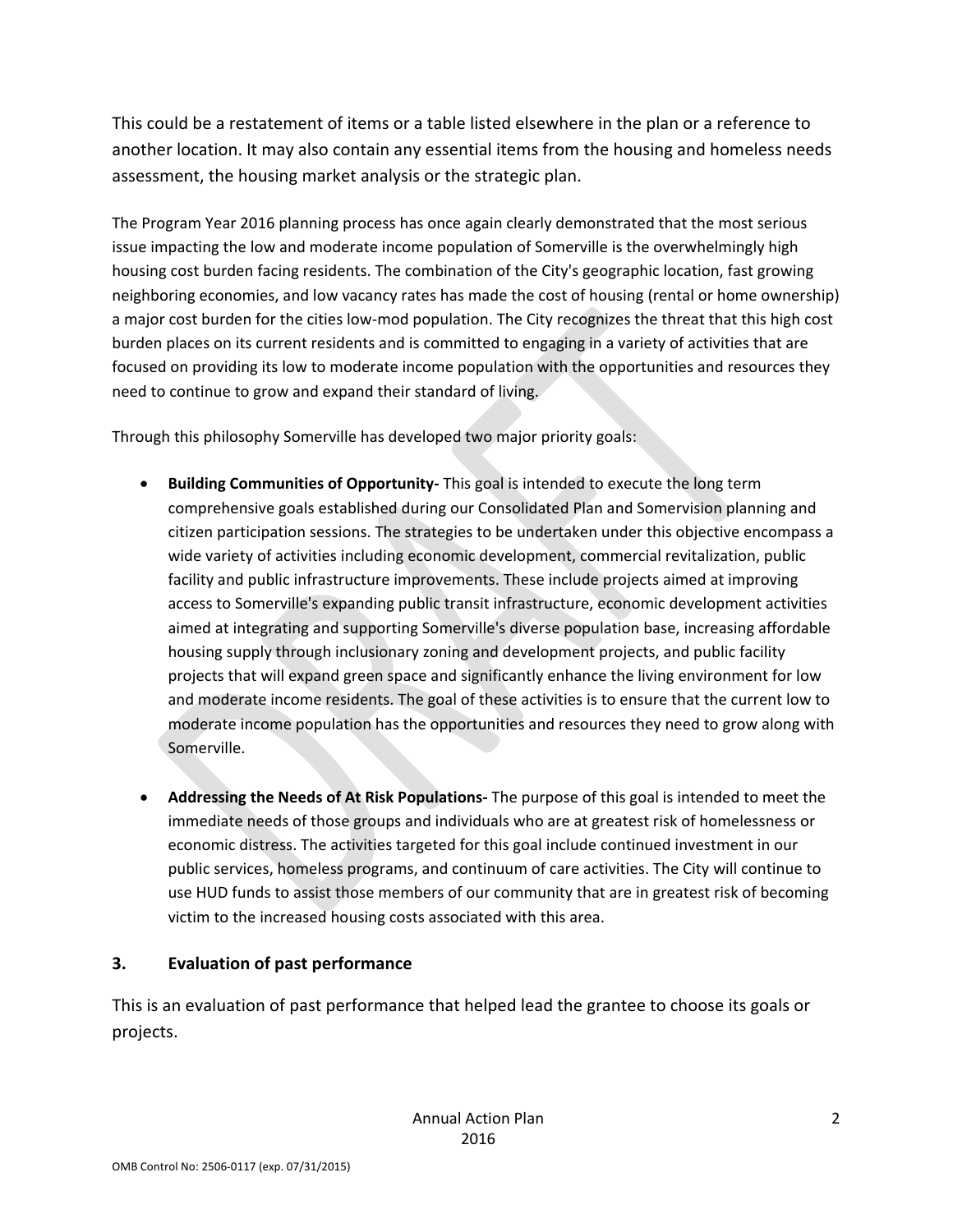Somerville continues its efforts to successfully deliver on the goals and initiatives in the 2013‐2017 Con Plan. As the City enters PY16 the City's low‐mod income residents still face many of the same challenges previously identified in the five year plan however; numerous accomplishments have been made in several of the City's block grant programs over the last three years.

#### **Affordable Housing** ‐

- 23 affordable units were created through inclusionary zoning consisting of 7 new homeownership units, and 16 new rental units. In addition, 4 previously created affordable homeownership units were resold to new eligible first time homebuyers and 11 affordable rental units were re-tenanted by new low-income households. The current year's plus prior years' achievements during the current consolidated plan, is 10 new homeownership and 68 new rental units created.
- Ground was broken and construction started on 35 affordable transit oriented rental housing units anticipated to be completed by summer 2016. The current year's plus prior years' achievements during the current consolidated plan, is 66 units of affordable rental housing created.
- An 11 unit mixed income transit oriented homebuyer project was fully funded. When completed 4 low‐moderate income households will have housing they can afford. Though not HUD funded, this project also includes 4 middle income and 3 market rate units.
- To date rental assistance has been provided to 11 households at risk of homelessness directly helping 16 adults and 19 children. The current year's plus prior years' achievements during the current consolidated plan are 29 adults and 31 children in 20 households at risk of homelessness assisted.
- Progress continues being made toward Somerville's goal of rehabilitating/performing lead abatement on 40 units annually.
- Closing Cost Assistance was provided to 4 low-mod households purchasing their first home.

#### **Economic Development** ‐

- The City continues its relationship with the Union Square and East Somerville Main Streets organizations that help the City to foster small business development via technical assistance, capaCity building, and district marketing. Direct Technical assistance was provided to over XX small businesses and low to moderate income micro enterprises between the two organizations.
- Program year 2015 marked the second full year of the relaunch of the commercial property improvement program and has seen significant progress; to date 8 storefronts have been renovated, 7 are in the permitting process with construction anticipated prior to the close of program year 2015, and there are 14 applications in process.
- The City continues to redesign and expand its direct financial assistance program to small businesses in an attempt to create jobs and spur economic activity in Somerville's low to moderate income business districts.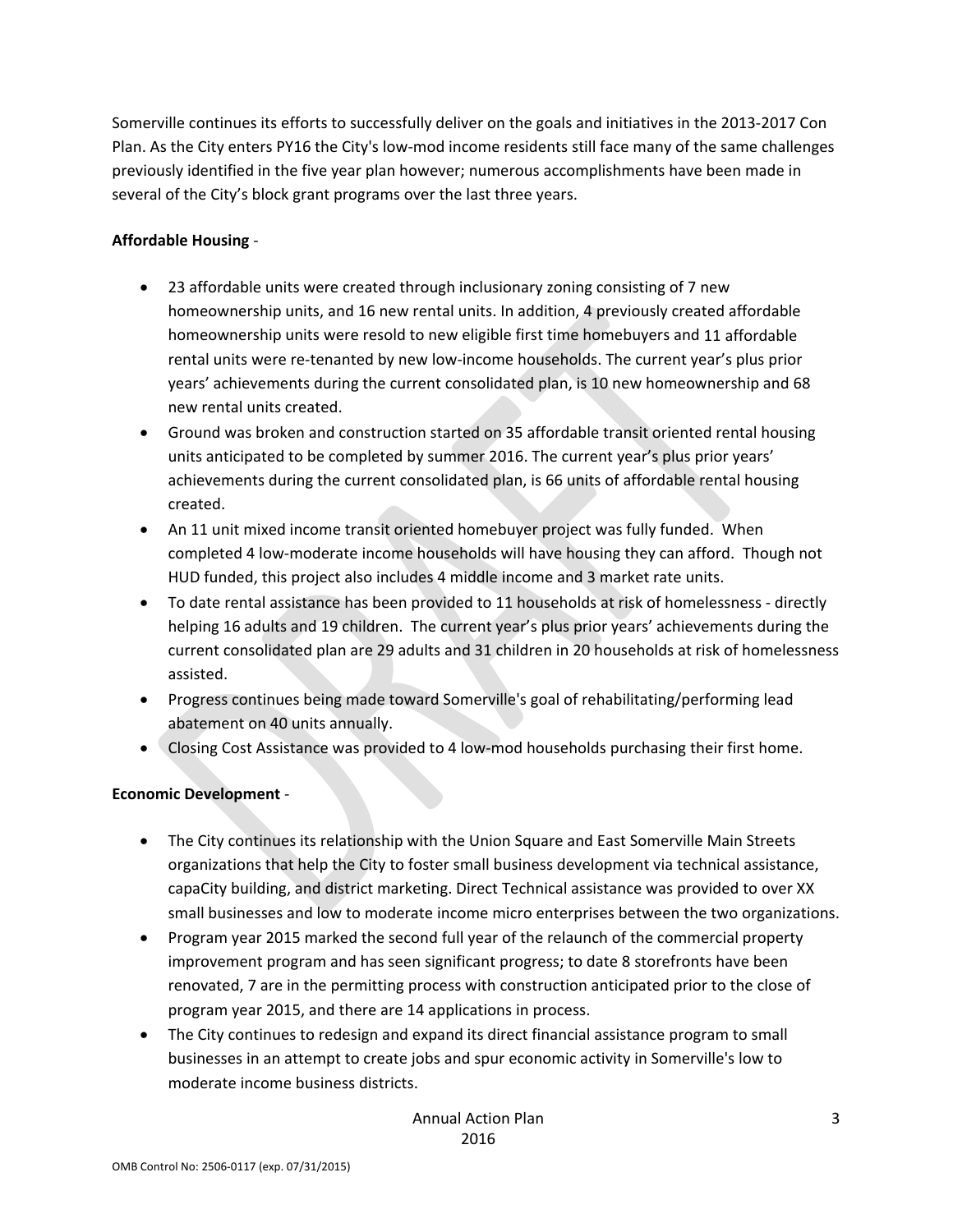#### **Transportation Infrastructure and Open Space ‐**

- Building on the improvements previously made to the East Broadway streetscape, Somerville continued to invest in infrastructure improvements in this neighborhood through the Franklin Streetscape project completed in the fall of 2015.
- The City continues to execute on its plan of providing suitable quality recreational and open space in low to moderate income neighborhoods. Recently, the City completed the Marshall Street playground and Symphony park projects which serve the central Broadway and east Somerville neighborhoods. Additionally, the Otis street playground project will be breaking ground in the spring of 2016 providing additional recreational and open space to the central Broadway and east Somerville neighborhoods. In total these projects have added over 26,000 square feet of additional open space to underserved neighborhoods.
- Finally, the City planted 72 trees continuing its longstanding tree planting program which plants trees in various low to moderate income areas across the City to improve the City's urban canopy and improve air quality.

#### **4. Summary of Citizen Participation Process and consultation process**

Summary from citizen participation section of plan.

The City of Somerville is an extremely active community with an extraordinarily high level of civic engagement and public participation from its residents. As a result of this high level of engagement and the City's desire to make the five year Consolidated Plan process as "needs based" as possible, the City's Community Development division went through an extensive citizen participation process to ensure that the plan met the needs and concerns of its low to moderate income residents specifically in the areas of affordable housing, suitable living environments and economic development. In developing the plan the City reached out to residents, social service organizations, housing providers, and other governmental and public entities to provide input into the identification and prioritization of these needs.

As part of the Action Plan process, a series of two public hearings were held to solicit feedback directly from residents and community members. The feedback received from these meetings reinforced the concerns and opinions raised during the consolidated planning process including the high housing cost burden facing individuals and families, availability of job opportunities and job training, and homelessness prevention.

Housing Division staff also met directly with several partners to develop the Needs Assessment and Market Analysis sections of the Consolidated Plan. Specifically, Housing Division staff attends the Continuum of Care meetings to gather feedback from the homeless providers regarding the needs of their clients. Topics covered included common housing problems, areas of most pressing needs, concerns around the termination of rapid rehousing funds, results of the Point in Time homeless count, gaps in available housing, gaps in supportive services, and general concerns. Housing division staff also met one‐on‐one with the Deputy Director of the Somerville Housing Authority to discuss issues of

Annual Action Plan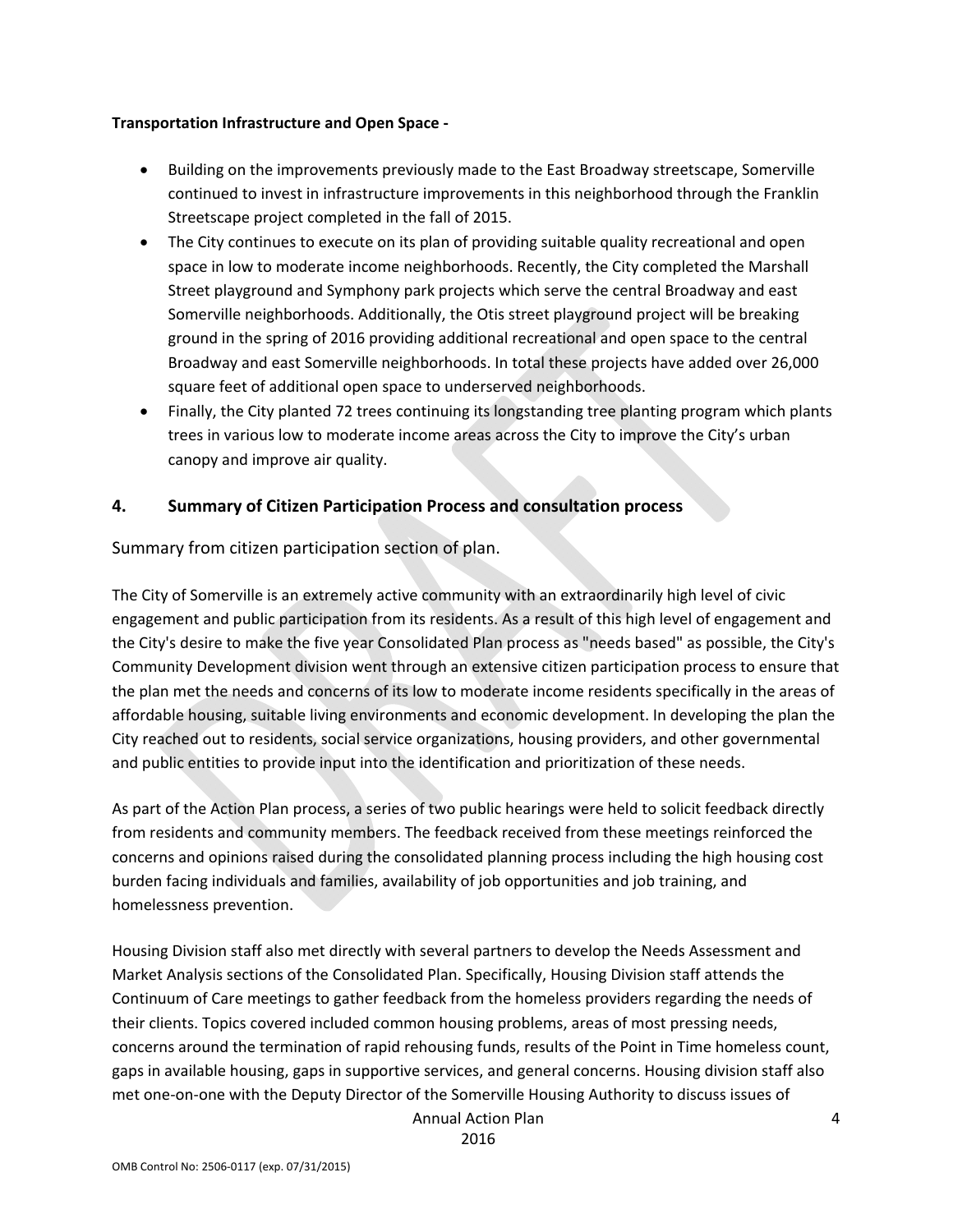concern, including Section 504 Needs, most pressing needs of Public Housing and Voucher residents, demographic information about Public Housing and voucher residents, restoration and revitalization needs of the public housing stock, and strategies to improve the living environment for public housing residents, among other general housing needs concerns.

#### **5. Summary of public comments**

This could be a brief narrative summary or reference an attached document from the Citizen Participation section of the Con Plan.

### **6. Summary of comments or views not accepted and the reasons for not accepting them**

#### **7. Summary**

Somerville has historically been an affordable place to live, with convenient access to Boston. As the Greater Boston areas, and Massachusetts as a whole, have begun experiencing increased housing costs, so has Somerville. Since 2000, single-family home sales have increased in price by 112% and while rents have remained somewhat stable over the past decade, median contract rent has still increased by 43% since 2000 and housing advocates report increasing difficulty finding vacant units that are affordable to low and moderate‐income households and extremely low vacancy rates, making Somerville unaffordable to many residents.

Challenges facing the City of Somerville highlighted in the Housing Needs Assessment of the Consolidated Plan include a high level of cost burden among residents, a stark affordability mismatch, particularly for low and moderate income households, demand for public housing and vouchers that exceeds the supply by almost ten times, and changing demographics including an increasingly diverse community, both ethnically and racially. While the City will continue to utilize the HUD funds to address these needs, additional strategies at the local level will also be pursued to combat the pressing needs of Somerville's residents. The City will continue to strengthen its Inclusionary Zoning Ordinance and work with private developers to ensure the maximum number of affordable units that meet the needs of Somerville's low and moderate income population, are created through zoning controls. The City will also work to strengthen the Linkage Ordinance to ensure new commercial development contributes funds to the Somerville Affordable Housing Trust Fund to address housing needs. Additional funds will also be available via the Somerville Affordable Housing Land Bank and the passage of the Community Preservation Act and the City will work to coordinate the efforts of these funding sources with the needs identified in the Needs Assessment. Additional work around workforce development will raise the incomes of residents, making housing more affordable. Increased access to transportation through the extension of the MBTA Green Line and the new Orange Line stop will decrease transportation costs,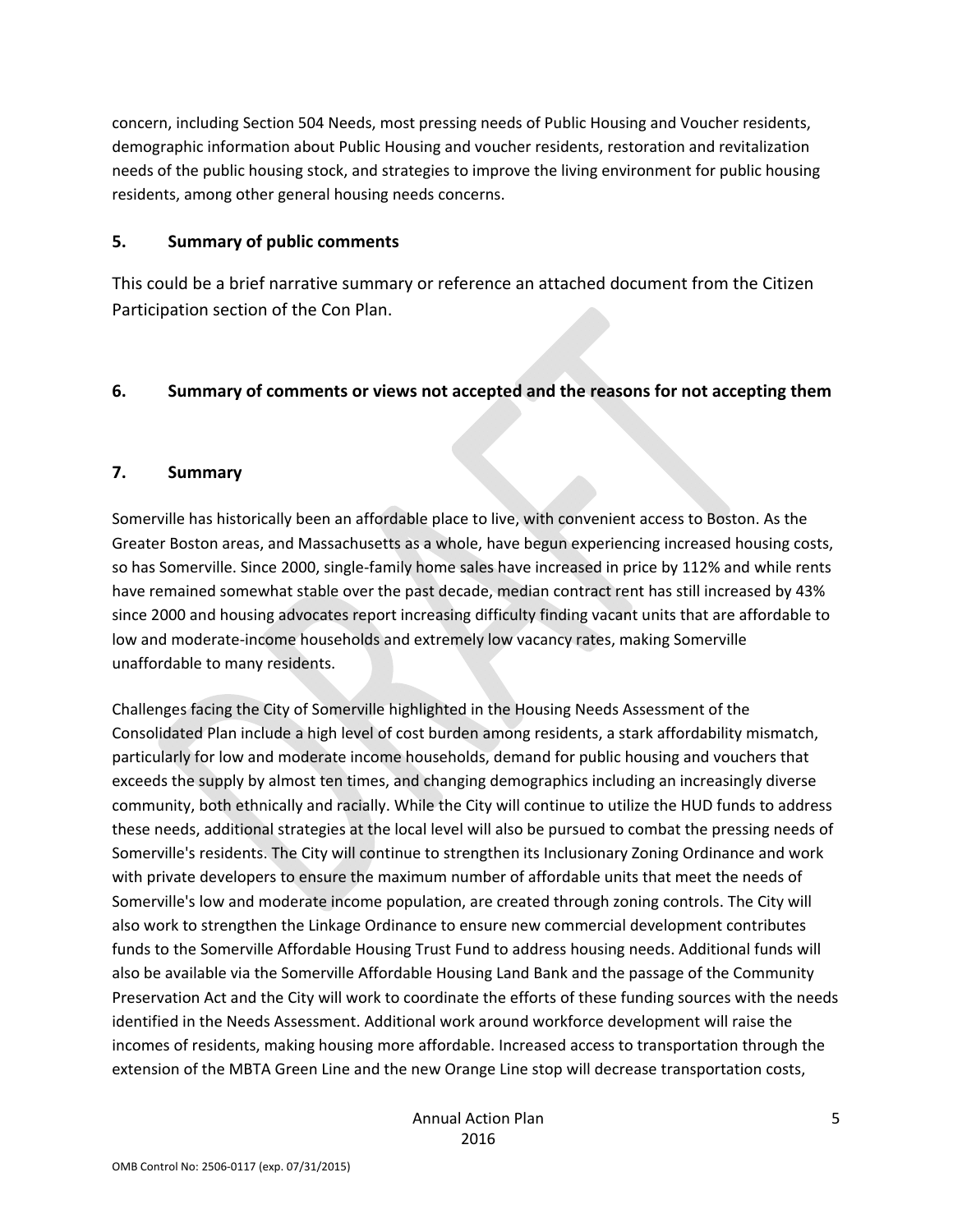thereby lessening households cost burden and freeing up additional income for other needs, including housing.

The community assets and market knowledge that Somerville needs to build successful activities and projects have been highlighted in the Market Analysis section of the Consolidated Plan. Some of the high level points of interest include a rich immigrant population and artist culture, access to major metropolitan cities, proximity and strong political focus on transit. All of these points of interest make Somerville an interesting place for economic development and job growth, which will reduce the cost burden of the low and moderate income households.

In the Annual Action Plan, Somerville lists its goals and estimates of allocations from HUD by program. In the narratives that precede and surround these goals and allocations exists the summaries of geographic and need priorities, as well as the influence of market conditions. The Annual Action Plan also highlights Somerville's commitment to reducing the barriers to affordable housing, homelessness, lead paint hazards and poverty. The monitoring plans for ensuring regulations are followed by the City and its partners are also included in this Action Plan.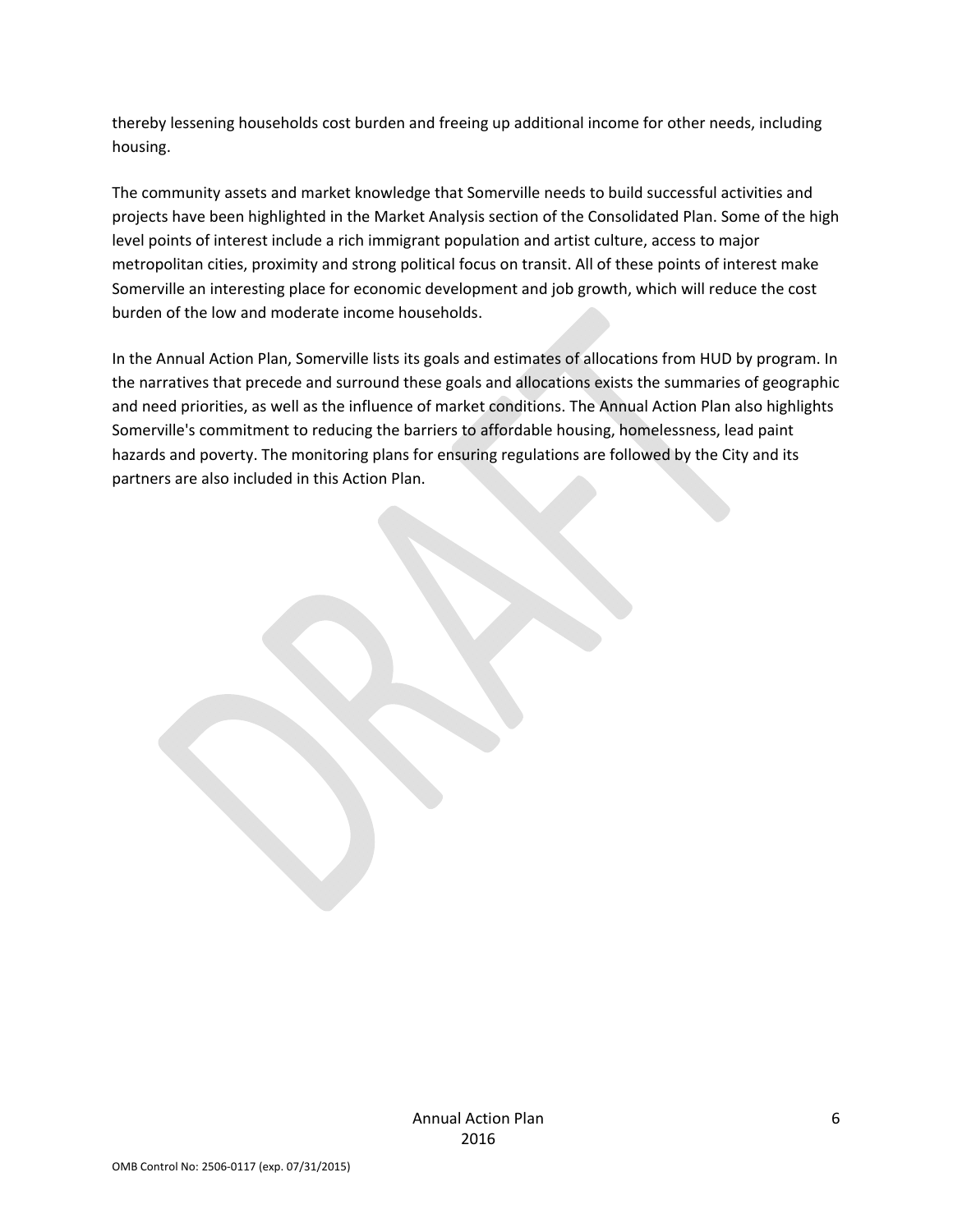### **PR‐05 Lead & Responsible Agencies – 91.200(b)**

#### **1.Agency/entity responsible for preparing/administering the Consolidated Plan**

Describe the agency/entity responsible for preparing the Consolidated Plan and those responsible for administration of each grant program and funding source.

| <b>Agency Role</b>        | <b>Name</b>       | <b>Department/Agency</b> |
|---------------------------|-------------------|--------------------------|
|                           |                   |                          |
| CDBG Administrator        | <b>SOMERVILLE</b> | <b>OSPCD</b>             |
| <b>HOME Administrator</b> | <b>SOMERVILLE</b> | <b>OSPCD</b>             |
| ESG Administrator         | <b>SOMERVILLE</b> | OSPCD                    |

**Table 1 – Responsible Agencies**

#### **Narrative (optional)**

#### **Consolidated Plan Public Contact Information**

Mayor's Office of Strategic Planning and Community Development

Attn: Alan Inacio

93 Highland Avenue

Somerville, MA 02143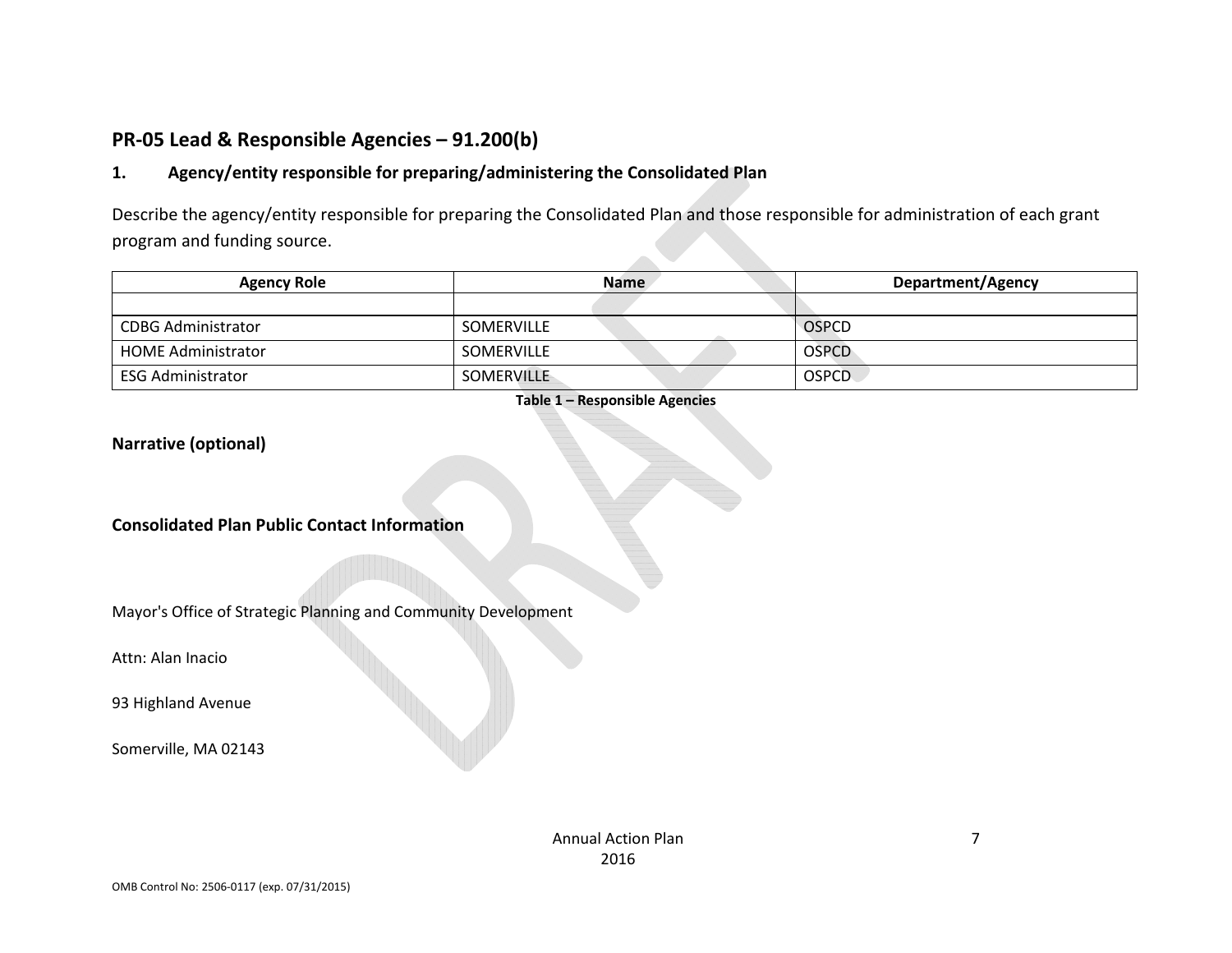### **AP‐10 Consultation – 91.100, 91.200(b), 91.215(l)**

#### **1. Introduction**

The City of Somerville recognizes that partnerships with public and private entities are vital to the provision of effective services to the Somerville community. Each strategy prioritized by the City of Somerville is only accomplished through effective collaborations with community partners. These partners provide the expertise needed to ensure quality service provision, housing development and neighborhood revitalization efforts. OSPCD works with a number of City departments, the housing authority, major non‐profit organization and other stakeholders to ensure that the planning process is both comprehensive and inclusive. OSPCD secures information from other City departments, the private sector non‐profits, neighborhood‐based organization and residents regarding existing conditions and strategies for addressing current needs.

An initial step in the 2016‐2017 Action Plan began with the first Public Meeting (January 14, 2016) at the Capuano School to gather input from the public on the needs in the community for CDBG, ESG and HOME funds. At this meeting, a survey was completed by participants rating the most important issues facing resident's related to economic opportunities and housing issue of at-risk populations. Additional surveys were requested and distributed. Survey results will be reported in the Public Participation section of the Action Plan. At this meeting the timeline for the Requests for Proposals (RFP) for both CDBG Public Services and Emergency Solution Grants was announced. The advertisement for the RFP appeared in The Somerville Times on January 13, 2016 and on the City's website. The application deadline will be 11 and 11:00 AM respectively for both CDBG Public Services and the Emergency Solutions Grant proposal.

OSPCD will continue to seek out opportunities to strategize with a variety of groups to address short‐ term and long-term community needs. In addition, OSPCD staff will meet with community groups and agencies throughout the year to solicit input regarding OSPCD programs and to plan future activities.

### **Provide a concise summary of the jurisdiction's activities to enhance coordination between public and assisted housing providers and private and governmental health, mental health and service agencies (91.215(l))**

The City of Somerville and OSPCD coordinate activities between public housing and assisted housing agencies through funding and reporting outcomes to state and federal agencies. Non‐profit and for profit housing developers and housing providers are in regular contact with OSPCD staff regarding permits, project ideas and potential state and federal grants that could be combined with CDBG and HOME funds for a successful housing project proposal. The HOME program provides vital funding to affordable housing providers that also apply for tax credit funding to develop affordable housing units.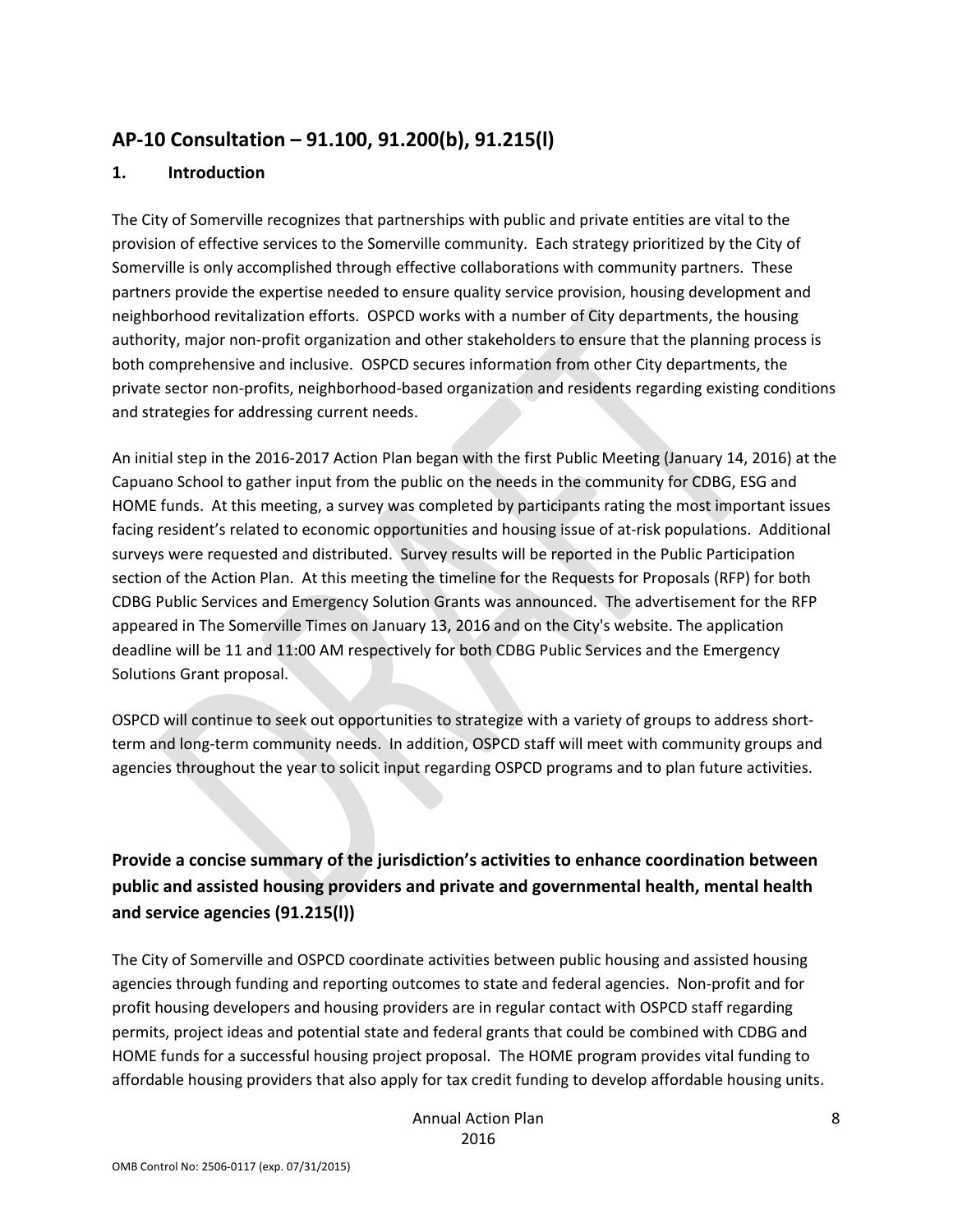The City of Somerville strives to be in constant contact with various public and private agencies to ensure funding priorities are in line with current community development goals. SPCD is involved in many community collaborations with an aim to enhance coordination between housing and service providers to better serve the community. In support of the Consolidated Plan and the Continuum of Care (CoC) Strategic Plan to End Homelessness, SPCD is in partnership with housing providers, health and human services providers to create subsidized affordable housing units that are linked to mainstream and social supports.

### **Describe coordination with the Continuum of Care and efforts to address the needs of homeless persons (particularly chronically homeless individuals and families, families with children, veterans, and unaccompanied youth) and persons at risk of homelessness.**

A member of OSPCD's Housing Division staff serves as the lead chair member in the CoC, attending all monthly meetings and participating in several subcommittees; coordinates the submission of project applications each year and prepares the extensive CoC narrative for submission into HUD's e-snaps system. OSPCD in conjunction with the CoC provides technical assistance to applicant agencies and coordinates monthly meetings of the CoC which comprise providers including homeless shelters, immigration and eviction prevention services, veterans services, educational institutions, health and human services, homeless youth services and housing assistance providers. Continuum of Care agendas are focused on enhanced coordination among all entities and gauging housing and income stability measures of CoC‐funded programs.

To coordinate services for homeless individuals and families with children, the CoC relies on several local shelter agencies for coordinated entry into and out of the homeless service system. The continuum of housing and supports for homeless veterans and their families have been bolstered substantially with VASH rent subsidies and case management and enhanced re‐housing assistance at a local veteran's shelter.

Following the Point in Time Count, the CoC reviews the needs within the community and makes recommendations. Additional beds for the chronically homeless have been requested and mobile vouchers have been prioritized through Somerville's Prevention and Stabilization (PASS) program funds. Similarly, Passages, the McKinney funded case management program, has been able to work with the local housing authority in securing Section 8 vouchers and public housing units for the chronically homeless.

For those at risk of homelessness, we utilize a Tenancy Stabilization Program to help with some funding for rent or utility arrearages, along with case management to identify any other issues as well. CoC members participate on the State's unaccompanied youth task force with discusses current issues and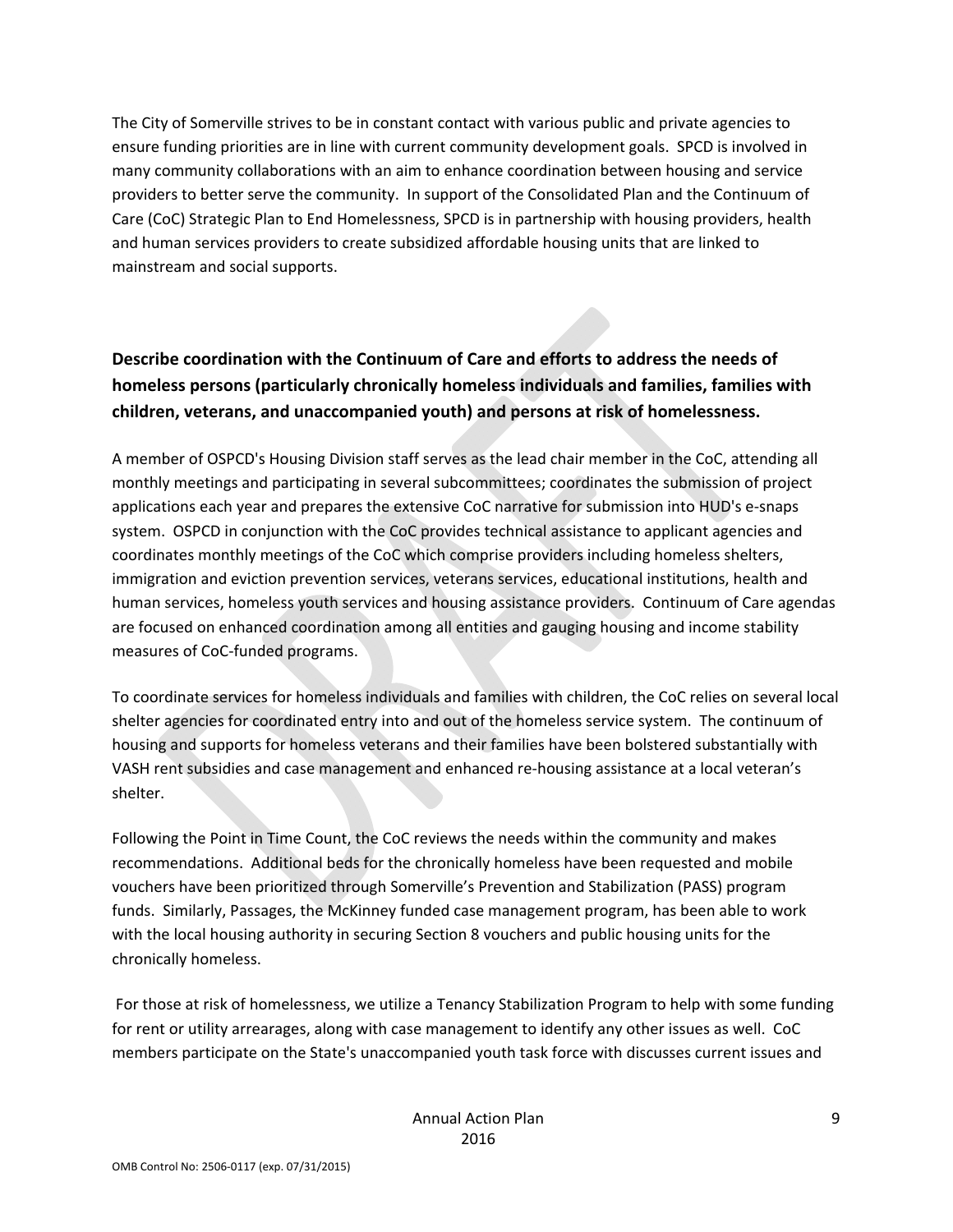long term plans. A peer survey of unaccompanied youth was implemented and steps are in place to identify this difficult population

## **Describe consultation with the Continuum(s) of Care that serves the jurisdiction's area in determining how to allocate ESG funds, develop performance standards for and evaluate outcomes of projects and activities assisted by ESG funds, and develop funding, policies and procedures for the operation and administration of HMIS**

A member of OSPCD's Housing Division staff serves as the lead chair member in the CoC and this same member along with other members in the CoC participate on the ESG Advisory Committee making recommendations to the Mayor for ESG funds. Critical feedback on the 2016‐2017 Plan was solicited from ESG funded agencies and other stakeholders in preparation for the City's formula funding. Participants were asked to prioritize activities to address homelessness and subpopulations to be served by homeless assistance programs and consideration was given to HUD's encouragement of allocating ESG funds for rapid re‐housing.

The CoC (made up of ESG recipients) was the recipient of a planning grant which was used to formalize local CoC processes and enhance planning efforts and local homeless funding streams and set performance measures for the community rather than solely for individual projects. A matrix was developed to identify quality standards for recipients to gauge the quality of data for reported performance outcomes. These matrixes will be used to best align these two programs.

The CoC has voted on a lead HMIS agency who will work with participants to develop a policy and procedure manual that guides local HMIS implementation. This staff person also convenes the HMIS Steering Committee that meets to tackle an array of issues related to effective HMIS administration, quality of data and recommendations to the CoC on how to increase accuracy, completeness and timeliness of reporting to achieve improvements. Input and data from the CoC has been integrated throughout the written standards and was used as a main point of reference in the prioritization of 2016‐2017 ESG funding. Direct interactions with the CoC service providers has allowed OSPCD staff to prioritize funding in support of the needs that are not currently being addressed by other federal, state and local funding sources.

Consultation and coordination specific to chronically homeless, has been difficult. Somerville is experiencing a severe shortage of rental housing, particularly for those with no or limited income and special needs often experienced by the chronically homeless. Low vacancy rates have created a very competitive market where landlords are less inclined to house the chronically homeless. Consequently, ESG grantees have shifted their focus to prevention and serving at‐risk homeless populations. Knowing that serving the chronically homeless is a priority of the CoC, OSPCD will increase efforts to solicit information to identify successful strategies to be used to inform ESG funding for this priority population.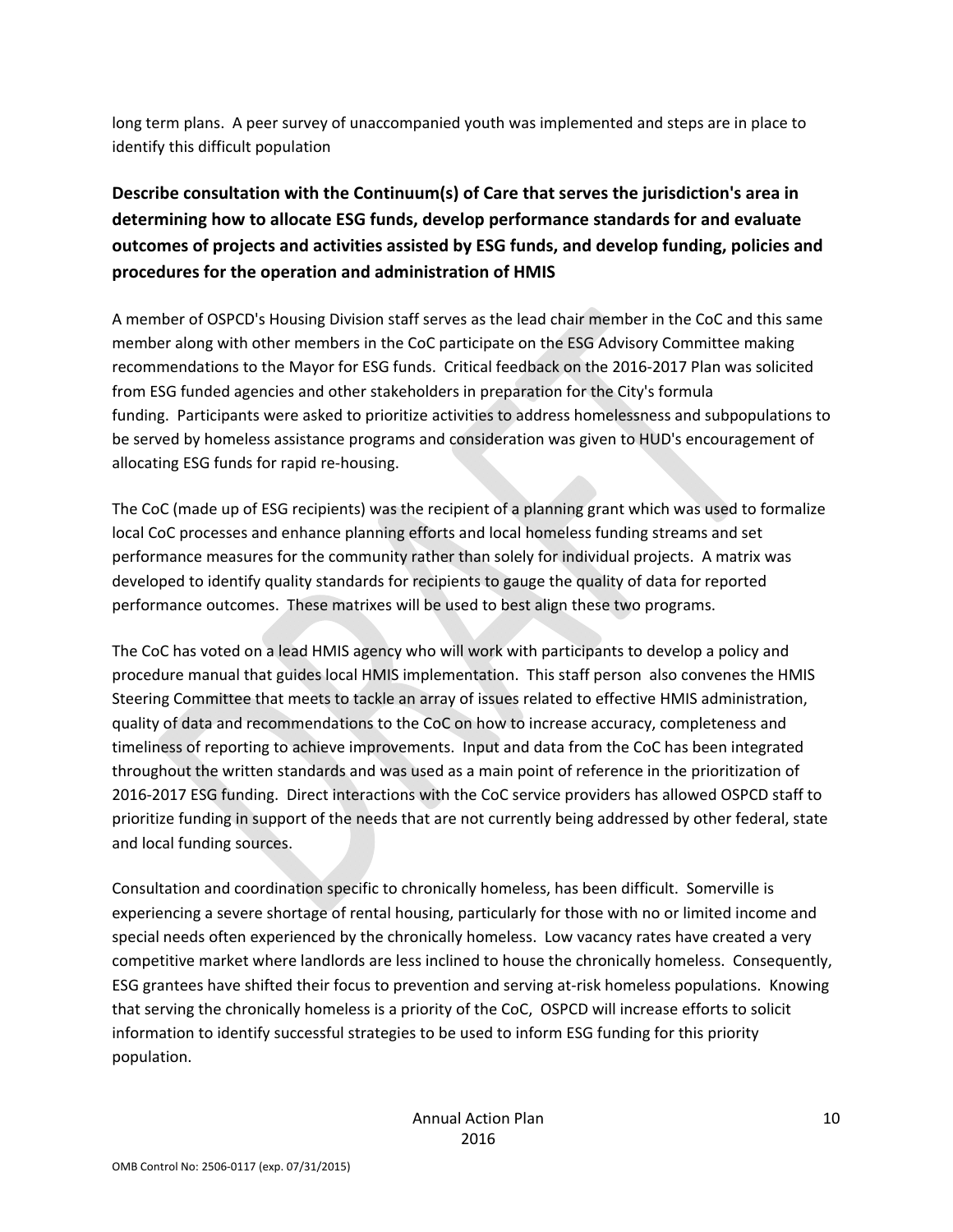**2. Describe Agencies, groups, organizations and others who participated in the process and describe the jurisdiction's consultations with housing, social service agencies and other entities**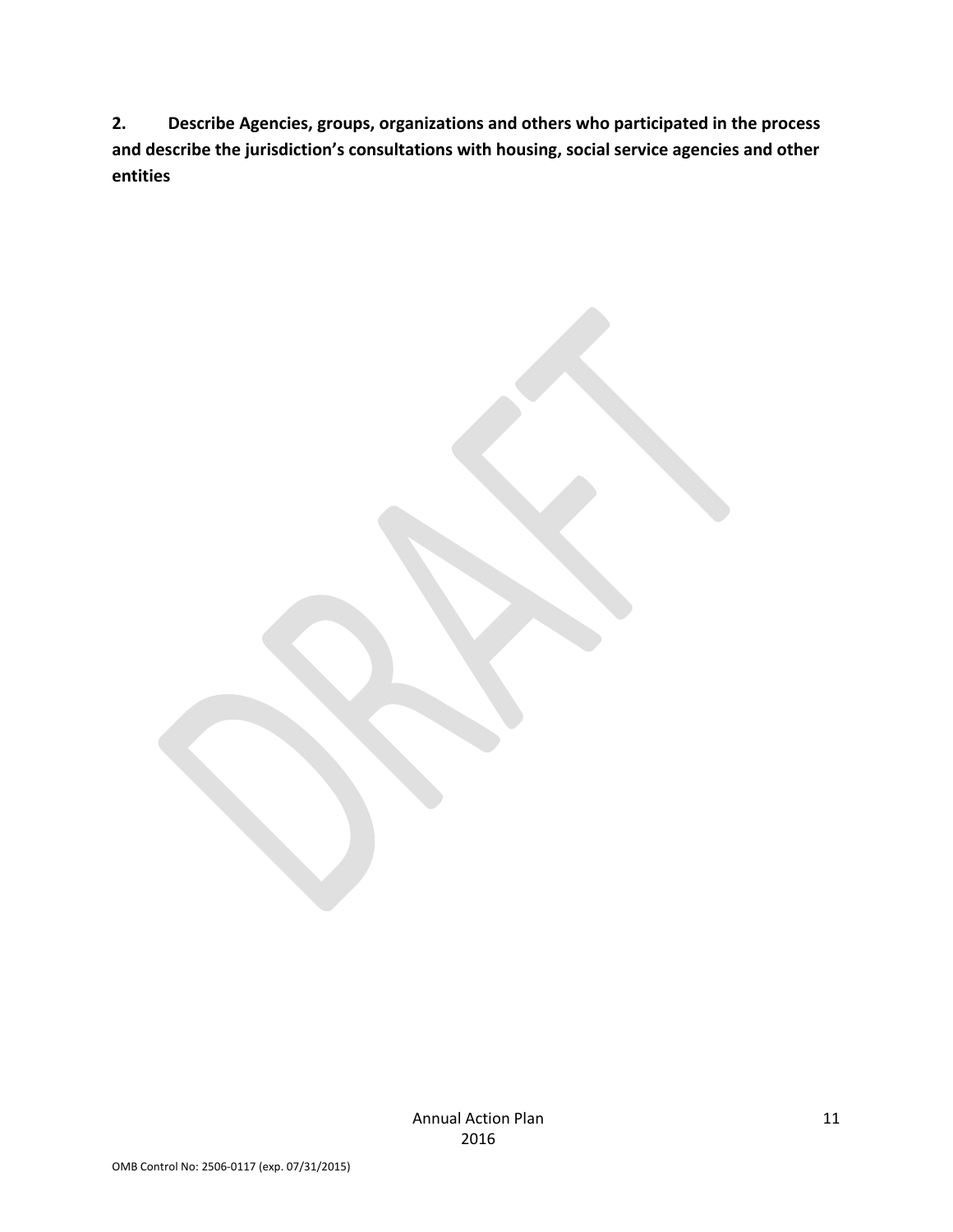**Table 2 – Agencies, groups, organizations who participated**

| $\mathbf{1}$   | Agency/Group/Organization                                                                                                                                         | Somerville-Arlington Continuum of Care                                                                                                                                                                                            |
|----------------|-------------------------------------------------------------------------------------------------------------------------------------------------------------------|-----------------------------------------------------------------------------------------------------------------------------------------------------------------------------------------------------------------------------------|
|                | <b>Agency/Group/Organization Type</b>                                                                                                                             | Housing                                                                                                                                                                                                                           |
|                | What section of the Plan was addressed by<br><b>Consultation?</b>                                                                                                 | <b>Housing Need Assessment</b><br><b>Homelessness Strategy</b><br><b>Market Analysis</b>                                                                                                                                          |
|                | Briefly describe how the Agency/Group/Organization<br>was consulted. What are the anticipated outcomes of<br>the consultation or areas for improved coordination? | In conjunction with HUD regulations, the CoC sets guidelines for strategies,<br>standard client intake information, policy and procedures                                                                                         |
| $\overline{2}$ | Agency/Group/Organization                                                                                                                                         | SOMERVILLE HOMELESS COALITION                                                                                                                                                                                                     |
|                | <b>Agency/Group/Organization Type</b>                                                                                                                             | <b>Housing</b><br>Services - Housing<br>Services-homeless                                                                                                                                                                         |
|                | What section of the Plan was addressed by<br>Consultation?                                                                                                        | <b>Housing Need Assessment</b><br>Homeless Needs - Chronically homeless<br>Homeless Needs - Families with children<br>Homelessness Needs - Veterans<br><b>Market Analysis</b>                                                     |
|                | Briefly describe how the Agency/Group/Organization<br>was consulted. What are the anticipated outcomes of<br>the consultation or areas for improved coordination? | Agency provided data on low income residents to support coordination of services<br>to improve the lives of residents by integrating social service program in housing<br>development opportunities to target adults and families |
|                |                                                                                                                                                                   |                                                                                                                                                                                                                                   |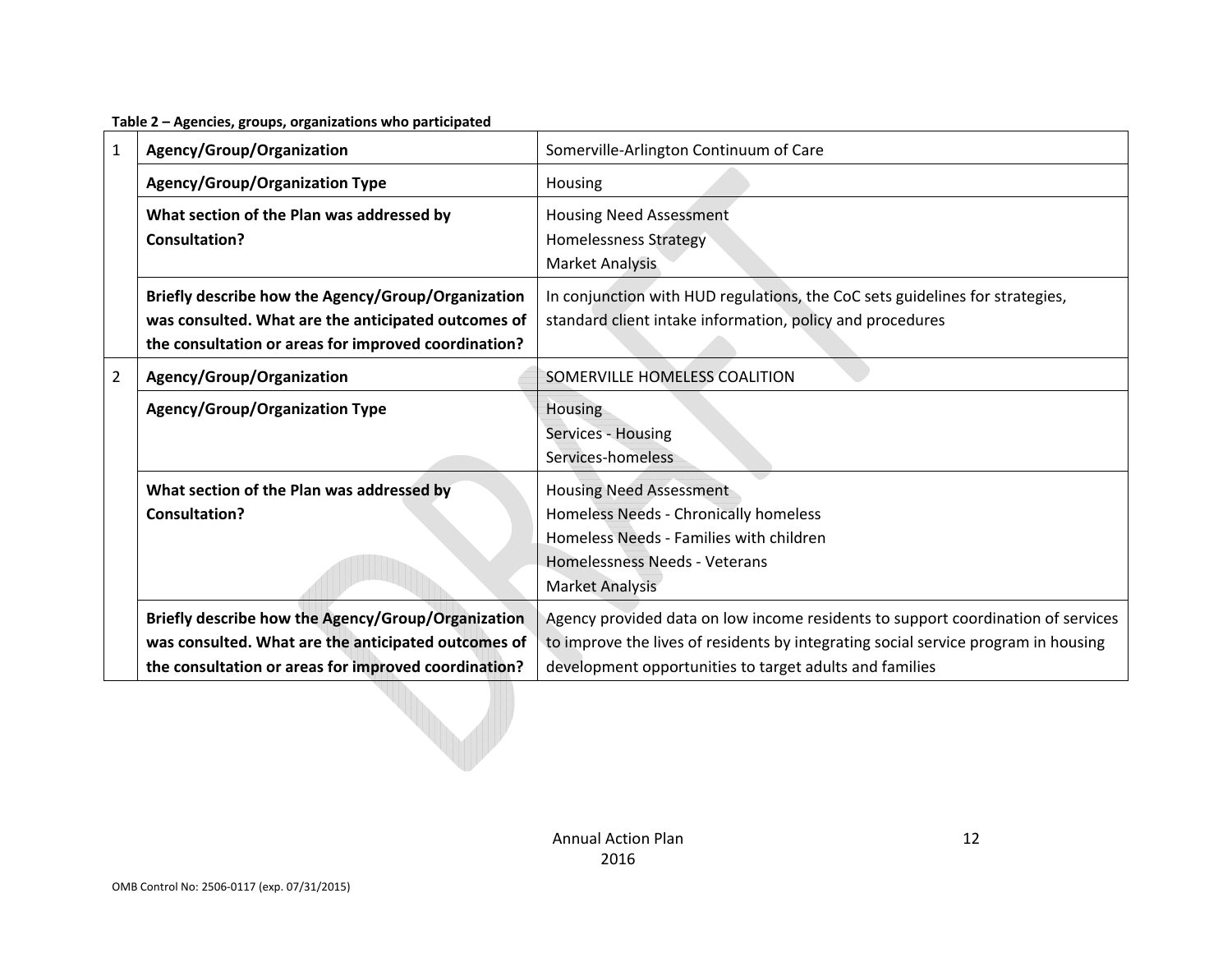| 3 | Agency/Group/Organization                                                                                                                                         | Somerville Housing Authority                                                                                                                                                                                                                        |
|---|-------------------------------------------------------------------------------------------------------------------------------------------------------------------|-----------------------------------------------------------------------------------------------------------------------------------------------------------------------------------------------------------------------------------------------------|
|   | <b>Agency/Group/Organization Type</b>                                                                                                                             | Housing<br>PHA<br>Services - Housing<br>Services-Children<br>Services-Elderly Persons<br>Services-Persons with Disabilities<br>Service-Fair Housing                                                                                                 |
|   | What section of the Plan was addressed by<br><b>Consultation?</b>                                                                                                 | <b>Housing Need Assessment</b><br><b>Public Housing Needs</b><br>Homeless Needs - Families with children<br><b>Homelessness Strategy</b><br><b>Anti-poverty Strategy</b>                                                                            |
|   | Briefly describe how the Agency/Group/Organization<br>was consulted. What are the anticipated outcomes of<br>the consultation or areas for improved coordination? | Provided data on low income residents to support the better coordination of<br>services to improve the lives of residents to support coordination of services to<br>improve the lives of residents by providing affordable and sustainable housing. |
| 4 | Agency/Group/Organization                                                                                                                                         | <b>CASPAR</b>                                                                                                                                                                                                                                       |
|   | <b>Agency/Group/Organization Type</b>                                                                                                                             | Housing<br><b>Services-Elderly Persons</b><br>Services-Persons with Disabilities<br>Services-Persons with HIV/AIDS<br>Services-homeless<br>Services-Health                                                                                          |
|   | What section of the Plan was addressed by<br><b>Consultation?</b>                                                                                                 | Homeless Needs - Chronically homeless<br>Homelessness Needs - Veterans<br><b>Homelessness Strategy</b>                                                                                                                                              |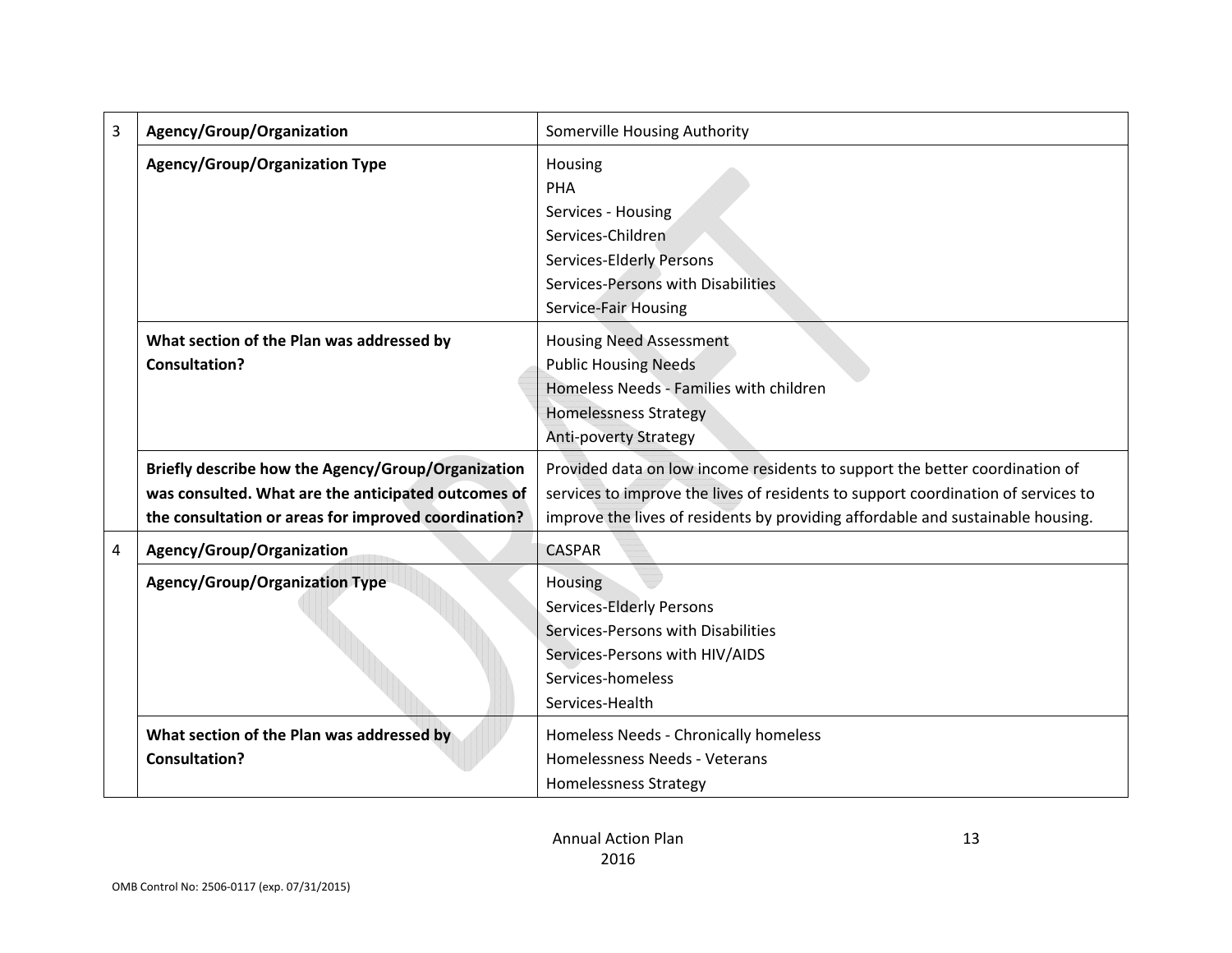|   | Briefly describe how the Agency/Group/Organization<br>was consulted. What are the anticipated outcomes of<br>the consultation or areas for improved coordination? | Provided data on Street Outreach and engagement with hard to reach persons<br>living in areas not meant for habitation. Provided data and information on<br>support services being offered to chronically homeless individuals who are active<br>substance abusers      |
|---|-------------------------------------------------------------------------------------------------------------------------------------------------------------------|-------------------------------------------------------------------------------------------------------------------------------------------------------------------------------------------------------------------------------------------------------------------------|
| 5 | Agency/Group/Organization                                                                                                                                         | THE SOMERVILLE COMMUNITY CORPORATION                                                                                                                                                                                                                                    |
|   | <b>Agency/Group/Organization Type</b>                                                                                                                             | Housing<br>Services - Housing                                                                                                                                                                                                                                           |
|   | What section of the Plan was addressed by<br><b>Consultation?</b>                                                                                                 | <b>Housing Need Assessment</b><br>Homelessness Strategy<br><b>Market Analysis</b>                                                                                                                                                                                       |
|   | Briefly describe how the Agency/Group/Organization<br>was consulted. What are the anticipated outcomes of<br>the consultation or areas for improved coordination? | Agency provides and develops affordable units in the City. Consulted on the<br>housing and support needs of homeless youth and families. School mediation<br>program helps resolve issues in a peaceful way and teach conflict resolution skills<br>and decrease crime. |
| 6 | Agency/Group/Organization                                                                                                                                         | <b>MAPS</b>                                                                                                                                                                                                                                                             |
|   | <b>Agency/Group/Organization Type</b>                                                                                                                             | Housing<br><b>Services-Elderly Persons</b><br>Services-Persons with Disabilities<br>Services-Persons with HIV/AIDS<br>Services-Victims of Domestic Violence<br>Services-Health<br>Services-Education<br>Services-Employment<br>Service-Fair Housing                     |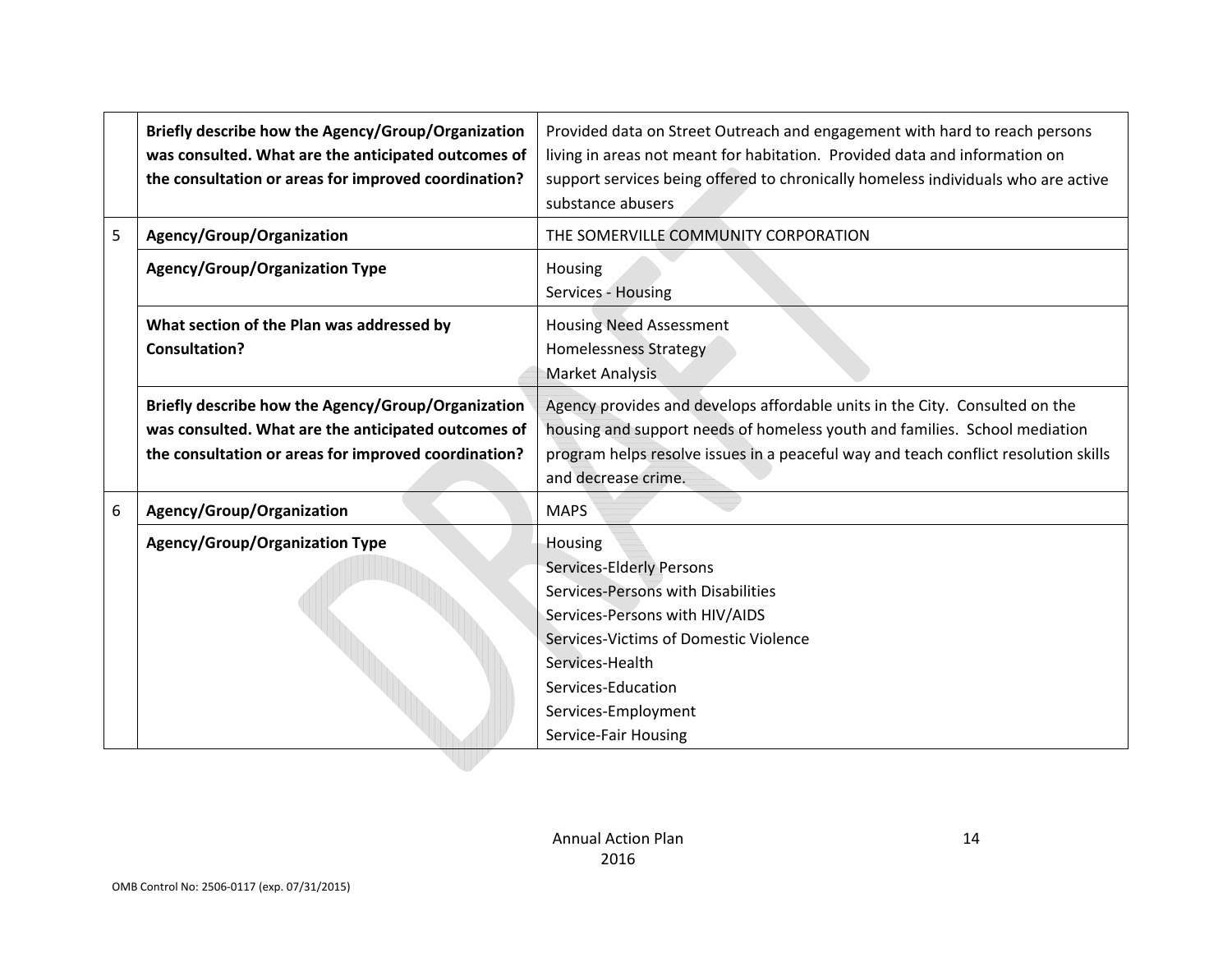|   | What section of the Plan was addressed by<br><b>Consultation?</b>                                                                                                 | <b>Housing Need Assessment</b><br>Homeless Needs - Families with children<br><b>Homelessness Strategy</b><br>Non-Homeless Special Needs<br>Anti-poverty Strategy                                                   |
|---|-------------------------------------------------------------------------------------------------------------------------------------------------------------------|--------------------------------------------------------------------------------------------------------------------------------------------------------------------------------------------------------------------|
|   | Briefly describe how the Agency/Group/Organization<br>was consulted. What are the anticipated outcomes of<br>the consultation or areas for improved coordination? | MAPS identifies the unmet needs of the non-English speaking Portuguese<br>community in Somerville and provides support and a path to citizenship and<br>participation in the community                             |
| 7 | Agency/Group/Organization                                                                                                                                         | Center for Development of Teen Empowerment Programs                                                                                                                                                                |
|   | <b>Agency/Group/Organization Type</b>                                                                                                                             | Services-Children<br>Services-Education<br>Services-Employment                                                                                                                                                     |
|   | What section of the Plan was addressed by<br>Consultation?                                                                                                        | <b>Anti-poverty Strategy</b>                                                                                                                                                                                       |
|   | Briefly describe how the Agency/Group/Organization<br>was consulted. What are the anticipated outcomes of<br>the consultation or areas for improved coordination? | Works with teens on identifying and organizing initiatives to develop safer,<br>healthier, more productive neighborhoods. Participation promotes youth<br>involvement in bringing about positive community change. |
| 8 | Agency/Group/Organization                                                                                                                                         | Somerville School Dept.                                                                                                                                                                                            |
|   | <b>Agency/Group/Organization Type</b>                                                                                                                             | Services-Children<br>Services-Education<br>Child Welfare Agency                                                                                                                                                    |
|   | What section of the Plan was addressed by<br><b>Consultation?</b>                                                                                                 | Homeless Needs - Families with children<br>Homelessness Needs - Unaccompanied youth<br>Anti-poverty Strategy                                                                                                       |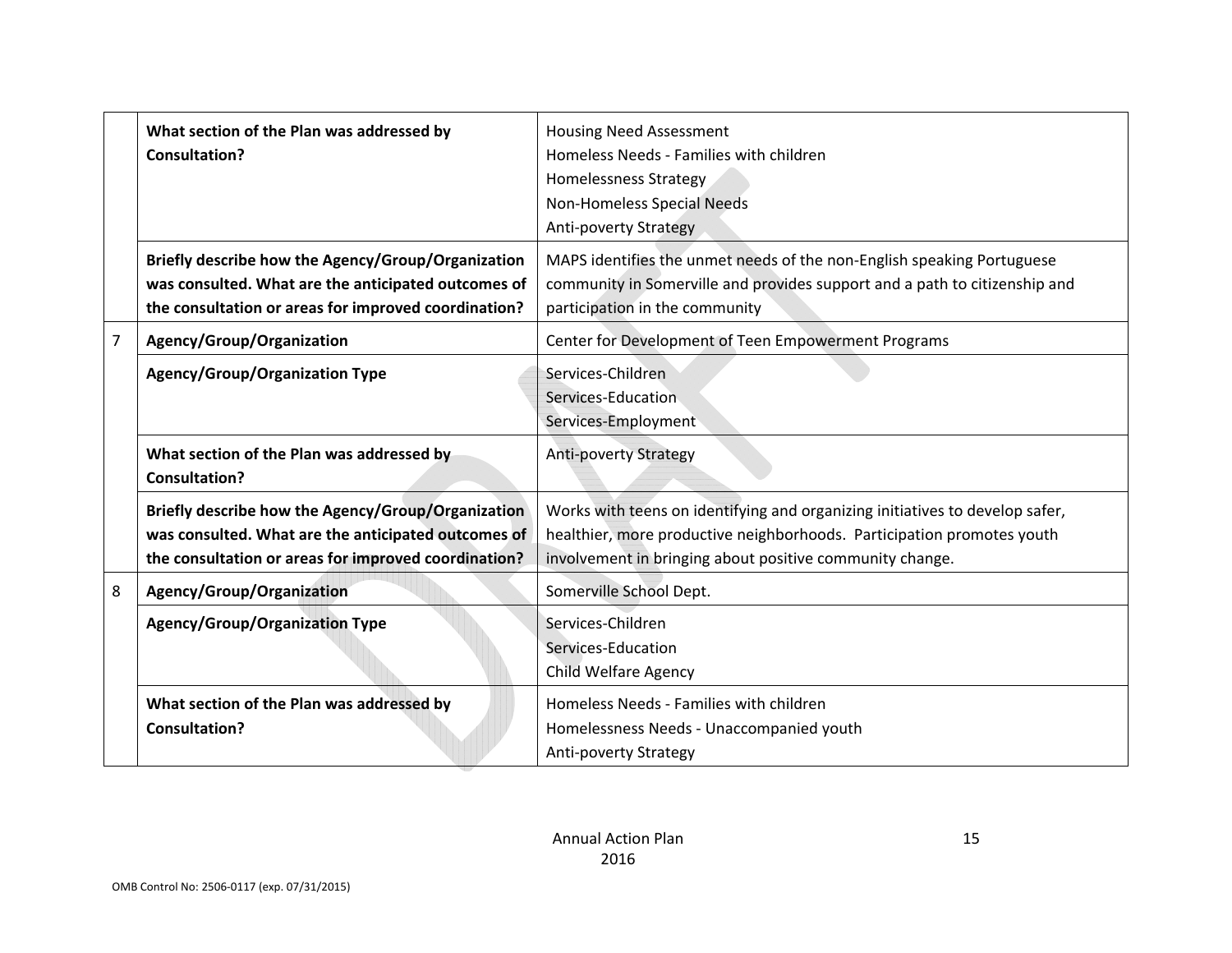|    | Briefly describe how the Agency/Group/Organization<br>was consulted. What are the anticipated outcomes of<br>the consultation or areas for improved coordination? | The School Department provided the income and ethniCity data information of<br>the student population in the Somerville Schools which is used to document low<br>income areas. Assisted with the homeless unaccompanied youth count and the<br>yearly survey on Risk Factors documented by students |
|----|-------------------------------------------------------------------------------------------------------------------------------------------------------------------|-----------------------------------------------------------------------------------------------------------------------------------------------------------------------------------------------------------------------------------------------------------------------------------------------------|
| 9  | Agency/Group/Organization                                                                                                                                         | Somerville Council on Aging                                                                                                                                                                                                                                                                         |
|    | <b>Agency/Group/Organization Type</b>                                                                                                                             | Housing<br><b>Services-Elderly Persons</b><br>Services-Persons with Disabilities<br>Services-homeless<br>Services-Health<br>Services-Education<br>Service-Fair Housing<br><b>Health Agency</b>                                                                                                      |
|    | What section of the Plan was addressed by<br><b>Consultation?</b>                                                                                                 | <b>Housing Need Assessment</b><br><b>Non-Homeless Special Needs</b>                                                                                                                                                                                                                                 |
|    | Briefly describe how the Agency/Group/Organization<br>was consulted. What are the anticipated outcomes of<br>the consultation or areas for improved coordination? | Meets monthly with residents in Senior Public Housing and provides and<br>documents the unmet needs of this growing population of low income residents.<br>At the 3 senior centers, programs are designed to engage and meet the needs of<br>the elderly community.                                 |
| 10 | Agency/Group/Organization                                                                                                                                         | <b>WAYSIDE YOUTH AND FAMILY CENTER</b>                                                                                                                                                                                                                                                              |
|    | <b>Agency/Group/Organization Type</b>                                                                                                                             | Housing<br>Services-Health<br>Services-Education                                                                                                                                                                                                                                                    |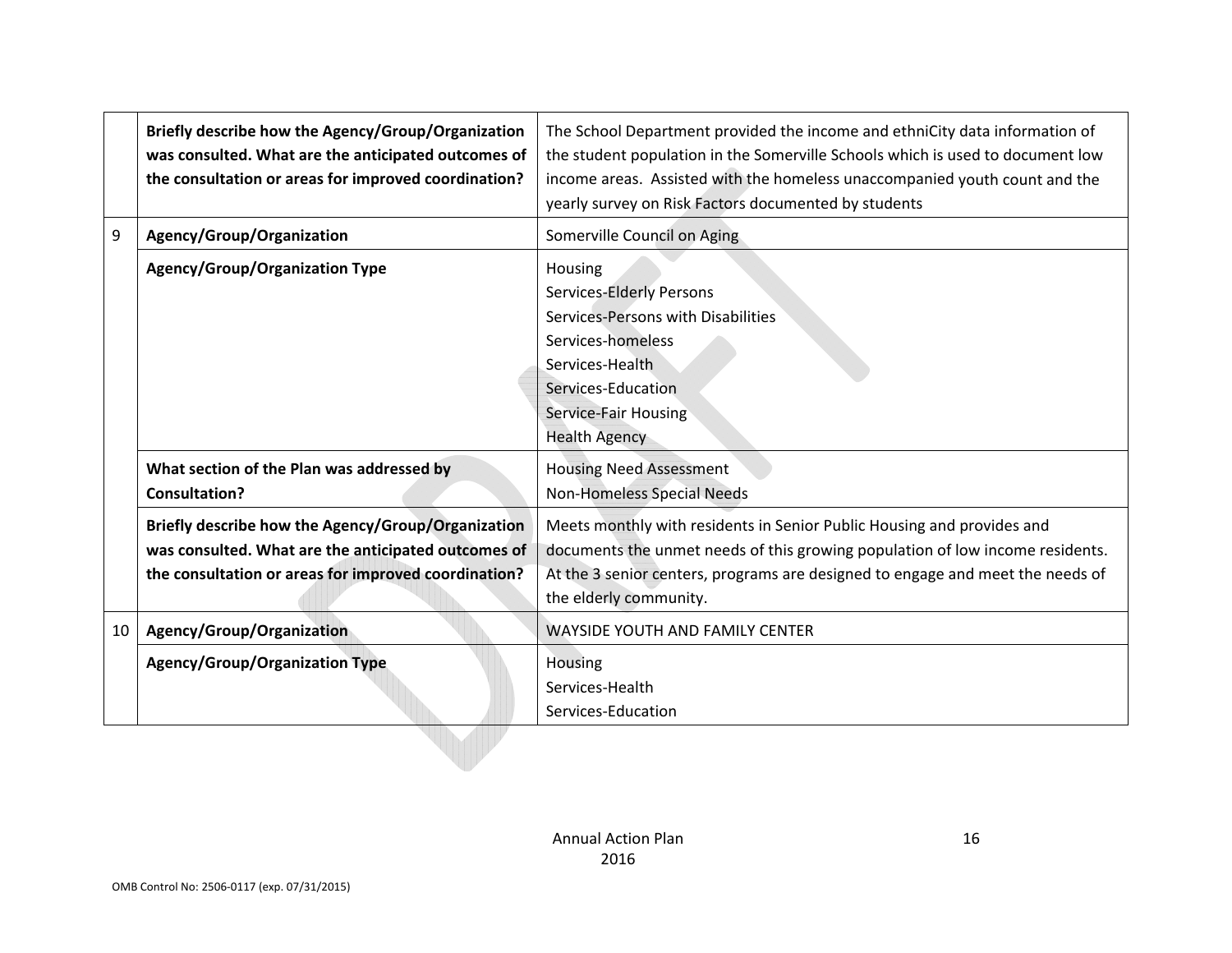|    | What section of the Plan was addressed by<br><b>Consultation?</b>                                                                                                 | <b>Housing Need Assessment</b><br>Homelessness Needs - Unaccompanied youth<br><b>Homelessness Strategy</b><br>Anti-poverty Strategy                                                                                                                                                     |
|----|-------------------------------------------------------------------------------------------------------------------------------------------------------------------|-----------------------------------------------------------------------------------------------------------------------------------------------------------------------------------------------------------------------------------------------------------------------------------------|
|    | Briefly describe how the Agency/Group/Organization<br>was consulted. What are the anticipated outcomes of<br>the consultation or areas for improved coordination? | Agency works with homeless youth and identified the needs of this at-risk<br>population. Invited to attend and participate is discussions on strategies to meet<br>the needs of youth aging out of foster care and moving toward independent living<br>and involvement in the community |
| 11 | Agency/Group/Organization                                                                                                                                         | Somerville Affordable Housing Trust Fund                                                                                                                                                                                                                                                |
|    | <b>Agency/Group/Organization Type</b>                                                                                                                             | Other government - Local                                                                                                                                                                                                                                                                |
|    | What section of the Plan was addressed by<br><b>Consultation?</b>                                                                                                 | <b>Housing Need Assessment</b><br><b>Market Analysis</b><br>Anti-poverty Strategy                                                                                                                                                                                                       |
|    | Briefly describe how the Agency/Group/Organization<br>was consulted. What are the anticipated outcomes of<br>the consultation or areas for improved coordination? | Attended and presented at Public Hearings, consulted on a regular basis                                                                                                                                                                                                                 |
| 12 | Agency/Group/Organization                                                                                                                                         | RIVERSIDE COMMUNITY MENTAL HEALTH AND RETARDATION CENTER                                                                                                                                                                                                                                |
|    | <b>Agency/Group/Organization Type</b>                                                                                                                             | Services-Children<br>Services-Persons with Disabilities<br>Services-Health<br>Services-Education<br><b>Health Agency</b><br>Child Welfare Agency                                                                                                                                        |
|    | What section of the Plan was addressed by<br><b>Consultation?</b>                                                                                                 | <b>Housing Need Assessment</b><br><b>Homelessness Strategy</b><br>Anti-poverty Strategy                                                                                                                                                                                                 |

17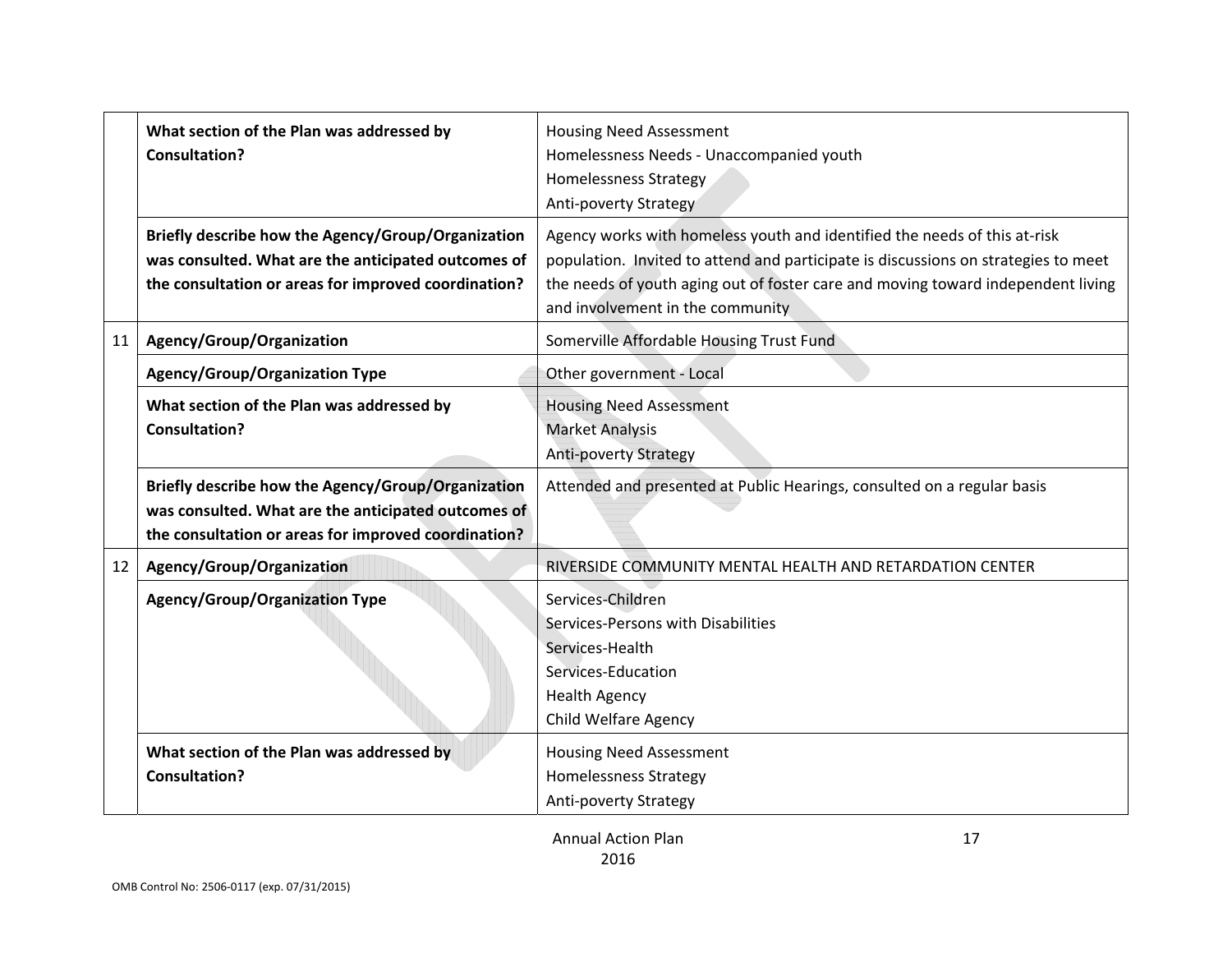|    | Briefly describe how the Agency/Group/Organization<br>was consulted. What are the anticipated outcomes of<br>the consultation or areas for improved coordination? | Agency works with infants and toddlers from non-English speaking families who<br>have been diagnosed with developmental delays. Parents are taught strategies<br>and skills to develop with their child to promote optimal development. Early<br>childhood services reduce the need for future more costly special needs services                                     |
|----|-------------------------------------------------------------------------------------------------------------------------------------------------------------------|-----------------------------------------------------------------------------------------------------------------------------------------------------------------------------------------------------------------------------------------------------------------------------------------------------------------------------------------------------------------------|
| 13 | Agency/Group/Organization                                                                                                                                         | <b>RESPOND INC</b>                                                                                                                                                                                                                                                                                                                                                    |
|    | <b>Agency/Group/Organization Type</b>                                                                                                                             | Housing<br>Services - Housing<br>Services-Children<br>Services-Victims of Domestic Violence<br>Services-homeless                                                                                                                                                                                                                                                      |
|    | What section of the Plan was addressed by<br><b>Consultation?</b>                                                                                                 | <b>Housing Need Assessment</b><br>Homeless Needs - Families with children<br><b>Homelessness Strategy</b><br><b>Market Analysis</b><br><b>Anti-poverty Strategy</b>                                                                                                                                                                                                   |
|    | Briefly describe how the Agency/Group/Organization<br>was consulted. What are the anticipated outcomes of<br>the consultation or areas for improved coordination? | Agency operates a 24 hour crisis intervention domestic hot line with support and<br>safety net planning for victims experiencing domestic violence. Respond also<br>operates a confidential emergency shelter. Respond provides information of the<br>needs of the clients they serve, many who do not speak English. Bi-lingual<br>staff/counselors have been hired. |
| 14 | Agency/Group/Organization                                                                                                                                         | Somerville LIFT                                                                                                                                                                                                                                                                                                                                                       |
|    | <b>Agency/Group/Organization Type</b>                                                                                                                             | Service-Fair Housing                                                                                                                                                                                                                                                                                                                                                  |
|    | What section of the Plan was addressed by<br><b>Consultation?</b>                                                                                                 | <b>Housing Need Assessment</b><br>Market Analysis                                                                                                                                                                                                                                                                                                                     |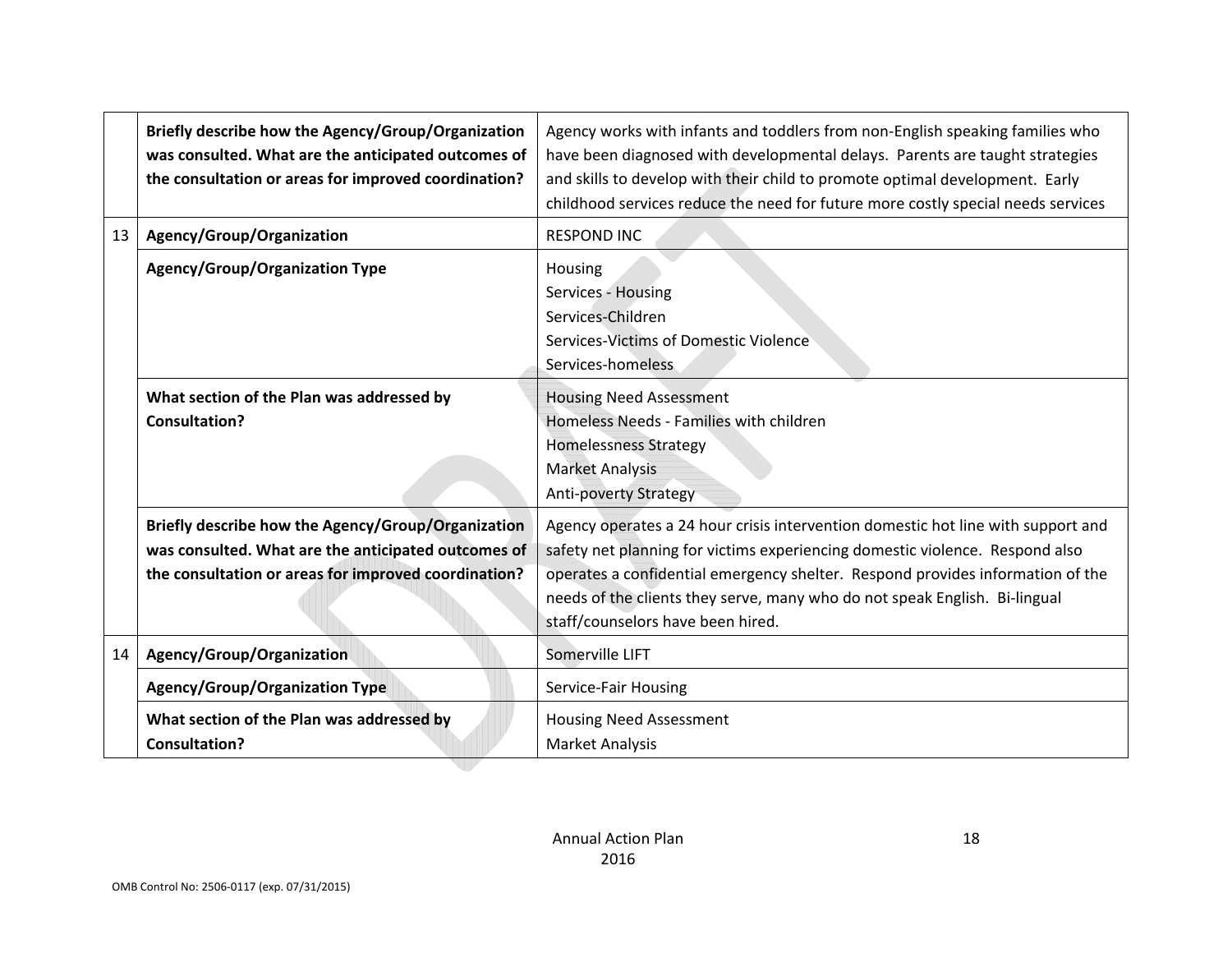|                 | Briefly describe how the Agency/Group/Organization<br>was consulted. What are the anticipated outcomes of<br>the consultation or areas for improved coordination? | Attends homeless providers meetings and shares information on the clients being<br>served. Invited to Public Hearings to share information and strategies |
|-----------------|-------------------------------------------------------------------------------------------------------------------------------------------------------------------|-----------------------------------------------------------------------------------------------------------------------------------------------------------|
| 15              | Agency/Group/Organization                                                                                                                                         | Cambridge and Somerville Legal Services                                                                                                                   |
|                 | <b>Agency/Group/Organization Type</b>                                                                                                                             | Service-Fair Housing                                                                                                                                      |
|                 | What section of the Plan was addressed by<br><b>Consultation?</b>                                                                                                 | <b>Housing Need Assessment</b><br><b>Public Housing Needs</b><br><b>Market Analysis</b>                                                                   |
|                 | Briefly describe how the Agency/Group/Organization<br>was consulted. What are the anticipated outcomes of<br>the consultation or areas for improved coordination? | Works with income eligible clients on eviction prevention. Attends Homeless<br>Providers meetings, consults on strategies to improve services             |
| 16 <sup>1</sup> | Agency/Group/Organization                                                                                                                                         | Visiting Nurses association of Eastern Mass                                                                                                               |
|                 | <b>Agency/Group/Organization Type</b>                                                                                                                             | <b>Services-Elderly Persons</b><br><b>Health Agency</b>                                                                                                   |
|                 | What section of the Plan was addressed by<br><b>Consultation?</b>                                                                                                 | <b>Housing Need Assessment</b><br><b>Homelessness Strategy</b>                                                                                            |
|                 | Briefly describe how the Agency/Group/Organization<br>was consulted. What are the anticipated outcomes of<br>the consultation or areas for improved coordination? | Attends provider's group meetings and shares needs of clients. Invited to attend<br>public hearing                                                        |
| 17              | Agency/Group/Organization                                                                                                                                         | <b>SCM Community Transportation Corporation</b>                                                                                                           |
|                 | <b>Agency/Group/Organization Type</b>                                                                                                                             | Services-Elderly Persons<br>Services-Persons with Disabilities                                                                                            |
|                 | What section of the Plan was addressed by<br><b>Consultation?</b>                                                                                                 | Non-Homeless Special Needs<br>Anti-poverty Strategy                                                                                                       |

19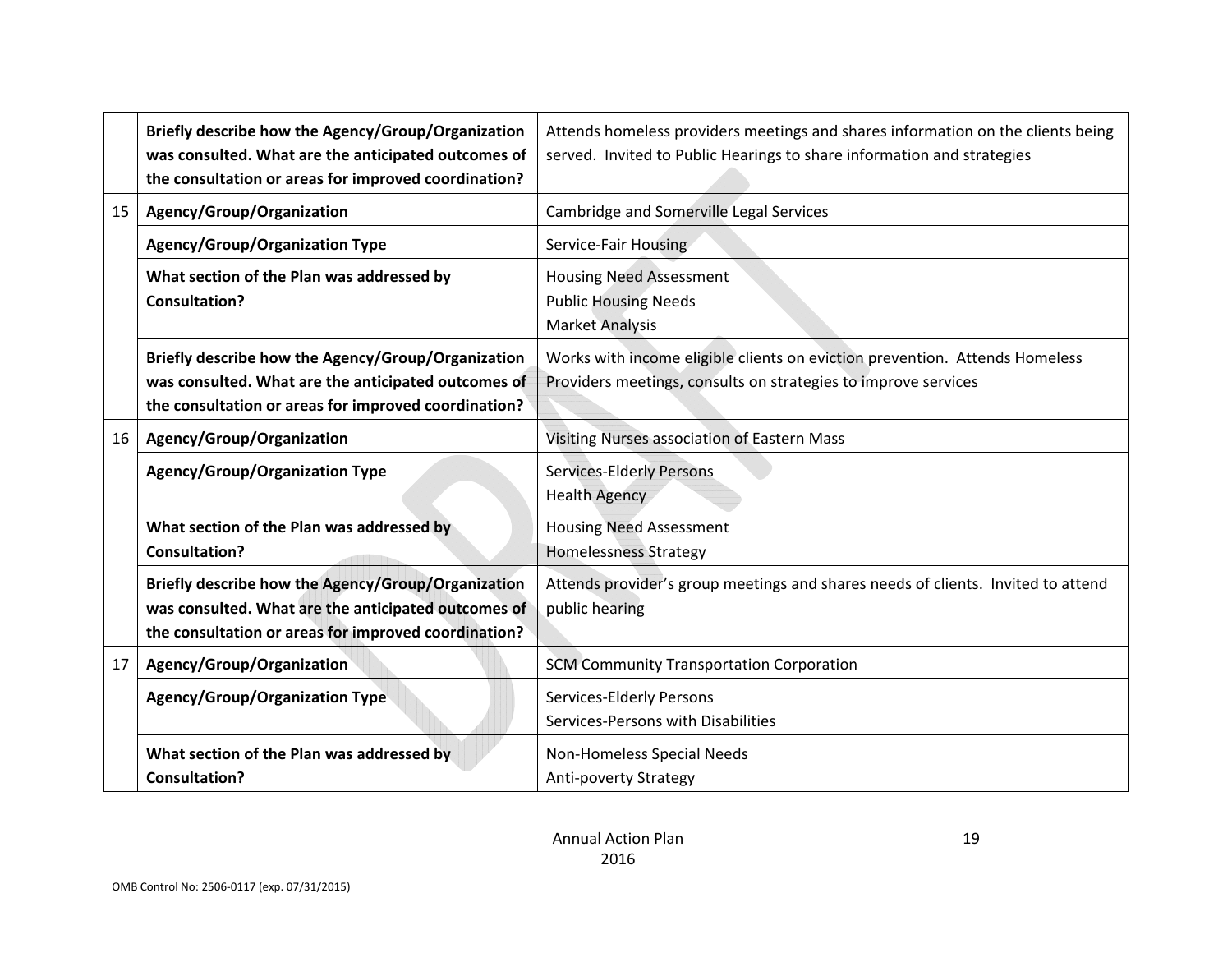|    | Briefly describe how the Agency/Group/Organization<br>was consulted. What are the anticipated outcomes of<br>the consultation or areas for improved coordination? | Provides transportation services for seniors and disabled residents to remain<br>independent - a primary need for seniors and disabled people to remaining living<br>on their own. Communicate and design services to meet the needs of this low<br>income community                                                                                                                  |
|----|-------------------------------------------------------------------------------------------------------------------------------------------------------------------|---------------------------------------------------------------------------------------------------------------------------------------------------------------------------------------------------------------------------------------------------------------------------------------------------------------------------------------------------------------------------------------|
| 18 | Agency/Group/Organization                                                                                                                                         | <b>Supervision Steering Committee</b>                                                                                                                                                                                                                                                                                                                                                 |
|    | <b>Agency/Group/Organization Type</b>                                                                                                                             | Other government - Local<br><b>Business Leaders</b><br><b>Civic Leaders</b><br>Neighborhood Organization                                                                                                                                                                                                                                                                              |
|    | What section of the Plan was addressed by<br><b>Consultation?</b>                                                                                                 | <b>Housing Need Assessment</b><br><b>Public Housing Needs</b><br>Homeless Needs - Chronically homeless<br>Homeless Needs - Families with children<br>Homelessness Needs - Veterans<br>Homelessness Needs - Unaccompanied youth<br><b>Homelessness Strategy</b><br>Non-Homeless Special Needs<br><b>Market Analysis</b><br><b>Economic Development</b><br><b>Anti-poverty Strategy</b> |
|    | Briefly describe how the Agency/Group/Organization<br>was consulted. What are the anticipated outcomes of<br>the consultation or areas for improved coordination? | A 60 member steering committee was assembled to include local residents, non-<br>profit organization, business owners and elected officials. Ideas, strategies and<br>plans were discussed for implementation                                                                                                                                                                         |
| 19 | Agency/Group/Organization                                                                                                                                         | <b>Volunteers of America</b>                                                                                                                                                                                                                                                                                                                                                          |
|    | <b>Agency/Group/Organization Type</b>                                                                                                                             | Housing<br>Services-homeless                                                                                                                                                                                                                                                                                                                                                          |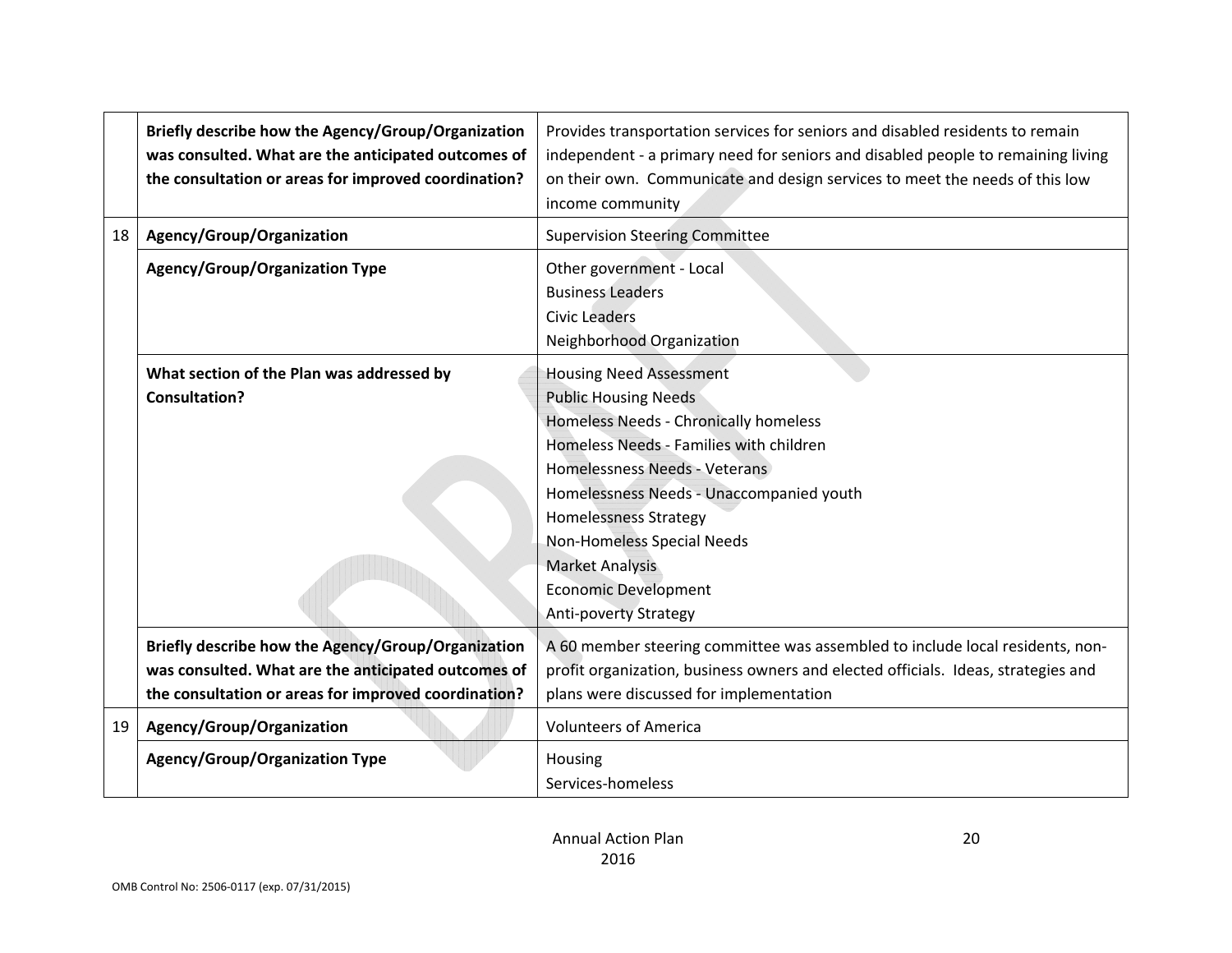|    | What section of the Plan was addressed by<br><b>Consultation?</b>                                                                                                 | Homelessness Needs - Veterans<br><b>Homelessness Strategy</b>                                                                                                                  |
|----|-------------------------------------------------------------------------------------------------------------------------------------------------------------------|--------------------------------------------------------------------------------------------------------------------------------------------------------------------------------|
|    | Briefly describe how the Agency/Group/Organization<br>was consulted. What are the anticipated outcomes of<br>the consultation or areas for improved coordination? | Consulted and received input on the at-risk needs of the homeless veterans.<br>Attending homeless providers meetings and accepted referral information/clients                 |
| 20 | Agency/Group/Organization                                                                                                                                         | <b>EAST SOMERVILLE MAIN STREETS</b>                                                                                                                                            |
|    | <b>Agency/Group/Organization Type</b>                                                                                                                             | Services-Employment<br><b>Civic Leaders</b><br>Neighborhood Organization                                                                                                       |
|    | What section of the Plan was addressed by<br><b>Consultation?</b>                                                                                                 | <b>Economic Development</b><br><b>Anti-poverty Strategy</b>                                                                                                                    |
|    | Briefly describe how the Agency/Group/Organization<br>was consulted. What are the anticipated outcomes of<br>the consultation or areas for improved coordination? | Identified and brainstormed about the economic development and business<br>needs of low income businesses. Attended trainings and invited to participate in<br>public meetings |
| 21 | Agency/Group/Organization                                                                                                                                         | <b>UNION SQUARE MAIN STREETS</b>                                                                                                                                               |
|    | <b>Agency/Group/Organization Type</b>                                                                                                                             | Services-Employment<br><b>Business Leaders</b><br>Neighborhood Organization                                                                                                    |
|    | What section of the Plan was addressed by<br><b>Consultation?</b>                                                                                                 | <b>Market Analysis</b><br><b>Economic Development</b>                                                                                                                          |
|    | Briefly describe how the Agency/Group/Organization<br>was consulted. What are the anticipated outcomes of<br>the consultation or areas for improved coordination? | Discussed, identified and brainstormed about the economic development and<br>business needs of low income residents. Attending trainings and was invited to<br>public meetings |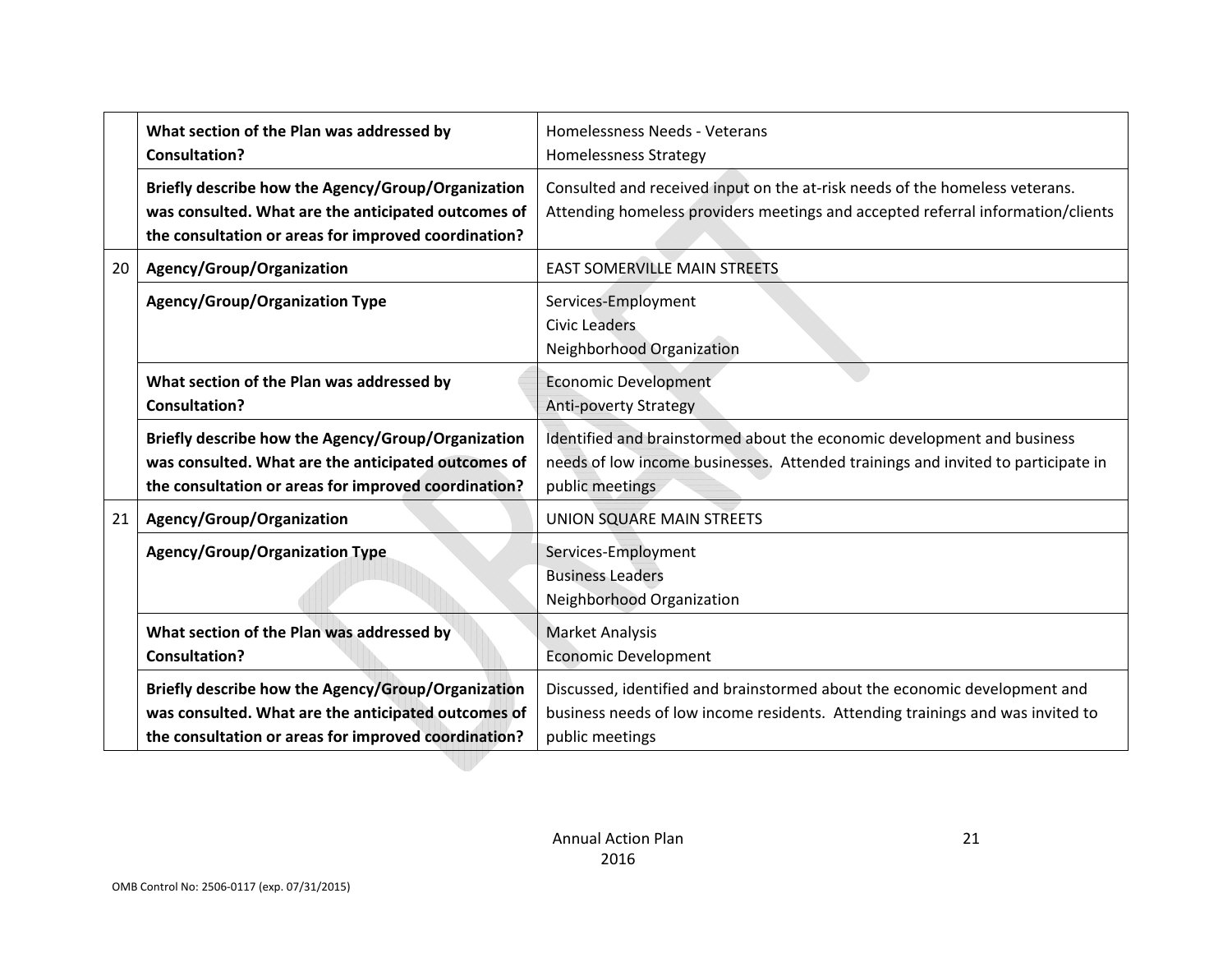| 22 | Agency/Group/Organization                                                                                                                                         | Metro Area Planning Council                                                                                                              |
|----|-------------------------------------------------------------------------------------------------------------------------------------------------------------------|------------------------------------------------------------------------------------------------------------------------------------------|
|    | <b>Agency/Group/Organization Type</b>                                                                                                                             | Housing<br>Regional organization<br>Planning organization                                                                                |
|    | What section of the Plan was addressed by<br><b>Consultation?</b>                                                                                                 | <b>Housing Need Assessment</b><br>Market Analysis<br><b>Economic Development</b>                                                         |
|    | Briefly describe how the Agency/Group/Organization<br>was consulted. What are the anticipated outcomes of<br>the consultation or areas for improved coordination? | Shared information and best practices. Attending meetings                                                                                |
| 23 | Agency/Group/Organization                                                                                                                                         | <b>JUST A START COPORATION</b>                                                                                                           |
|    | <b>Agency/Group/Organization Type</b>                                                                                                                             | Services - Housing<br>Services-Children<br>Services-homeless<br>Services-Employment                                                      |
|    | What section of the Plan was addressed by<br><b>Consultation?</b>                                                                                                 | <b>Market Analysis</b><br><b>Economic Development</b>                                                                                    |
|    | Briefly describe how the Agency/Group/Organization<br>was consulted. What are the anticipated outcomes of<br>the consultation or areas for improved coordination? | Identified and brainstorm about the needs of homeless mothers and their<br>children. Attended homeless providers groups                  |
| 24 | Agency/Group/Organization                                                                                                                                         | MA Transgender Political Coalition                                                                                                       |
|    | Agency/Group/Organization Type                                                                                                                                    | Services - Housing<br>Services-Persons with Disabilities<br>Services-Persons with HIV/AIDS<br>Services-Education<br>Service-Fair Housing |
|    |                                                                                                                                                                   | <b>Annual Action Plan</b><br>22                                                                                                          |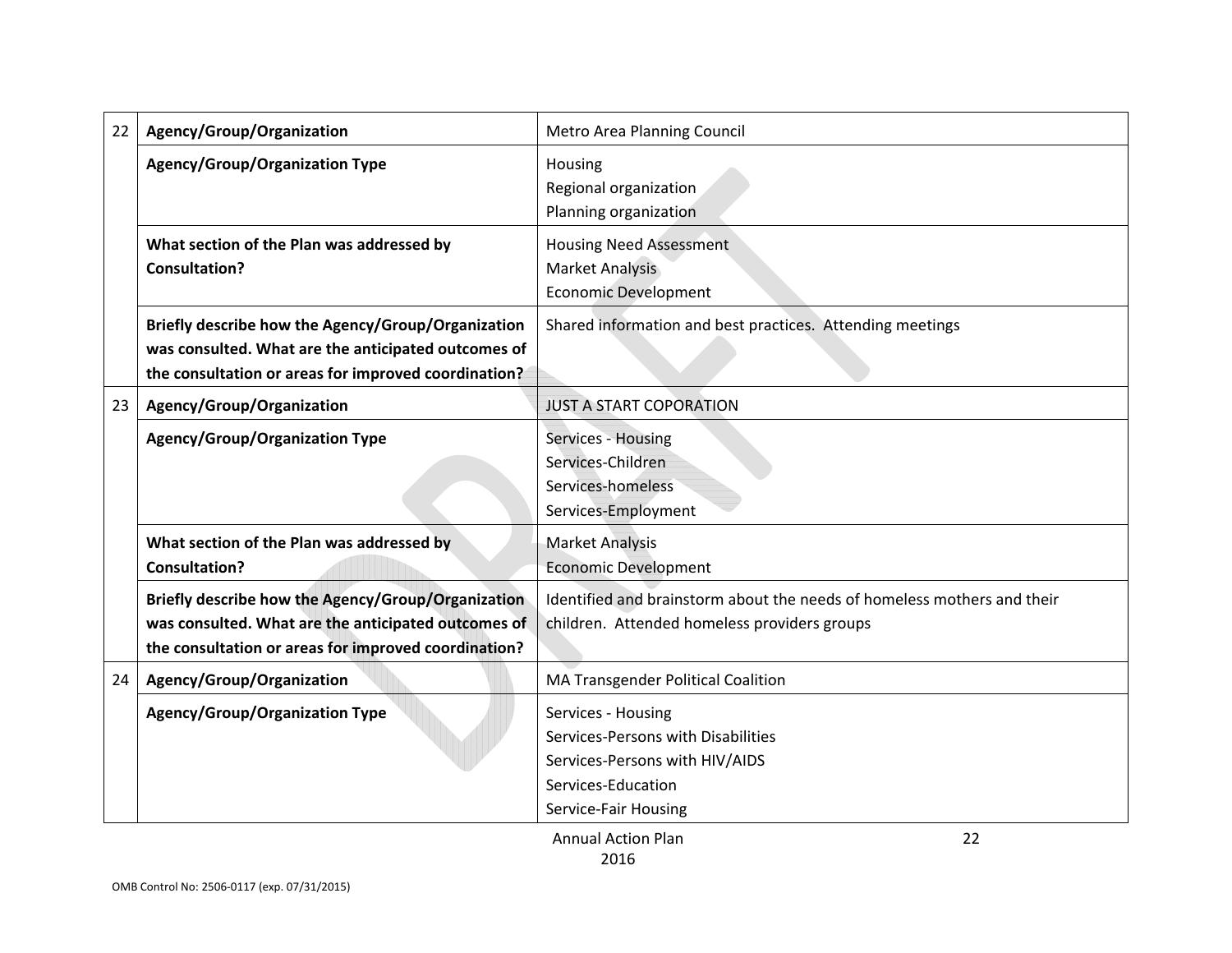|    | What section of the Plan was addressed by<br>Consultation?                                                                                                        | Housing Need Assessment<br>Non-Homeless Special Needs                                                            |
|----|-------------------------------------------------------------------------------------------------------------------------------------------------------------------|------------------------------------------------------------------------------------------------------------------|
|    | Briefly describe how the Agency/Group/Organization<br>was consulted. What are the anticipated outcomes of<br>the consultation or areas for improved coordination? | Conducted training and shared best practices and information. Attended<br>homeless providers meeting             |
| 25 | Agency/Group/Organization                                                                                                                                         | Youth Harbors                                                                                                    |
|    | <b>Agency/Group/Organization Type</b>                                                                                                                             | <b>Housing</b><br>Services-Children<br>Services-homeless<br>Services-Education                                   |
|    | What section of the Plan was addressed by<br>Consultation?                                                                                                        | Homelessness Needs - Unaccompanied youth                                                                         |
|    | Briefly describe how the Agency/Group/Organization<br>was consulted. What are the anticipated outcomes of<br>the consultation or areas for improved coordination? | Conducted training and shared best practices to engage unaccompanied youth.<br>Attended homeless providers group |

### **Identify any Agency Types not consulted and provide rationale for not consulting**

The City contacts many organizations through various outreach methods and techniques including meetings, <sup>e</sup>‐mails, phone calls and audience surveys to solicit input and participation in the planning process. OSPCD believes that all critical agency types were consulted during the participation and consultation process and did not intentionally fail to consult with any particular agency/interest group.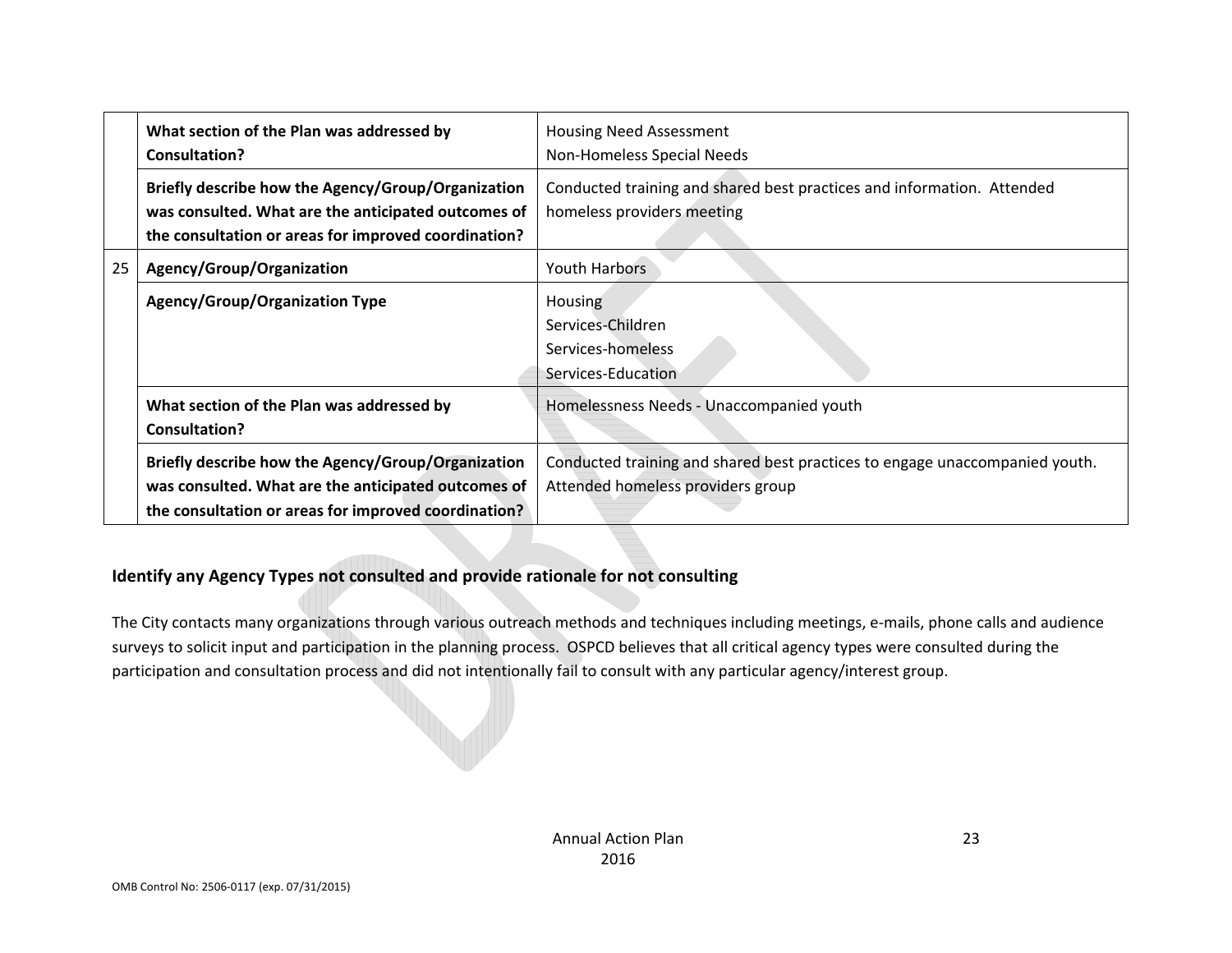#### **Other local/regional/state/federal planning efforts considered when preparing the Plan**

| Name of Plan      | <b>Lead Organization</b> | How do the goals of your Strategic Plan<br>overlap with the goals of each plan? |
|-------------------|--------------------------|---------------------------------------------------------------------------------|
| Continuum of Care | City of Somerville       |                                                                                 |

**Table 3 – Other local / regional / federal planning efforts**

#### **Narrative (optional)**

Coordination efforts remain <sup>a</sup> high priority for the City of Somerville. OSPCD continues to broaden its outreach efforts and has been able to gather and provide more strategic input into the planning process over the years.

OSPCD continues to work closely with other municipal areas and the state and federal government to implement the Consolidated Plan. OSPCD works with the housing authority and our community development corporation to align funding objectives specially addressing homelessness. OSPCD participates in numerous conferences to end chronic homelessness through the development of permanent supportive housing. OSPCD works closely with HUD officials.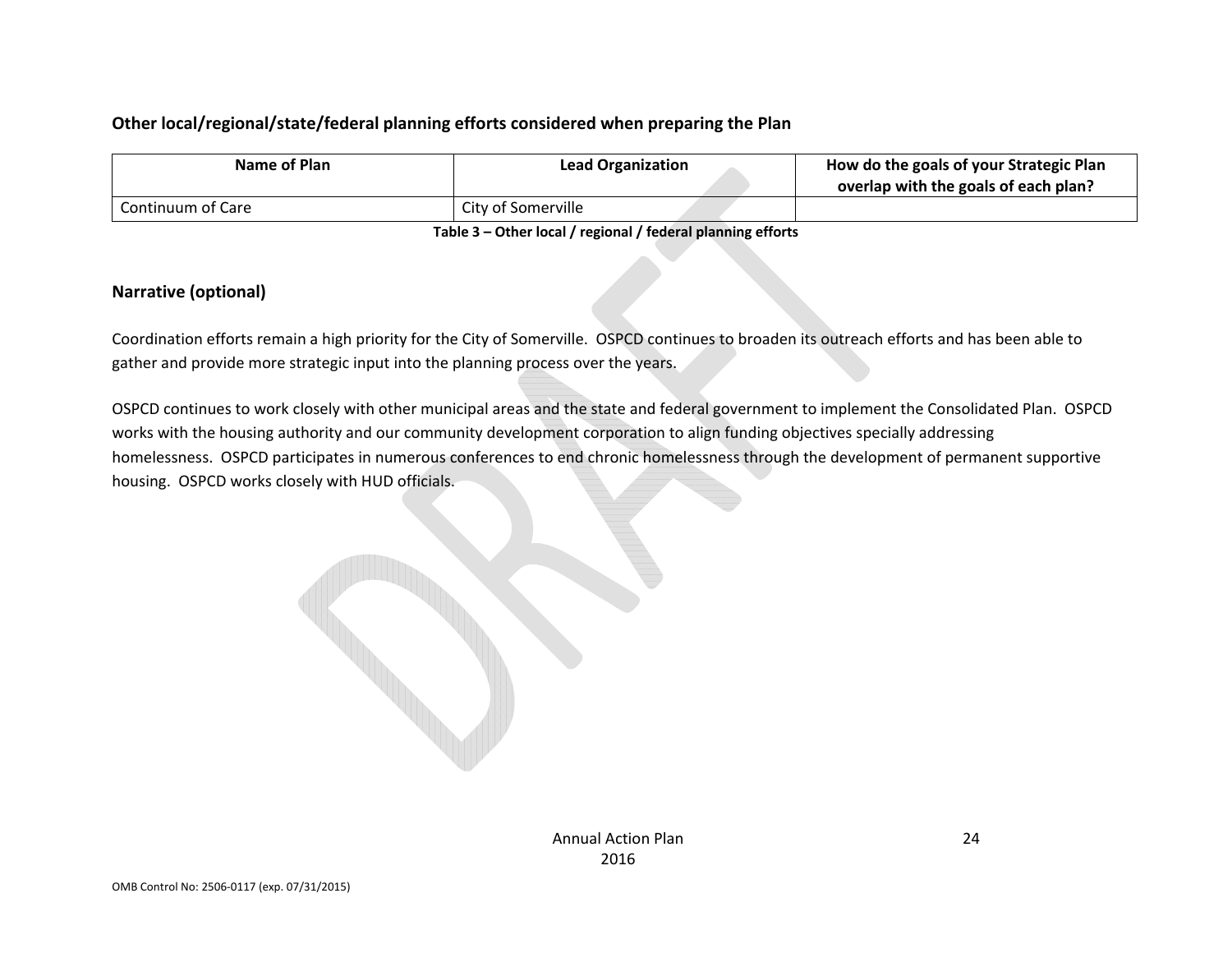### **AP‐12 Participation – 91.105, 91.200(c)**

#### **1. Summary of citizen participation process/Efforts made to broaden citizen participation Summarize citizen participation process and how it impacted goal‐setting**

Activities proposed during the 2016‐2017 Program Year furthered the priorities of the 2013‐2017 Consolidated Plan, which were established after a lengthy planning and public participation process. Concerned citizens and local groups became involved in the development, implementation and evaluation of housing and community development programs.

Interaction with the public and comments received throughout the year, as well as input from the consultations described in AP‐10 shaped the activities proposed in the Action Plan, keeping in line with the 2013‐2017 Consolidated Plan and HUD priorities. Comments submitted during the public comment period will be considered and incorporated in the extent possible into the final draft.

For the purpose of the 2016‐2017 Action Plan, the public comment period began on February 11, 2016 and ended on \_\_\_\_\_\_\_\_\_\_\_. During the public comment period, members of the public were invited to share their comments at two public meetings. Details regarding the public comment period and public meetings are provided in \_\_\_\_\_\_(appendix ?). A survey was prepared to obtain citizen input on key issues regarding affordable housing, economic development and job creation and public services. The results will be shared below and in \_\_\_\_\_(appendix ?). Details regarding the public comments were also considered internally when formulating the Program Year 2016‐2017 Plan.

The Public Notice was advertised in The Somerville News and translated in Spanish, Portuguese and Haitian Creole. In addition, the Notice was posted in the Library and other City buildings and on the City's website (www.somervillema.gov). The Notice was widely distributed via email to partners, nonprofit organizations, businesses, neighborhood groups and citizens whose email <sup>r</sup> have been provided to OSPCD. OSPCD encouraged recipients to circulate the Notice among their networks. The public comment period, public hearings and reminders were publicized.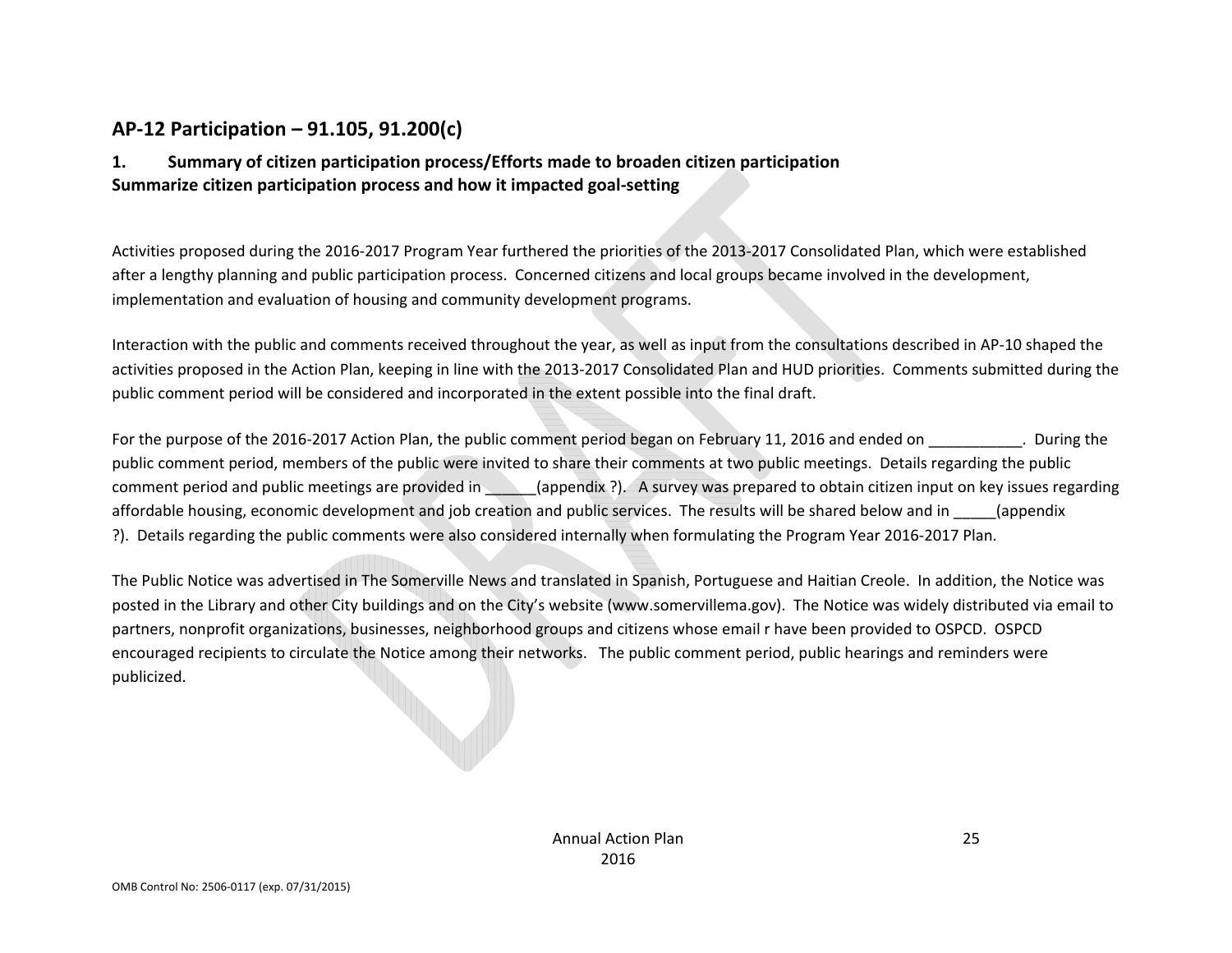#### **Citizen Participation Outreach**

| Sort Or | Mode of Ou | Target of Ou | Summary of    | Summary of  | Summary of co | URL (If applicable) |
|---------|------------|--------------|---------------|-------------|---------------|---------------------|
| der     | treach     | treach       | response/atte | comments re | mments not    |                     |
|         |            |              | ndance        | ceived      | accepted      |                     |
|         |            |              |               |             | and reasons   |                     |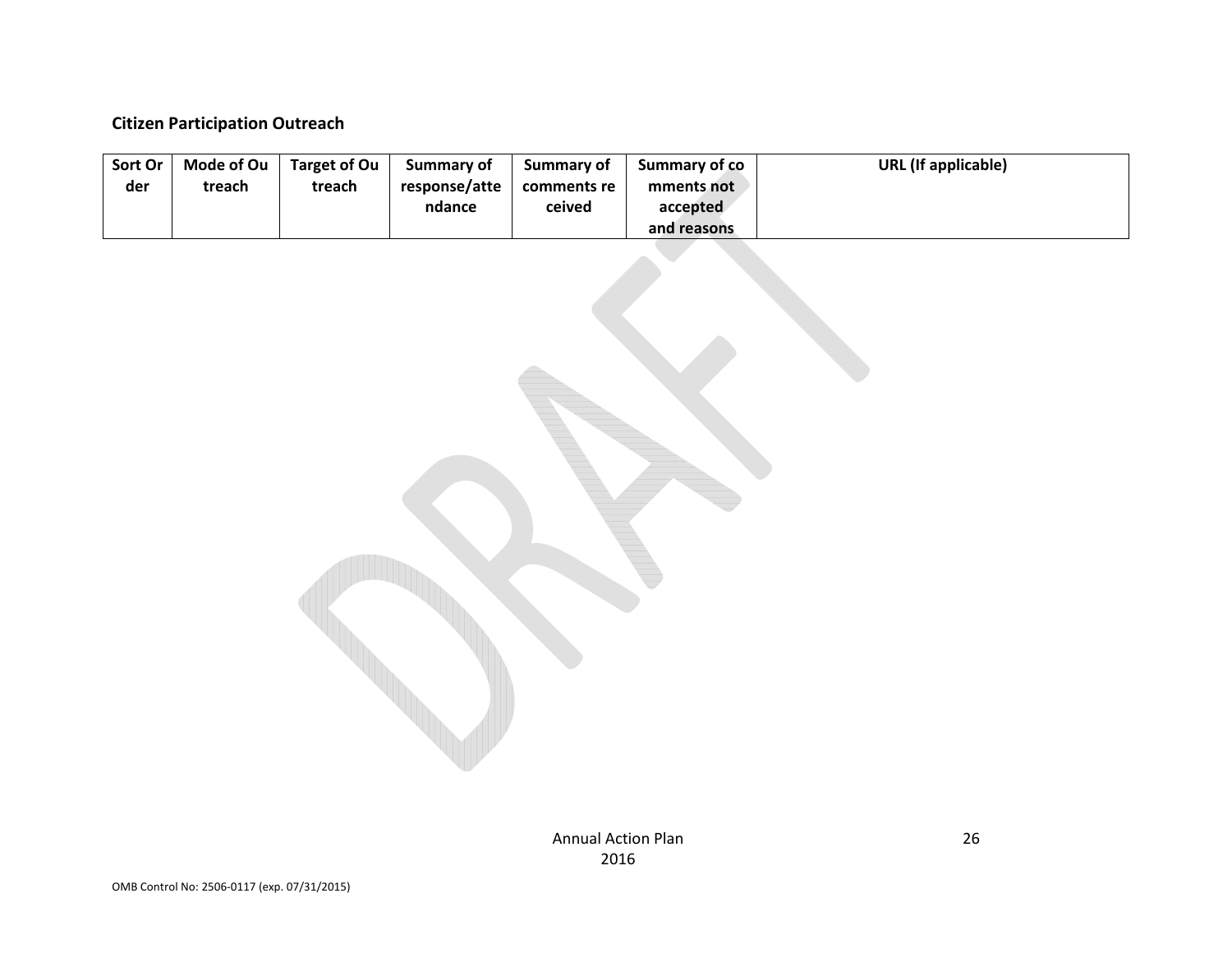| Sort Or | Mode of Ou                                  | <b>Target of Ou</b> | <b>Summary of</b>      | <b>Summary of</b>         | <b>Summary of co</b> | <b>URL</b> (If applicable) |
|---------|---------------------------------------------|---------------------|------------------------|---------------------------|----------------------|----------------------------|
| der     | treach                                      | treach              | response/atte          | comments re               | mments not           |                            |
|         |                                             |                     | ndance                 | ceived                    | accepted             |                            |
|         |                                             |                     | In addition to         |                           | and reasons          |                            |
|         |                                             |                     |                        |                           |                      |                            |
|         |                                             |                     | the general<br>public, |                           |                      |                            |
|         |                                             |                     | invitations            |                           |                      |                            |
|         |                                             |                     | were extended          |                           |                      |                            |
|         |                                             |                     | to Somerville's        |                           |                      |                            |
|         |                                             |                     | network of             |                           |                      |                            |
|         |                                             |                     | public service         |                           |                      |                            |
|         |                                             |                     | agencies and           |                           |                      |                            |
|         |                                             |                     | community              |                           |                      |                            |
|         |                                             |                     | service                |                           |                      |                            |
|         |                                             |                     | organizations.         |                           |                      |                            |
|         |                                             |                     | The meeting            |                           |                      |                            |
|         |                                             |                     | was attended           |                           |                      |                            |
|         |                                             |                     | by                     |                           |                      |                            |
|         |                                             |                     | representative         |                           |                      |                            |
|         |                                             |                     | s from the             |                           |                      |                            |
|         |                                             |                     | Somerville             |                           |                      |                            |
|         |                                             |                     | <b>Homeless</b>        |                           |                      |                            |
|         |                                             |                     | Coalition              |                           |                      |                            |
|         |                                             |                     | providing              |                           |                      |                            |
|         |                                             |                     | Emergency              |                           |                      |                            |
|         |                                             |                     | Shelter                |                           |                      |                            |
|         |                                             |                     | services               |                           |                      |                            |
|         |                                             |                     | including              |                           |                      |                            |
|         |                                             |                     | prevention             |                           |                      |                            |
|         |                                             |                     | and rapid re-          | <b>Annual Action Plan</b> |                      | 27                         |
|         |                                             |                     | housing, as            | 2016                      |                      |                            |
|         | OMB Control No: 2506-0117 (exp. 07/31/2015) |                     | well as,               |                           |                      |                            |
|         |                                             |                     | operating 2            |                           |                      |                            |
|         |                                             |                     | emergency              |                           |                      |                            |
|         |                                             |                     |                        |                           |                      |                            |

food pantries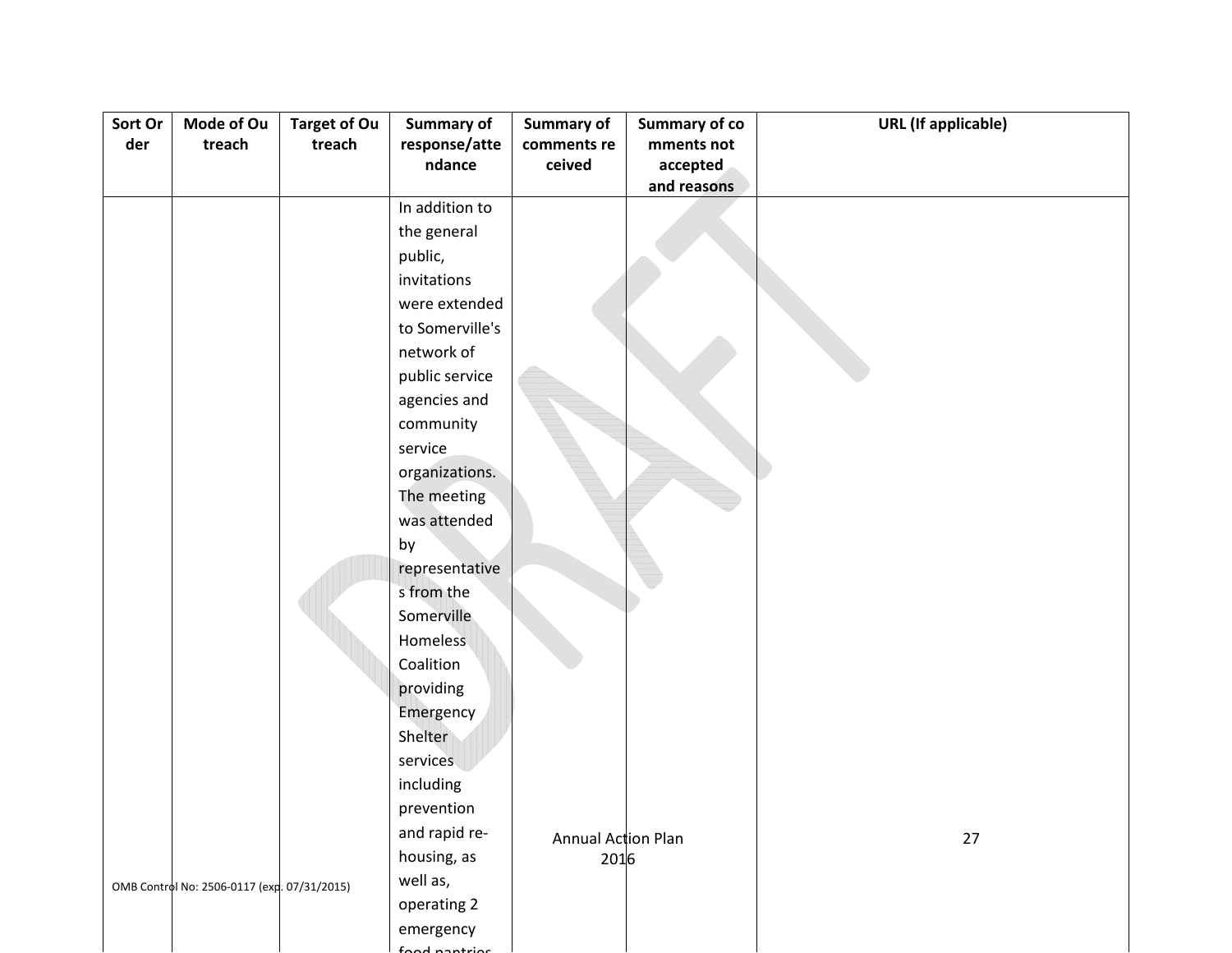| Sort Or<br>der | Mode of Ou<br>treach | <b>Target of Ou</b><br>treach                                                                | <b>Summary of</b><br>response/atte                                                                                     | Summary of<br>comments re                                                                                                                                                      | <b>Summary of co</b><br>mments not          | <b>URL</b> (If applicable) |
|----------------|----------------------|----------------------------------------------------------------------------------------------|------------------------------------------------------------------------------------------------------------------------|--------------------------------------------------------------------------------------------------------------------------------------------------------------------------------|---------------------------------------------|----------------------------|
|                |                      |                                                                                              | ndance                                                                                                                 | ceived                                                                                                                                                                         | accepted<br>and reasons                     |                            |
| $\overline{2}$ | Survey               | <b>Minorities</b><br>Persons with<br>disabilities<br>Non-<br>targeted/bro<br>ad<br>community | Survey<br>distributed to<br>attendee at<br>the Public<br>Hearing and to<br>social service<br>agencies<br>requesting it | Liz to prepare<br>percentage<br>results<br>relative<br>perceived<br>need for<br>affordable<br>housing,<br>economic<br>development<br>, job creation<br>and public<br>services. | Liz to<br>summaries<br>results of<br>survey |                            |

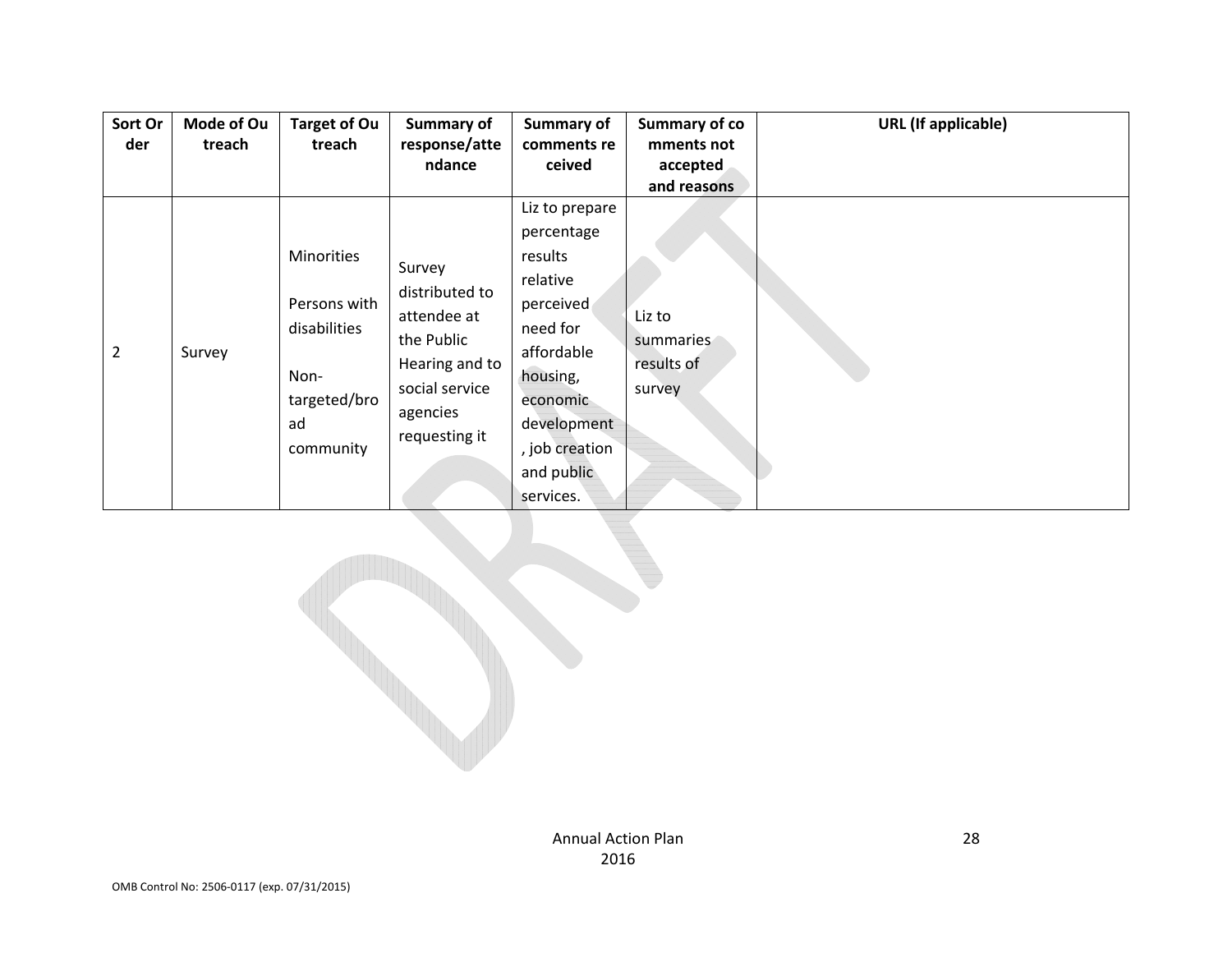| Sort Or<br>der | Mode of Ou<br>treach | <b>Target of Ou</b><br>treach                                                                | Summary of<br>response/atte<br>ndance                                                                                        | Summary of<br>comments re<br>ceived                                                                                                                                  | Summary of co<br>mments not<br>accepted<br>and reasons | <b>URL</b> (If applicable)                                                          |
|----------------|----------------------|----------------------------------------------------------------------------------------------|------------------------------------------------------------------------------------------------------------------------------|----------------------------------------------------------------------------------------------------------------------------------------------------------------------|--------------------------------------------------------|-------------------------------------------------------------------------------------|
| 3              | Internet<br>Outreach | <b>Minorities</b><br>Persons with<br>disabilities<br>Non-<br>targeted/bro<br>ad<br>community | Information<br>about the RFP<br>for CDBG<br><b>Public Services</b><br>and<br>Emergency<br>Solutions<br>Funding was<br>posted | Nineteen<br>requests<br>were<br>received for<br>the Public<br>Services RFP<br>and five<br>requests<br>were<br>received for<br>the<br>Emergency<br>Solutions<br>Grant |                                                        | www.somervillema.gov/sites/default/files/docum<br>ents/legal%20RFP%201-13-2016.pfdf |

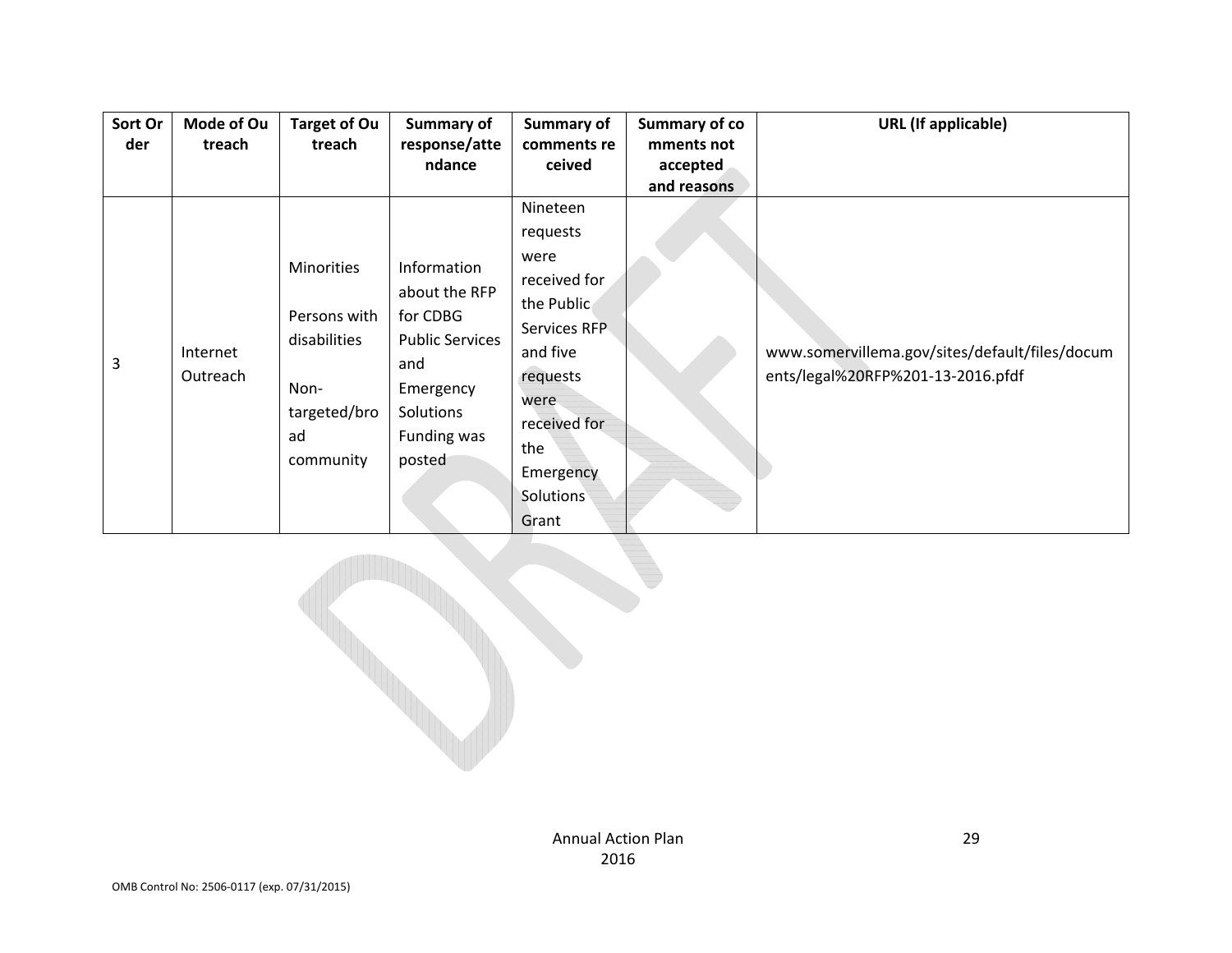| Sort Or | Mode of Ou     | <b>Target of Ou</b> | <b>Summary of</b>  | <b>Summary of</b> | <b>Summary of co</b> | <b>URL</b> (If applicable) |
|---------|----------------|---------------------|--------------------|-------------------|----------------------|----------------------------|
| der     | treach         | treach              | response/atte      | comments re       | mments not           |                            |
|         |                |                     | ndance             | ceived            | accepted             |                            |
|         |                |                     |                    |                   | and reasons          |                            |
|         |                | Minorities          |                    |                   |                      |                            |
|         |                |                     |                    |                   |                      |                            |
|         |                | Non-English         |                    |                   |                      |                            |
|         |                | Speaking -          |                    |                   |                      |                            |
|         |                | Specify other       | Second Public      |                   |                      |                            |
|         |                | language:           | Meeting to         |                   |                      |                            |
|         |                | Spanish,            | present Draft      |                   |                      |                            |
|         |                | Portuguese,         | of 2016-2017       |                   |                      |                            |
|         | Public         | Haitian             | <b>Action Plan</b> |                   |                      |                            |
| 4       | <b>Meeting</b> | Creole              | and receive        |                   |                      |                            |
|         |                |                     | comments -         |                   |                      |                            |
|         |                | Persons with        | latter part of     |                   |                      |                            |
|         |                | disabilities        | March or early     |                   |                      |                            |
|         |                |                     | April              |                   |                      |                            |
|         |                | Non-                |                    |                   |                      |                            |
|         |                | targeted/bro        |                    |                   |                      |                            |
|         |                | ad                  |                    |                   |                      |                            |
|         |                | community           |                    |                   |                      |                            |

**Table 4 – Citizen Participation Outreach**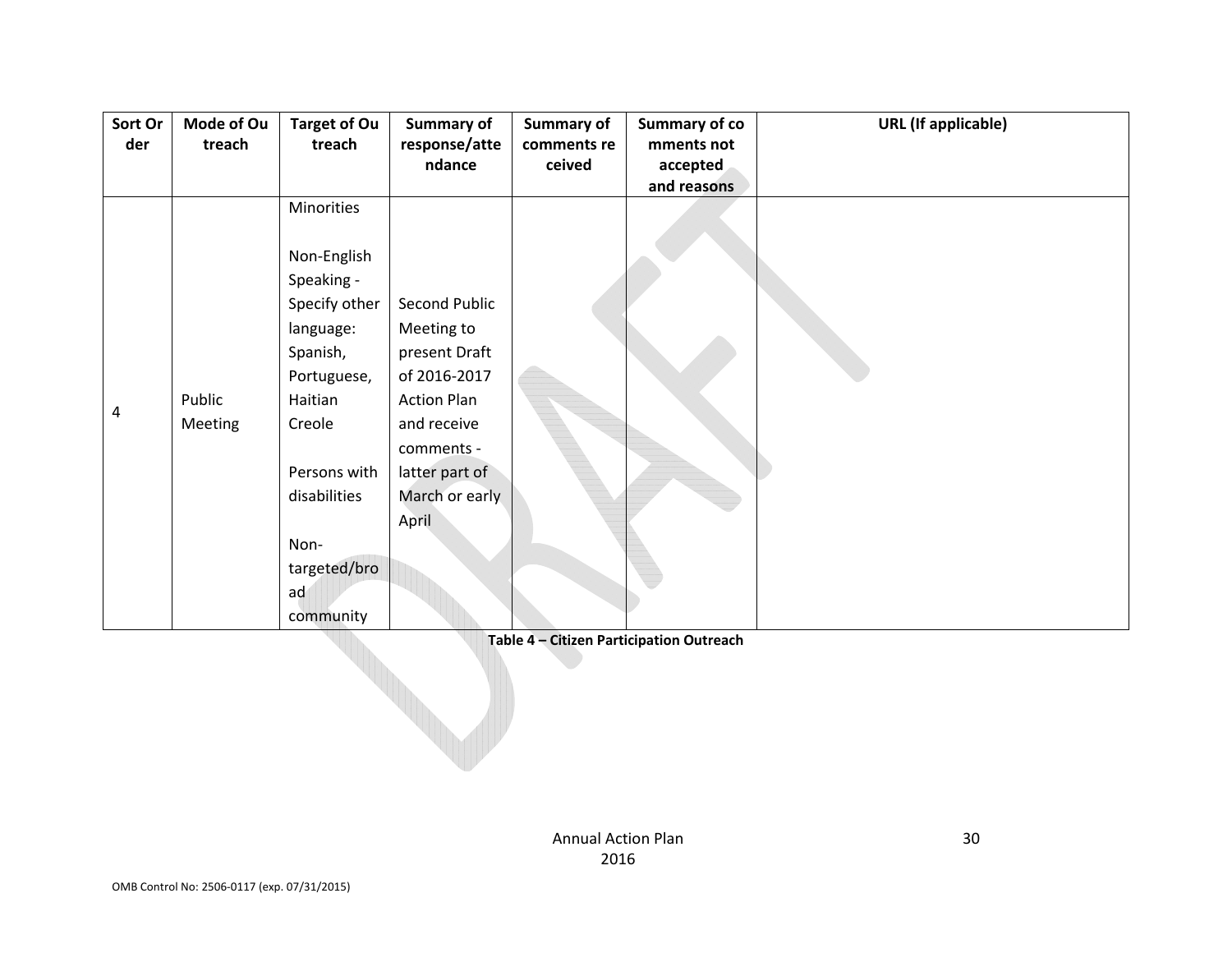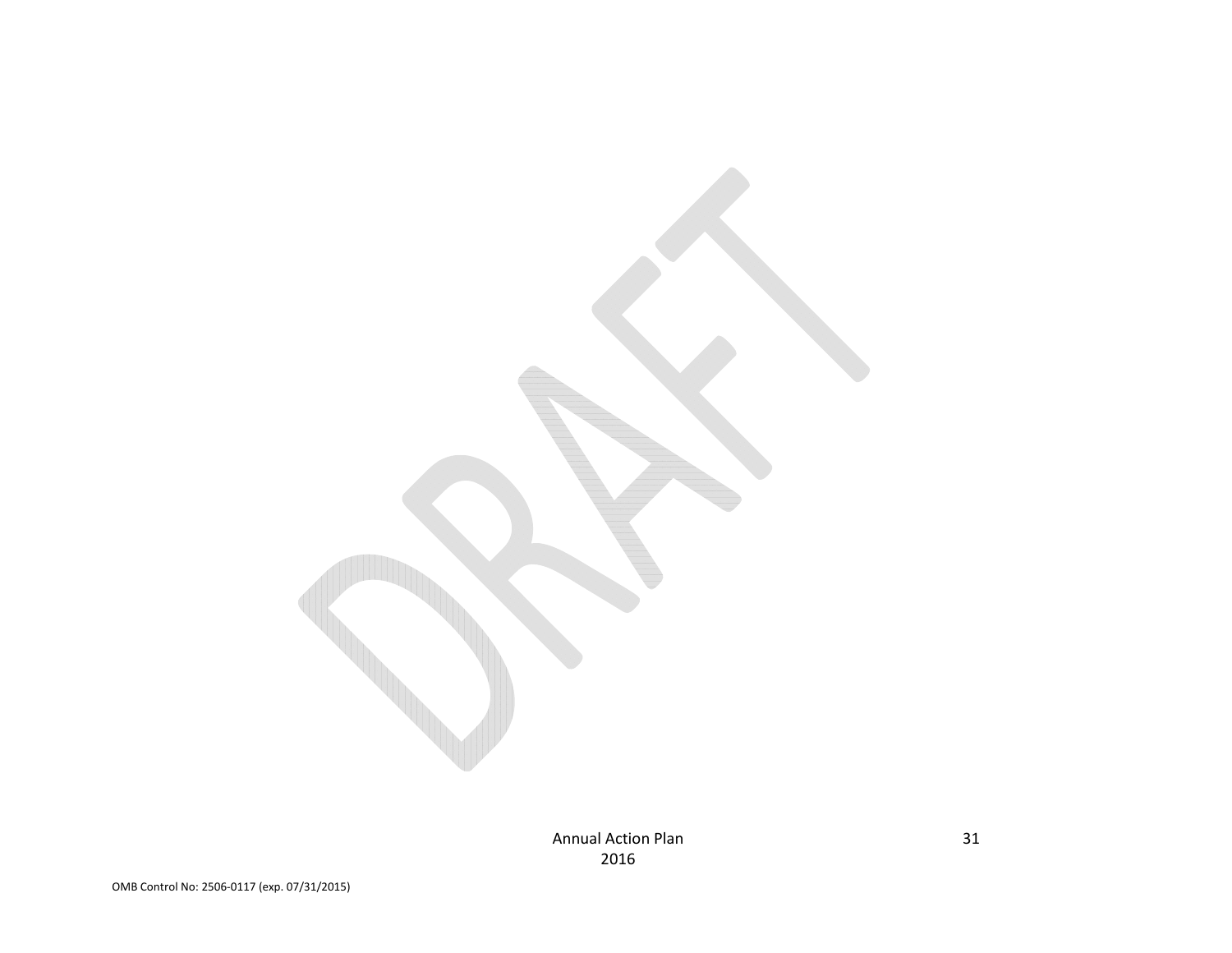# **Expected Resources**

### **AP‐15 Expected Resources – 91.220(c) (1, 2)**

#### **Introduction**

The City of Somerville uses multiple resources to carry out activities that benefit low and moderate income residents. The City of Somerville receives entitlement funding from CDBG, HOME and ESG. OSPCD administers this entitlement funding on behalf of the City of Somerville. In addition to entitlement grant funds, OSPCD leverages these funds with various other matching sources including state, local, and private match commitments to carry out eligible projects. Some City departments also receive funding that addresses needs listed in the Consolidated Plan and OSPCD works with these departments to leverage entitlement grant funds when possible.

The **CDBG** program provides resources to address <sup>a</sup> wide range of unique community development needs, including funds that can be used to address priority homelessness needs. The **ESG** program provides funds for emergency shelters and transitional housing that helps people reach independent living. ESG funds can be used to rehabilitate and operate facilities, provide essential services and prevent homelessness. The ESG program strives to help homeless individuals and families and subpopulations within this group, such as victims of domestic violence, youth, people with mental illness, families with children and veterans. ESG funds can be used to aid people who are at imminent risk of becoming homeless due to eviction, foreclosure or utility shutoff. Social service agencies receiving ESG funds will demonstrate <sup>a</sup> match. The **HOME** program creates affordable housing for low income households often in conjunction with homeless referrals from shelters to provide eligible clients with financial assistance.

#### **Priority Table**

| Program | Source       | Uses of Funds |                    |         | <b>Expected Amount Available Year 1</b> |        | <b>Expected</b>  | <b>Narrative Description</b> |
|---------|--------------|---------------|--------------------|---------|-----------------------------------------|--------|------------------|------------------------------|
|         | оf           |               | Annual.            | Program | <b>Prior Year</b>                       | Total: | Amount           |                              |
|         | <b>Funds</b> |               | <b>Allocation:</b> | Income: | <b>Resources:</b>                       |        | <b>Available</b> |                              |
|         |              |               |                    |         |                                         |        | Reminder         |                              |
|         |              |               |                    |         |                                         |        | of ConPlan       |                              |
|         |              |               |                    |         |                                         |        |                  |                              |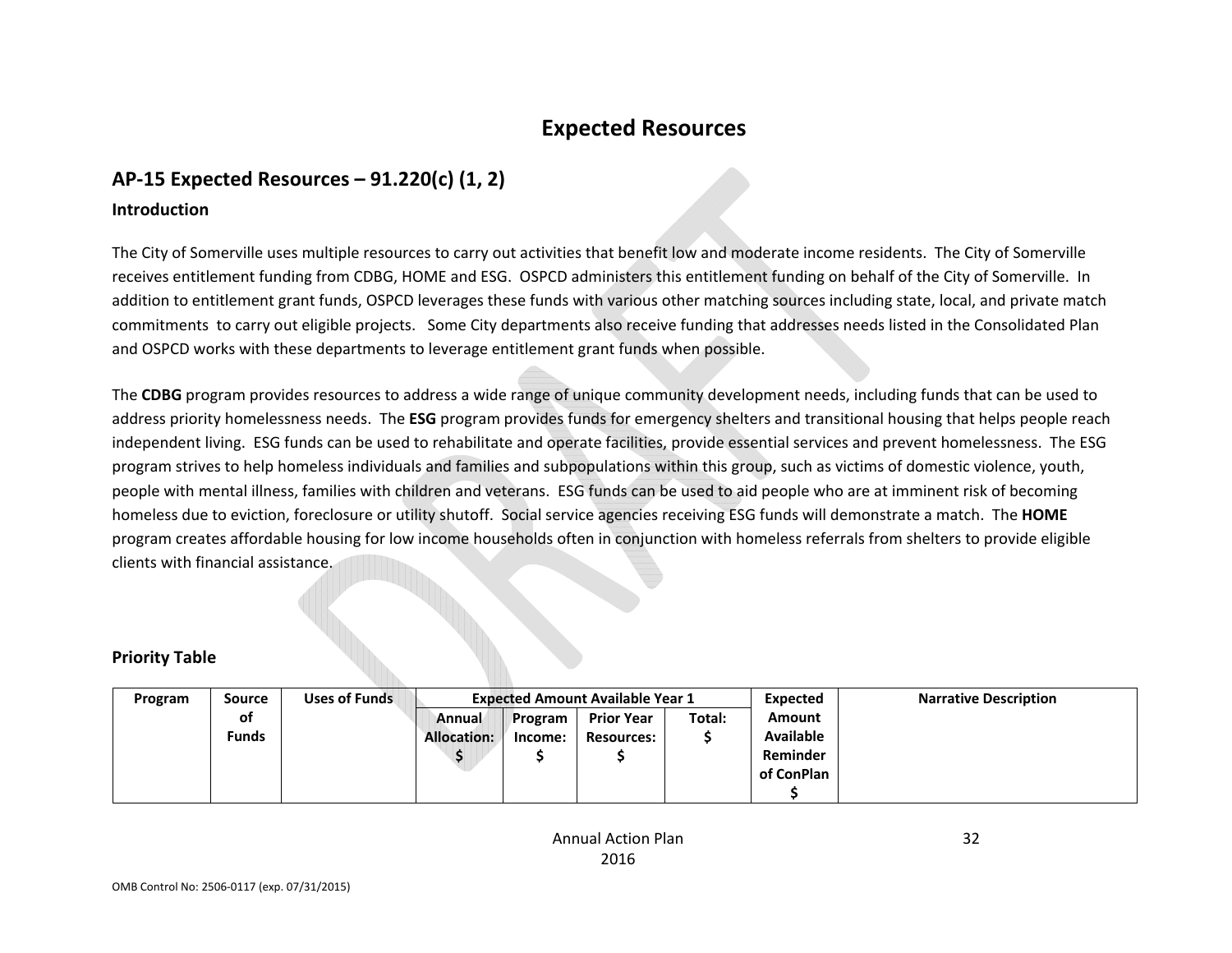| Program     | <b>Source</b> | <b>Uses of Funds</b>   | <b>Expected Amount Available Year 1</b> |         |                   |           | <b>Expected</b>  | <b>Narrative Description</b>             |
|-------------|---------------|------------------------|-----------------------------------------|---------|-------------------|-----------|------------------|------------------------------------------|
|             | οf            |                        | Annual                                  | Program | <b>Prior Year</b> | Total:    | Amount           |                                          |
|             | <b>Funds</b>  |                        | <b>Allocation:</b>                      | Income: | <b>Resources:</b> |           | <b>Available</b> |                                          |
|             |               |                        |                                         |         |                   |           | Reminder         |                                          |
|             |               |                        |                                         |         |                   |           | of ConPlan       |                                          |
| <b>CDBG</b> | public -      | Acquisition            |                                         |         |                   |           |                  | CDBG funds finance housing, public       |
|             | federal       | Admin and              |                                         |         |                   |           |                  | facilities and improvements, public      |
|             |               |                        |                                         |         |                   |           |                  |                                          |
|             |               | <b>Planning</b>        |                                         |         |                   |           |                  | services and economic development        |
|             |               | Economic               |                                         |         |                   |           |                  | assistance activities and administrative |
|             |               | Development            |                                         |         |                   |           |                  | work. CDBG funds are combined with       |
|             |               | <b>Housing</b>         |                                         |         |                   |           |                  | many public and private funds to create  |
|             |               | Public                 |                                         |         |                   |           |                  | a greater impact in neighborhoods. The   |
|             |               | Improvements           |                                         |         |                   |           |                  | City will combine CDBG funds with        |
|             |               | <b>Public Services</b> |                                         |         |                   |           |                  | federal, local and private funding to    |
|             |               |                        |                                         |         |                   |           |                  | implement programming. When              |
|             |               |                        |                                         |         |                   |           |                  | requests for proposals are conducted,    |
|             |               |                        |                                         |         |                   |           |                  | proposals that use CDBG funds to         |
|             |               |                        | 2,264,442                               | 0       | 0                 | 2,264,442 | 2,264,442        | leverage other funding are preferred.    |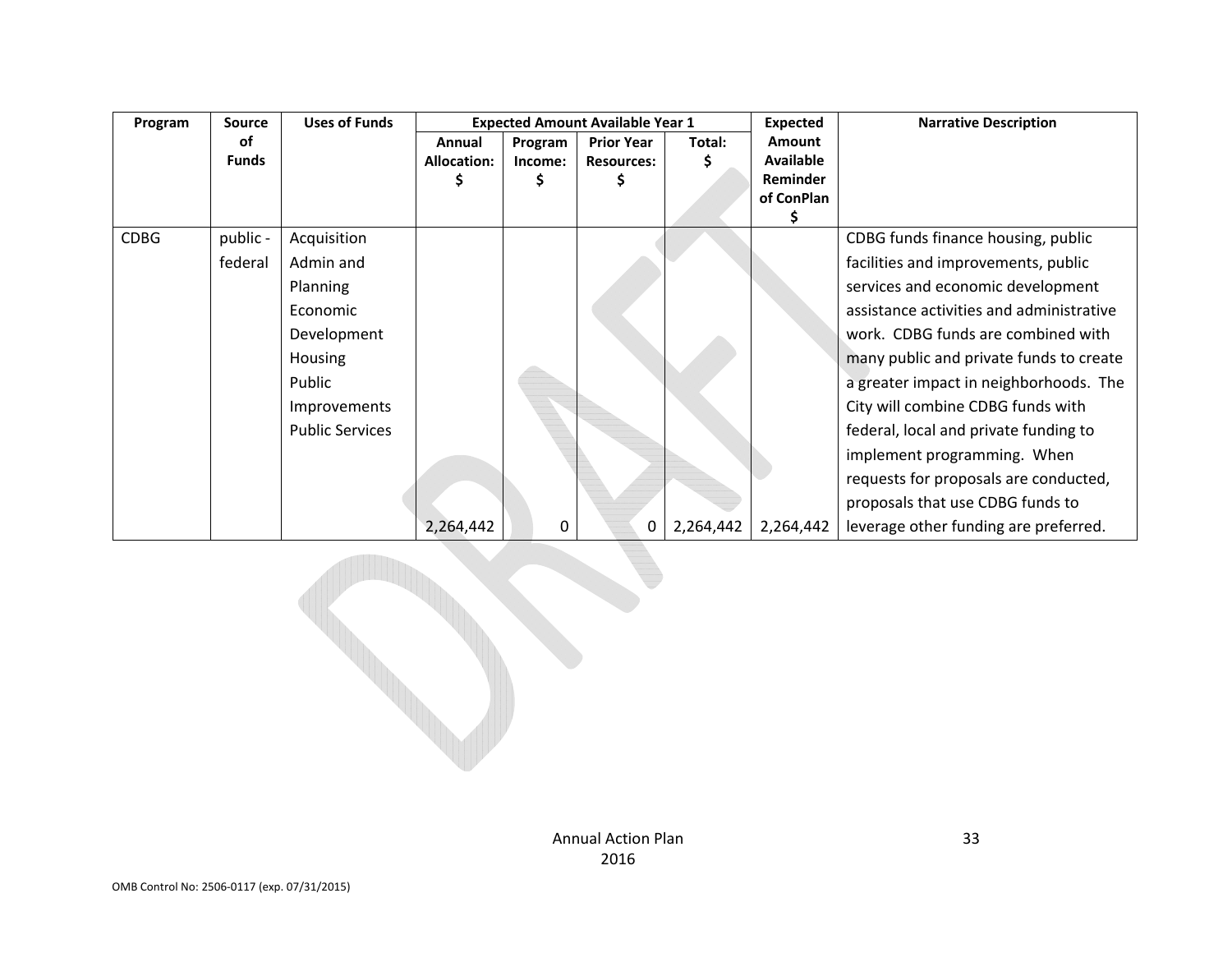| Program     | <b>Source</b> | <b>Uses of Funds</b> | <b>Expected Amount Available Year 1</b> |         |                   |         | <b>Expected</b>  | <b>Narrative Description</b>            |
|-------------|---------------|----------------------|-----------------------------------------|---------|-------------------|---------|------------------|-----------------------------------------|
|             | οf            |                      | Annual                                  | Program | <b>Prior Year</b> | Total:  | Amount           |                                         |
|             | <b>Funds</b>  |                      | <b>Allocation:</b>                      | Income: | <b>Resources:</b> | s       | <b>Available</b> |                                         |
|             |               |                      |                                         |         |                   |         | Reminder         |                                         |
|             |               |                      |                                         |         |                   |         | of ConPlan       |                                         |
|             |               |                      |                                         |         |                   |         | Ş.               |                                         |
| <b>HOME</b> | public -      | Acquisition          |                                         |         |                   |         |                  | HOME promotes public/private            |
|             | federal       | Homebuyer            |                                         |         |                   |         |                  | partnerships as a vehicle for expanding |
|             |               | assistance           |                                         |         |                   |         |                  | the stock of affordable housing. HOME   |
|             |               | Homeowner            |                                         |         |                   |         |                  | funds are leveraged with private and    |
|             |               | rehab                |                                         |         |                   |         |                  | public funding sources to support       |
|             |               | Multifamily          |                                         |         |                   |         |                  | homebuyer assistance and multifamily    |
|             |               | rental new           |                                         |         |                   |         |                  | development activities.                 |
|             |               | construction         |                                         |         |                   |         |                  |                                         |
|             |               | Multifamily          |                                         |         |                   |         |                  |                                         |
|             |               | rental rehab         |                                         |         |                   |         |                  |                                         |
|             |               | New                  |                                         |         |                   |         |                  |                                         |
|             |               | construction for     |                                         |         |                   |         |                  |                                         |
|             |               | ownership            |                                         |         |                   |         |                  |                                         |
|             |               | <b>TBRA</b>          | 397,754                                 | 0       | 0                 | 397,754 | 397,754          |                                         |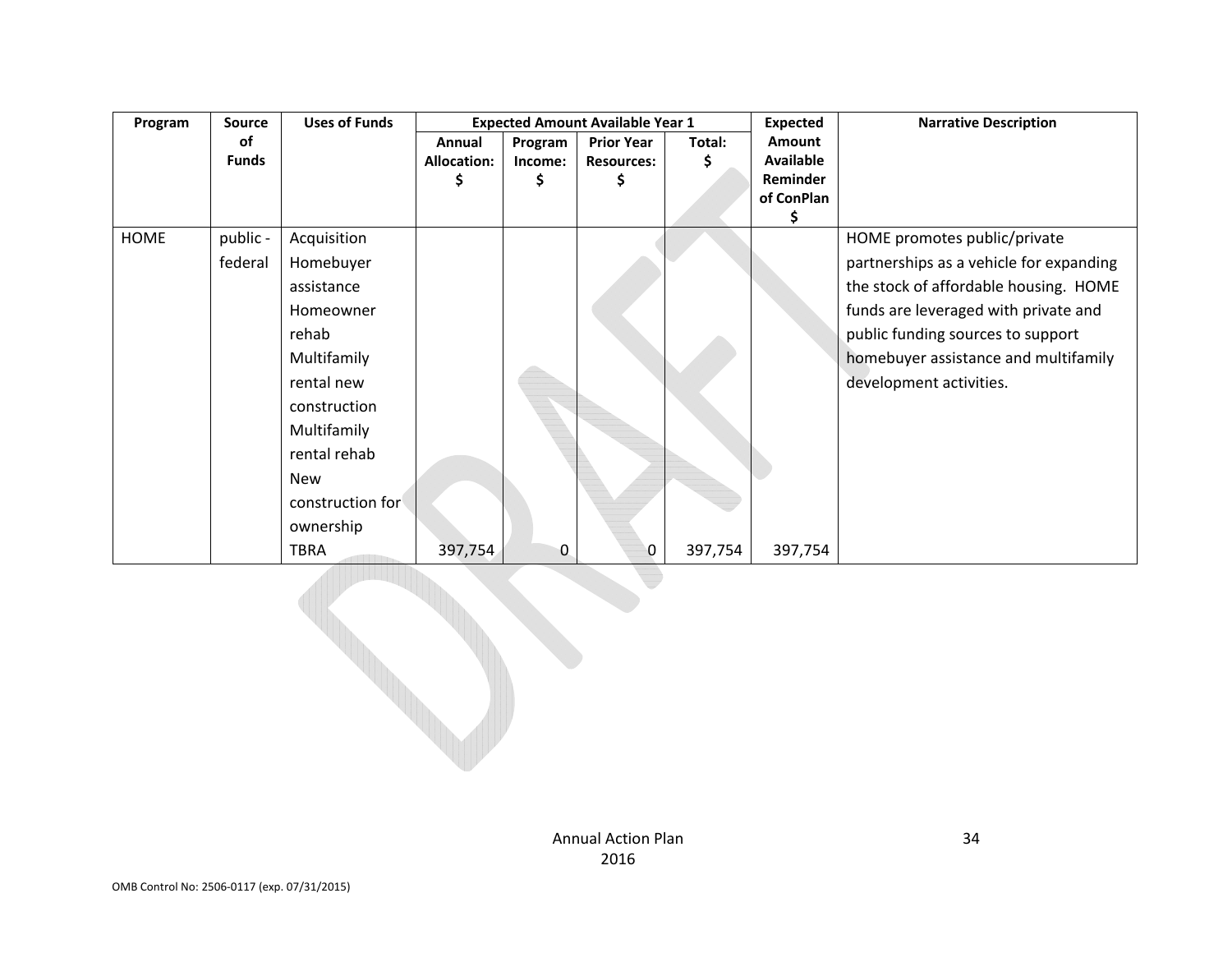| Program                                     | <b>Source</b> | <b>Uses of Funds</b> |                    | <b>Expected Amount Available Year 1</b> |                           | <b>Expected</b> | <b>Narrative Description</b> |                                                                                  |
|---------------------------------------------|---------------|----------------------|--------------------|-----------------------------------------|---------------------------|-----------------|------------------------------|----------------------------------------------------------------------------------|
|                                             | of            |                      | Annual             | Program                                 | <b>Prior Year</b>         | Total:          | <b>Amount</b>                |                                                                                  |
|                                             | <b>Funds</b>  |                      | <b>Allocation:</b> | Income:                                 | <b>Resources:</b>         | \$              | <b>Available</b>             |                                                                                  |
|                                             |               |                      | \$                 | \$                                      | \$                        |                 | Reminder                     |                                                                                  |
|                                             |               |                      |                    |                                         |                           |                 | of ConPlan<br>\$             |                                                                                  |
| ESG                                         | public -      | Conversion and       |                    |                                         |                           |                 |                              | Organizations applying for ESG funding                                           |
|                                             | federal       | rehab for            |                    |                                         |                           |                 |                              | must provide a 1 to 1 match for the ESG                                          |
|                                             |               | transitional         |                    |                                         |                           |                 |                              | funds they receive and are selected                                              |
|                                             |               | housing              |                    |                                         |                           |                 |                              | through a competitive request for                                                |
|                                             |               | Financial            |                    |                                         |                           |                 |                              | proposal process. Contracts with local                                           |
|                                             |               | Assistance           |                    |                                         |                           |                 |                              | social service providers will address the                                        |
|                                             |               | Overnight            |                    |                                         |                           |                 |                              | needs of low income residents through                                            |
|                                             |               | shelter              |                    |                                         |                           |                 |                              | short term housing support and                                                   |
|                                             |               | Rapid re-housing     |                    |                                         |                           |                 |                              | stabilization services by maximizing                                             |
|                                             |               | (rental              |                    |                                         |                           |                 |                              | income benefits, identifying and                                                 |
|                                             |               | assistance)          |                    |                                         |                           |                 |                              | working to reduce barriers impacting                                             |
|                                             |               | Rental               |                    |                                         |                           |                 |                              | the ability to serve persons in need and                                         |
|                                             |               | Assistance           |                    |                                         |                           |                 |                              | enrolling eligible clients in mainstream                                         |
|                                             |               | Services             |                    |                                         |                           |                 |                              | benefit programs. Somerville expects to                                          |
|                                             |               | Transitional         |                    |                                         |                           |                 |                              | receive a 2016-17 ESG allocation of                                              |
|                                             |               | housing              |                    |                                         |                           |                 |                              | ________. Approximately \$_____ will                                             |
|                                             |               |                      |                    |                                         |                           |                 |                              | be allocated as program funds, using the<br>ESG program eligibility criteria, to |
|                                             |               |                      |                    |                                         |                           |                 |                              | sub-recipients. Program funds may be                                             |
|                                             |               |                      |                    |                                         |                           |                 |                              | used for street outreach, emergency                                              |
|                                             |               |                      |                    |                                         |                           |                 |                              | shelter operations and essential                                                 |
|                                             |               |                      |                    |                                         |                           |                 |                              | services, homeless prevention, rapid re-                                         |
|                                             |               |                      |                    |                                         |                           |                 |                              | housing and data collection. OSPCD will                                          |
|                                             |               |                      |                    |                                         |                           |                 |                              | monitor sub-recipients projected                                                 |
|                                             |               |                      |                    |                                         |                           |                 |                              | budgets to ensure that no more than                                              |
|                                             |               |                      |                    |                                         | <b>Annual Action Plan</b> |                 |                              | 60% of program fillnds are used to pay                                           |
|                                             |               |                      |                    |                                         | 2016                      |                 |                              | outreach and shelter costs.                                                      |
| OMB Control No: 2506-0117 (exp. 07/31/2015) |               |                      |                    |                                         |                           |                 |                              | Administration costs will not exceed                                             |
|                                             |               |                      | 203,461            | 0                                       | 0                         | 203,461         | 203,461                      | 7.5%.                                                                            |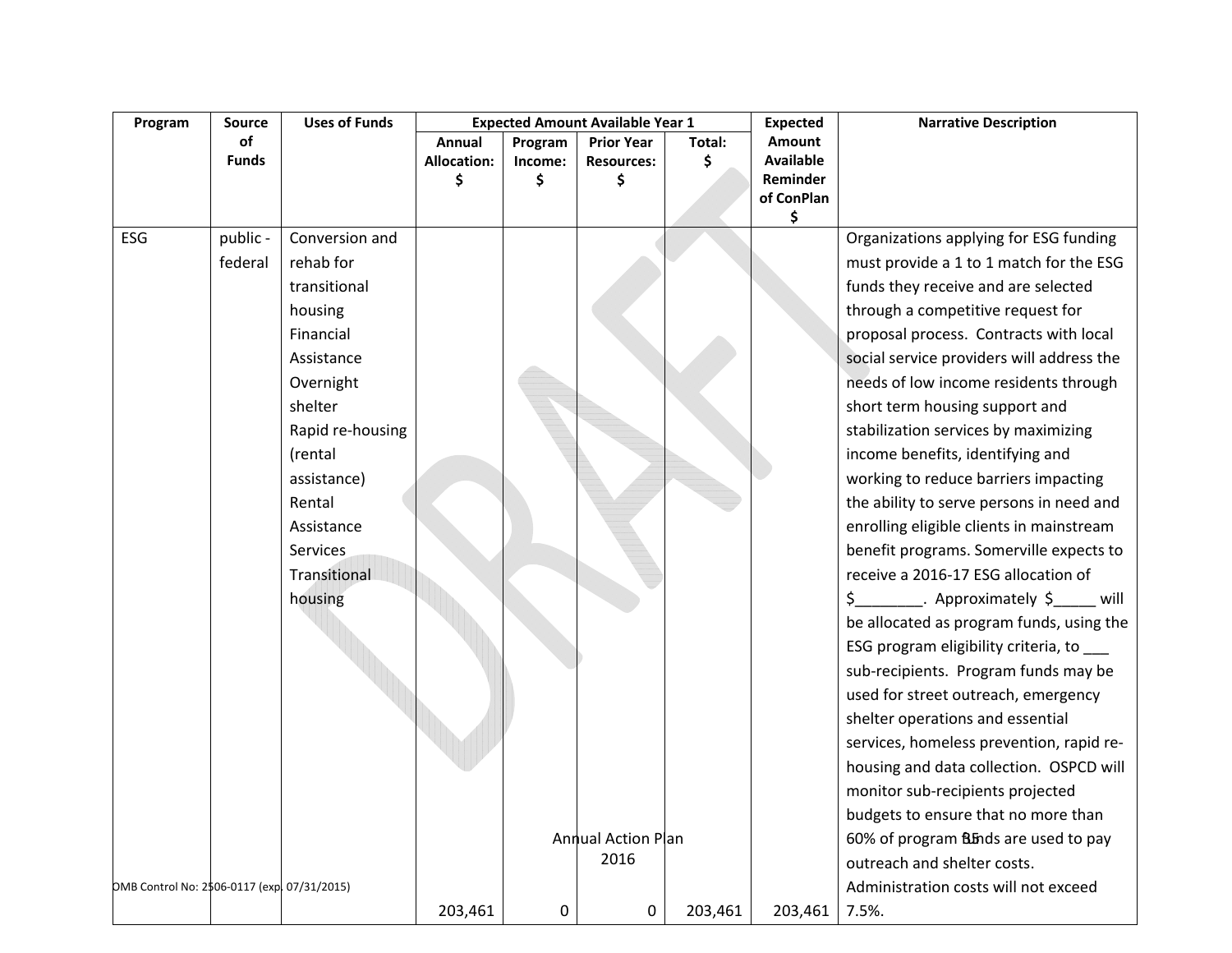| Program           | <b>Source</b> | <b>Uses of Funds</b> | <b>Expected Amount Available Year 1</b> |          |                   |           | <b>Expected</b>              | <b>Narrative Description</b>               |
|-------------------|---------------|----------------------|-----------------------------------------|----------|-------------------|-----------|------------------------------|--------------------------------------------|
|                   | <b>of</b>     |                      | Annual                                  | Program  | <b>Prior Year</b> | Total:    | Amount                       |                                            |
|                   | <b>Funds</b>  |                      | <b>Allocation:</b>                      | Income:  | <b>Resources:</b> | \$        | <b>Available</b><br>Reminder |                                            |
|                   |               |                      | \$                                      | \$       | \$                |           | of ConPlan                   |                                            |
|                   |               |                      |                                         |          |                   |           | \$                           |                                            |
| Continuum         | public -      | Services             |                                         |          |                   |           |                              |                                            |
| of Care           | federal       | Transitional         |                                         |          |                   |           |                              |                                            |
|                   |               | housing              | 1,771,441                               | 0        | $\overline{0}$    | 1,771,441 | 1,771,441                    |                                            |
| Housing           | public -      | Homebuyer            |                                         |          |                   |           |                              | Somerville's Affordable Housing Trust      |
| <b>Trust Fund</b> | local         | assistance           |                                         |          |                   |           |                              | Fund anticipates contributing \$400,000    |
|                   |               | Housing              |                                         |          |                   |           |                              | towards affordable housing, tenant         |
|                   |               | <b>TBRA</b>          |                                         |          |                   |           |                              | based rental assistance, first time        |
|                   |               |                      |                                         |          |                   |           |                              | homebuyer assistance and housing           |
|                   |               |                      | 400,000                                 | $\bf{0}$ | 0                 | 400,000   | 400,000                      | assistance grants.                         |
| Other             | public -      | Acquisition          |                                         |          |                   |           |                              | The CPA Affordable Housing fund            |
|                   | federal       | Housing              |                                         |          |                   |           |                              | leverages local City and matching state    |
|                   |               | Multifamily          |                                         |          |                   |           |                              | dollars to fund various affordable         |
|                   |               | rental rehab         |                                         |          |                   |           |                              | housing initiatives through the            |
|                   |               |                      |                                         |          |                   |           |                              | Somerville Affordable housing trust        |
|                   |               |                      |                                         |          |                   |           |                              | funds. These projects include but are      |
|                   |               |                      |                                         |          |                   |           |                              | not limited to new affordable housing      |
|                   |               |                      |                                         |          |                   |           |                              | construction, the 100 homes initiative,    |
|                   |               |                      | 2,206,028                               | 0        | 0                 | 2,206,028 | 2,206,028                    | and tenant based rental assistance.        |
| Other             | public -      | Homeowner            |                                         |          |                   |           |                              | Somerville was awarded \$2,007,703 in      |
|                   | federal       | rehab                |                                         |          |                   |           |                              | 2013 to continue its comprehensive         |
|                   |               |                      |                                         |          |                   |           |                              | program to reduce the hazards of lead      |
|                   |               |                      |                                         |          |                   |           |                              | paint. The Grant will be in its final year |
|                   |               |                      |                                         |          |                   |           |                              | and is expected to be completed by         |
|                   |               |                      | 700,000                                 | 0        | 0                 | 700,000   | 700,000                      | 06/30/2017.                                |

**Table 5 ‐ Expected Resources – Priority Table**

Annual Action Plan 2016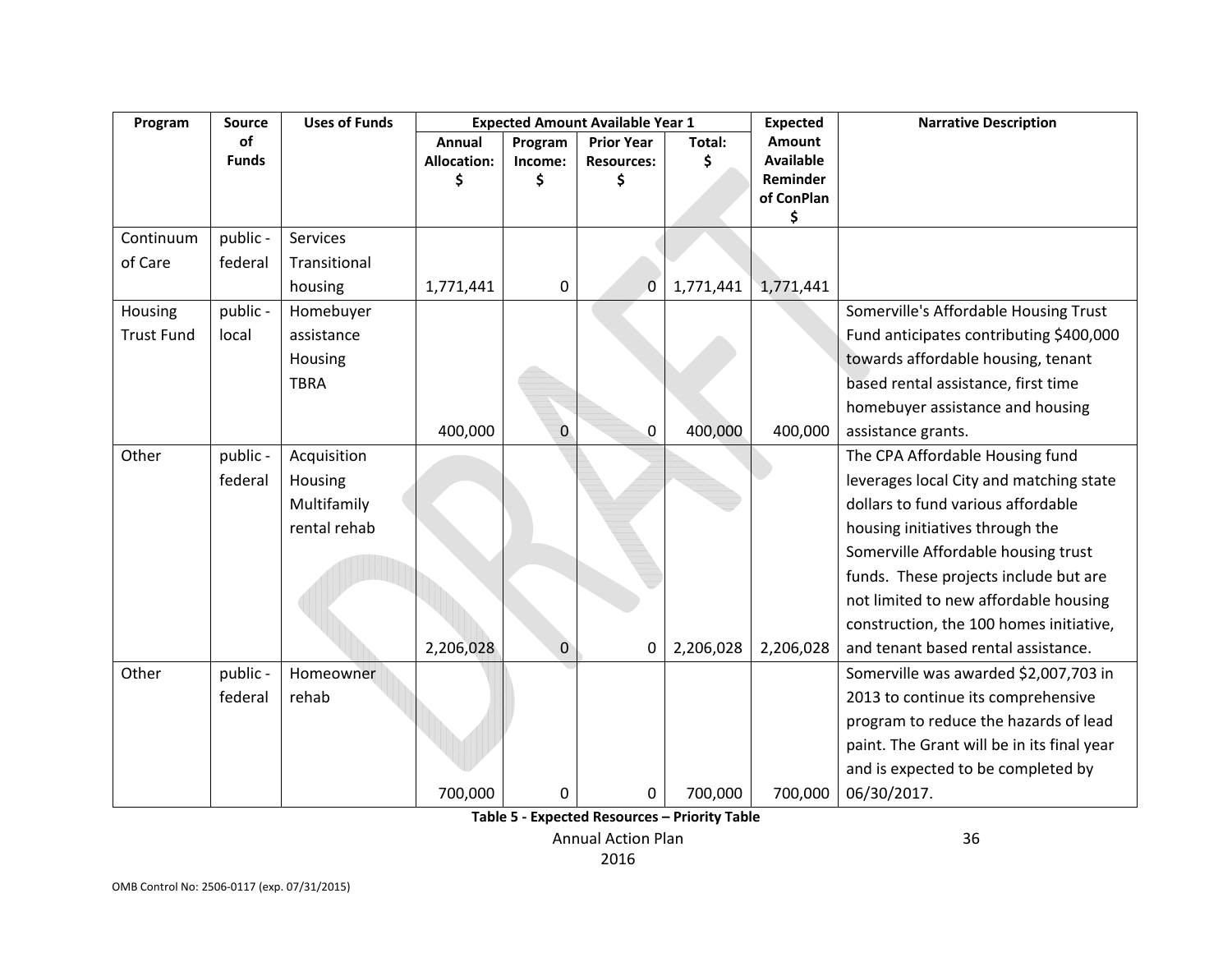## Explain how federal funds will leverage those additional resources (private, state and local funds), including a description of how **matching requirements will be satisfied**

OSPCD will use <sup>a</sup> combination of public and private funding to carry out eligible activities across the various project categories in the consolidated plan.

CDBG projects will utilize match commitments across all program areas when possible. The commercial property improvement program requires <sup>a</sup> 50% match from program participates for any projects above \$7,500. Historically, the City has been able to leverage state funds and grant awards when undertaking parks and infrastructure activities. The City will be utilizing local Community Preservation Act funds to undertake a variety of programs , including <sup>a</sup> program designed to leverage CPA and CDBG dollars for housing rehabilitation activities. The City's Public Service sub‐recipients are expected to collaborate and partner with social service agencies to target resources to meet the needs of the community and reduce the duplication of services. In the Request for Proposal, Public Service sub‐recipients are asked to demonstrate matching funds for their program and the funding cycle. Public Service sub‐recipients to be awarded funds in 2016‐17 have demonstrated over \$1,300,000 in matching funds from United Way, Somerville Housing Authority, MA Department of Public Health, Cambridge CDBG, Cambridge ESG, Cambridge Community Foundation, Shannon Safety Initiative Grant, Metro North Regional Employment Board, Llewellyn Foundation, Johnson Family Foundation, Department of Early Education and Care, Department of Children and Families, Somerville School Dept., HUD, MA Dept. of Public Health/Bureau of Substance Abuse, in‐kind office space and equipment, corporate foundation and private sources, and donations and fundraising. CDBG Public Service funding helps to assist sub‐recipients in attracting and leveraging federal and private foundation dollars.

The City of Somerville's Affordable Housing Trust Fund will be leveraged with HOME funds for affordable housing projects.

Affordable Housing developers seeking state resources, such as State HOME or LIHTC funding, are required to show local support for the proposed development through the Massachusetts One‐Stop Application process. The City will provide support letters to the State for projects that produce housing that is affordable to low‐income and moderate‐income families in accordance with the City's Consolidated Plan. In addition, the City often participates in conference calls with State DHCD employees to ensure coordination of efforts. If <sup>a</sup> LIHTC project is approved in Somerville, the City will continue to work with the State and developer to ensure it is addressing the needs of the City as the housing is produced.

All HOME funds require <sup>a</sup> twenty‐five percent (25%) match from non‐federal sources except for Administration funds (AD), Community Housing

Annual Action Plan 2016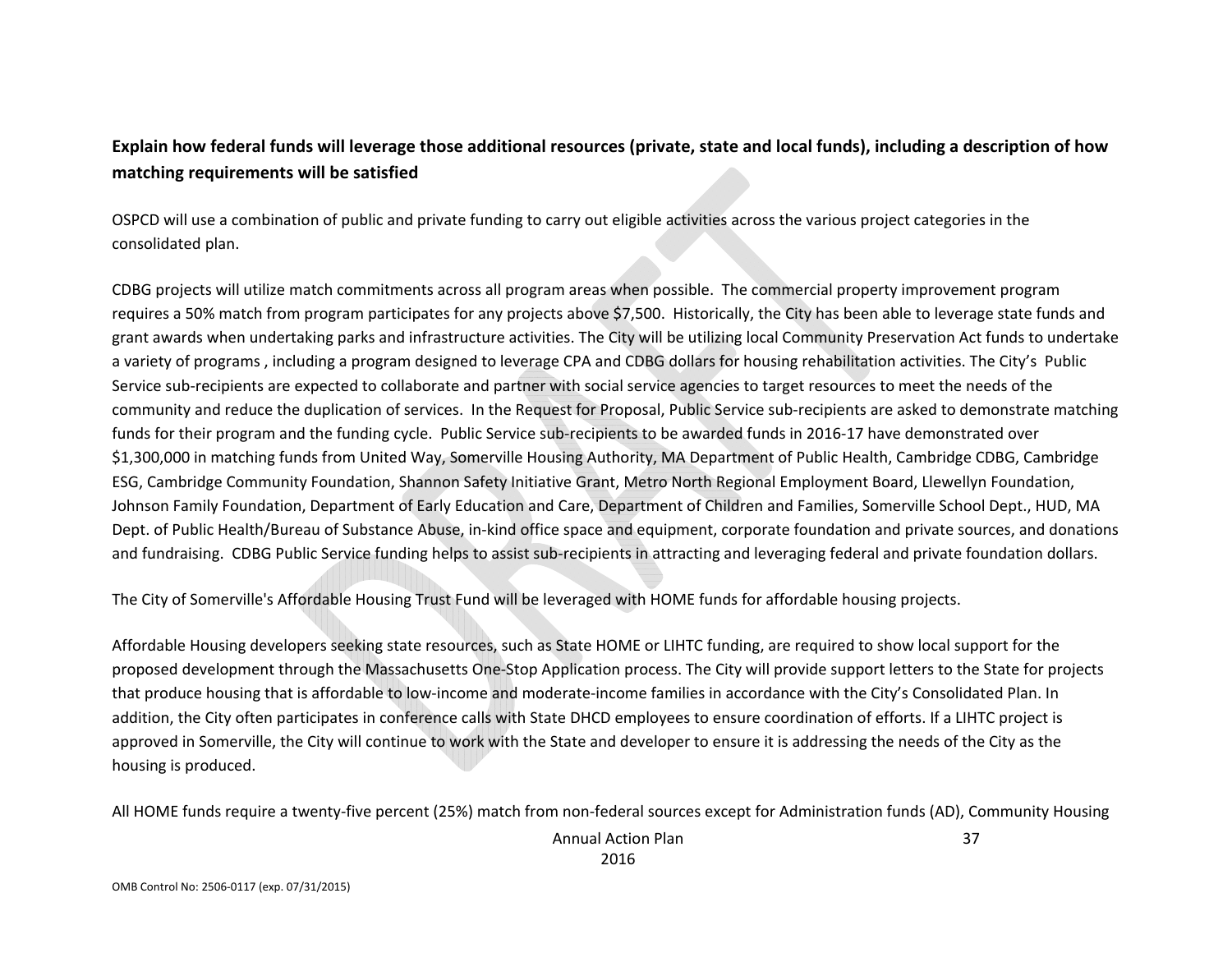Development Organization Operating funds (CO), Program Income funds (PI), and all 1992 funds. Match obligation is incurred as HOME funds are drawn down from the Federal Treasury into the City's account. Match obligation is incurred whether or not the activity is complete. MATCH is received through several sources, including value of appraised land/real property for units receiving Closing Cost Assistance, private funds contributed by homeowners to projects, private mortgages for homebuyers, and private mortgages for housing developers.

All ESG sub‐recipients are required to demonstrate matching funds equal to or greater than the amount of the Emergency Solution Grant. The amount and source of the matching funds is noted in the sub‐recipient's RFP. The matching funds are used to help defray the costs for the operations of the shelters and support services to guests and those persons at‐risk of homelessness. ESG programs to be awarded in 2016‐17 have demonstrated over \$1,000,000 in matching funds from MA Department of Public Health, MIT in kind, Citizen's Energy, Cambridge Community Foundation, Greater Boston Food Bank, Department of Children and Families, DHCD, United Way, private foundations and grants and fundraising events and donations. ESG funding helps to assist sub‐recipients in attracting and leveraging federal and private foundations dollars.

# If appropriate, describe publically owned land or property located within the jurisdiction that may be used to address the needs **identified in the plan**

The City has not identified any publically owned land or property it may use to address the needs in the con plan at this time.

## **Discussion**

While OSPCD is responsible for the provision of services to low and moderate income Somerville residents using the entitlement funds, OSPCD cannot achieve these goals alone. The City will use federal funds to leverage additional resources in several ways. There are other organizations that carry out some of these strategies listed in this plan using federal, local and private funding sources. OSPCD continues to work with City Departments, local non‐profit agencies and various funding providers to develop strategies leveraging funding to assist low and moderate income persons and households. As entitlement funds are reduced, OSPCD will need to explore ways to increase funding (i.e. through program income) to help sustain future community development activities.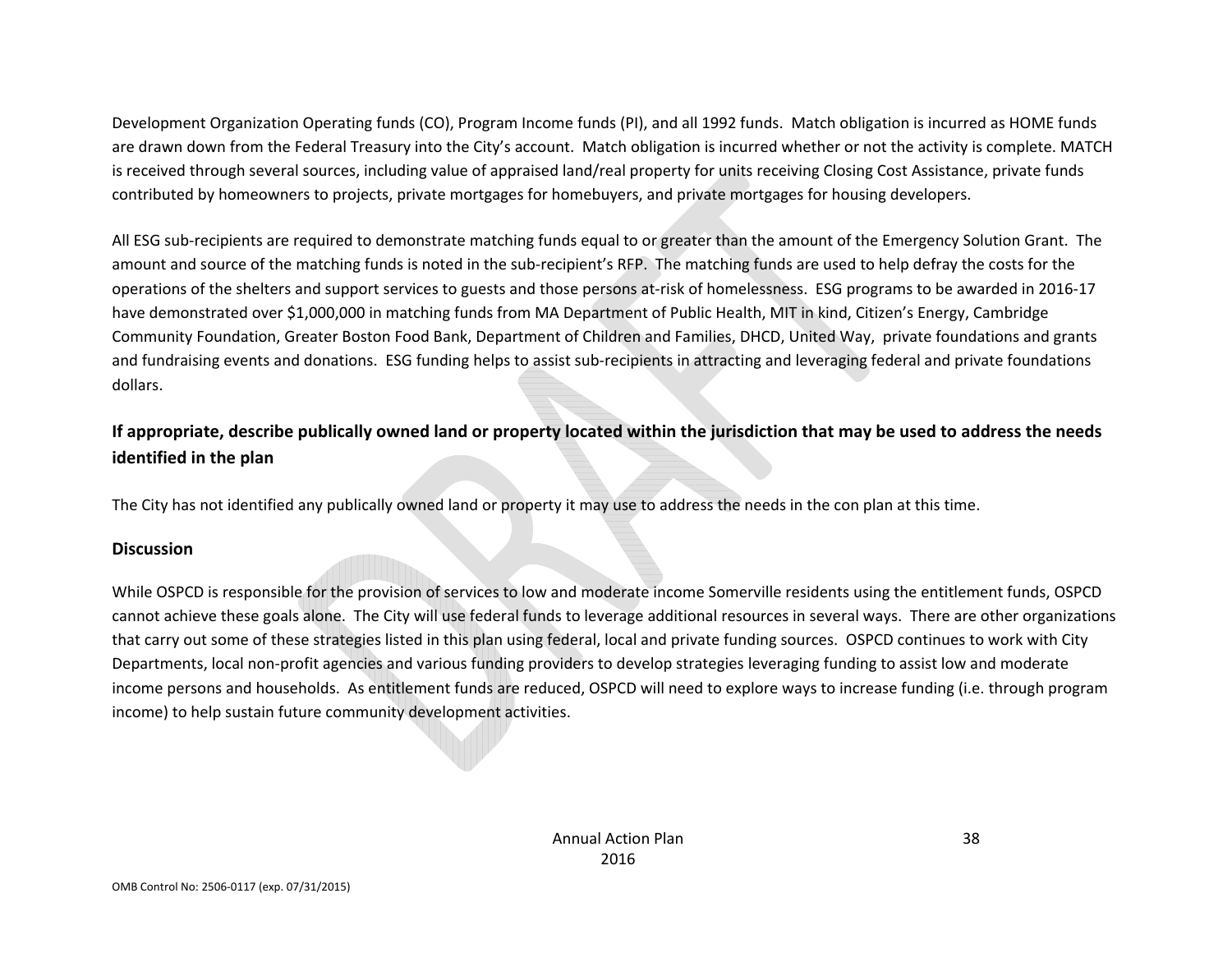# **Annual Goals and Objectives**

# **AP‐20 Annual Goals and Objectives ‐ 91.420, 91.220(c) (3) & (e)**

### **Goals Summary Information**

| Sort           | <b>Goal Name</b>          | <b>Start</b> | End  | Category       | Geographic        | <b>Needs Addressed</b> | <b>Funding</b> | <b>Goal Outcome Indicator</b>      |
|----------------|---------------------------|--------------|------|----------------|-------------------|------------------------|----------------|------------------------------------|
| Order          |                           | Year         | Year |                | Area              |                        |                |                                    |
|                | Stabilize and             | 2013         | 2017 | Affordable     | <b>EAST</b>       | <b>Building</b>        |                | Public Facility or Infrastructure  |
|                | <b>Revitalize Diverse</b> |              |      | Housing        | <b>SOMERVILLE</b> | Communities of         |                | Activities other than              |
|                | Neighborhoods             |              |      | Non-Housing    | <b>UNION</b>      | Opportunity            |                | Low/Moderate Income Housing        |
|                |                           |              |      | Community      | <b>SQUARE</b>     |                        |                | Benefit: 300 Persons Assisted      |
|                |                           |              |      | Development    | Central           |                        |                | Public service activities for      |
|                |                           |              |      |                | Broadway          |                        |                | Low/Moderate Income Housing        |
|                |                           |              |      |                |                   |                        |                | Benefit: 350 Households Assisted   |
|                |                           |              |      |                |                   |                        |                | Businesses assisted: 35 Businesses |
|                |                           |              |      |                |                   |                        |                | Assisted                           |
| $\overline{2}$ | Preserve and              | 2013         | 2017 | Affordable     | Citywide          | <b>Building</b>        |                | Rental units constructed: 60       |
|                | <b>Maintain Existing</b>  |              |      | <b>Housing</b> |                   | Communities of         |                | Household Housing Unit             |
|                | <b>Affordable Housing</b> |              |      |                |                   | Opportunity            |                | Homeowner Housing Added: 10        |
|                |                           |              |      |                |                   |                        |                | Household Housing Unit             |
|                |                           |              |      |                |                   |                        |                | <b>Homeowner Housing</b>           |
|                |                           |              |      |                |                   |                        |                | Rehabilitated: 15 Household        |
|                |                           |              |      |                |                   |                        |                | <b>Housing Unit</b>                |
|                |                           |              |      |                |                   |                        |                | Tenant-based rental assistance /   |
|                |                           |              |      |                |                   |                        |                | Rapid Rehousing: 20 Households     |
|                |                           |              |      |                |                   |                        |                | Assisted                           |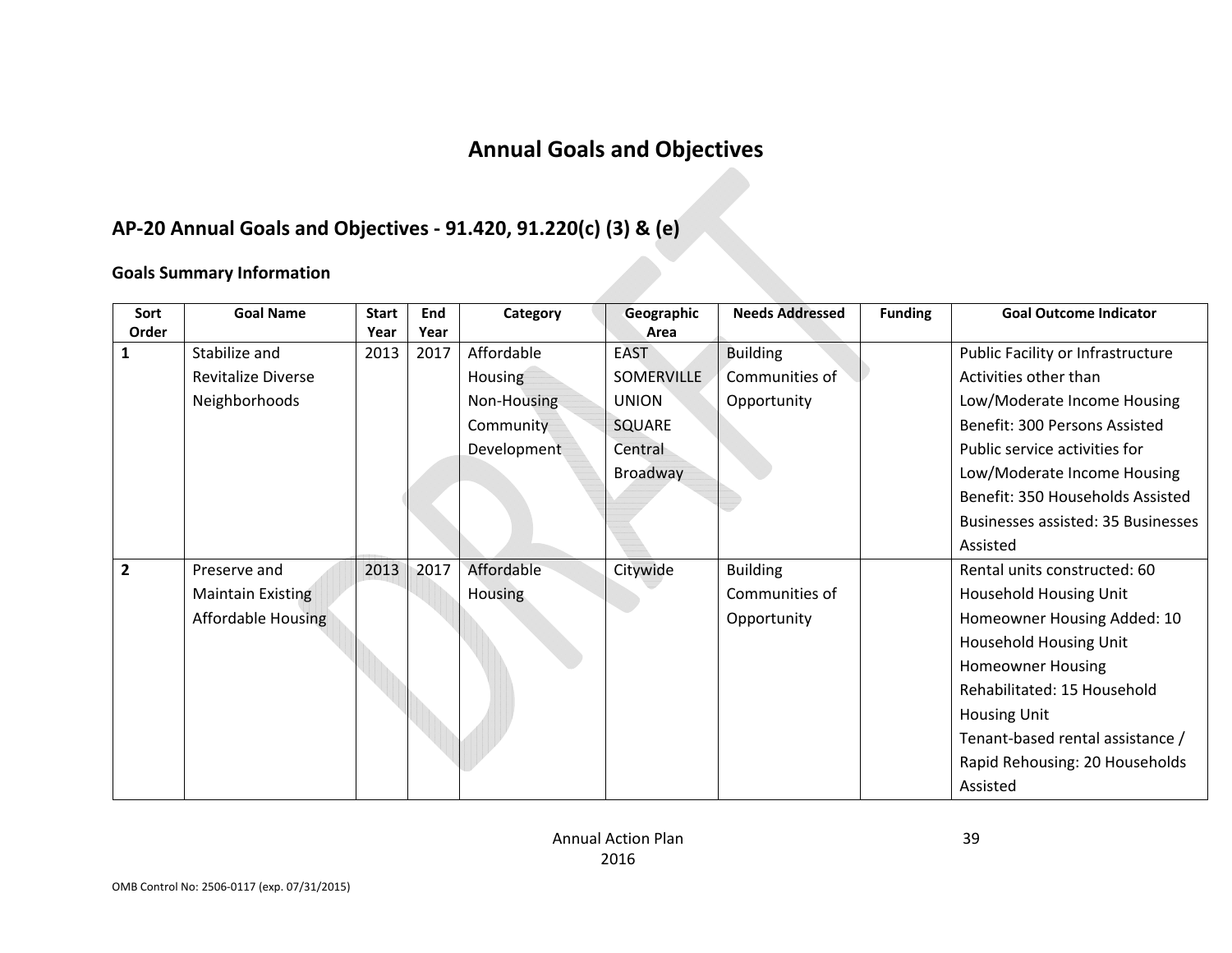| Sort  | <b>Goal Name</b>            | <b>Start</b> | <b>End</b> | Category        | Geographic | <b>Needs Addressed</b> | <b>Funding</b> | <b>Goal Outcome Indicator</b>        |
|-------|-----------------------------|--------------|------------|-----------------|------------|------------------------|----------------|--------------------------------------|
| Order |                             | Year         | Year       |                 | Area       |                        |                |                                      |
| 3     | <b>Family Stabilization</b> | 2013         | 2017       | Non-Housing     | Citywide   | <b>Building</b>        |                | Public service activities other than |
|       | and Job Readiness           |              |            | Community       |            | Communities of         |                | Low/Moderate Income Housing          |
|       |                             |              |            | Development     |            | Opportunity            |                | Benefit: 1000 Persons Assisted       |
|       |                             |              |            |                 |            | At Risk                |                |                                      |
|       |                             |              |            |                 |            | Populations            |                |                                      |
|       | <b>Reducing and Ending</b>  | 2013         | 2017       | <b>Homeless</b> | Citywide   | At Risk                |                | Homeless Person Overnight            |
|       | <b>Homelessness</b>         |              |            |                 |            | Populations            |                | Shelter: 70 Persons Assisted         |
|       |                             |              |            |                 |            |                        |                | Homelessness Prevention: 100         |
|       |                             |              |            |                 |            |                        |                | <b>Persons Assisted</b>              |

 $\mathcal{L}$  ,

**Table 6 – Goals Summary**

### **Goal Descriptions**

| $\mathbf{1}$   | <b>Goal Name</b>           | Stabilize and Revitalize Diverse Neighborhoods                                                                                                                                                                                                                                                                                                                                                                                                                                                                                                                   |  |
|----------------|----------------------------|------------------------------------------------------------------------------------------------------------------------------------------------------------------------------------------------------------------------------------------------------------------------------------------------------------------------------------------------------------------------------------------------------------------------------------------------------------------------------------------------------------------------------------------------------------------|--|
|                | Goal<br><b>Description</b> | Perform Citywide comprehensive community development planning to help formulate long-term development and policy<br>objectives in the City by improving neighborhood quality through the elimination of blight, improve the employment and<br>economic opportunities for low-skilled, low-income adults, facilitate small business creation, development and growth,<br>provide technical assistance, maximize entrepreneurial development services to vendors and other micro-enterprises,<br>revitalize commercial corridors in low and moderate-income areas, |  |
| $\overline{2}$ | <b>Goal Name</b>           | Preserve and Maintain Existing Affordable Housing                                                                                                                                                                                                                                                                                                                                                                                                                                                                                                                |  |
|                | Goal<br><b>Description</b> | Increase and preserve the supply of decent, affordable rental housing for income eligible residents, particularly for those<br>with special needs. Rehabilitate older buildings to improve living conditions while maintaining affordability for very low, low<br>and moderate income tenants. Assist First-Time Homebuyers with down payment expenses. Preserve and improve the<br>existing supply of occupied privately owned housing.                                                                                                                         |  |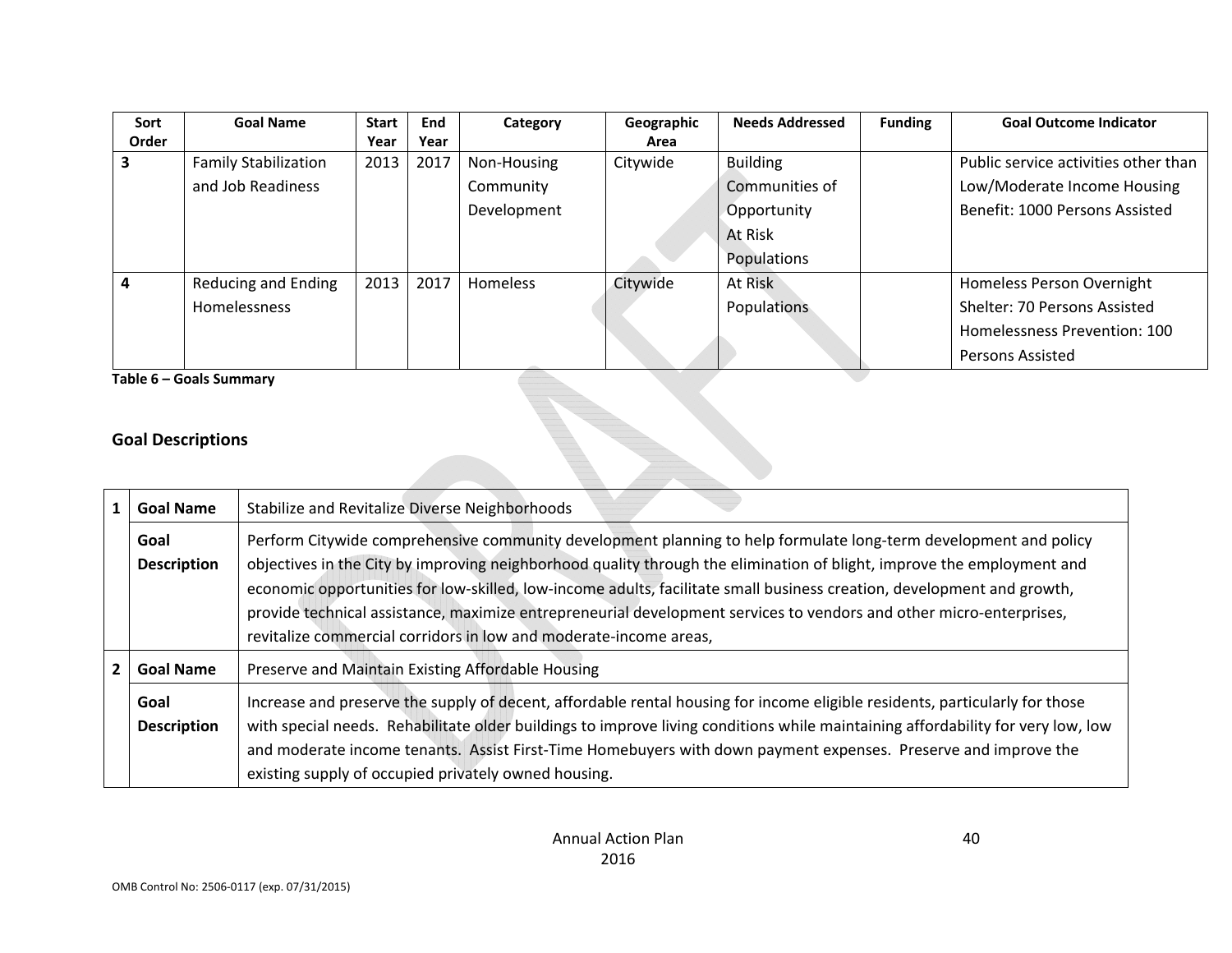| $\overline{\mathbf{3}}$ | <b>Goal Name</b>           | Family Stabilization and Job Readiness                                                                                                                                                                                                                                                                                                                                                                                                                                                                                                                                                                                                                                                                                                                                                                                                                                                                           |  |
|-------------------------|----------------------------|------------------------------------------------------------------------------------------------------------------------------------------------------------------------------------------------------------------------------------------------------------------------------------------------------------------------------------------------------------------------------------------------------------------------------------------------------------------------------------------------------------------------------------------------------------------------------------------------------------------------------------------------------------------------------------------------------------------------------------------------------------------------------------------------------------------------------------------------------------------------------------------------------------------|--|
|                         | Goal<br><b>Description</b> | Provide comprehensive community development services to residents in low and moderate income areas through academic<br>enhancement, affordable childcare, leadership training, recreational, cultural and substance abuse prevention<br>programs. Provide long term and community based options and support services for the elderly and people with disabilities<br>who need help with daily living activities in order to continue to live independently in the community.                                                                                                                                                                                                                                                                                                                                                                                                                                     |  |
| 4                       | <b>Goal Name</b>           | <b>Reducing and Ending Homelessness</b>                                                                                                                                                                                                                                                                                                                                                                                                                                                                                                                                                                                                                                                                                                                                                                                                                                                                          |  |
|                         | Goal<br><b>Description</b> | Funds will be used to invest in proven strategies to reduce the number of homeless individuals on the streets. Activities will<br>include canvassing for clients, engaging clients, accessing or providing emergency and crisis intervention services, direct<br>provision of and/or referral & linkage to health and/or mental health services & transportation. Support operation of adult<br>and family shelters where homeless persons receive services to help them return to self-sufficiency as soon as<br>possible. Funds will ensure that shelter is a short-term solution to a housing crisis by rapidly re-housing families and<br>individuals. Funds will be used to prevent adult families and individuals at-risk of homelessness from entering<br>shelter. Services will include family and tenant/landlord mediation, household budgeting, emergency rental assistance and<br>benefits advocacy. |  |

**Table 7 – Goal Descriptions**

# Estimate the number of extremely low-income, low-income, and moderate-income families to whom the jurisdiction will provide **affordable housing as defined by HOME 91.215(b):**

Based on projections from prior years' activity levels, funding, and five‐year goals, it is estimated that the City will assist, through the HOME program, approximately 100 extremely low‐income, low‐income, and moderate income households. The majority of extremely low income households are assisted through tenant based assistance programs (approx. 20 households), and low to moderate income households through the creation of 60 new affordable rental units and 10 affordable homeownership units as well as approximately 20 through homeowner rehab, and lastly approximately 4‐5 households will be assisted through our homebuyer assistance programs.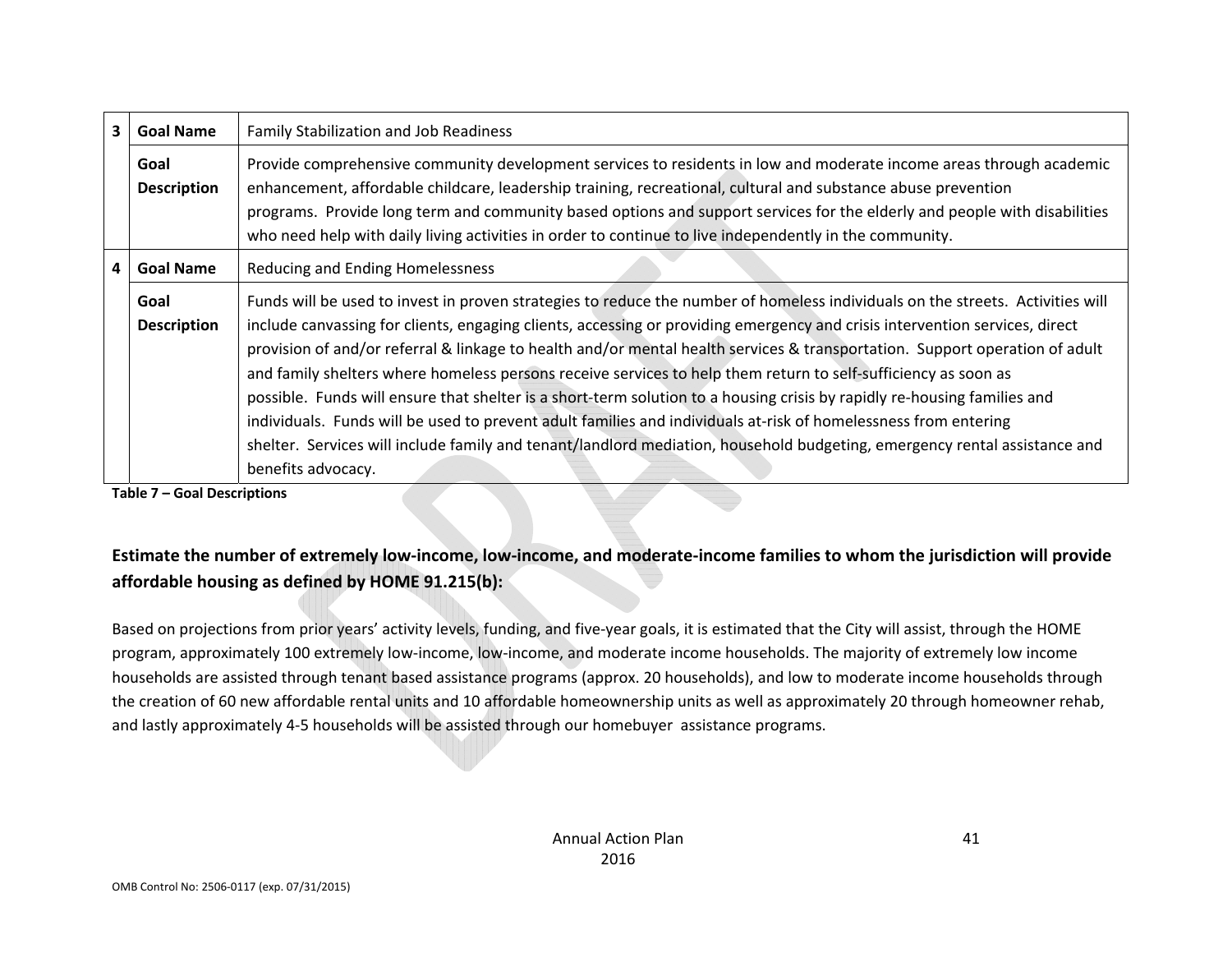# **AP‐35 Projects – 91.220(d)**

## **Introduction**

The 2016‐2017 Action Plan will fund activities to meet the needs of low and moderate income individuals and families in Somerville. The majority of the activities will take place in low income areas in the City. The activities listed in this plan are consistent with and are meant to address the needs identified in the 2013‐2017 Consolidated Action Plan. The City's Emergency Solutions Grant (ESG) funds support efforts to serve homeless and at-risk of homelessness individuals and families. ESG funds are allocated to non‐profit agencies providing homeless services and homeless prevention activities. Together with the Continuum of Care, the City has identified homeless needs and priorities and programs. Public Service funds will attempt to serve the unmet needs of the low, very low and moderate income residents in the City (adults, children, seniors and disabled residents) through programming awarded to non‐profit sub‐recipient agencies and City departments. The City intends to allocate the maximum allowable amount of 15 percent to this category to enable residents to access services. The City will reserve the right to apply for a section 108 loan, if appropriate to fund certain projects.

| #              | <b>Project Name</b>                             |
|----------------|-------------------------------------------------|
| 1              | Neighborhood Infrastructure Improvement         |
| $\overline{2}$ | Parks and Open Space Development                |
| 3              | Urban Forestry/ Street Tree Program             |
| 4              | ED Commercial Property Improvement Program      |
| 5              | Small Business Technical Assistance Program     |
| 6              | <b>Business Retention and Expansion Program</b> |
| 7              | Housing Rehabilitation Program                  |
| 8              | Home Energy System Improvement Program          |
| 9              | Slums/Blight                                    |
| 10             | <b>ADA Improvement Program</b>                  |
| 11             | <b>Public Services Program</b>                  |
| 12             | <b>CDBG Admin PACs</b>                          |
| 13             | <b>HOME - SPECIAL PROJECTS.</b>                 |
| 14             | <b>Tenant Based Rental Assistance</b>           |
| 15             | <b>CHDO Set-Aside</b>                           |
| 16             | <b>CHDO Operating Set-Aside</b>                 |
| 17             | Homebuyer Assistance                            |
| 18             | <b>HOMF Admin - PACS</b>                        |
| 20             | <b>Emergency Solutions Services</b>             |

**Table 8 – Project Information**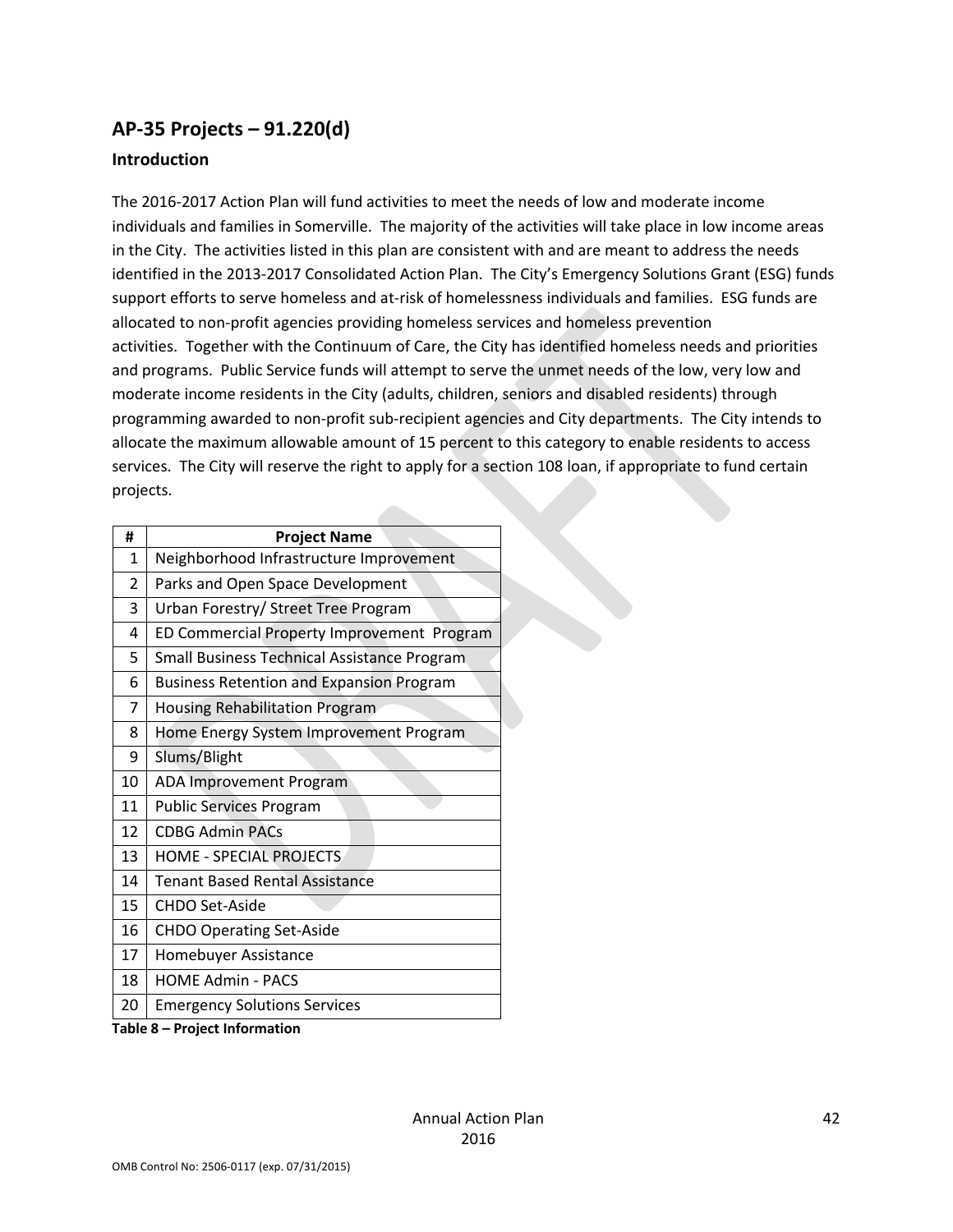## **Describe the reasons for allocation priorities and any obstacles to addressing underserved needs**

OSPCD has made allocations for 2016‐2017 based upon the priorities of the Consolidated Plan, citizen and community input, qualified responses to Request for Proposals and analysis of prior years' budget and expenditures. Additionally, funded activities needed to comply with HUD entitlement grants' (CDBG, HOME and ESG) rules and regulations. OSPCD will continue to partner with the CoC and other organizations in the Somerville area to end homelessness. OSPCD strives to serve those most in need of assistance. The three main obstacles to meeting the needs of the underserved in Somerville are the lack of resources, the lack of service or housing availability and the lack of knowledge of programs. OSPCD will work to leverage its resources with other agencies, assist families to grow their income and build assets, create and make available housing and service opportunities and advertise available services in the community.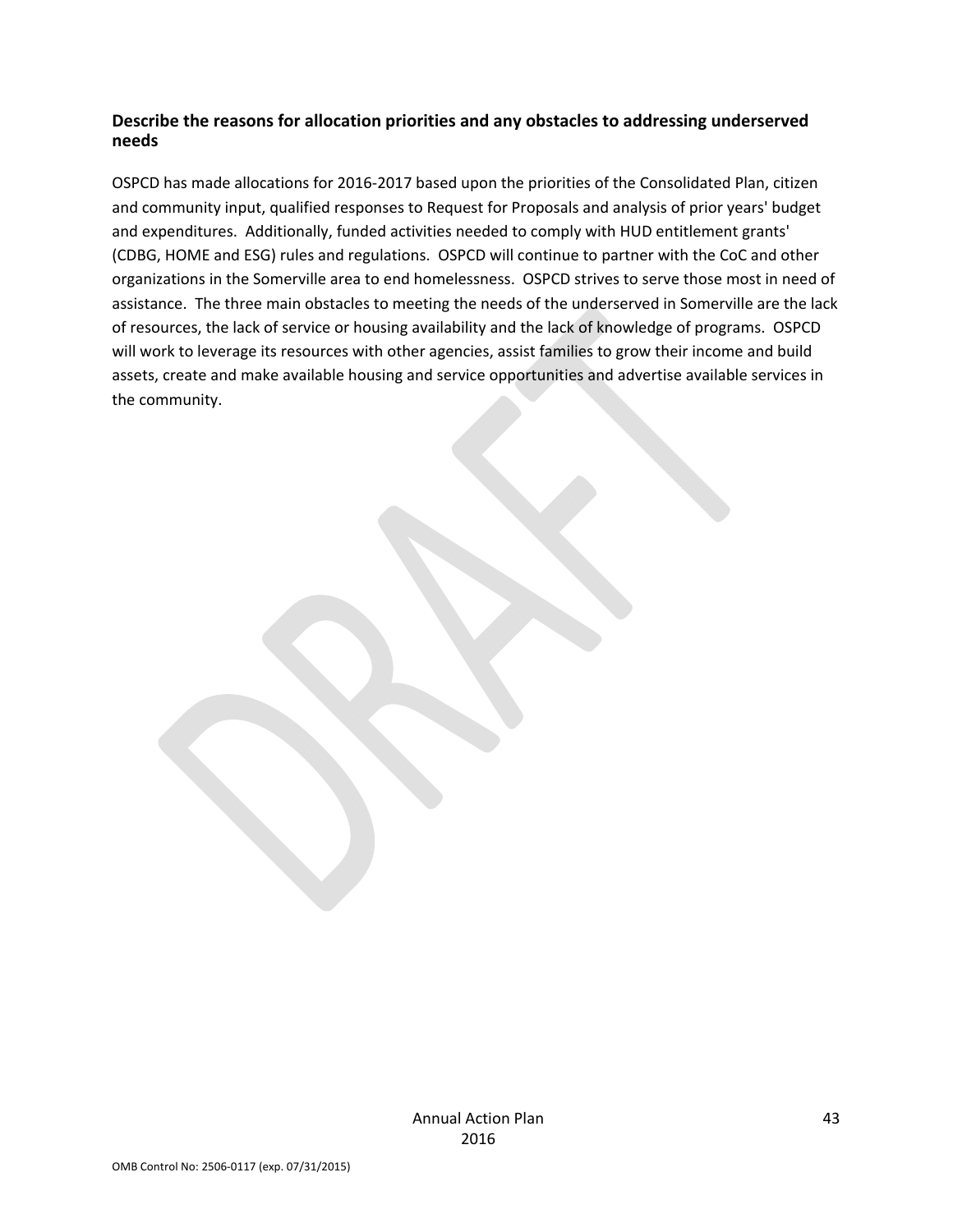# **Projects**

# **AP‐38 Projects Summary**

## **Project Summary Information**

| $\mathbf{1}$ | <b>Project Name</b>                                                                                     | Neighborhood Infrastructure Improvement                                                                                                                                                                                                                                                                                                                                     |
|--------------|---------------------------------------------------------------------------------------------------------|-----------------------------------------------------------------------------------------------------------------------------------------------------------------------------------------------------------------------------------------------------------------------------------------------------------------------------------------------------------------------------|
|              | <b>Target Area</b>                                                                                      | <b>EAST SOMERVILLE</b>                                                                                                                                                                                                                                                                                                                                                      |
|              |                                                                                                         | <b>UNION SQUARE</b>                                                                                                                                                                                                                                                                                                                                                         |
|              |                                                                                                         | Central Broadway                                                                                                                                                                                                                                                                                                                                                            |
|              | <b>Goals Supported</b>                                                                                  | Stabilize and Revitalize Diverse Neighborhoods                                                                                                                                                                                                                                                                                                                              |
|              | <b>Needs Addressed</b>                                                                                  | <b>Building Communities of Opportunity</b>                                                                                                                                                                                                                                                                                                                                  |
|              | <b>Funding</b>                                                                                          | CDBG: \$225,387                                                                                                                                                                                                                                                                                                                                                             |
|              | <b>Description</b>                                                                                      | Public improvements program to include streetscape, tree planting, sidewalks, street furnishings, and ADA<br>Upgrades.                                                                                                                                                                                                                                                      |
|              | <b>Target Date</b>                                                                                      | 6/30/2017                                                                                                                                                                                                                                                                                                                                                                   |
|              | <b>Estimate the number and</b><br>type of families that will<br>benefit from the proposed<br>activities | The neighborhood infrastructure program seeks to create suitable living environments by providing safe and<br>accessible pedestrian access, utility upgrades, and ADA improvements in the city's most densely populated<br>low and moderate income neighborhoods. The service areas of these projects will serve approximately<br>5,000 low to moderate income individuals. |
|              | <b>Location Description</b>                                                                             | The Streetscape Improvement program is managed by OSPCD's Transportation & Infrastructure division<br>located in City Hall at 93 Highland Avenue, Somerville.                                                                                                                                                                                                               |
|              | <b>Planned Activities</b>                                                                               | Activities will consist of streetscape improvements that will improve pedestrian safety and access to local<br>streets in low to moderate income neighborhoods.                                                                                                                                                                                                             |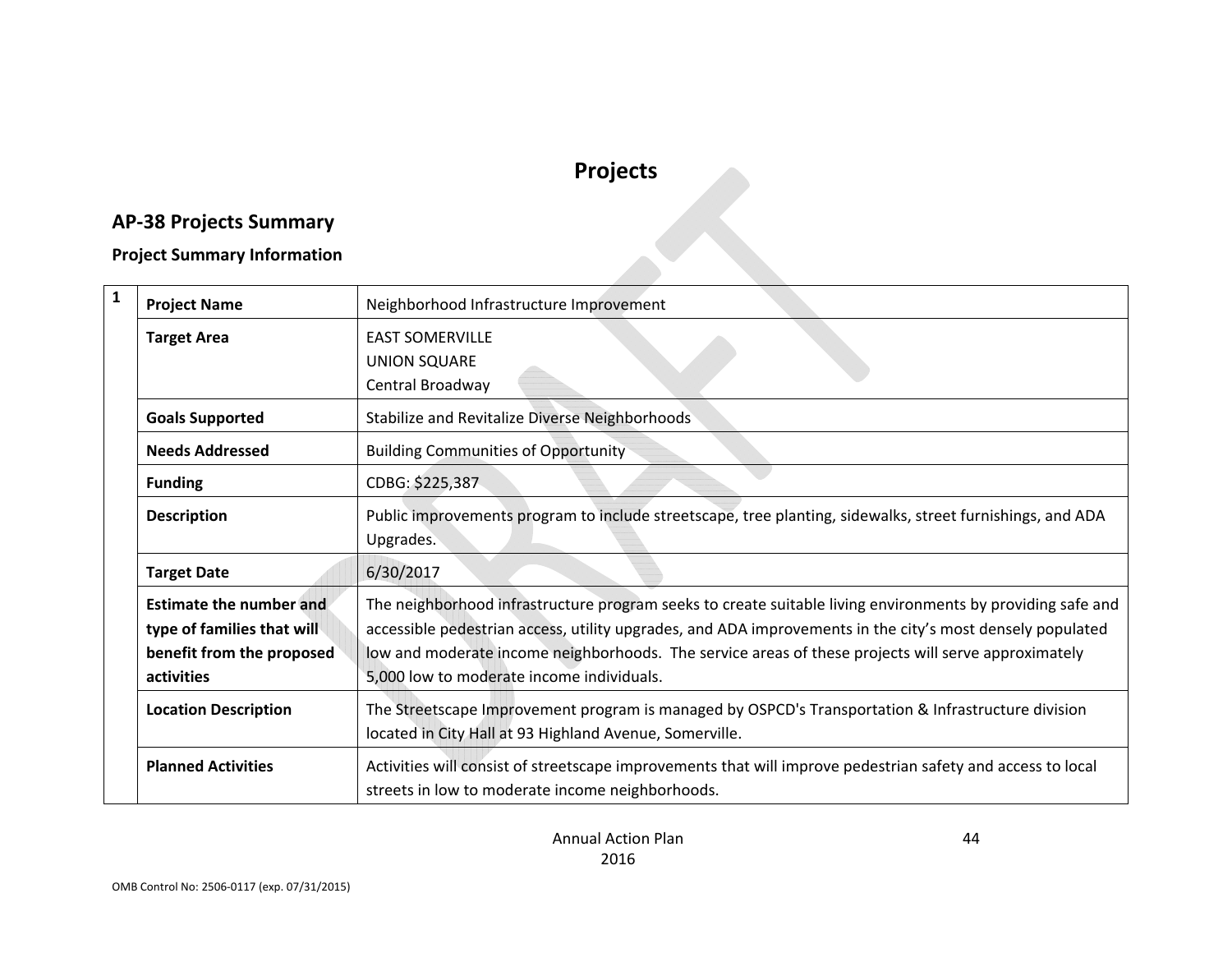| $\overline{\mathbf{2}}$ | <b>Project Name</b>                                                                                     | Parks and Open Space Development                                                                                                                                                                                                                                                                                                                                                                                                                     |
|-------------------------|---------------------------------------------------------------------------------------------------------|------------------------------------------------------------------------------------------------------------------------------------------------------------------------------------------------------------------------------------------------------------------------------------------------------------------------------------------------------------------------------------------------------------------------------------------------------|
|                         | <b>Target Area</b>                                                                                      | <b>EAST SOMERVILLE</b>                                                                                                                                                                                                                                                                                                                                                                                                                               |
|                         |                                                                                                         | Central Broadway                                                                                                                                                                                                                                                                                                                                                                                                                                     |
|                         | <b>Goals Supported</b>                                                                                  | Stabilize and Revitalize Diverse Neighborhoods                                                                                                                                                                                                                                                                                                                                                                                                       |
|                         | <b>Needs Addressed</b>                                                                                  | <b>Building Communities of Opportunity</b>                                                                                                                                                                                                                                                                                                                                                                                                           |
|                         | <b>Funding</b>                                                                                          | \$350,000                                                                                                                                                                                                                                                                                                                                                                                                                                            |
|                         | <b>Description</b>                                                                                      | Program to establish and improve parks and open space including environmental assessment, appraisals<br>and acquisition costs, design and construction.                                                                                                                                                                                                                                                                                              |
|                         | <b>Target Date</b>                                                                                      | 6/30/2017                                                                                                                                                                                                                                                                                                                                                                                                                                            |
|                         | <b>Estimate the number and</b><br>type of families that will<br>benefit from the proposed<br>activities | The parks and open space program seeks to create suitable living environments by providing accessibility to<br>much needed public recreational and green space in the cities densely populated low and moderate income<br>neighborhoods. Currently, projects are ongoing and scheduled for the Central and East Broadway<br>neighborhoods. The service areas of these projects will serve approximately 5,000 low to moderate income<br>individuals. |
|                         | <b>Location Description</b>                                                                             | Currently, projects are ongoing and scheduled for the Central and East Broadway neighborhoods. The parks<br>and open space program is managed by OSPCD's Transportation & Infrastructure division located in City Hall<br>at 93 Highland Avenue, Somerville.                                                                                                                                                                                         |
|                         | <b>Planned Activities</b>                                                                               | To provide quality recreational activities opportunities that serve low and moderate income areas                                                                                                                                                                                                                                                                                                                                                    |
| 3                       | <b>Project Name</b>                                                                                     | Urban Forestry/ Street Tree Program                                                                                                                                                                                                                                                                                                                                                                                                                  |
|                         | <b>Target Area</b>                                                                                      | City Wide                                                                                                                                                                                                                                                                                                                                                                                                                                            |
|                         | <b>Goals Supported</b>                                                                                  | Stabilize and Revitalize Diverse Neighborhoods                                                                                                                                                                                                                                                                                                                                                                                                       |
|                         | <b>Needs Addressed</b>                                                                                  | <b>Building Communities of Opportunity</b>                                                                                                                                                                                                                                                                                                                                                                                                           |
|                         | <b>Funding</b>                                                                                          | CDBG: \$86,000                                                                                                                                                                                                                                                                                                                                                                                                                                       |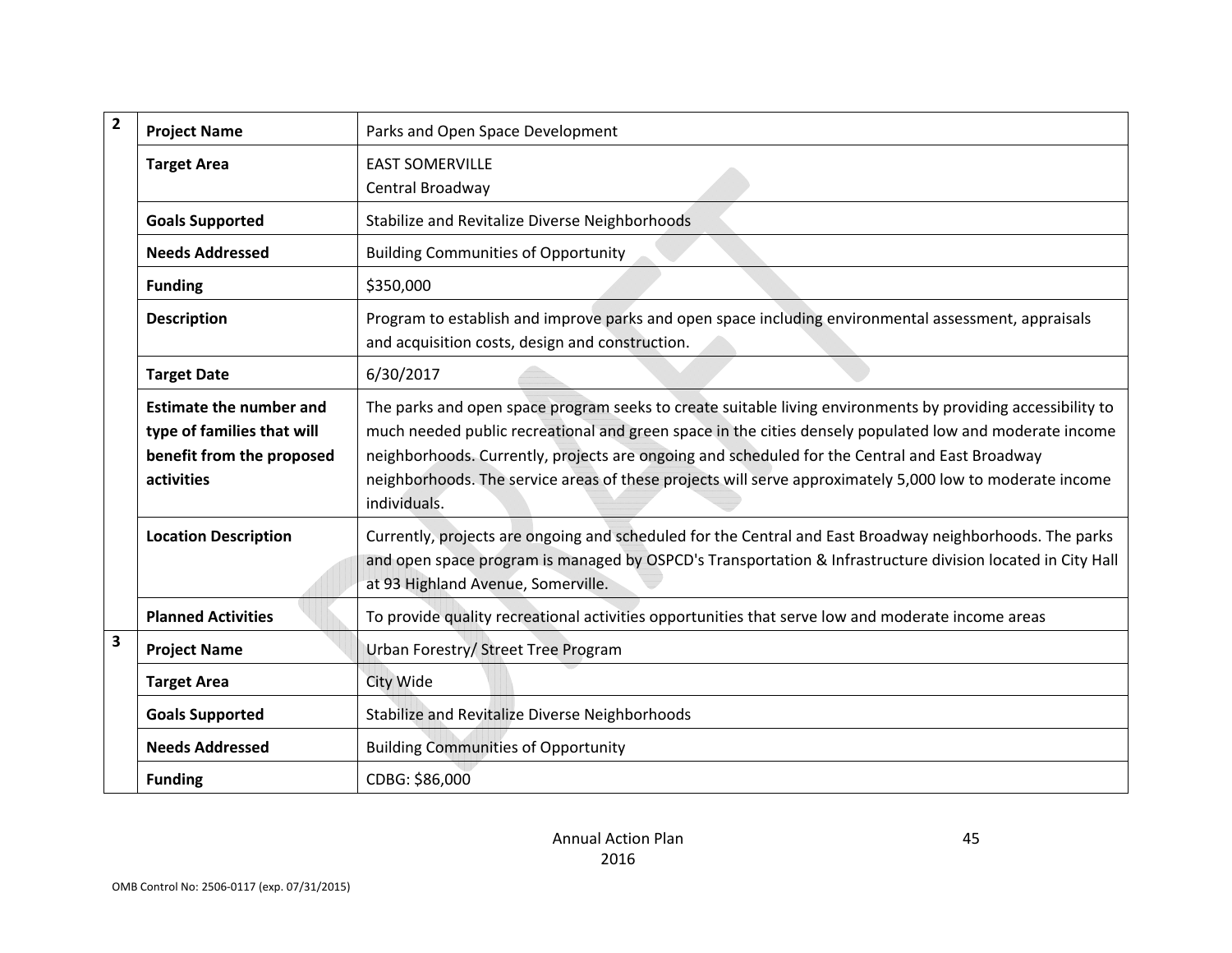|                | <b>Description</b>                                                                                      | Program to increase the neighborhood tree canopy and provide environmental and public benefits by<br>improving air quality, storm water run off and providing shade to residents in low to moderate income<br>areas.                                                                                                                                                                              |
|----------------|---------------------------------------------------------------------------------------------------------|---------------------------------------------------------------------------------------------------------------------------------------------------------------------------------------------------------------------------------------------------------------------------------------------------------------------------------------------------------------------------------------------------|
|                | <b>Target Date</b>                                                                                      | 6/30/2017                                                                                                                                                                                                                                                                                                                                                                                         |
|                | <b>Estimate the number and</b><br>type of families that will<br>benefit from the proposed<br>activities | The program will benefit approximately 1,000 residents across multiple low and moderate income areas<br>within the City.                                                                                                                                                                                                                                                                          |
|                | <b>Location Description</b>                                                                             | The City urban forestry will expand the urban tree canopy in low to moderate income neighborhoods across<br>the City. The program is managed by the City of Somerville Parks and Open Space department located at 93<br>Highland Avenue, Somerville.                                                                                                                                              |
|                | <b>Planned Activities</b>                                                                               | Program to increase the neighborhood tree canopy and improve air quality, reduce noise pollution, and<br>provide other environmental benefits lacking in a dense urban setting.                                                                                                                                                                                                                   |
| $\overline{4}$ | <b>Project Name</b>                                                                                     | ED Commercial Property Improvement Program                                                                                                                                                                                                                                                                                                                                                        |
|                | <b>Target Area</b>                                                                                      | <b>EAST SOMERVILLE</b><br><b>UNION SQUARE</b><br>Central Broadway                                                                                                                                                                                                                                                                                                                                 |
|                | <b>Goals Supported</b>                                                                                  | <b>Stabilize and Revitalize Diverse Neighborhoods</b>                                                                                                                                                                                                                                                                                                                                             |
|                | <b>Needs Addressed</b>                                                                                  | <b>Building Communities of Opportunity</b>                                                                                                                                                                                                                                                                                                                                                        |
|                | <b>Funding</b>                                                                                          | CDBG: \$150,000                                                                                                                                                                                                                                                                                                                                                                                   |
|                | <b>Description</b>                                                                                      | Approximately 10 businesses will benefit from the commercial property improvement program. The<br>program will aid in the economic viability of small local business primarily by assisting with facade<br>improvement projects. These projects will stimulate economic activity along with creating jobs and making<br>needed goods and services available to low and moderate income residents. |
|                | <b>Target Date</b>                                                                                      | 6/30/2017                                                                                                                                                                                                                                                                                                                                                                                         |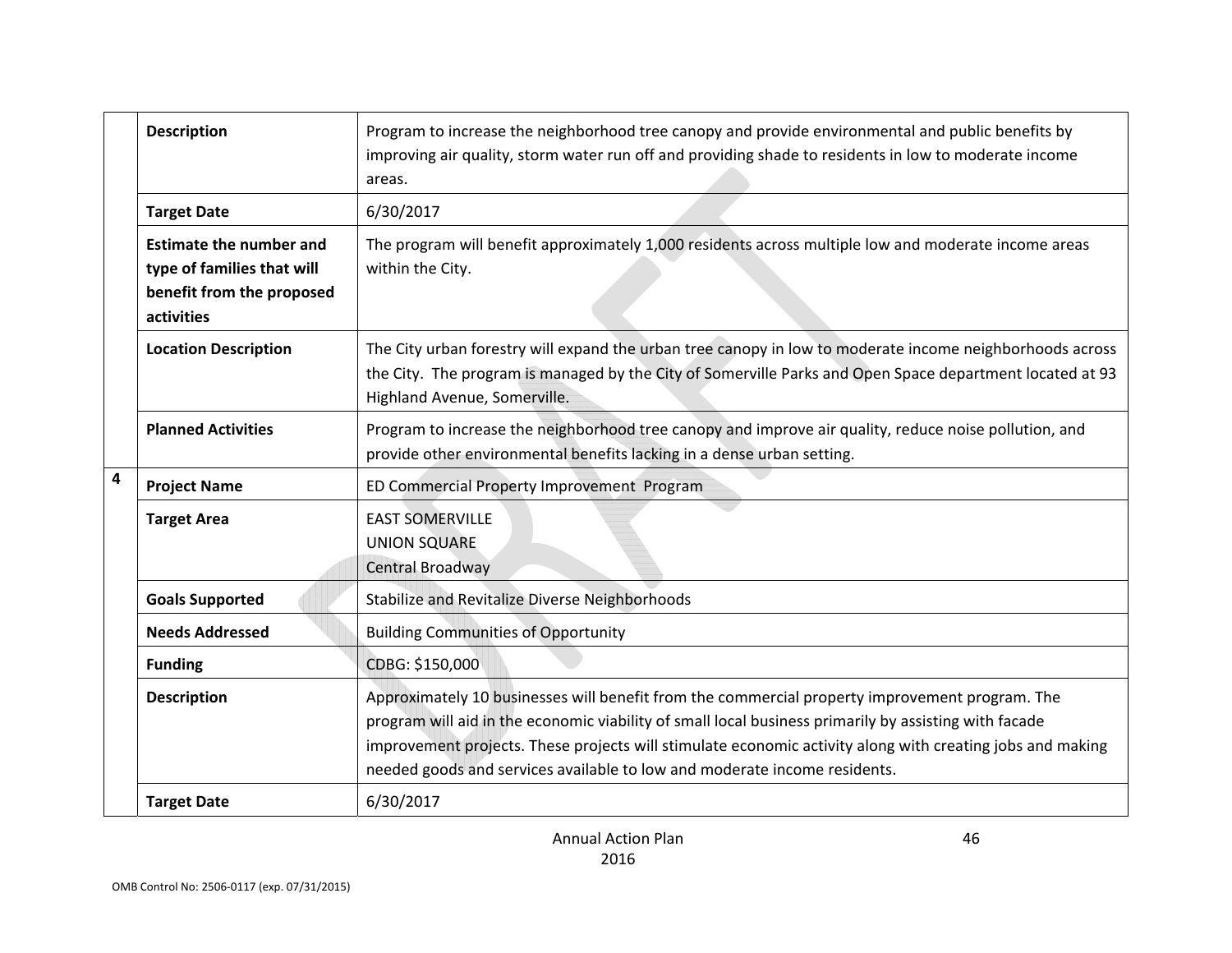|   | <b>Estimate the number and</b><br>type of families that will<br>benefit from the proposed<br>activities | Approximately 10 businesses, run and operated by local small business owners, will benefit from the<br>commercial property improvement program. These projects will stimulate economic activity along with<br>creating jobs and making needed goods and services available to low and moderate income residents                                                                                                                                                                                                                                       |
|---|---------------------------------------------------------------------------------------------------------|-------------------------------------------------------------------------------------------------------------------------------------------------------------------------------------------------------------------------------------------------------------------------------------------------------------------------------------------------------------------------------------------------------------------------------------------------------------------------------------------------------------------------------------------------------|
|   | <b>Location Description</b>                                                                             | The commercial property improvement program will primarily focus on the Central Broadway section of the<br>City, including Winter Hill. The commercial properties in these areas have been plagued by disinvestment<br>and neglect and also contain some of the largest concentrations of low and moderate income residents in<br>Somerville. In addition to the Winter Hill section of Broadway the program will also continue to target East<br>Somerville on Lower Broadway, Union Square and other low and moderate income districts in the City. |
|   | <b>Planned Activities</b>                                                                               | The program will assist small local business primarily by providing funding for facade improvement projects.                                                                                                                                                                                                                                                                                                                                                                                                                                          |
| 5 | <b>Project Name</b>                                                                                     | Small Business Technical Assistance Program                                                                                                                                                                                                                                                                                                                                                                                                                                                                                                           |
|   | <b>Target Area</b>                                                                                      | <b>EAST SOMERVILLE</b><br><b>UNION SQUARE</b><br>Central Broadway                                                                                                                                                                                                                                                                                                                                                                                                                                                                                     |
|   | <b>Goals Supported</b>                                                                                  | Stabilize and Revitalize Diverse Neighborhoods                                                                                                                                                                                                                                                                                                                                                                                                                                                                                                        |
|   | <b>Needs Addressed</b>                                                                                  | <b>Building Communities of Opportunity</b>                                                                                                                                                                                                                                                                                                                                                                                                                                                                                                            |
|   | <b>Funding</b>                                                                                          | CDBG: \$168,000                                                                                                                                                                                                                                                                                                                                                                                                                                                                                                                                       |
|   | <b>Description</b>                                                                                      | To provide business development technical assistance and promotional support to improve access to goods<br>and services in low and moderate income areas and expand entrepreneurship and employment<br>opportunities for low and moderate income residents.                                                                                                                                                                                                                                                                                           |
|   | <b>Target Date</b>                                                                                      | 6/30/2017                                                                                                                                                                                                                                                                                                                                                                                                                                                                                                                                             |
|   | <b>Estimate the number and</b><br>type of families that will<br>benefit from the proposed<br>activities | The small business technical assistance program aims to assist local small business owners, many of whom<br>are or employ low to moderate income individuals or families, who provide goods and services to residents<br>primarily located in the low to moderate income neighborhoods of east Somerville and union square. The<br>programs goal is to assist 6-10 local micro-enterprises.                                                                                                                                                           |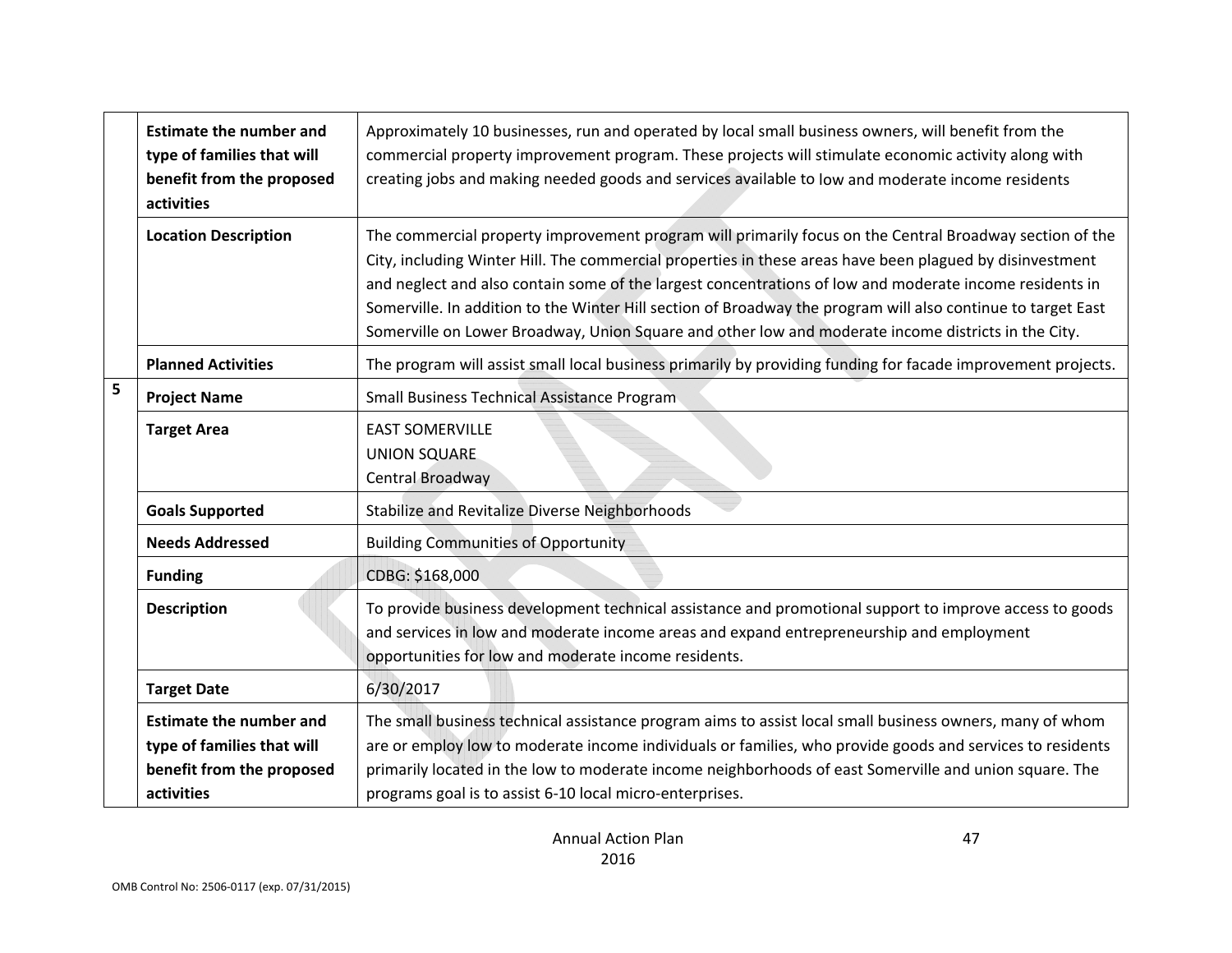|                         | <b>Location Description</b>                                                                             | The small business technical assistance program is managed by the City of Somerville's Economic<br>Development division located at 93 Highland Avenue, Somerville.                                                  |
|-------------------------|---------------------------------------------------------------------------------------------------------|---------------------------------------------------------------------------------------------------------------------------------------------------------------------------------------------------------------------|
|                         | <b>Planned Activities</b>                                                                               | Technical assistance for creation, expansion, and retention of small businesses in targeted neighborhood<br>business districts.                                                                                     |
| 6                       | <b>Project Name</b>                                                                                     | <b>Business Retention and Expansion Program</b>                                                                                                                                                                     |
|                         | <b>Target Area</b>                                                                                      | <b>EAST SOMERVILLE</b><br><b>UNION SQUARE</b><br>Central Broadway                                                                                                                                                   |
|                         | <b>Goals Supported</b>                                                                                  | Stabilize and Revitalize Diverse Neighborhoods                                                                                                                                                                      |
|                         | <b>Needs Addressed</b>                                                                                  | <b>Building Communities of Opportunity</b>                                                                                                                                                                          |
|                         | <b>Funding</b>                                                                                          | CDBG: \$95,500                                                                                                                                                                                                      |
|                         | <b>Description</b>                                                                                      | To improve business developments to serve low and moderate income area needs and expand<br>entrepreneurship and employment opportunities for low and moderate income residents.                                     |
|                         | <b>Target Date</b>                                                                                      | 6/30/2017                                                                                                                                                                                                           |
|                         | <b>Estimate the number and</b><br>type of families that will<br>benefit from the proposed<br>activities | The program aims to provide direct assistance to local small business owners, many of whom are or employ<br>low to moderate income individuals or families, the program goal is to assist 5 local small businesses. |
|                         | <b>Location Description</b>                                                                             | The business retention and expansion program is managed by the City of Somerville's Economic<br>Development division which is located at 93 Highland Ave, Somerville                                                |
|                         | <b>Planned Activities</b>                                                                               | Flexible business financing program to assist creation, expansion and retention of small businesses in<br>targeted neighborhood commercial districts.                                                               |
| $\overline{\mathbf{z}}$ | <b>Project Name</b>                                                                                     | Housing Rehabilitation Program                                                                                                                                                                                      |
|                         | <b>Target Area</b>                                                                                      | City Wide                                                                                                                                                                                                           |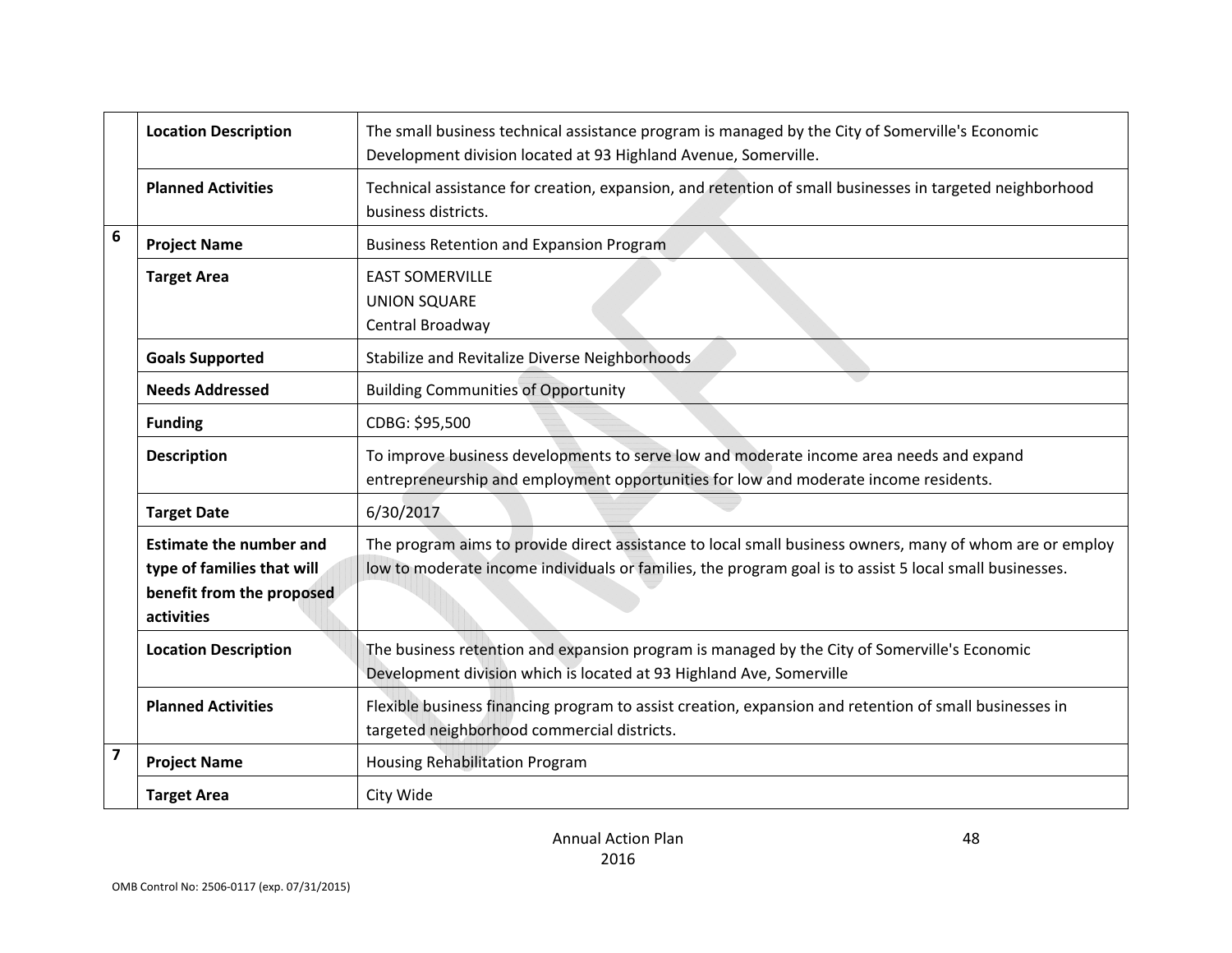|   | <b>Goals Supported</b>                                                                                  | Preserve and Maintain Existing Affordable Housing                                                                                                                                                                                                                                                                                                                                                                                                                                                                                                                                                                                       |
|---|---------------------------------------------------------------------------------------------------------|-----------------------------------------------------------------------------------------------------------------------------------------------------------------------------------------------------------------------------------------------------------------------------------------------------------------------------------------------------------------------------------------------------------------------------------------------------------------------------------------------------------------------------------------------------------------------------------------------------------------------------------------|
|   | <b>Needs Addressed</b>                                                                                  | <b>Building Communities of Opportunity</b><br>At Risk Populations                                                                                                                                                                                                                                                                                                                                                                                                                                                                                                                                                                       |
|   | <b>Funding</b>                                                                                          | CDBG: \$340,000                                                                                                                                                                                                                                                                                                                                                                                                                                                                                                                                                                                                                         |
|   | <b>Description</b>                                                                                      | The Housing Rehabilitation Program will continue to offer grants or deferred payment loans to income-<br>eligible homeowners to assist in making needed repairs, improvements and the abatement of hazardous<br>materials from the home. The Program will also include acquisition activities that will aid in preserving and<br>maintaining the affordable housing stock in the City. The Program is designed to utilize both federal CDBG<br>and HOME funds to improve the existing housing stock and to create and/or maintain affordable rental<br>units, and in the past year has seen a surge of demand from the local residents. |
|   | <b>Target Date</b>                                                                                      | 6/30/2017                                                                                                                                                                                                                                                                                                                                                                                                                                                                                                                                                                                                                               |
|   | <b>Estimate the number and</b><br>type of families that will<br>benefit from the proposed<br>activities | The housing rehabilitation program is available to any eligible low to moderate income homeowner or<br>tenant within the City. The program goal is to assist 25 individuals or families through the rehab of 25<br>housing units.                                                                                                                                                                                                                                                                                                                                                                                                       |
|   | <b>Location Description</b>                                                                             | The housing rehabilitation program is available to any eligible low to moderate income homeowner or<br>tenant within the City. The program is run by the City of Somerville's Housing division which is located in the<br>City Hall Annex building located at 50 Evergreen Ave, Somerville                                                                                                                                                                                                                                                                                                                                              |
|   | <b>Planned Activities</b>                                                                               | Rehabilitation program for owner occupied single family and multi-family units, as well as rental units<br>occupied by income-eligible tenants.                                                                                                                                                                                                                                                                                                                                                                                                                                                                                         |
| 8 | <b>Project Name</b>                                                                                     | Home Energy System Improvement Program                                                                                                                                                                                                                                                                                                                                                                                                                                                                                                                                                                                                  |
|   | <b>Target Area</b>                                                                                      | City Wide                                                                                                                                                                                                                                                                                                                                                                                                                                                                                                                                                                                                                               |
|   | <b>Goals Supported</b>                                                                                  | Preserve and Maintain Existing Affordable Housing                                                                                                                                                                                                                                                                                                                                                                                                                                                                                                                                                                                       |
|   | <b>Needs Addressed</b>                                                                                  | <b>Building Communities of Opportunity</b><br>At Risk Populations                                                                                                                                                                                                                                                                                                                                                                                                                                                                                                                                                                       |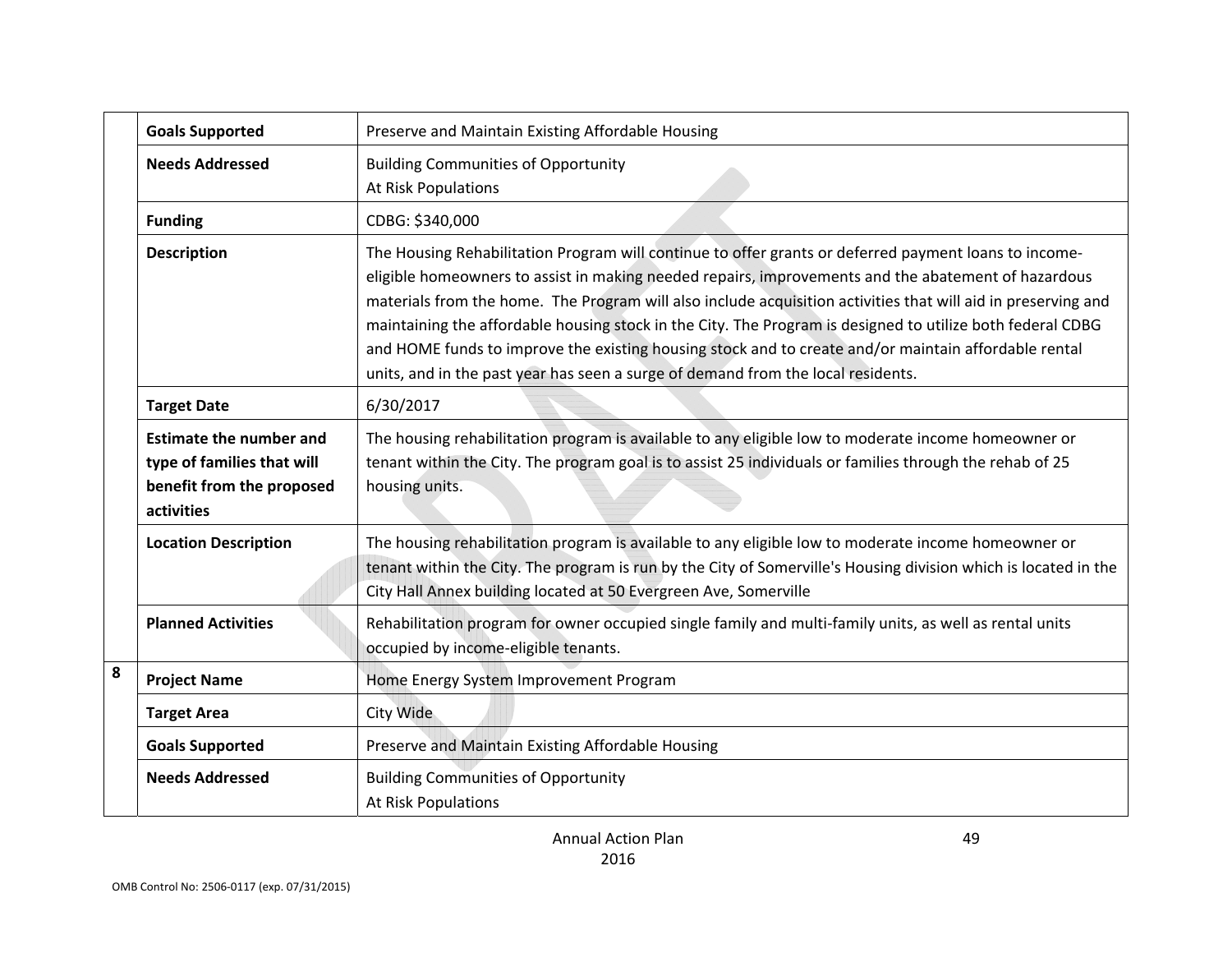|   | <b>Funding</b>                                                                                          | CDBG: \$77,000                                                                                                                                                                                                    |
|---|---------------------------------------------------------------------------------------------------------|-------------------------------------------------------------------------------------------------------------------------------------------------------------------------------------------------------------------|
|   | <b>Description</b>                                                                                      | Elderly households in particular are an at risk population. This activity prevents homelessness caused by<br>non functioning HVAC systems and results in the reduction of housing costs                           |
|   | <b>Target Date</b>                                                                                      | 6/30/2017                                                                                                                                                                                                         |
|   | <b>Estimate the number and</b><br>type of families that will<br>benefit from the proposed<br>activities | The program goal is to assist 10 households with Home Energy System Improvements. The program will<br>specifically target elderly households when possible but will be available to any income eligible household |
|   | <b>Location Description</b>                                                                             | The Home Energy System Improvement program is available to any income eligible household across the<br>City and is managed by the City of Somerville Housing Department located at 50 Evergreen Ave, Somerville   |
|   | <b>Planned Activities</b>                                                                               | Grants to low and moderate income home owners, many elderly to replace dilapidated home heating<br>systems with energy efficient systems.                                                                         |
| 9 | <b>Project Name</b>                                                                                     | Slums/Blight                                                                                                                                                                                                      |
|   | <b>Target Area</b>                                                                                      | City Wide                                                                                                                                                                                                         |
|   | <b>Goals Supported</b>                                                                                  | Stabilize and Revitalize Diverse Neighborhoods                                                                                                                                                                    |
|   | <b>Needs Addressed</b>                                                                                  | <b>Building Communities of Opportunity</b>                                                                                                                                                                        |
|   | <b>Funding</b>                                                                                          | CDBG: \$20,000                                                                                                                                                                                                    |
|   | <b>Description</b>                                                                                      | Projects may include the acquisition of real property and demolition of buildings blighted or in physical<br>decay.                                                                                               |
|   | <b>Target Date</b>                                                                                      | 6/30/2017                                                                                                                                                                                                         |
|   | <b>Estimate the number and</b><br>type of families that will<br>benefit from the proposed<br>activities |                                                                                                                                                                                                                   |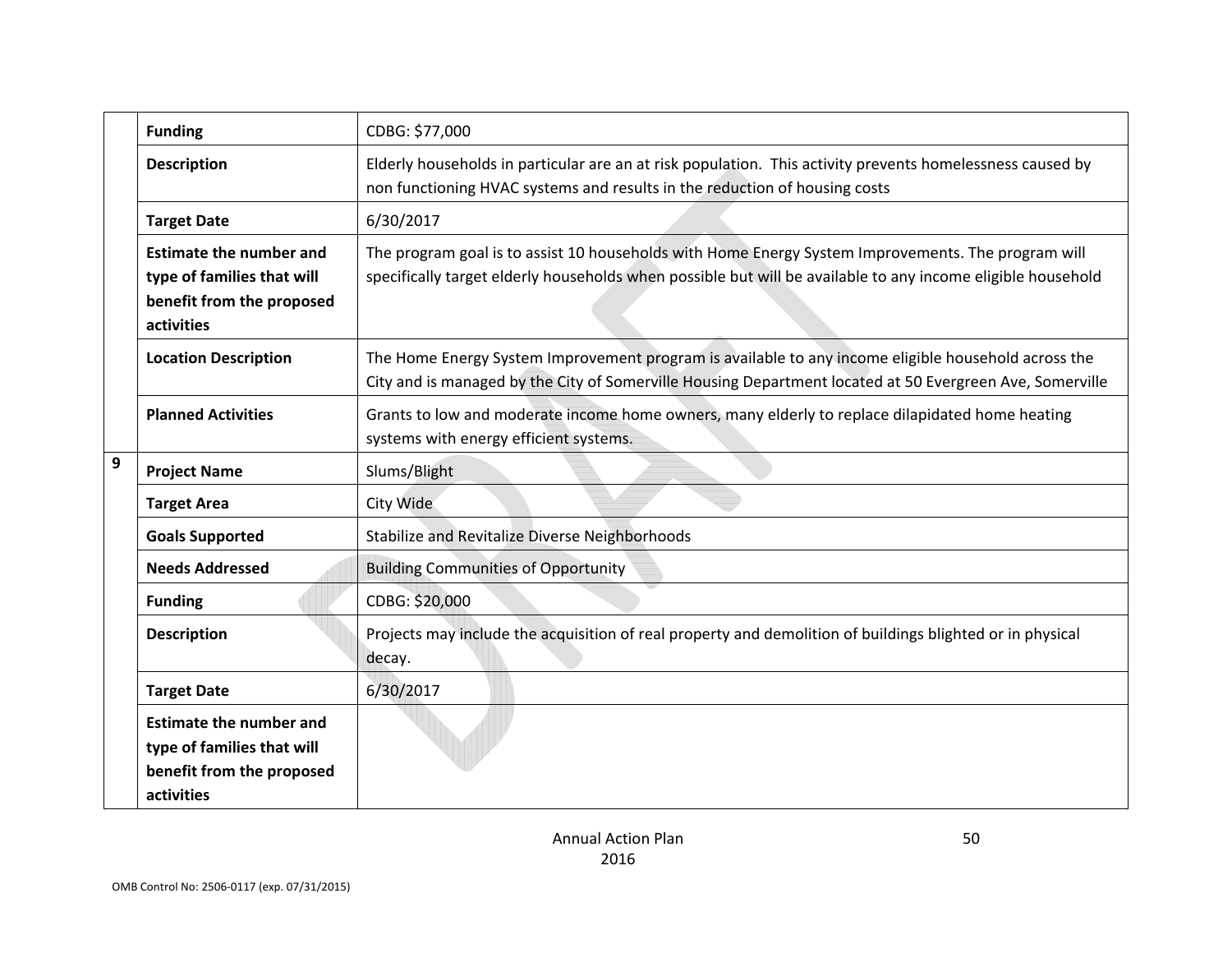|                                                                                                                     | <b>Location Description</b>                                                                             |                                                                          |  |
|---------------------------------------------------------------------------------------------------------------------|---------------------------------------------------------------------------------------------------------|--------------------------------------------------------------------------|--|
|                                                                                                                     | <b>Planned Activities</b>                                                                               |                                                                          |  |
| 10                                                                                                                  | <b>Project Name</b>                                                                                     | ADA Improvement Program                                                  |  |
| <b>Target Area</b><br><b>EAST SOMERVILLE</b><br><b>UNION SQUARE</b><br>Central Broadway                             |                                                                                                         |                                                                          |  |
|                                                                                                                     | Stabilize and Revitalize Diverse Neighborhoods<br><b>Goals Supported</b>                                |                                                                          |  |
|                                                                                                                     | <b>Needs Addressed</b>                                                                                  | <b>Building Communities of Opportunity</b>                               |  |
|                                                                                                                     | CDBG: \$10,000<br><b>Funding</b>                                                                        |                                                                          |  |
|                                                                                                                     | Eliminate accessibility barriers including curb cuts and ramps.<br><b>Description</b>                   |                                                                          |  |
| 6/30/2017<br><b>Target Date</b>                                                                                     |                                                                                                         |                                                                          |  |
|                                                                                                                     | <b>Estimate the number and</b><br>type of families that will<br>benefit from the proposed<br>activities |                                                                          |  |
| ADA Program is administered OSPCD located at 93 Highland Avenue, Somerville MA 02143<br><b>Location Description</b> |                                                                                                         |                                                                          |  |
|                                                                                                                     | <b>Planned Activities</b>                                                                               |                                                                          |  |
| 11                                                                                                                  | <b>Project Name</b>                                                                                     | <b>Public Services Program</b>                                           |  |
|                                                                                                                     | <b>Target Area</b><br>City Wide                                                                         |                                                                          |  |
|                                                                                                                     | <b>Goals Supported</b>                                                                                  | <b>Family Stabilization and Job Readiness</b>                            |  |
|                                                                                                                     | <b>Needs Addressed</b>                                                                                  | <b>Building Communities of Opportunity</b><br><b>At Risk Populations</b> |  |
|                                                                                                                     | <b>Funding</b>                                                                                          | \$339,666                                                                |  |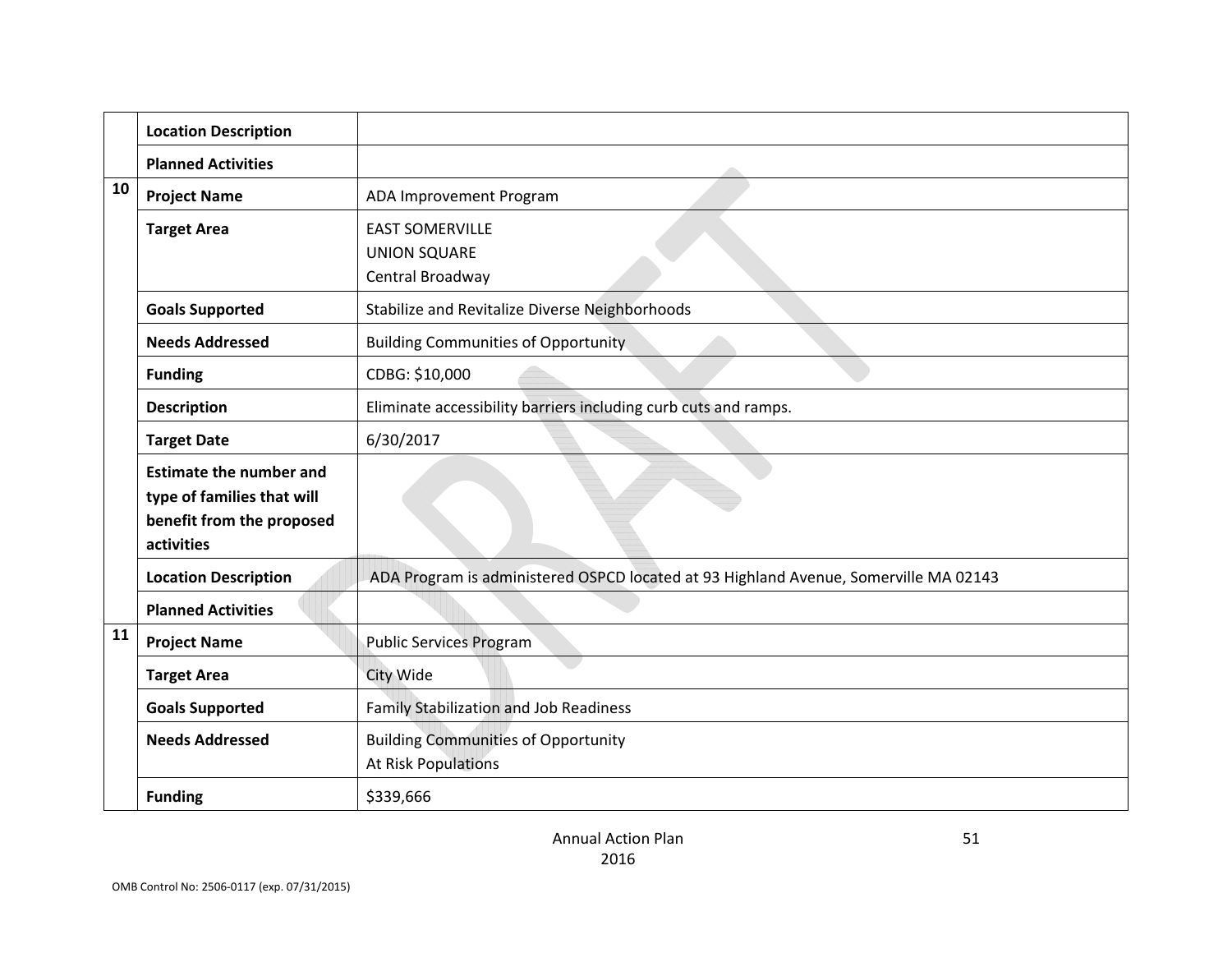| <b>Description</b><br>needs of low to moderate income residents with under served needs.<br><b>Target Date</b><br>6/30/2017 |                                                                                                         | Up to 15% of the annual CDBG allocation may be set aside to fund local public service agencies meeting the                                                                                                                                                                                                                                                                                                                                                                                                                                                                                                                                                                            |
|-----------------------------------------------------------------------------------------------------------------------------|---------------------------------------------------------------------------------------------------------|---------------------------------------------------------------------------------------------------------------------------------------------------------------------------------------------------------------------------------------------------------------------------------------------------------------------------------------------------------------------------------------------------------------------------------------------------------------------------------------------------------------------------------------------------------------------------------------------------------------------------------------------------------------------------------------|
|                                                                                                                             |                                                                                                         |                                                                                                                                                                                                                                                                                                                                                                                                                                                                                                                                                                                                                                                                                       |
|                                                                                                                             | <b>Estimate the number and</b><br>type of families that will<br>benefit from the proposed<br>activities | 1000 low, very low and moderate income persons will benefit                                                                                                                                                                                                                                                                                                                                                                                                                                                                                                                                                                                                                           |
|                                                                                                                             | <b>Location Description</b>                                                                             | The public services programs are overseen by the Office of Strategic Planning and Community Development<br>located at 93 Highland Avenue, Somerville, MA 02143.                                                                                                                                                                                                                                                                                                                                                                                                                                                                                                                       |
|                                                                                                                             | <b>Planned Activities</b>                                                                               | Several non-profit agencies will be awarded funding to address the needs of very low, low and moderate<br>income residents. Activities will include affordable day care and family support services to enable families<br>to work knowing their children are well cared for; ESOL classes to enable non-English speakers to improve<br>their skills and employment options; transportation services for elders and disabled persons to remain<br>independent; leadership, violence prevention and employment training for youth to learn and develop<br>important skills; programs to maximize income including food pantries and other benefits for which they are<br>entitled, etc. |
| 12                                                                                                                          | <b>Project Name</b>                                                                                     | <b>CDBG Admin PACs</b>                                                                                                                                                                                                                                                                                                                                                                                                                                                                                                                                                                                                                                                                |
|                                                                                                                             | <b>Target Area</b>                                                                                      | City Wide                                                                                                                                                                                                                                                                                                                                                                                                                                                                                                                                                                                                                                                                             |
|                                                                                                                             | <b>Goals Supported</b>                                                                                  | <b>Reducing and Ending Homelessness</b><br>Preserve and Maintain Existing Affordable Housing<br>Stabilize and Revitalize Diverse Neighborhoods<br><b>Family Stabilization and Job Readiness</b>                                                                                                                                                                                                                                                                                                                                                                                                                                                                                       |
|                                                                                                                             | <b>Needs Addressed</b>                                                                                  | <b>Building Communities of Opportunity</b><br><b>At Risk Populations</b>                                                                                                                                                                                                                                                                                                                                                                                                                                                                                                                                                                                                              |
|                                                                                                                             | <b>Funding</b>                                                                                          | CDBG: \$452,888                                                                                                                                                                                                                                                                                                                                                                                                                                                                                                                                                                                                                                                                       |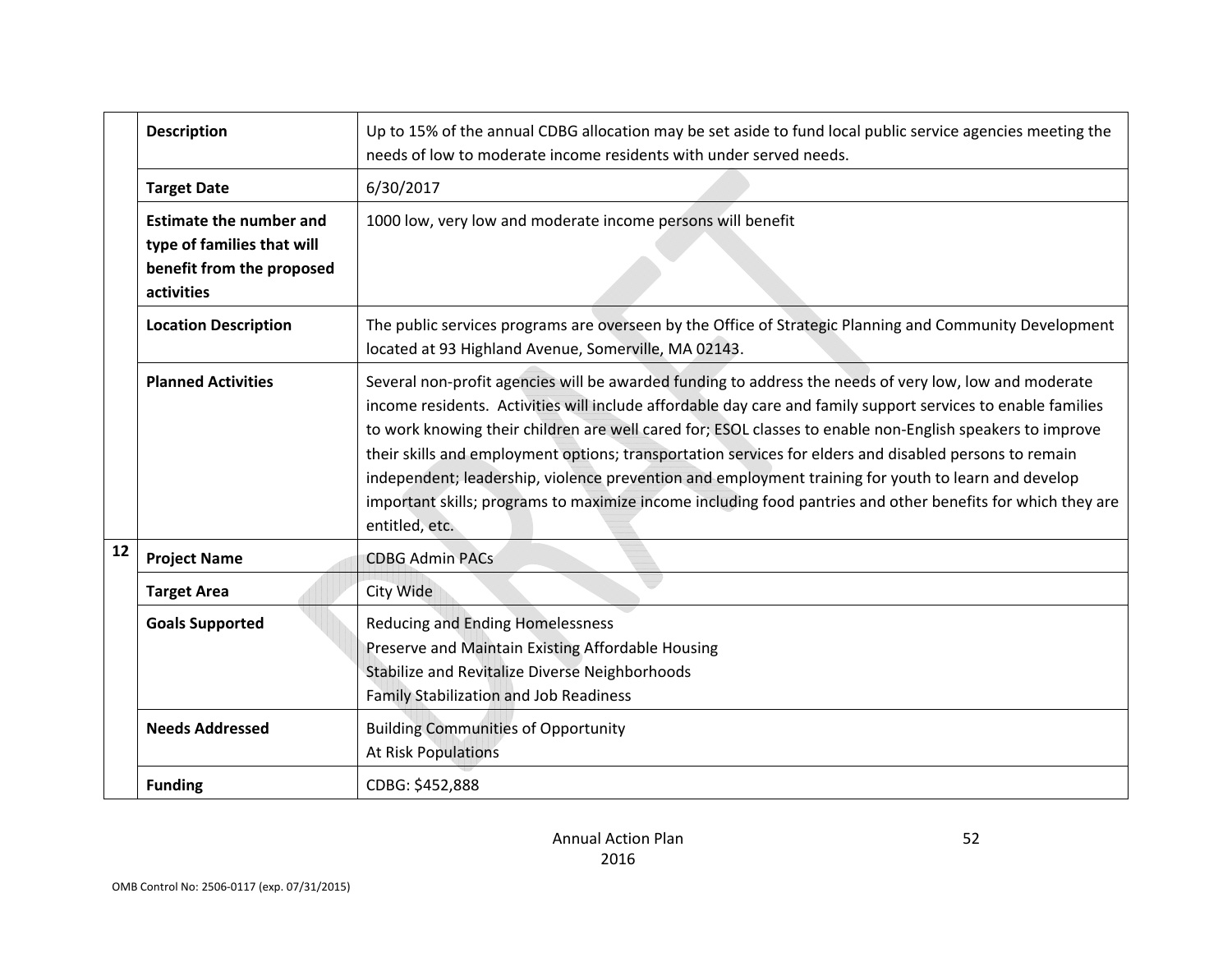|                                                                                                      | <b>Description</b>                                                                                      | Up to 20% of CDBG annual allocation may be used for planning and administration including but not limited<br>to compliance, other federal requirements, fair housing, and reporting.                                                                                                             |  |
|------------------------------------------------------------------------------------------------------|---------------------------------------------------------------------------------------------------------|--------------------------------------------------------------------------------------------------------------------------------------------------------------------------------------------------------------------------------------------------------------------------------------------------|--|
| 6/30/2017<br><b>Target Date</b>                                                                      |                                                                                                         |                                                                                                                                                                                                                                                                                                  |  |
|                                                                                                      | <b>Estimate the number and</b><br>type of families that will<br>benefit from the proposed<br>activities |                                                                                                                                                                                                                                                                                                  |  |
|                                                                                                      | <b>Location Description</b>                                                                             | The City of Somerville's Community Development Block Grant Program is managed by the Office of Strategic<br>Planning and Community Development located at 93 Highland Ave, Somerville.                                                                                                           |  |
| <b>Planned Activities</b><br>to compliance, other federal requirements, fair housing, and reporting. |                                                                                                         | Up to 20% of CDBG annual allocation may be used for planning and administration including but not limited                                                                                                                                                                                        |  |
| 13                                                                                                   | <b>Project Name</b>                                                                                     | <b>HOME - SPECIAL PROJECTS</b>                                                                                                                                                                                                                                                                   |  |
|                                                                                                      | <b>Target Area</b>                                                                                      | City Wide                                                                                                                                                                                                                                                                                        |  |
| Preserve and Maintain Existing Affordable Housing<br><b>Goals Supported</b>                          |                                                                                                         |                                                                                                                                                                                                                                                                                                  |  |
| <b>Needs Addressed</b><br><b>Building Communities of Opportunity</b><br><b>At Risk Populations</b>   |                                                                                                         |                                                                                                                                                                                                                                                                                                  |  |
|                                                                                                      | <b>Funding</b>                                                                                          | \$178,428                                                                                                                                                                                                                                                                                        |  |
|                                                                                                      | <b>Description</b>                                                                                      | Housing Special Project funds are available to for profit and non-profit developers of affordable housing for<br>the acquisition, demolition, pre-development, operating and construction costs of both rental and home<br>ownership housing projects located within the City of Somerville.     |  |
|                                                                                                      | <b>Target Date</b>                                                                                      | 6/30/2017                                                                                                                                                                                                                                                                                        |  |
|                                                                                                      | <b>Estimate the number and</b><br>type of families that will<br>benefit from the proposed<br>activities | Development projects undertaken through the home program will seek to provide affordable housing<br>solutions to low to moderate income families across the City. Approximately 33 low to moderate income<br>individuals and families will benefit through the project goal adding rental units. |  |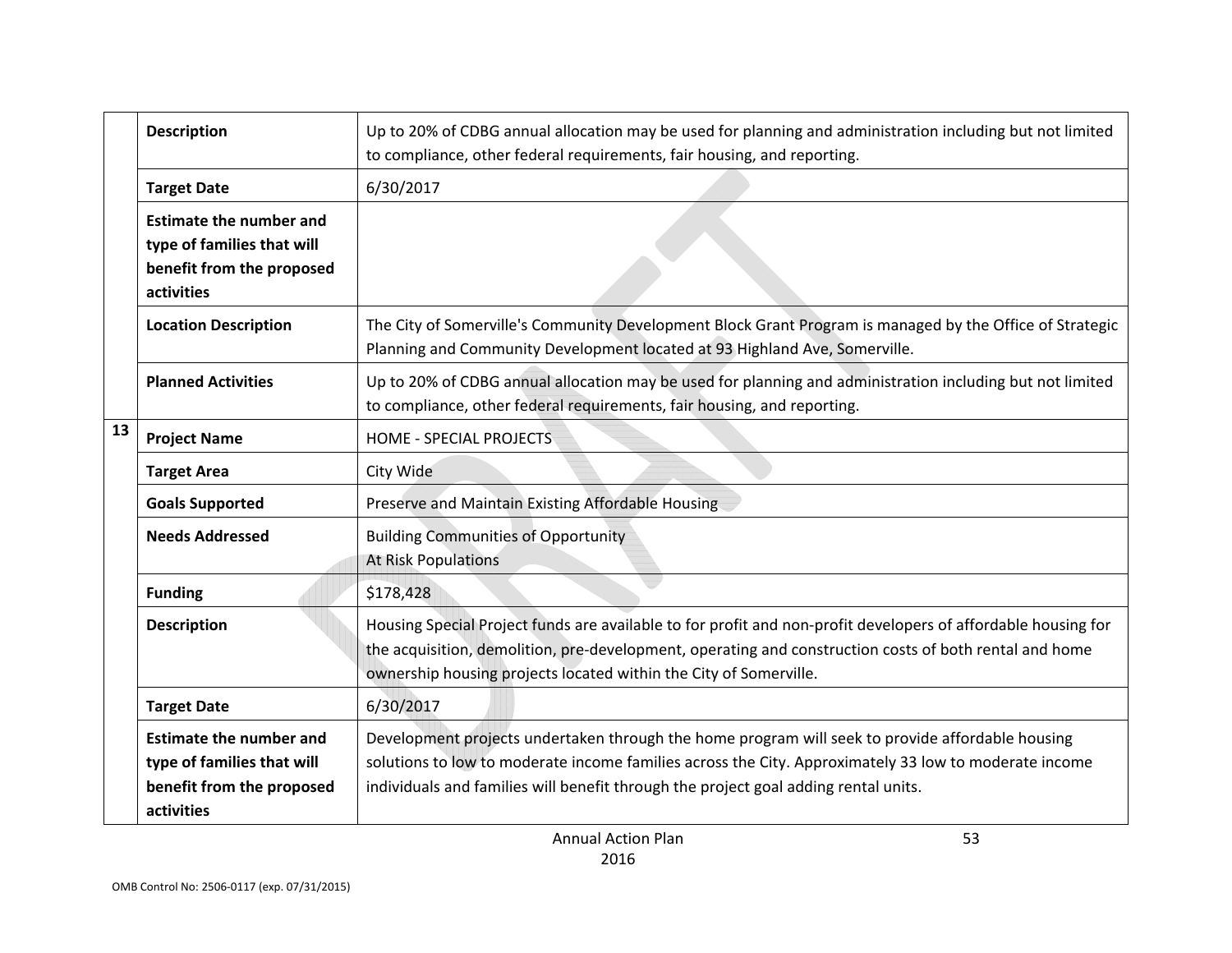| <b>Location Description</b><br>located at 50 Evergreen Ave, Somerville. |                                                                                                         | Special projects funded through the HOME program are managed by the City of Somerville Housing division                                                                                                                                                                                                                                                                                                                                         |
|-------------------------------------------------------------------------|---------------------------------------------------------------------------------------------------------|-------------------------------------------------------------------------------------------------------------------------------------------------------------------------------------------------------------------------------------------------------------------------------------------------------------------------------------------------------------------------------------------------------------------------------------------------|
|                                                                         | <b>Planned Activities</b>                                                                               | Housing Special Project funds are available to for profit and non-profit developers of affordable housing for<br>the acquisition, demolition, pre-development, and operating and construction costs of both rental and<br>home ownership housing projects located within the City of Somerville. Ongoing projects include new<br>construction at 181 Washington Street and pre-construction work at the former MWRA site in West<br>Somerville. |
| 14                                                                      | <b>Project Name</b><br><b>Tenant Based Rental Assistance</b>                                            |                                                                                                                                                                                                                                                                                                                                                                                                                                                 |
|                                                                         | <b>Target Area</b>                                                                                      | City Wide                                                                                                                                                                                                                                                                                                                                                                                                                                       |
|                                                                         | <b>Goals Supported</b>                                                                                  | <b>Reducing and Ending Homelessness</b>                                                                                                                                                                                                                                                                                                                                                                                                         |
|                                                                         | <b>Needs Addressed</b>                                                                                  | <b>Building Communities of Opportunity</b><br>At Risk Populations                                                                                                                                                                                                                                                                                                                                                                               |
|                                                                         | <b>Funding</b>                                                                                          | \$85,000                                                                                                                                                                                                                                                                                                                                                                                                                                        |
|                                                                         | <b>Description</b>                                                                                      | Tenant-Based Rental Assistance funds are available to subsidize and stabilize income-qualified tenants of<br>rental housing units located within the City of Somerville. Funds are targeted to households at risk of<br>homelessness and groups identified as having special needs.                                                                                                                                                             |
|                                                                         | <b>Target Date</b>                                                                                      | 6/30/2017                                                                                                                                                                                                                                                                                                                                                                                                                                       |
|                                                                         | <b>Estimate the number and</b><br>type of families that will<br>benefit from the proposed<br>activities | Approximately 42 low to moderate income individuals or families will receive rental assistance through this<br>program.                                                                                                                                                                                                                                                                                                                         |
|                                                                         | <b>Location Description</b>                                                                             | Information about the Tenant based rental assistance program is available at the City's Housing division<br>located at 50 Evergreen Ave.                                                                                                                                                                                                                                                                                                        |
|                                                                         | <b>Planned Activities</b>                                                                               | TBRA providers may include: Somerville Homeless Coalition PASS Program.                                                                                                                                                                                                                                                                                                                                                                         |
| 15                                                                      | <b>Project Name</b>                                                                                     | <b>CHDO Set-Aside</b>                                                                                                                                                                                                                                                                                                                                                                                                                           |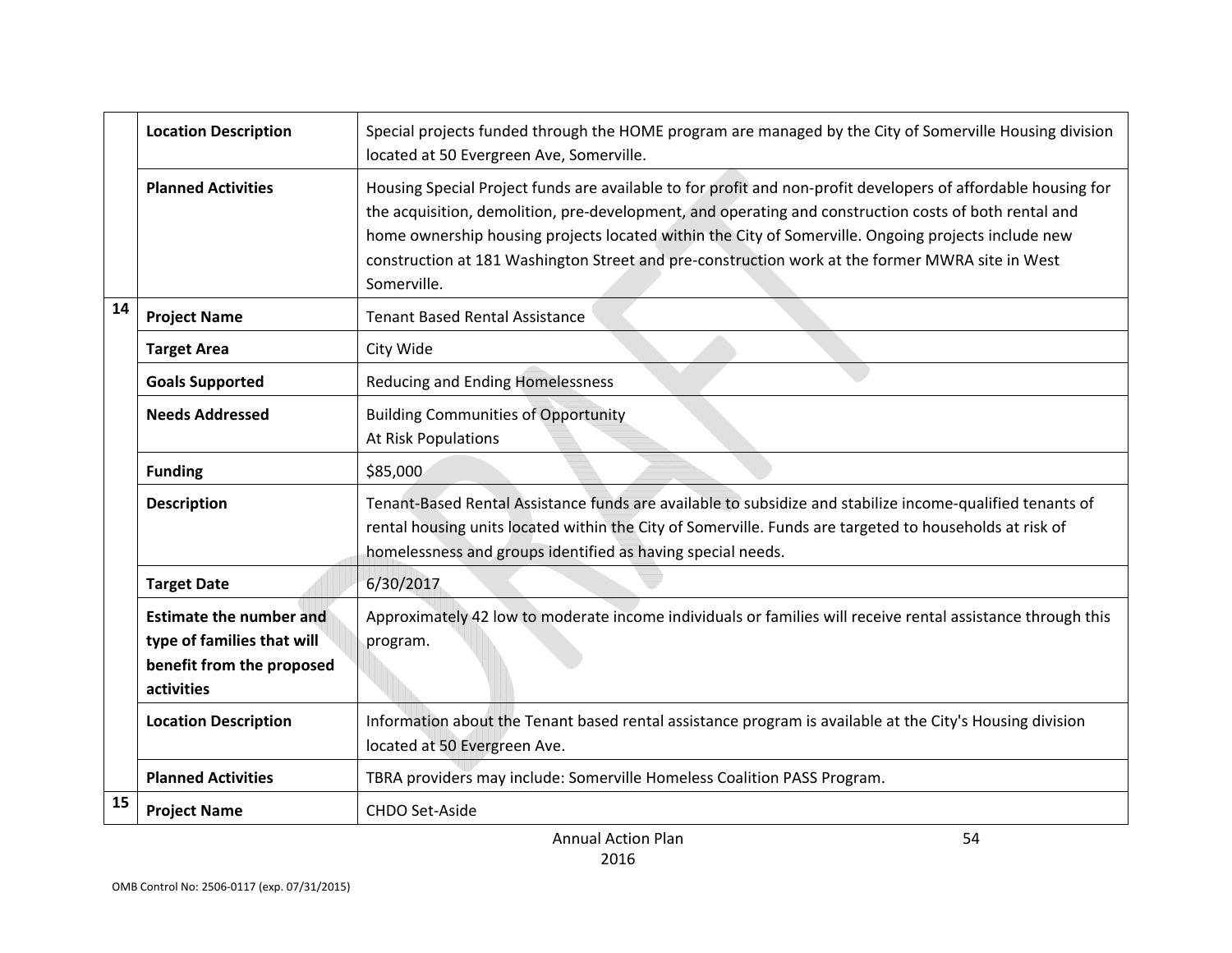|                                                                                                                                                    | <b>Target Area</b>          | City Wide                                                                                                                                                                                                                                                                                                                                   |
|----------------------------------------------------------------------------------------------------------------------------------------------------|-----------------------------|---------------------------------------------------------------------------------------------------------------------------------------------------------------------------------------------------------------------------------------------------------------------------------------------------------------------------------------------|
|                                                                                                                                                    | <b>Goals Supported</b>      | Preserve and Maintain Existing Affordable Housing                                                                                                                                                                                                                                                                                           |
|                                                                                                                                                    | <b>Needs Addressed</b>      | <b>Building Communities of Opportunity</b><br>At Risk Populations                                                                                                                                                                                                                                                                           |
|                                                                                                                                                    | <b>Funding</b>              | \$59,663                                                                                                                                                                                                                                                                                                                                    |
|                                                                                                                                                    | <b>Description</b>          | A minimum of 15% of the annual HOME entitlement is set aside for the City's CHDO, the Somerville<br>Community Corporation. The City of Somerville has consistently set aside the majority of its HOME funds for<br>the benefit of the City's local CHDO, far in excess of the required minimum 15% of the annual HOME<br>entitlement grant. |
|                                                                                                                                                    | <b>Target Date</b>          | 6/30/2017                                                                                                                                                                                                                                                                                                                                   |
| <b>Estimate the number and</b><br>creation of 39 affordable rental units.<br>type of families that will<br>benefit from the proposed<br>activities |                             | approximately 39 low to moderate income individuals or families will benefit from the projected goal of the                                                                                                                                                                                                                                 |
|                                                                                                                                                    | <b>Location Description</b> | The current CHDO for the City of Somerville is the Somerville Community Corporation located at 337<br>Somerville Ave, Somerville. Information regarding CHDO funded projects may also be obtained by<br>contacting the City's housing division located at 50 Evergreen Ave, Somerville.                                                     |
|                                                                                                                                                    | <b>Planned Activities</b>   | A minimum of 15% of the annual HOME entitlement is set aside for the City's CHDO, the Somerville<br>Community Corporation. The City of Somerville has consistently set aside the majority of its HOME funds for<br>the benefit of the City's local CHDO, far in excess of the required minimum 15% of the annual HOME<br>entitlement grant. |
| 16                                                                                                                                                 | <b>Project Name</b>         | <b>CHDO Operating Set-Aside</b>                                                                                                                                                                                                                                                                                                             |
|                                                                                                                                                    | <b>Target Area</b>          | City Wide                                                                                                                                                                                                                                                                                                                                   |
|                                                                                                                                                    | <b>Goals Supported</b>      | Preserve and Maintain Existing Affordable Housing                                                                                                                                                                                                                                                                                           |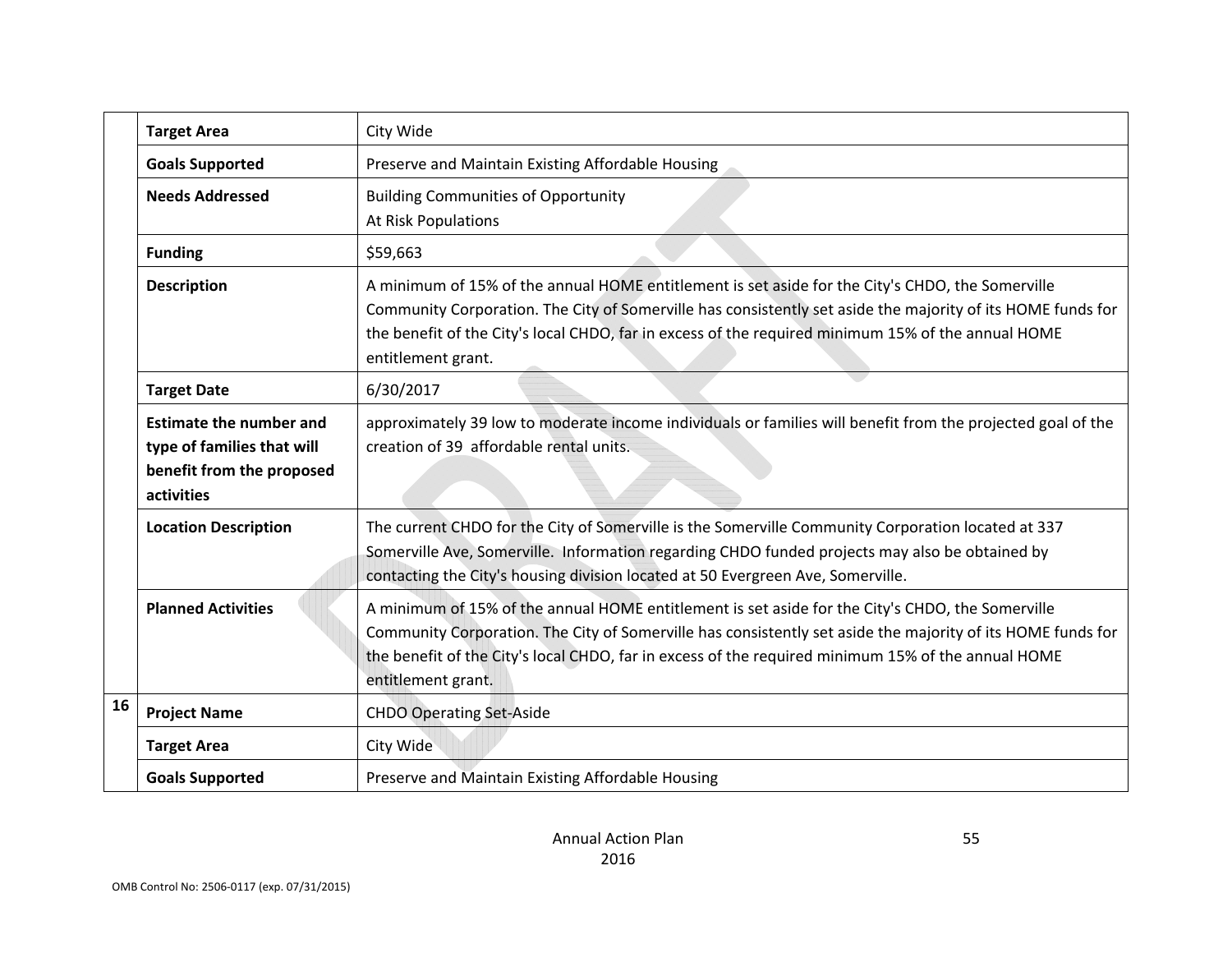|                             | <b>Needs Addressed</b>                                                                                  | <b>Building Communities of Opportunity</b><br>At Risk Populations                                                                                                                                                                                                                                                                                |
|-----------------------------|---------------------------------------------------------------------------------------------------------|--------------------------------------------------------------------------------------------------------------------------------------------------------------------------------------------------------------------------------------------------------------------------------------------------------------------------------------------------|
|                             | <b>Funding</b>                                                                                          | \$19,888                                                                                                                                                                                                                                                                                                                                         |
|                             | <b>Description</b>                                                                                      | As an eligible component of the HOME program, CHDO operating funds of 5% are set-aside from the City's<br>annual HOME Program entitlement grant to assist the City's only Community Housing Development<br>Organization (CHDO), the Somerville Community Corporation with its costs to operate its non-profit housing<br>development department. |
|                             | <b>Target Date</b>                                                                                      | 6/30/2017                                                                                                                                                                                                                                                                                                                                        |
|                             | <b>Estimate the number and</b><br>type of families that will<br>benefit from the proposed<br>activities |                                                                                                                                                                                                                                                                                                                                                  |
| <b>Location Description</b> |                                                                                                         |                                                                                                                                                                                                                                                                                                                                                  |
|                             | <b>Planned Activities</b>                                                                               | As an eligible component of the HOME program, CHDO operating funds of 5% are set-aside from the City's<br>annual HOME Program entitlement grant to assist the City's only Community Housing Development<br>Organization (CHDO), the Somerville Community Corporation with its costs to operate its non-profit housing<br>development department. |
| 17                          | <b>Project Name</b>                                                                                     | <b>Homebuyer Assistance</b>                                                                                                                                                                                                                                                                                                                      |
|                             | <b>Target Area</b>                                                                                      | City Wide                                                                                                                                                                                                                                                                                                                                        |
|                             | <b>Goals Supported</b>                                                                                  | Preserve and Maintain Existing Affordable Housing                                                                                                                                                                                                                                                                                                |
|                             | <b>Needs Addressed</b>                                                                                  | <b>Building Communities of Opportunity</b>                                                                                                                                                                                                                                                                                                       |
|                             | <b>Funding</b>                                                                                          | \$15,000                                                                                                                                                                                                                                                                                                                                         |
|                             | <b>Description</b>                                                                                      | The City will make available loans for the purpose of providing closing cost and down payment assistance to<br>income qualified applicants.                                                                                                                                                                                                      |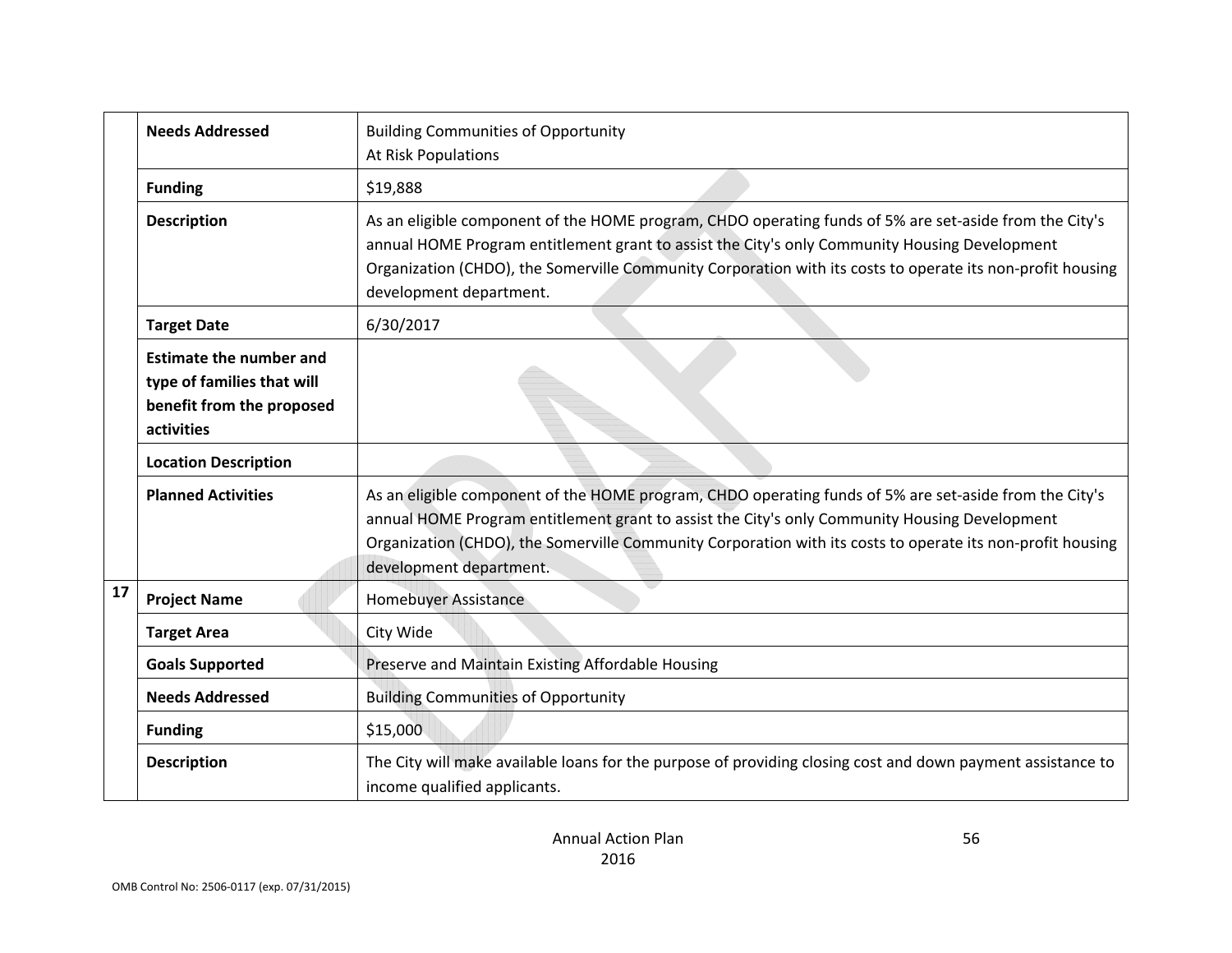|                                                                             | 6/30/2017<br><b>Target Date</b>                                                                         |                                                                                                                                                                                                                                |
|-----------------------------------------------------------------------------|---------------------------------------------------------------------------------------------------------|--------------------------------------------------------------------------------------------------------------------------------------------------------------------------------------------------------------------------------|
|                                                                             | <b>Estimate the number and</b><br>type of families that will<br>benefit from the proposed<br>activities | Based on historical projections of this program 4 to 5 households will be assisted through this activity in the<br>coming program year.                                                                                        |
|                                                                             | <b>Location Description</b>                                                                             | The program will be based on income eligibility of the applicant and therefore will be available on a<br>Citywide basis. The program is managed through the City's housing division located at 50 Evergreen Ave,<br>Somerville |
|                                                                             | <b>Planned Activities</b>                                                                               | To provide low cost closing cost and down payment assistance for qualified low income applicants.                                                                                                                              |
| 18                                                                          | <b>HOME Admin - PACS</b><br><b>Project Name</b>                                                         |                                                                                                                                                                                                                                |
|                                                                             | <b>Target Area</b>                                                                                      |                                                                                                                                                                                                                                |
| Preserve and Maintain Existing Affordable Housing<br><b>Goals Supported</b> |                                                                                                         |                                                                                                                                                                                                                                |
|                                                                             | <b>Needs Addressed</b>                                                                                  | <b>Building Communities of Opportunity</b><br><b>At Risk Populations</b>                                                                                                                                                       |
| <b>Funding</b><br>\$39,775                                                  |                                                                                                         |                                                                                                                                                                                                                                |
|                                                                             | <b>Description</b>                                                                                      | Up to 10% of HOME annual allocation may be used for planning and administration including but not limited<br>to compliance, other federal requirements, and reporting                                                          |
|                                                                             | <b>Target Date</b>                                                                                      | 6/30/2017                                                                                                                                                                                                                      |
|                                                                             | <b>Estimate the number and</b><br>type of families that will<br>benefit from the proposed<br>activities | N/A                                                                                                                                                                                                                            |
|                                                                             | <b>Location Description</b>                                                                             | The Home Program is administered through OSPCD's division of Housing located at 50 Evergreen Avenue,<br>Somerville MA.                                                                                                         |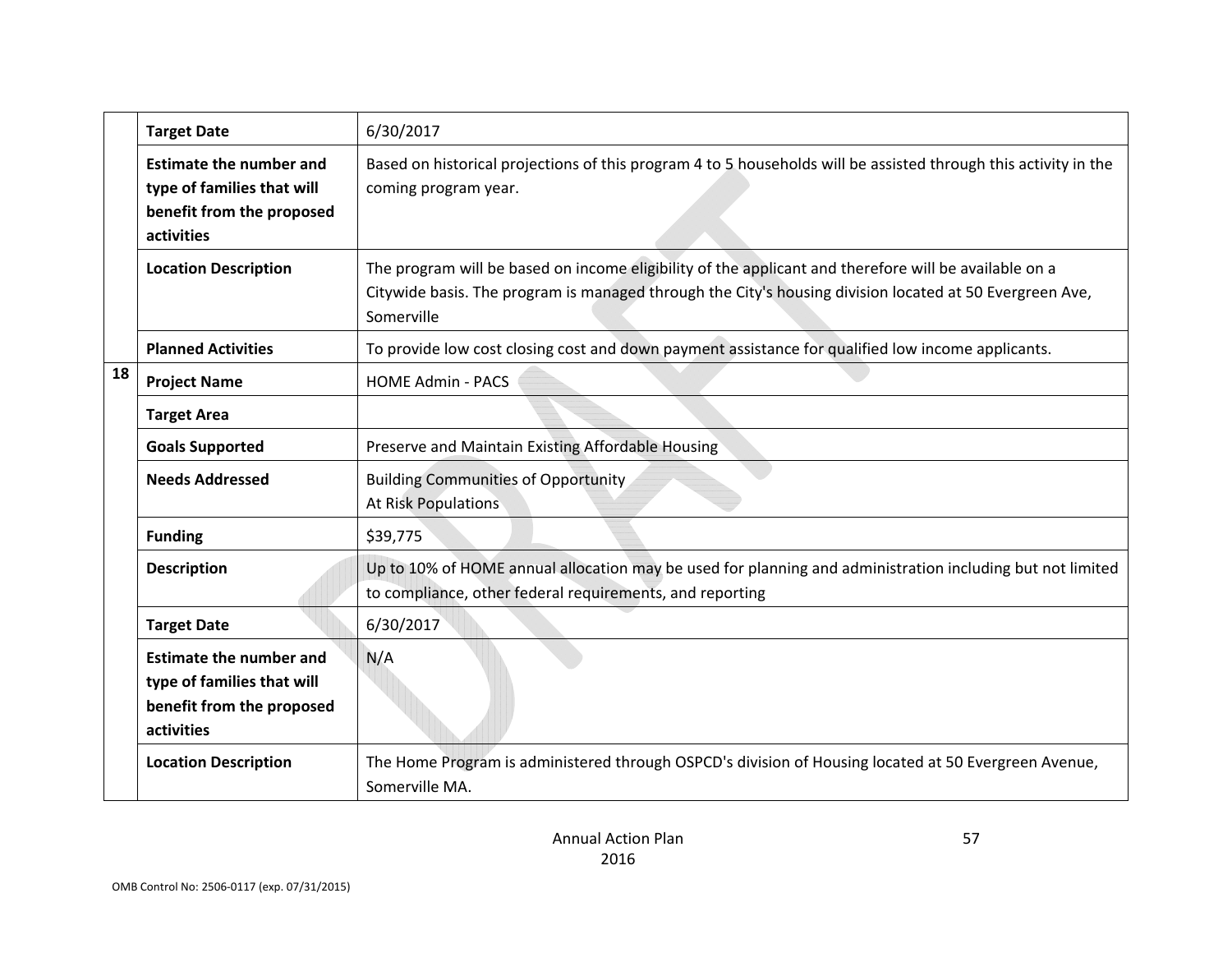|                                                            | <b>Planned Activities</b>                                                                               | 10% of HOME annual allocation will be used for planning and administrative purposes including but not<br>limited to compliance, other federal requirements, and reporting.                                                                                                                                                                                                                                                                                                                                                                                                                                                                                                                                                                                                                                         |  |
|------------------------------------------------------------|---------------------------------------------------------------------------------------------------------|--------------------------------------------------------------------------------------------------------------------------------------------------------------------------------------------------------------------------------------------------------------------------------------------------------------------------------------------------------------------------------------------------------------------------------------------------------------------------------------------------------------------------------------------------------------------------------------------------------------------------------------------------------------------------------------------------------------------------------------------------------------------------------------------------------------------|--|
| 19                                                         | <b>Project Name</b>                                                                                     | <b>Emergency Solutions Services</b>                                                                                                                                                                                                                                                                                                                                                                                                                                                                                                                                                                                                                                                                                                                                                                                |  |
|                                                            | <b>Target Area</b>                                                                                      | City Wide                                                                                                                                                                                                                                                                                                                                                                                                                                                                                                                                                                                                                                                                                                                                                                                                          |  |
| <b>Goals Supported</b><br>Reducing and Ending Homelessness |                                                                                                         |                                                                                                                                                                                                                                                                                                                                                                                                                                                                                                                                                                                                                                                                                                                                                                                                                    |  |
| <b>Needs Addressed</b><br>At Risk Populations              |                                                                                                         |                                                                                                                                                                                                                                                                                                                                                                                                                                                                                                                                                                                                                                                                                                                                                                                                                    |  |
|                                                            | <b>Funding</b>                                                                                          | \$203,461                                                                                                                                                                                                                                                                                                                                                                                                                                                                                                                                                                                                                                                                                                                                                                                                          |  |
|                                                            | <b>Description</b>                                                                                      | Provide services to enable individuals and families to live independently. Funds will be distributed through<br>an RFP process to local non-profit service providers. Up to 7.5% of the entitlement may be used for<br>administrative costs.                                                                                                                                                                                                                                                                                                                                                                                                                                                                                                                                                                       |  |
|                                                            | <b>Target Date</b>                                                                                      | 9/30/2017                                                                                                                                                                                                                                                                                                                                                                                                                                                                                                                                                                                                                                                                                                                                                                                                          |  |
|                                                            | <b>Estimate the number and</b><br>type of families that will<br>benefit from the proposed<br>activities | This activity will fund 4 non-profit agencies working with distinct groups of individuals and families. CASPAR<br>will serve active substance abusing individuals (both males and females). They expect to serve 960<br>unduplicated clients and approx. 20% will be from Somerville, Catholic Charities expects to serve 180-200<br>unduplicate women and approx. 20% will be from the Somerville/Cambridge area. Respond, serving women<br>and their families fleeing domestic violence, expects to serve 80-85 individuals. Two shelter programs will<br>be funded to Somerville Homeless Coalition - the 16 bed Adult Shelter and the 20 bed (5 room)<br>Family Shelter. Somerville Homeless Coalition will receive funding for Homeless Prevention for 40 individual<br>and Rapid Re-Housing for 8-10 people. |  |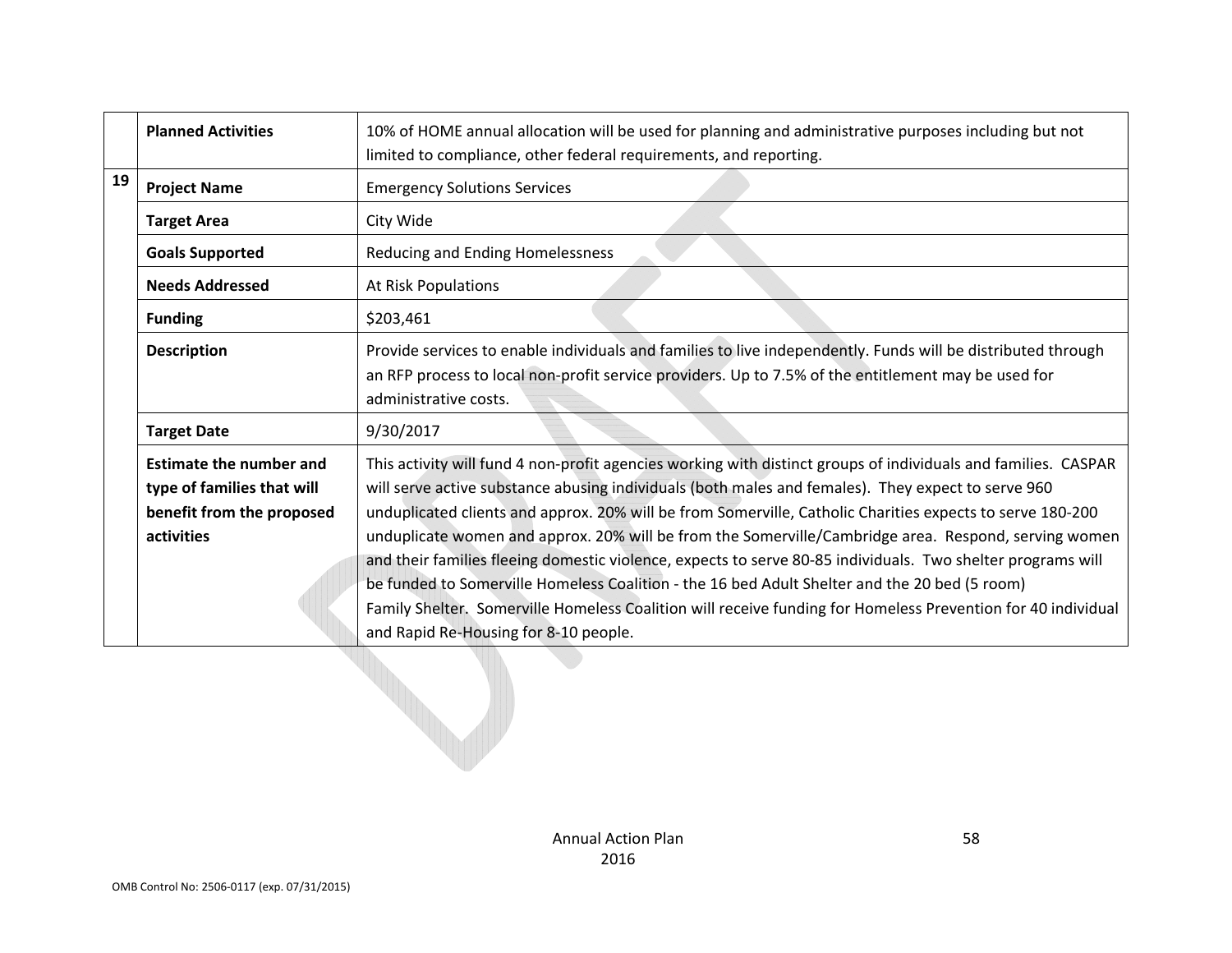| <b>Location Description</b> | <b>CASPAR</b><br>Emergency Service Center for 97 active substance abusers                                                         |
|-----------------------------|-----------------------------------------------------------------------------------------------------------------------------------|
|                             | 240 Albany Street                                                                                                                 |
|                             | Cambridge, MA 02140                                                                                                               |
|                             | <b>Catholic Charities</b><br>St. Patrick Shelter for 42 women                                                                     |
|                             | 270 Washington St                                                                                                                 |
|                             | Somerville, MA 02143                                                                                                              |
|                             | Respond, Inc Confidential shelter for women & families fleeing domestic violence, can accommodate 21<br>homeless victims of abuse |
|                             | P O Box 555                                                                                                                       |
|                             | Somerville, MA 02143                                                                                                              |
|                             | Somerville Homeless Coalition Homelessness Prevention, Rapid Re-Housing, HMIS                                                     |
|                             | 1 Davis Square                                                                                                                    |
|                             | Somerville, MA 02144                                                                                                              |
|                             | Somerville Homeless Coalition Family Shelter 7 private rooms                                                                      |
|                             | 59 Cross Street                                                                                                                   |
|                             | Somerville, MA 02145                                                                                                              |
|                             | <b>Somerville Homeless Coalition</b><br><b>Adult Shelter</b>                                                                      |
|                             | 14 Chapel Street                                                                                                                  |
|                             | Somerville, MA 02144                                                                                                              |
|                             |                                                                                                                                   |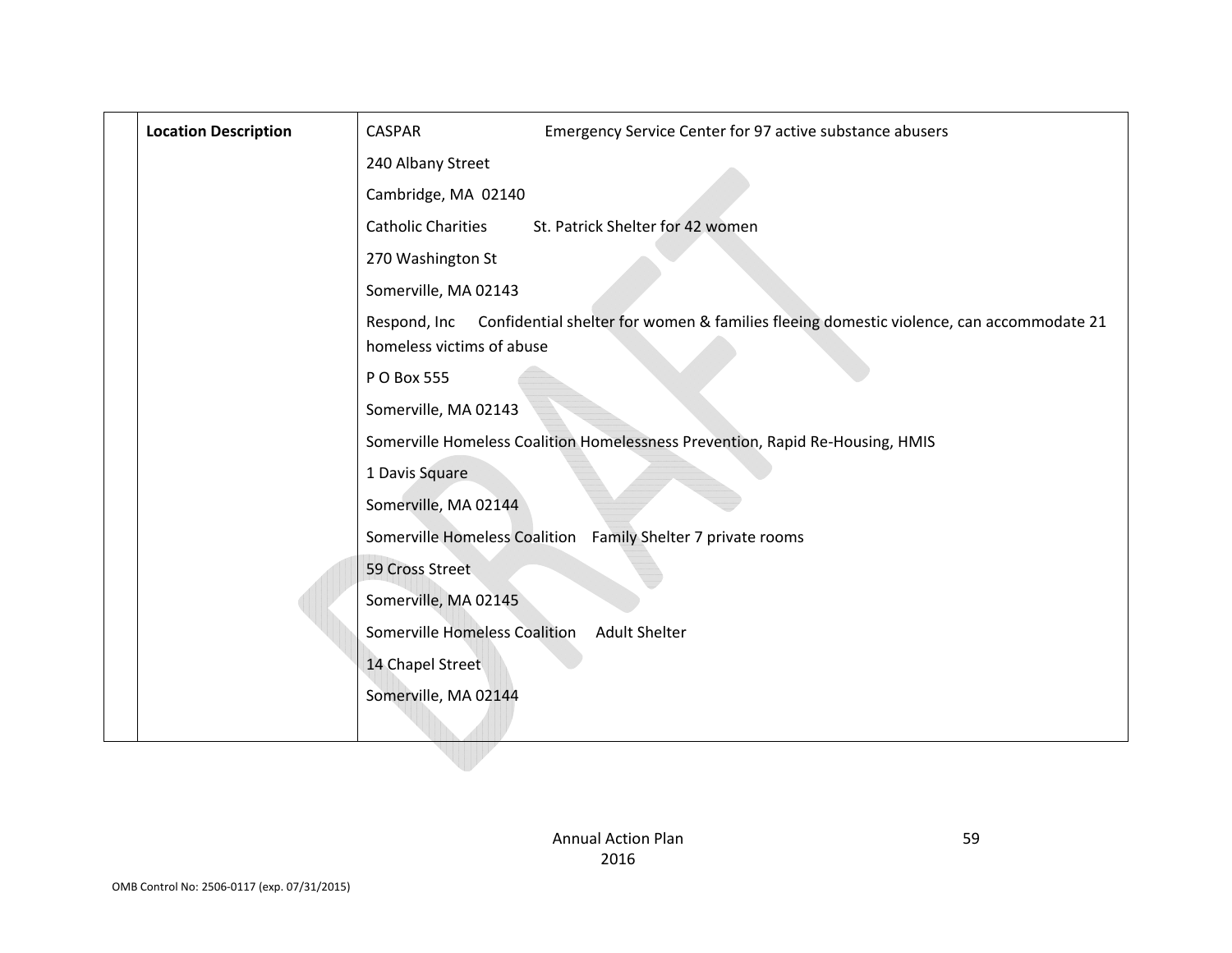| <b>Planned Activities</b> | Provide emergency shelter and essential services to homeless individuals and families; provide housing   |
|---------------------------|----------------------------------------------------------------------------------------------------------|
|                           | relocation and stabilization services and rental assistance to households experiencing homelessness;     |
|                           | provide housing relocation and stabilization services and rental assistance to quickly move homeless     |
|                           | persons into stable (well maintained) housing; and provide data collection on homeless persons' service. |

**Table 9 – Project Summary**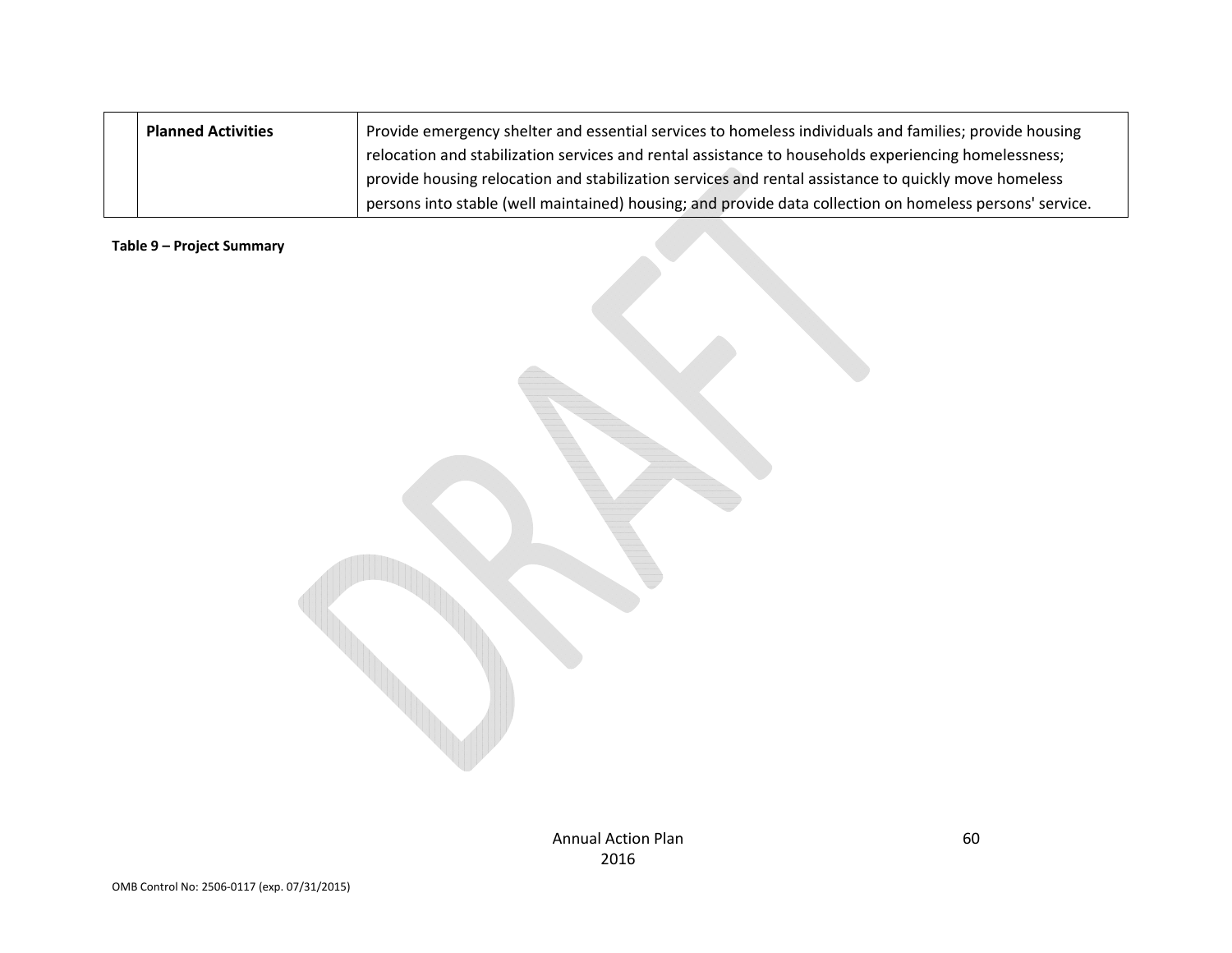# **AP‐50 Geographic Distribution – 91.220(f)**

# **Description of the geographic areas of the entitlement (including areas of low‐income and minority concentration) where assistance will be directed**

Consistent with the 2013‐2017 Consolidated Plan the City continues to focus its efforts on the three geographical areas of low to moderate income concentration which are: East Somerville, Union Square, and Central Broadway.

All three of these districts share many of the same characteristics. All three areas are primarily residential and represent some of the most densely populated sections of the City. All three areas are also comprised of the most ethnically diverse populations in the City. East Somerville specifically has some of the highest concentrations of Hispanic, Portuguese, and Brazilian residents in the City. The low to moderate income residents located in East Somerville represent over 62% of that districts population. Central Broadway, which is separated from East Somerville by the McGrath O'Brien Highway, includes two of the City's largest public housing developments along with a 100 unit development specifically for elderly and disabled households. Central Broadway is also where the latest affordable housing apartment complex, St. Polycarp's village, has been developed by the City's CHDO. Similar to East Somerville and Central Broadway Union Square is characterized by many of the same demographic attributes of being a densely populated residential neighborhood with a wide mix of ethnic diversity and concentrated low to moderate income populations.

All three of these neighborhoods also share many of the same common issues including an aging housing stock (majority of multifamily homes were built between 1875 and 1925) in need of rehabilitation, overcrowding, low vacancy rates, and a high housing cost burden. Additionally, all three of these neighborhoods will be serviced by new transit stations as part of the green line extension. While this will create an abundance of new opportunities for the residents of these neighborhoods it is also anticipated that these areas will continue to experience increased upward pressure on the cost of housing for both rental and home ownership units. In an attempt to address these issues proactively the City intends to utilize Community Development Block Grant and HOME funds to engage in housing rehabilitation, acquisition, and development activities along with economic revitalization and infrastructure activities to provide these neighborhoods with increased affordable housing opportunities as well as job creation quality of life improvements.

All three of these neighborhoods also share many of the same common issues including an aging housing stock (majority of multifamily homes were built between 1875 and 1925) in need of rehabilitation, overcrowding, low vacancy rates, and a high housing cost burden. Additionally, all three of these neighborhoods will be serviced by new transit stations as part of the green line extension. While this will create an abundance of new opportunities for the residents of these neighborhoods it is also anticipated that these areas will continue to experience increased upward pressure on the cost of housing for both rental and home ownership units. In an attempt to address these issues proactively the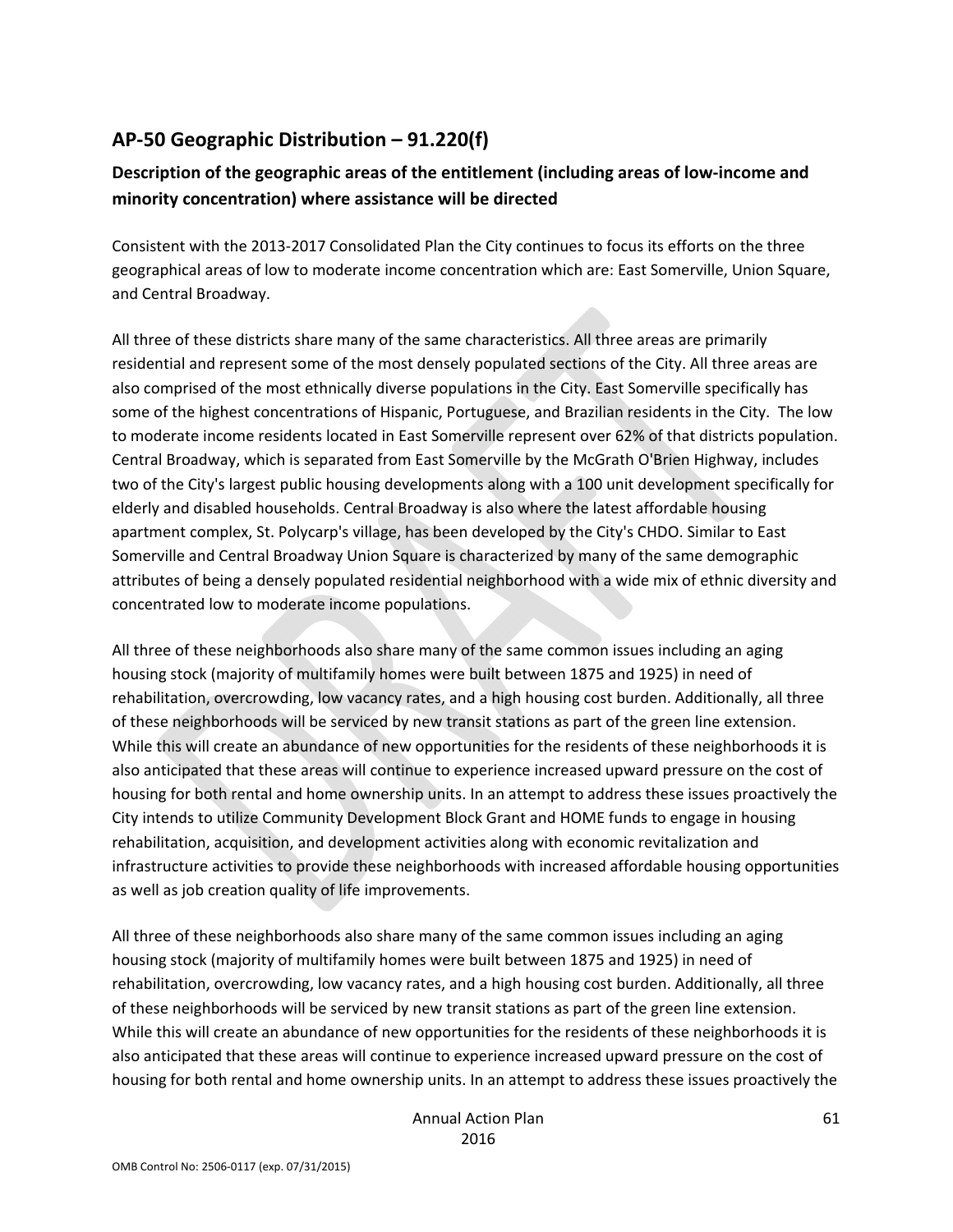City intends to utilize Community Development Block Grant and HOME funds to engage in housing rehabilitation, acquisition, and development activities along with economic revitalization and infrastructure activities to provide these neighborhoods with increased affordable housing opportunities as well as job creation quality of life improvements. Efforts to minimize displacement have already taken place with new housing construction underway at 181 Washington Street in Union Square and pre‐construction underway at Glen street in East Somerville.

## **Geographic Distribution**

| <b>Target Area</b>     | <b>Percentage of Funds</b> |
|------------------------|----------------------------|
| <b>EAST SOMERVILLE</b> | 25                         |
| <b>UNION SQUARE</b>    | 25                         |
| Central Broadway       | 25                         |
| Citywide               | フロ                         |

**Table 10 ‐ Geographic Distribution** 

## **Rationale for the priorities for allocating investments geographically**

The City of Somerville continues to target its investments in the three key neighborhoods with the highest concentration of low to moderate income residents: East Somerville, Union Square, and Central Broadway. These three neighborhoods are both the areas of the City with the greatest need but also represent the areas with the greatest opportunities and most underutilized community assets. In 2014 a new orange line T station opened at Assembly Row adjacent to the East Somerville neighborhood which has revitalized the surrounding area and created numerous opportunities for the adjacent neighborhoods. The City is also continuing to pursue gap funding strategies for the green line extension project in conjunction with the MBTA; which will bring additional light rail transit service to the Union Square and Central Broadway neighborhoods. In conjunction with these transit investments the City intends to leverage its Community Development Block Grant and HOME program funds to undertake activities intended to mitigate the impact of increased housing cost burden and create job opportunities for the low and moderate income residents of these three neighborhoods. Efforts to minimize displacement have already taken place in these areas with new housing construction underway at 181 Washington Street in Union Square and pre‐construction underway at Glen street in East Somerville. Additionally small business technical assistance has been provided in these areas to help aid local small business owners through this difficult transition period.

## **Discussion**

As development and growth continue to flourish in the greater Boston metro area an abundance of opportunities will be unlocked for the low to moderate income residents of these three key neighborhoods that will provide access to new higher quality job opportunities both in Somerville and surrounding neighborhoods. The City of Somerville is looking forward to making strategic investments in the areas of affordable housing, economic revitalization, and infrastructure and open space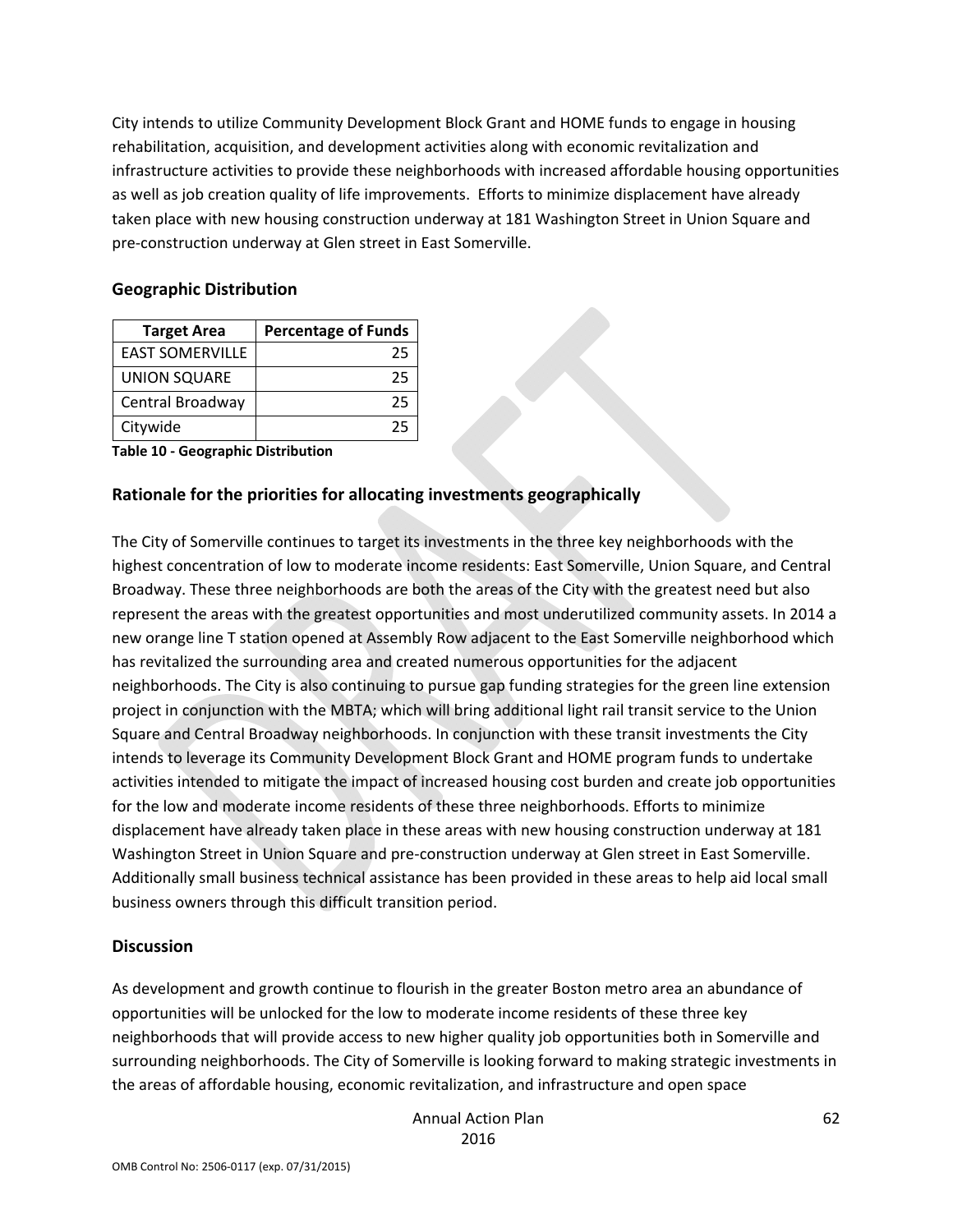improvements that will continue to foster an inclusionary environment where residents of all income brackets will co‐exist and help to balance the concentrated nature of low to moderate income neighborhoods in the City and mitigate the impact of increased housing cost burden anticipated with the coming transit improvements.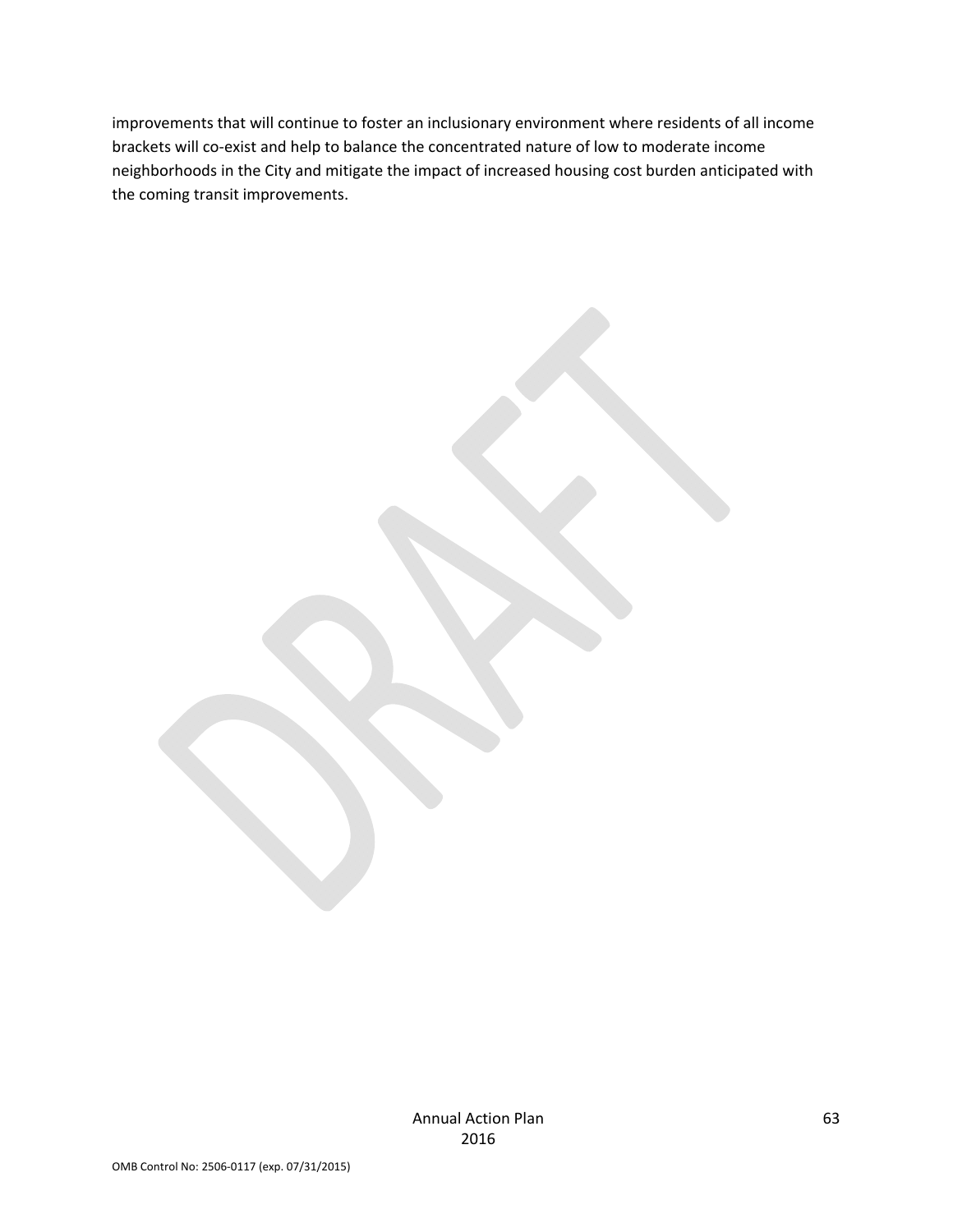# **Affordable Housing**

# **AP‐55 Affordable Housing – 91.220(g)**

The City is working to address affordable housing needs through several programs, including Housing Rehabilitation for both homeownership and rental units, Tenant‐Based Rental Assistance for homelessand at-risk households, Housing Production of new affordable rental and homeownership units, FirstTime Homebuyer Assistance, Acquisition/Rehab of existing housing for the creation of new affordable units, and demolition of buildings for the creation of affordable housing. The City may also utilize funds to create market and middle income housing and create a Universal wait list for future affordable housing rental opportunities, to the extent that is possible. (We are not using HUD funds for market and middle-income housing development; the City may utilize non-HUD for this purpose.)

| One Year Goals for the Number of Households to be Supported |     |  |
|-------------------------------------------------------------|-----|--|
| Homeless                                                    | 19  |  |
| Non-Homeless                                                | 93  |  |
| Special-Needs                                               |     |  |
| Total                                                       | 114 |  |
|                                                             |     |  |

**Table 11 ‐ One Year Goals for Affordable Housing by Support Requirement**

| One Year Goals for the Number of Households Supported Through |     |
|---------------------------------------------------------------|-----|
| <b>Rental Assistance</b>                                      | 15  |
| The Production of New Units                                   | 72  |
| <b>Rehab of Existing Units</b>                                | 23  |
| <b>Acquisition of Existing Units</b>                          |     |
| Total                                                         | 114 |
|                                                               |     |

**Table 12 ‐ One Year Goals for Affordable Housing by Support Type**

## **Discussion**

The City seeks to expand the number of affordable housing units while also making access to existing housing units more affordable. Through a combined approach of new development, acquisition and rehab, and housing assistance, the City hopes to increase the number of households who can afford tolive in Somerville and decrease the number of households with housing cost burdens.

 Somerville will continue to support Lead Hazard Abatement and Housing Rehabilitation programs. Both programs are essential resources in maintaining affordable rents in Somerville (as rental restrictions are in place for the life of the loan), as well as improving deteriorating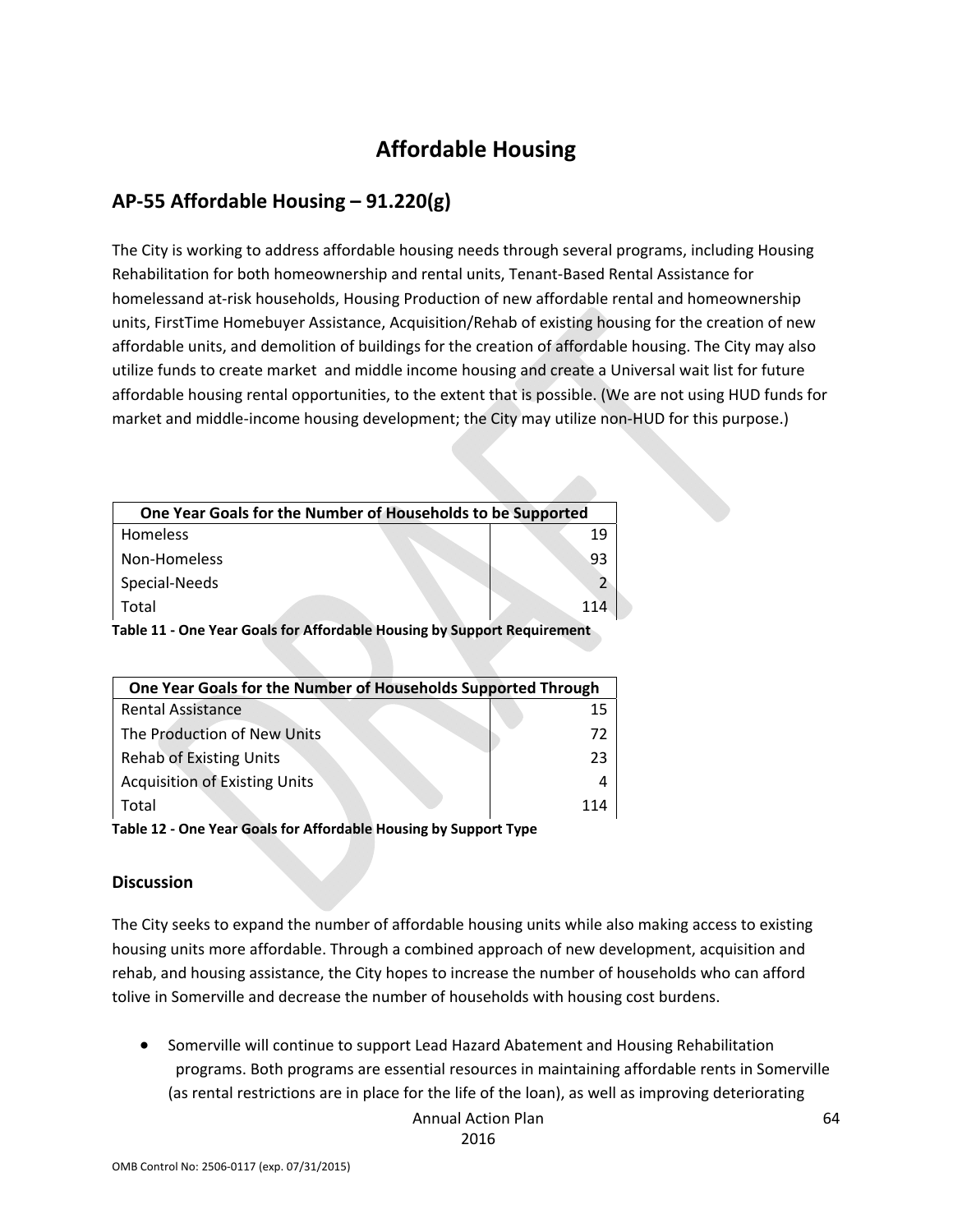housing stock. The Lead Abatement program also reduces barriers to fair housing by helping owners comply with lead regulations that require a significant dollar investment to make the housing unit safe for children.

- Somerville will continue to assist individuals and families at risk of homelessness through the Somerville Homeless Coalition's Prevention and Stabilization Services Program (PASS program). The City may also choose to expand TBRA by offering assistance to targeted populations identified in the Five Year Consolidated Plan.
- The City will work with its designated CHDO, the Somerville Community Corporation, to develop affordable units at 181 Washington Street and to develop new mixed‐income homeownership units at 163 Glen Street. The City will explore opportunities for small property acquisition and rehab to create more affordable housing within the City where none currently exists and is subject to market forces.
- The City will continue to work with the Somerville Housing Authority (SHA) to develop affordable rental housing for Somerville's elderly population, non‐elderly disabled population, and formerly homeless households.
- The City will continue to promote SCC's First Time Home Buyer Training Courses.
- The City's Inclusionary Zoning Ordinance mitigates the impact of private development on the overall housing market by creating rental and homeownership units affordable to low and moderate‐income households. Payments in‐lieu of fractional units are made to the Somerville Affordable Housing Trust Fund, providing additional resources for affordable housing. The City will continue to market these units and evaluate changes to the ordinance, including possible creation, and maintenance of a Universal Opportunity Wait List for rental unit opportunities.
- The City will continue to collect linkage fees for commercial developments over 30,000 SF. These funds are directed to the Somerville Affordable Housing Trust Fund to support affordable housing development and housing‐related activities for low and moderate‐income residents.
- The City will continue to advocate for a large portion of Community Preservation Act (CPA) funds to be dedicated for affordable housing through the Affordable Housing Trust Fund.
- The City will continue its First-time Homebuyer assistance programs to promote home ownership.
- The City will continue to collaborate with the Somerville-Arlington CoC to develop more permanent housing solutions for homeless and disabled populations. The City will also utilize HUD McKinney‐Vento planning grant funds to assist in the coordination of homeless efforts.
- The City will work to preserve units at risk of expiring in the coming year.
- The City will encourage the development of a wider range of unit sizes. Data suggests that there is a lack of larger rental units and smaller ownership units. The City will work with both private and non‐profit developers to close the gaps between need and supply for family‐sized units.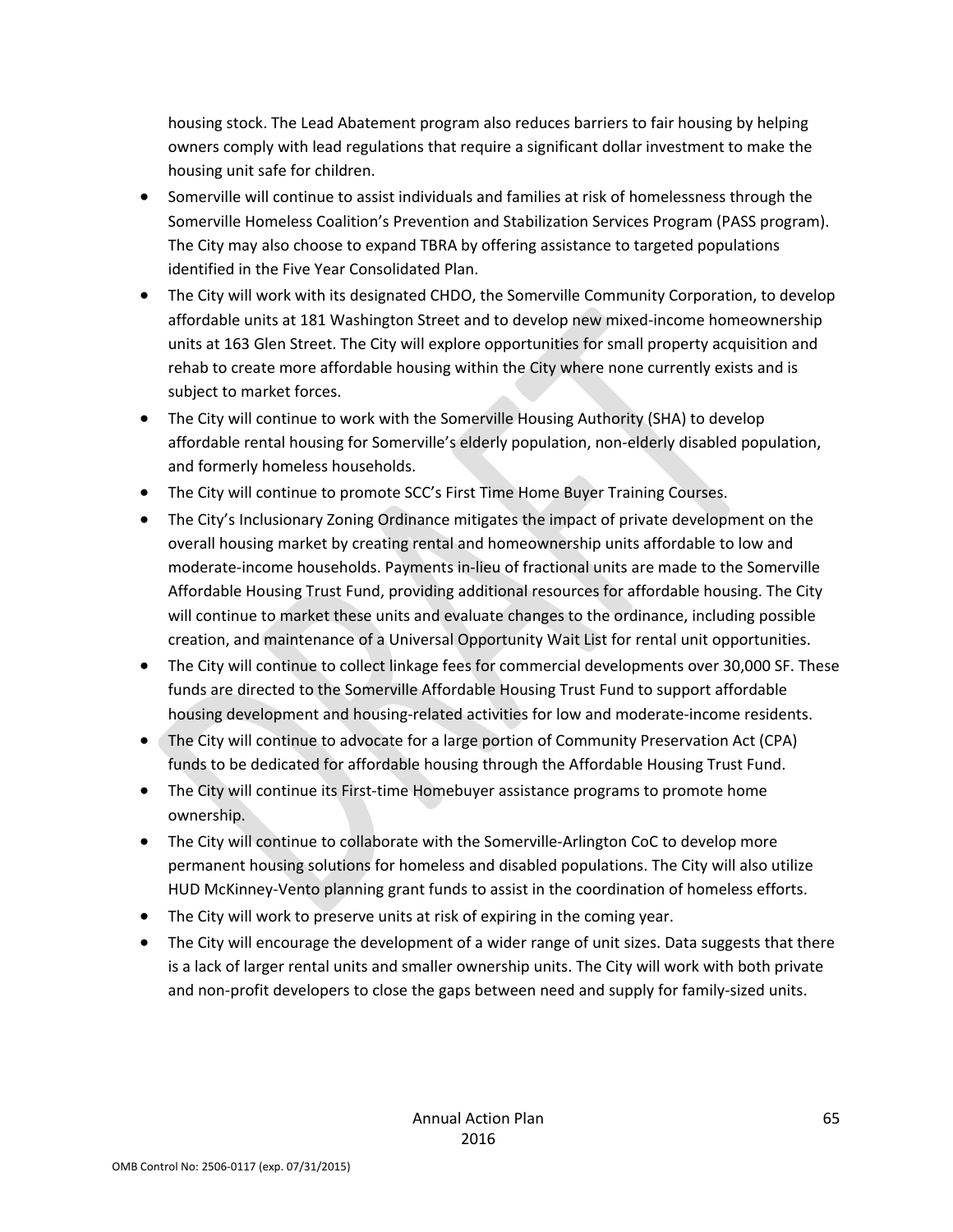# **AP‐60 Public Housing** *–* **91.220(h)**

## **Introduction**

The Somerville Housing Authority (SHA) owns and manages public housing units and administers Section 8 housing vouchers and other rental subsidies to low and moderate income families, seniors, and disabled individuals. The SHA owns and manages 584 public housing units and 1193 vouchers.

## **Actions planned during the next year to address public housing needs**

The Somerville Housing Authority's 5 Year Plan, released in 2014, states the following strategy they will employ to address Housing Needs.

"The SHA will continue to review waitlist data and priorities to assure, to the maximum extent possible, the housing of eligible area applicants. SHA will continue to process emergency applications in conformance with approved policies. SHA will continue to participate in City of Somerville and area agency forums designed to inform area residents of affordable housing opportunities. SHA has recently completed a waitlist update to remove outdated applicants and allow focus on remaining applicants."

Waiting lists for all forms of public housing are very long. In addition, the Somerville Housing Authority is part of the Centralized Section 8 Waiting List. The list contains 1495 Somerville applicants and annual turnover is around 50 vouchers per year, meaning it would take close to 30 years to get through the list. There are currently no new Section 8 vouchers available. This data reflects the continued, overwhelming demand for affordable rental housing in Somerville.

Based on this data, the need for affordable rental housing in Somerville is overwhelming.

The City of Somerville will continue to rely on the SHA to be the major provider of subsidized housing through public housing and vouchers. Most of the households on the SHA waiting lists cannot afford a rental unit on the private market and are therefore waiting for a subsidized unit to meet their housing needs. To that end, the priority of the City of Somerville to increase the number of subsidized affordable units, particularly rental units, is a main focus of this plan. To that end, the City is funding the development of 25 new rental housing units for seniors, to be developed by the SHA at the MWRA site on the Capon Court campus. The City will also work with the SHA to ensure that reasonable modifications are made to their housing units where necessary.

# **Actions to encourage public housing residents to become more involved in management and participate in homeownership**

With respect to management, each SHA building has a tenant association that assists in planning for the development's unique needs. SHA's Resident Services team has hosted many events to establish and maintain strong functioning associations. SHA also provides a share of operating funds and 25% of funds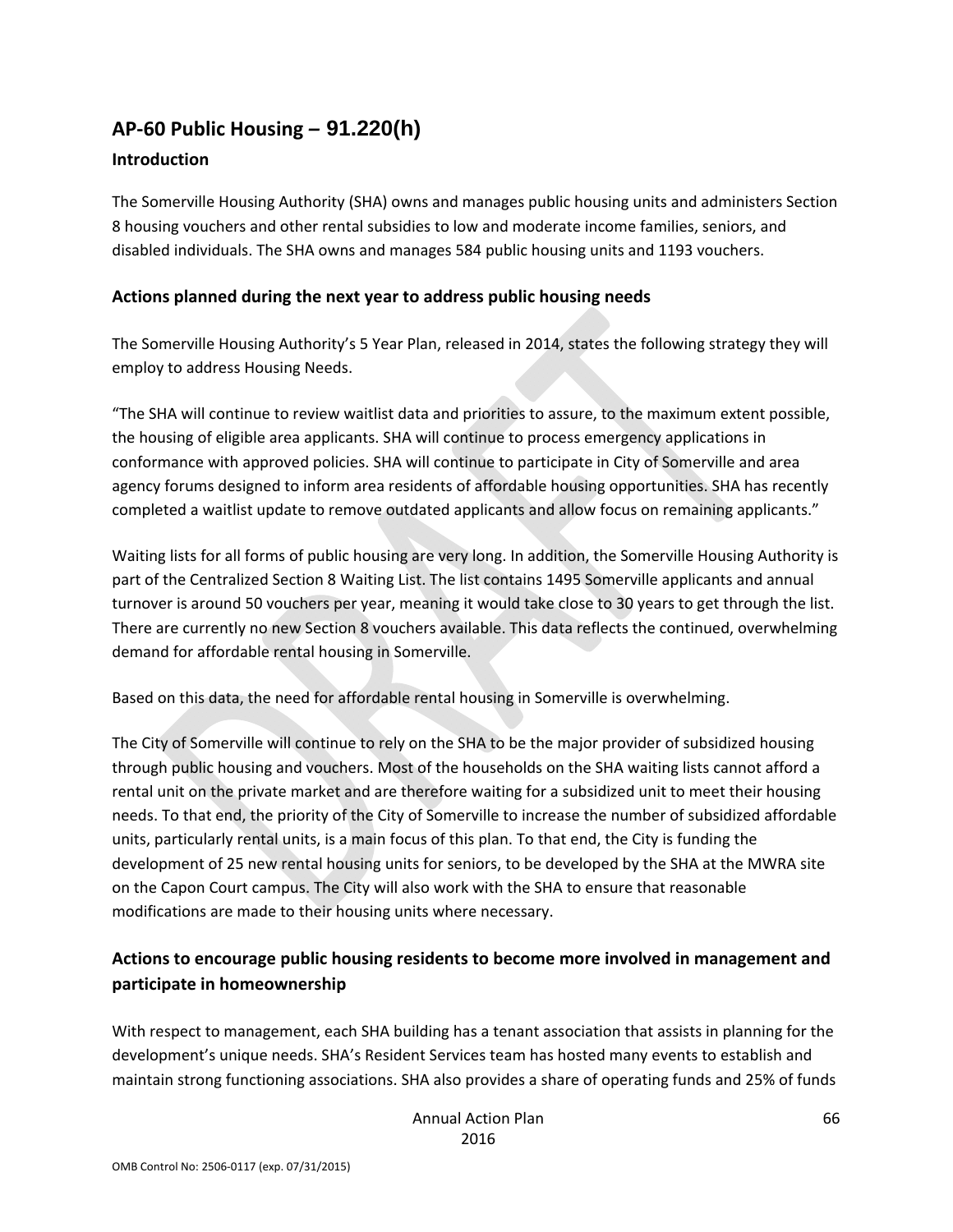raised from laundry machine use to the tenant associations for their use as they see fit.

The City's Inclusionary Housing Program creates affordable rental and homeownership units via a minimum 12.5% requirement for properties building more than 8 units of new housing (and in some transit oriented districts, it is as high as 15 and 17.5%). In accordance with the City's Inclusionary Zoning Ordinance, Somerville residents on the Somerville Housing Authority waitlist for both Section 8 and public housing units are given preference for Inclusionary Housing rental units. The Housing Division will continue to actively market these units via the SHA to encourage eligible residents to apply.

The City is actively encouraging increased homeownership among public housing residents as well. Given the high cost of ownership housing in Somerville (Median sales price for a single family home in Somerville in 2012 is \$412,500, and for a condominium \$383,000 according to Warren group data), most public housing residents can only afford ownership units through the City's Inclusionary Housing Program. The SHA also offers a Homeownership Program that allows families with section 8 vouchers to use their vouchers to help pay the mortgage on a home they buy and the SHA subsidizes the mortgage for 15 years after the purchase. Families who participate in their Family Self‐sufficiency (FSS) program (which helps to prepare residents for owning their own home) have the first priority for homeownership slots. For state public housing, SHA was recently approved for a grant that is similar to their FSS Program called MASS LEAP where an account is created for tenants and funds are deposited when there are increases in rent based on increased earned income.

In addition, the Somerville Community Corporation, Somerville's CHDO, offers First‐Time Homebuyer Education classes and Financial Literacy classes to help Somerville residents start saving for their goals. In addition, the City will continue to offer First-Time Homebuyer Assistance to income-eligible homebuyers purchasing property in Somerville, making homeownership more accessible.

## **If the PHA is designated as troubled, describe the manner in which financial assistance will be provided or other assistance**

The SHA is not designated as troubled and is a great partner in strategizing to provide the community with quality safe and affordable housing.

## **Discussion**

The City will work closely with the SHA in the coming year as we fund the MWRA site, creating 25 new housing units for seniors in Phase I. We will also explore the possibility of additional collaborations. The SHA will continue to have a seat on the Somerville Affordable Housing Trust Fund and the Somerville Fair Housing Commission, as well as the Community Preservation Committee.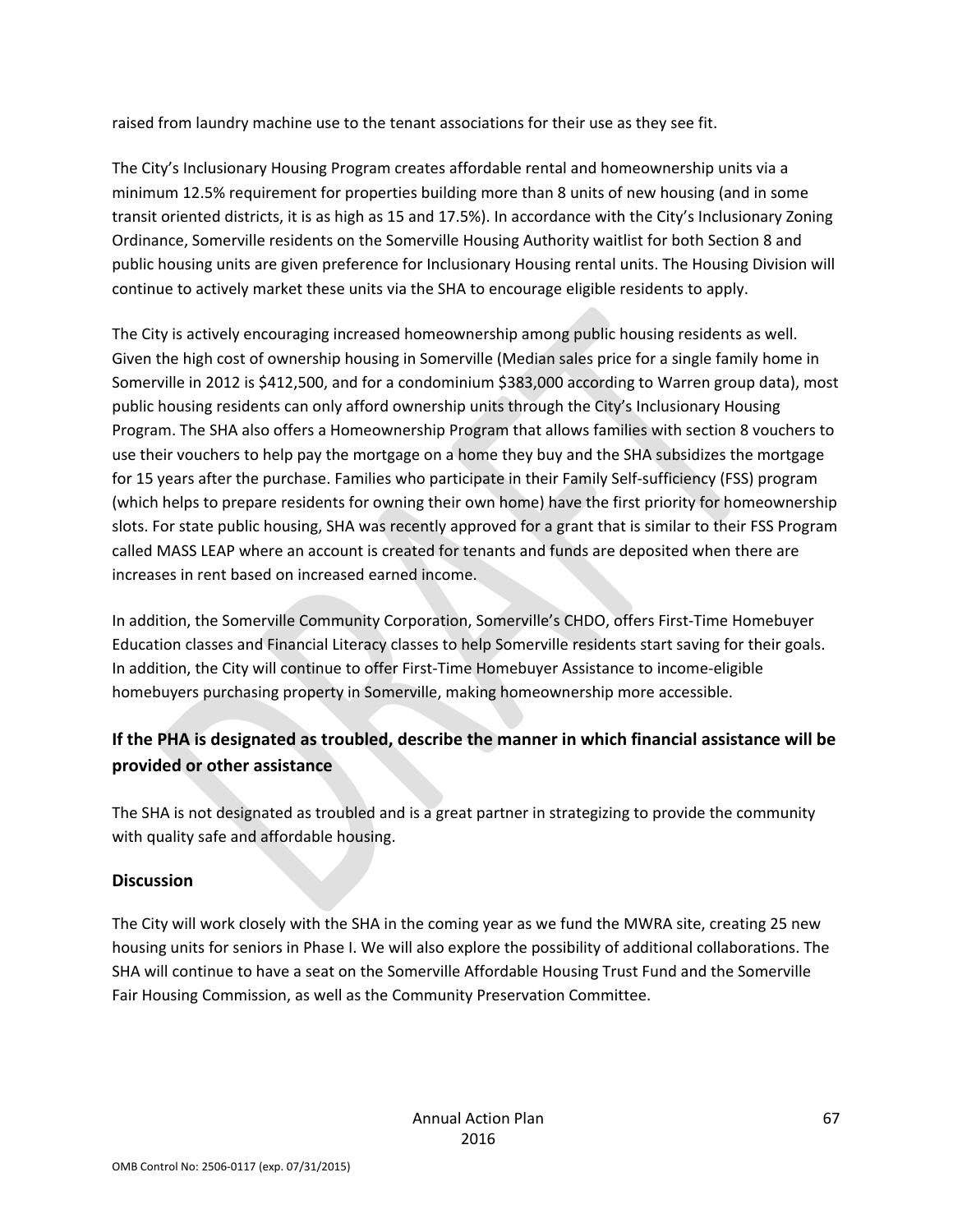# **AP‐65 Homeless and Other Special Needs Activities – 91.220(i)**

## **Introduction**

Emergency Solution Grant funds will be one of the sources used to address the needs of homeless persons and persons with special needs by implementing strategies to prevent homelessness, encourage individuals living on the streets to move to housing and provide services to those living in emergency shelter with the goal of successful permanent housing placements. The City plans to continue to implement and expand on many of these efforts. Through a Request for Proposal, non-profit agencies will be funded to providing services in 4 primary categories: Emergency Shelter and Essential Services, Homeless Prevention Activities, Rapid Rehousing and Stabilization and HMIS data collection and reporting. In addition to ESG funds, CDBG funds will be used to provide support services to the homeless and other special populations like veterans, chronically homeless and persons with special needs.

## **Describe the jurisdictions one‐year goals and actions for reducing and ending homelessness including**

# **Reaching out to homeless persons (especially unsheltered persons) and assessing their individual needs**

The City uses a combination of teams to outreach and assess the needs of the homeless population including unsheltered persons. The First Step Outreach van working with the Police and other partners help unsheltered homeless men and women by canvassing for clients; engaging clients; accessing or providing emergency and crisis intervention services; assessing clients; providing crisis intervention counseling and case management; providing access to any available entitlement, benefits, housing or other resources; direct provision of and/or referral and linkages to health and/or mental health services and transportation of clients. This team goal is two-fold: to alleviate some of the burden placed on the Police Department and emergency rooms and more importantly to help homeless individuals stay alive during the harshest of months. The outreach team works to build trusting relationships with homeless persons living on the streets and in encampments, performs assessment for homeless persons in the field and links them to shelter and supportive services that meet their needs. They will transport people to CASPAR's Emergency Services Center or other shelters, detoxification centers, hospitals or other facilities as directed by the clients. The CASPAR program provides overnight shelter, meals and bathroom/shower facilities and attempts to engage homeless persons in case management to assess their homeless history and current needs and work to place them in appropriate longer term emergency shelter or transitional housing programs so they can work toward regaining their permanent housing. Additionally, CASPAR offers drop-in safety and programming for individuals who are street homeless. These programs provide a place where clients will be able to go for meals, counseling, medical services, showers and other social services. CASPAR's low‐threshold models specifically reach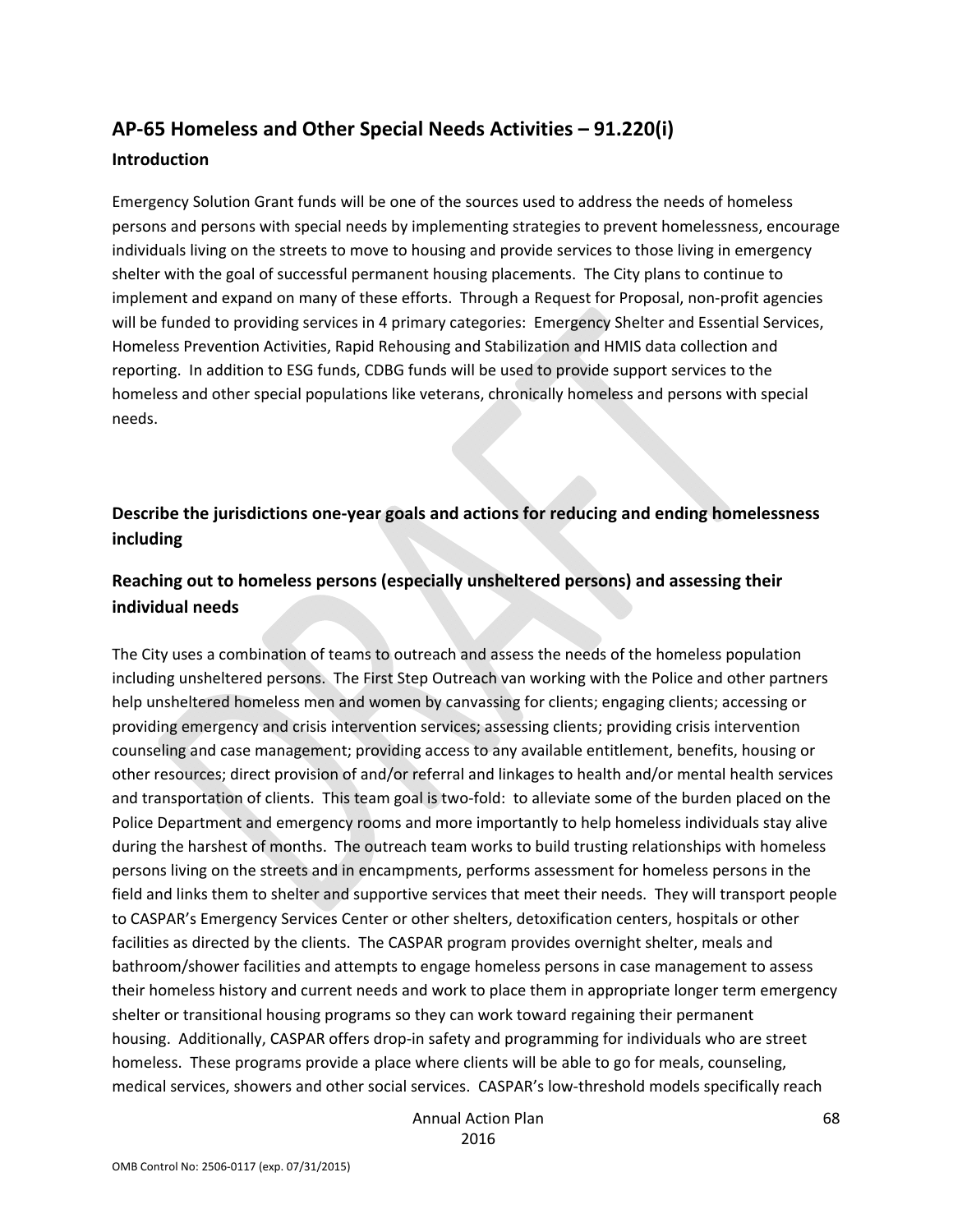out to street homeless individuals.

OSPCD collaborates with service agencies and others in the public sector to analyze existing needs, to identify and address funding gaps. The Homeless Point‐In‐Time (PIT) Count, organized by the CoC annually assesses the characteristics of the homeless population in an around Somerville. This is important data used by the CoC and its stakeholders to track the changing needs of the homeless. The major component of the action plan of OSPCD is to develop a coordinated assessment system to improve access to services and ensure appropriate interventions.

## **Addressing the emergency shelter and transitional housing needs of homeless persons**

The City's funding, coupled with other public and private funding sources secured by sub-recipients, provides for the operation of emergency shelters, transitional housing and support services program in the area. These shelters and transitional programs address the needs of specific population such as chronically homeless persons, victims fleeing domestic violence, families, persons with severe substance abuse histories or those suffering from dual or multiple co-occurring disorders.

In conjunction with the Continuum of Care, the City is drafting a new assessment tool to be used by all social service providers working with homeless person. The new tool will provide coordinated entry, assessment and housing and supportive service interventions to assist homeless families and families at‐ risk of homelessness across the City. The goal of this collaborative tool will be to divert families from becoming homeless and to end families' homelessness as rapidly as possible.

Four shelter programs receive ESG funding for operations and services. These shelter programs serve a wide range of discrete subpopulations of the homeless, including: programs providing support for recovering substance abusers, mental health services, services for survivors of domestic violence and their children, transitional housing for youth, interim housing for street homeless who are awaiting permanent supportive housing placement, employment/volunteer services, intensive housing placement services and other program that would not otherwise exist to provide special assistance. In 20116‐17, the City expects to assist 1,200 individuals through ESG funded emergency shelter. Other shelters not receiving ESG funds include Just-a-Start for homeless teen mothers, Wayside Youth for homeless Teens, Volunteers of America for homeless veterans, Somerville Community Corp Sewell Street SRO, Transition House program for formerly homeless individual and families, etc.

**Helping homeless persons (especially chronically homeless individuals and families, families with children, veterans and their families, and unaccompanied youth) make the transition to permanent housing and independent living, including shortening the period of time that individuals and families experience homelessness, facilitating access for homeless individuals and families to affordable housing units, and preventing individuals and families who were recently homeless from becoming homeless again**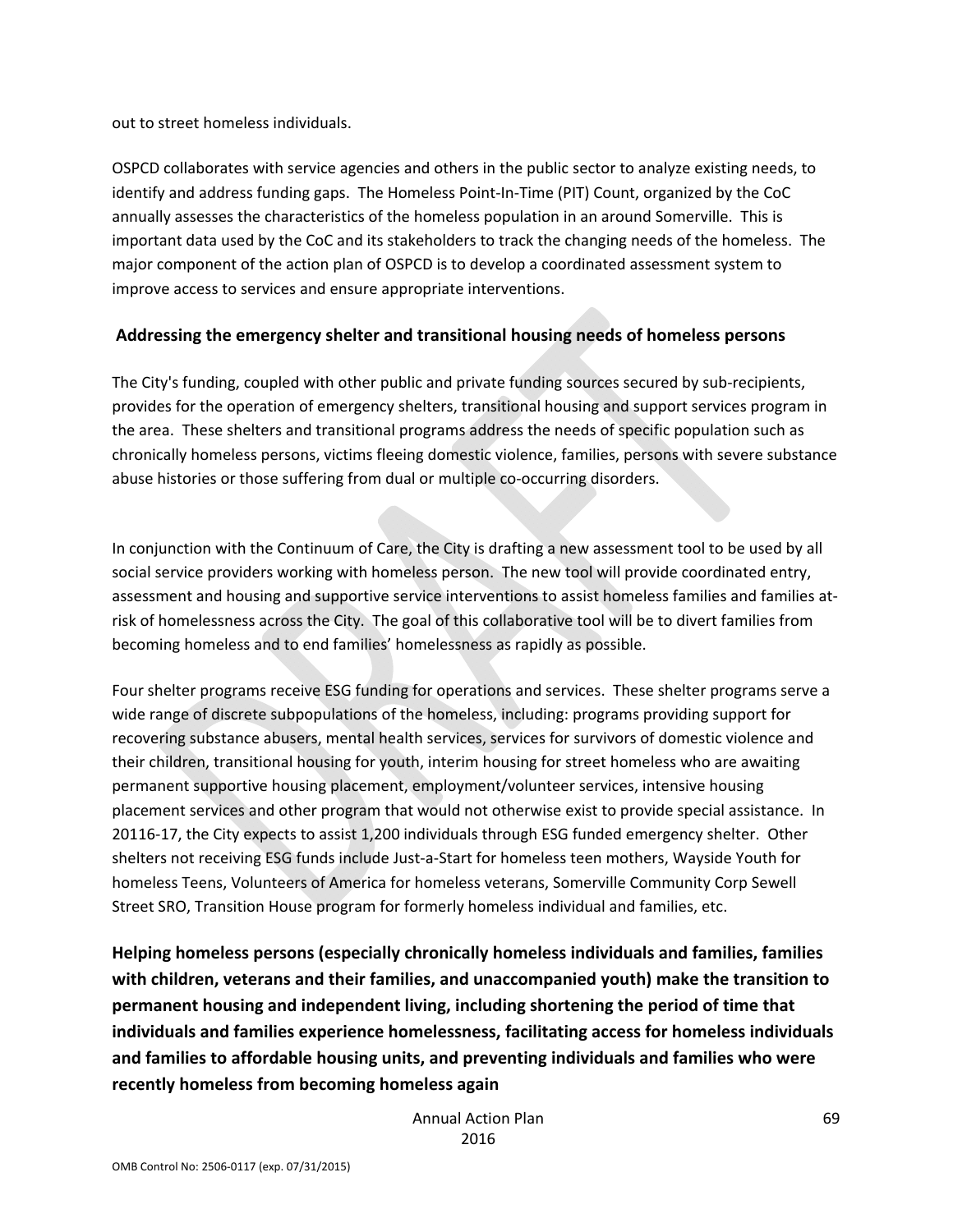The City funds case management services and comprehensive housing placement strategies in an effort to transition families and individuals into stable housing as quickly as possible. Awarded sub‐recipients encourage quick and effective placements out of shelter through performance‐based contracts that reward clients to stable housing situations, placements that result in individuals not returning to shelter and placement of long‐term stayers.

The City will continue to refine strategies to increase placements through efforts to create new rental assistance programs; addressing the various needs of homeless families, adult families and individuals. These programs are helping working families/individuals, vulnerable families, survivors of domestic violence and elderly individuals/families move into permanent housing. The City and the CoC will continue their efforts to increase Permanent Sheltered Housing (PSH) for chronically homeless individuals, and quickly place veterans into permanent housing and connect them to the necessary services and benefits.

ESG funding is use for some diversion, placement and prevention service programs. Rapid Re‐Housing funds through ESG funding will provide housing relocation and stabilization services and rental assistance to quickly move homeless households experiencing homelessness into stable, permanent housing. Rapid Re‐Housing sub‐recipients will provide services to homeless individuals and families living in the community to maintain or identify alternative permanent rental housing and achieve housing stability. Housing relocation and stabilization can include, but is not limited to, financial assistance including moving costs and utility assistance, housing search and placement and housing stability case management. Eligible households may also receive up to 24 months of rental assistance for fair market rental housing.

**Helping low‐income individuals and families avoid becoming homeless, especially extremely low‐income individuals and families and those who are: being discharged from publicly funded institutions and systems of care (such as health care facilities, mental health facilities, foster care and other youth facilities, and corrections programs and institutions); or, receiving assistance from public or private agencies that address housing, health, social services, employment, education, or youth needs.**

ESG funds for prevention program services include, but are not limited to, family or tenant/landlord mediation, household budgeting, emergency rental assistance, job training/placement and benefits advocacy. To be eligible for ESG funded prevention assistance, programs must assess and document that the household would become homeless but for the ESG assistance. In other words, a household would require emergency shelter or would otherwise become literally homeless in the absence of ESG assistance. A household that is at‐risk of losing their present housing may be eligible if it can be documented that their loss of housing is imminent, they have no appropriate subsequent housing options, and they have no other financial resources and support networks to assist with maintaining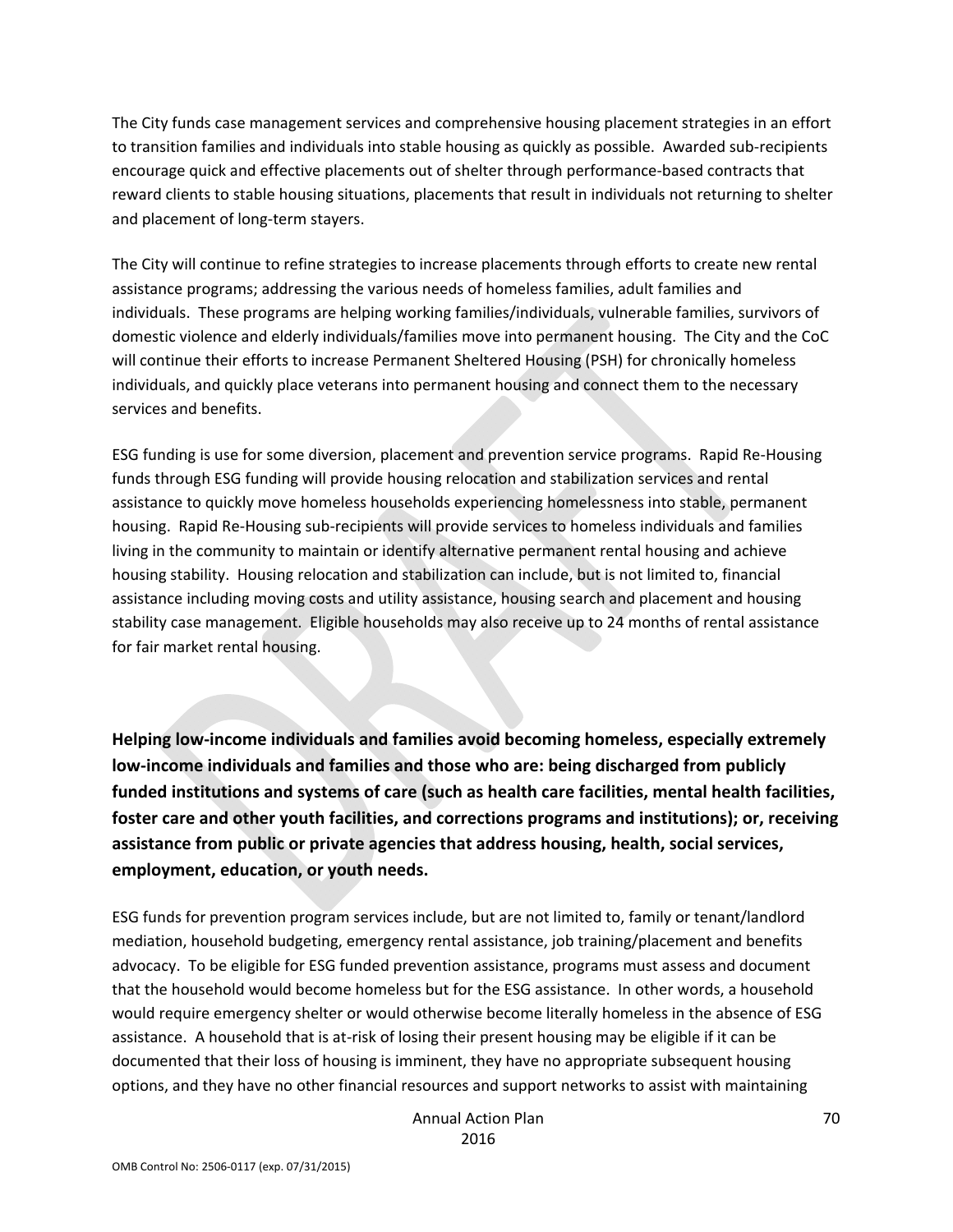current housing or obtaining other housing.

Through a comprehensive uniform intake, sub‐recipient case managers will determine if there are other housing options available to the household rather than accessing shelter through the homeless system. For example, family and friends that the client may be able to stay with while stabilizing their housing situation, may be beneficial for the household and simultaneously reserves homeless shelter resources for those with no other options. Additionally, sub‐recipient case managers will provide follow‐up to families and individuals in housing to ensure they remain stably housed. This follow‐up may take the form of monthly check-in either in person, by phone or home visits.

The State has shown a commitment to address the homelessness-caused discharge policy by reorganizing the state's prison system. Despite the state's best efforts, some inmates will lie about where they intend to go when they prison. The CoC has been represented in meetings about discharge to ensure that appropriate available local resources are responsive to support discharge planning efforts.

## **Discussion**

In addition to services for homeless persons and persons at risk of homelessness, support services are needed to assist the working poor who are on crisis away from becoming homeless. The SomerVision Comprehensive Plan reinforces Somerville's commitment to serving At‐Risk Populations via homelessness prevention and rapid re-housing.

SomerVision Goal E.IV: Create a diversity of programs that prevent homelessness and address the housing needs of the homeless and those at risk of homelessness

SomerVision Policy E.1.B: The City should ensure that a cohesive network exists to prevent individuals and families from becoming homeless.

Through an RFP process, local social service providers will be awarded contracts to address the needs of low income residents with special needs. The City will award Public Service Grant funds to non‐profit agencies to provide supportive services that may include but are not limited to the following: individual needs assessment, crisis counseling, food and nutrition counseling, individual and group counseling, substance abuse counseling and treatment, benefits counseling and advocacy, individual case management, budget counseling, medication management, money management, mental health treatment, transportation, recreation and social activities. Emergency Solution Grant funds will be provided to non‐profit agencies to address prevention of homelessness for at‐risk populations and rapid rehousing for those experiencing homelessness.

The CoC and OSPCD continues to be committed to the Homeless Management Information System (HMIS). All ESG recipients participate in HMIS and continued analysis is expected to provide real time data to evaluate the impact of the programs. The CoC and OSPCD continues to work with local social

Annual Action Plan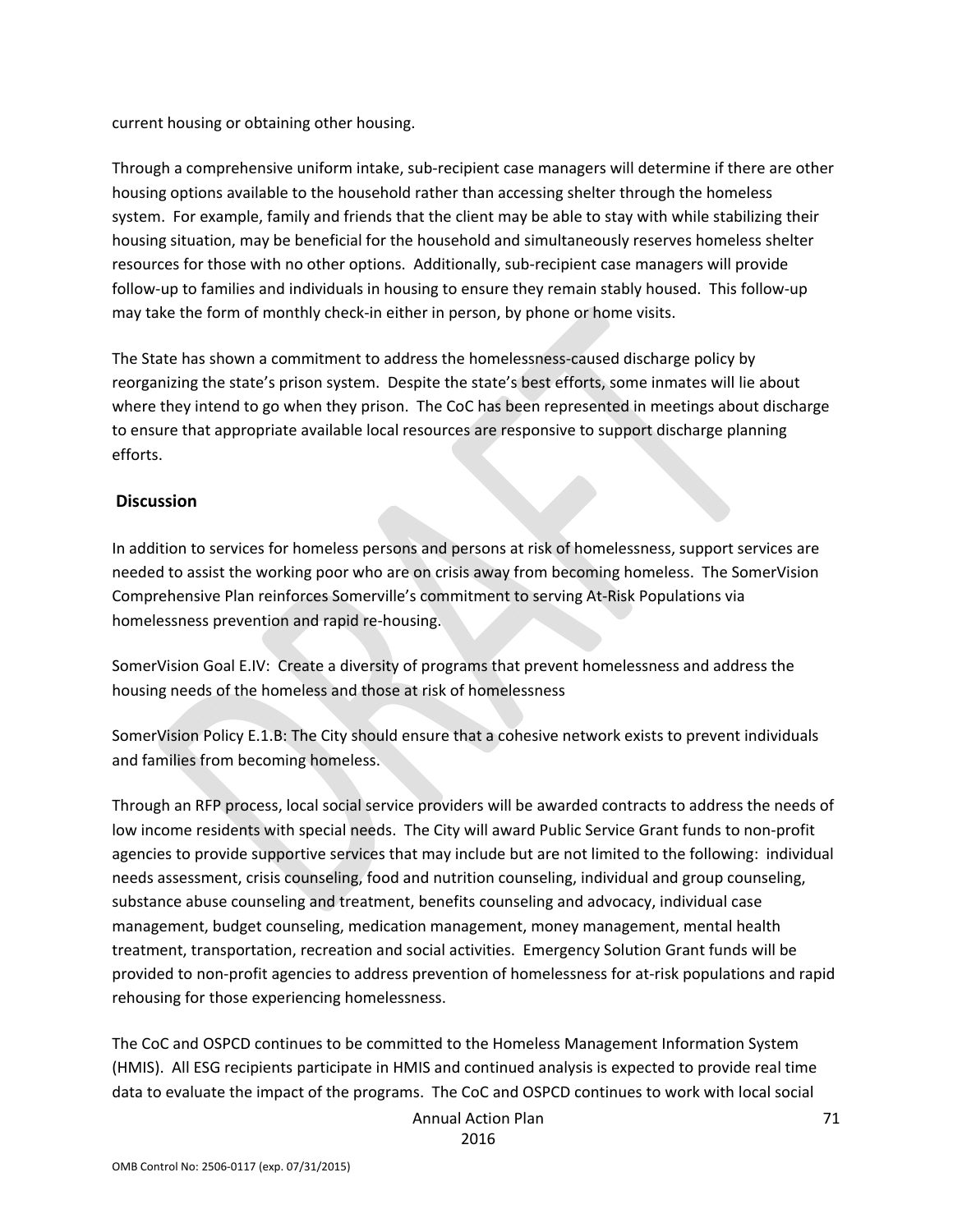service agencies to establish performance standards. Program and agency refunds are dependent, in part, on successfully meeting the standards.

### **One year goals for the number of households to be provided housing through the use of HOPWA for:**

Short-term rent, mortgage, and utility assistance to prevent homelessness of the individual or family

Tenant‐based rental assistance

Units provided in housing facilities (transitional or permanent) that are being developed, leased, or operated

Units provided in transitional short‐term housing facilities developed, leased, or operated with HOPWA funds

Total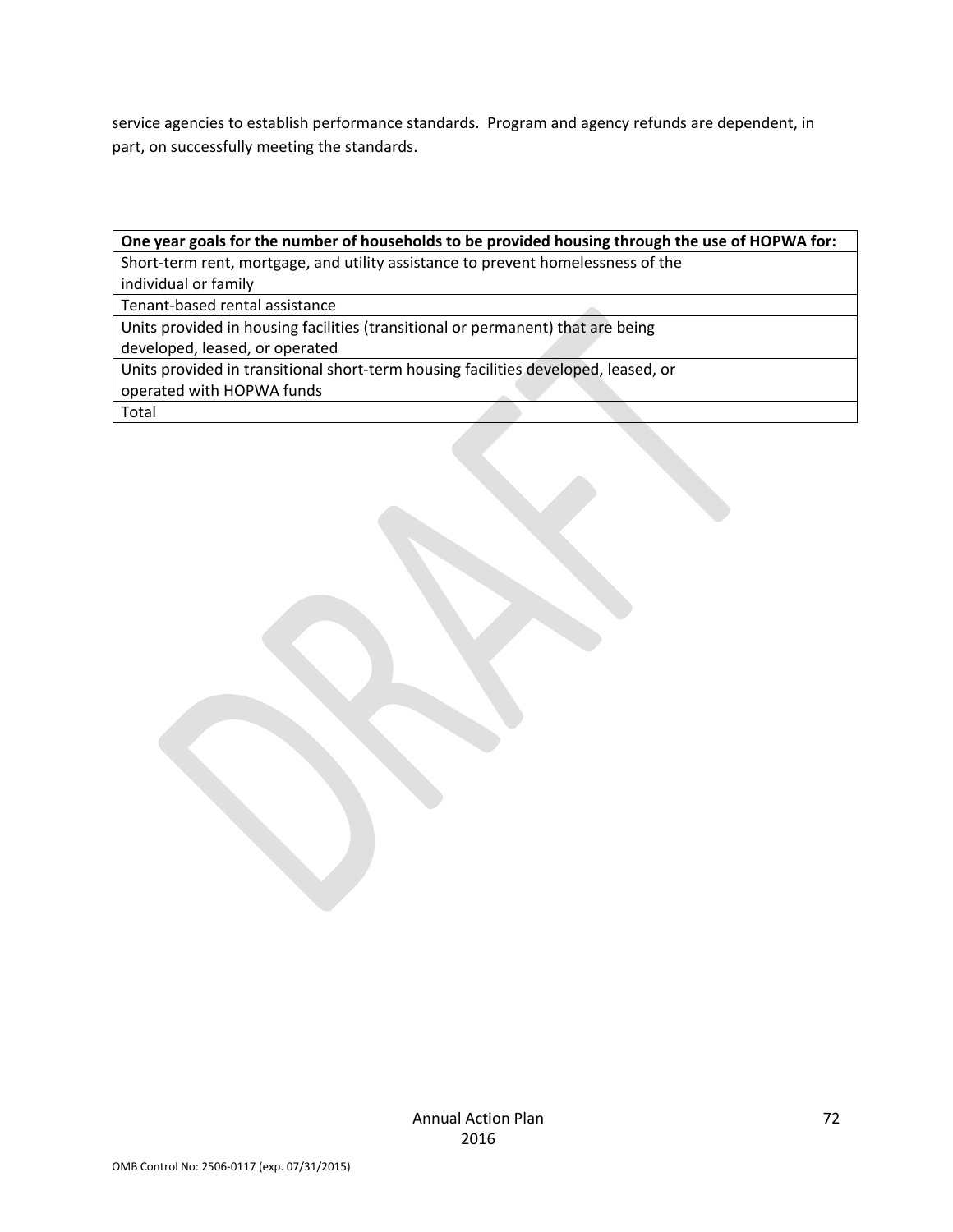# **AP‐75 Barriers to affordable housing – 91.220(j) Introduction**

Even though interest rates remain low, Somerville homebuyers are facing soaring costs due to a tight housing market. Somerville's housing stock is aging. Many properties have environmental hazards such as lead‐based paint. Due to remediation and other rehabilitation work required to bring homes to current code standards, repairs and rehabilitation work may be prohibitively expensive for homeowners. With the continued rise in demand for housing and the rising cost to rehabilitate aging single and multifamily structures, many older, affordable units are being torn down or converted to condos in favor of redevelopment to higher‐end housing.

Over 20% of Somerville renter households are rent‐burdened, paying more than 30% of income for housing costs, and almost 18% are severely rent‐burdened, paying 50% or more of income for housing costs.

**Actions it planned to remove or ameliorate the negative effects of public policies that serve as barriers to affordable housing such as land use controls, tax policies affecting land, zoning ordinances, building codes, fees and charges, growth limitations, and policies affecting the return on residential investment**

The City's analysis of impediments to fair housing identified strategies to remove barriers to accessing affordable housing shown below. These action steps will remove barriers to fair housing by targeted funding, new policies and improving education.

The Housing Division and Fair Housing Commission are primarily responsible for implementing the action steps. For the implementation timeline, the broader action steps have been categorized into near term, medium term and long term. Implementation efforts for some of the action steps will start in the near term, but will require significant time and continue to the medium or long term timelines. In the near term, the focus is on building the capacity of the Fair Housing Commission in terms of personnel, educational materials and financial resources.

For a complete copy of the Implementation Plan, please contact the Housing Division.

Short Term Action Steps

1. Two vacant commissioner positons have been filled as of spring 2016, providing a quorum with four out of five commissioner positions filled. Considering a revision of the requirements for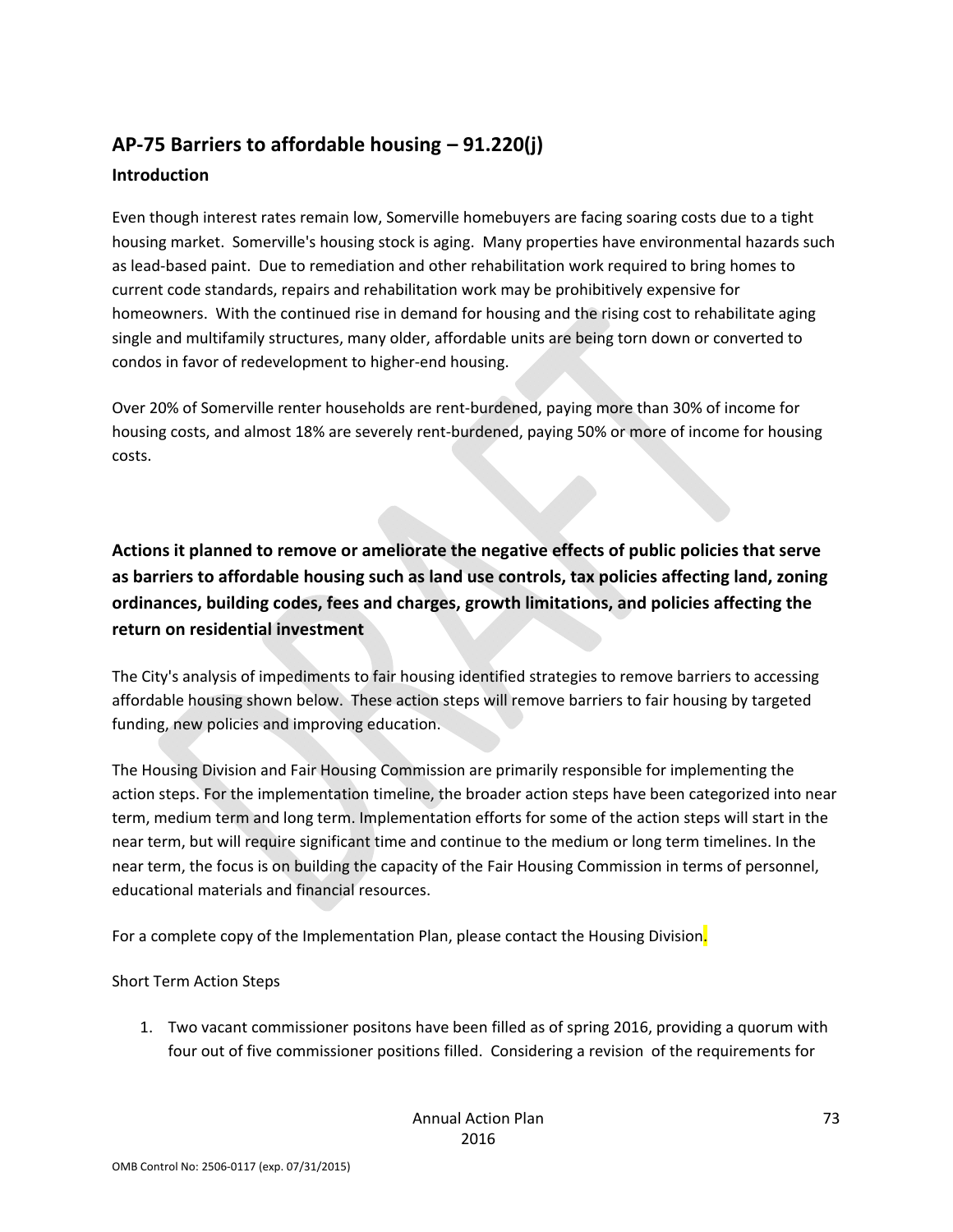the Fair Housing committee membership in order to fill vacant positions on the committee is in abeyance for the present.

- 2. Continue collaboration between the Fair Housing Commission and the Office of Somerville Commissions to maximize efforts toward expanding fair housing choices in Somerville.
- 3. Continue to make referrals of landlord tenant disputes to local mediation programs, the City's Inspectional Services Department, and Cambridge and Somerville Legal Services. Because the City receives few housing discrimination complaints directly, exploration of the possibility of finding volunteers and interns, preferably with legal background to investigate fair housing cases and also to provide training to service providers in the city is in abeyance.
- 4. Complete the hiring of a newly created position of Housing Programs Coordinator who will assist the Fair Housing Commission to implement identified action steps. Exploration of the possibility of finding a graduate intern(s) to assist the Fair Housing Commission is in abeyance.
- 5. Partner with the Fair Housing Center of Greater Boston to increase our use of their outreach, education and training resources including attendance at quarterly meetings.
- 6. Recommend consideration by the Fair Housing Commission of how to best to provide fair housing training for service providers in the city to enable them to provide fair housing advice to residents who patronize their services.
- 7. Make recommendations based on the recently completed Somerville Housing Needs Assessment prepared by LDS Consulting Group LLC, for how to address the issues Identified.
- 8. Recommend development by the Fair Housing Commission of a comprehensive fair housing education and outreach plan with specific steps, which will guide the Fair Housing Commission's future educational outreach to various impacted population groups through appropriate channels and venues.
- 9. Continue to promote the City's housing programs and other non-city housing programs as fair housing resources.
- 10. Increased outreach of the existing housing programs to homeowners and tenants.
- 11. Continue to work to increase coordination among the City, Somerville Housing Authority, Somerville Community Corporation, and other affordable housing developers to maximize their available resources devoted toward affordable housing development
- 12. Continue to advocate for improved access to public transit to reduce the high cost burden associated with vehicle ownership.
- 13. Continue to review the current zoning code and building code to allow development of more affordable housing units in the city.
- 14. Continue to support the efforts of the Planning Division on the comprehensive zoning overhaul.

## **Discussion**

The City will continue to pursue innovative partnerships, locate additional funding sources and engage in comprehensive planning efforts with regional entities to decrease and remove barriers to affordable housing and fair housing. OSPCD will continue to partner with community leaders, statewide advocates and citizens to implement investments that continue to engage community involvement. OSPCD will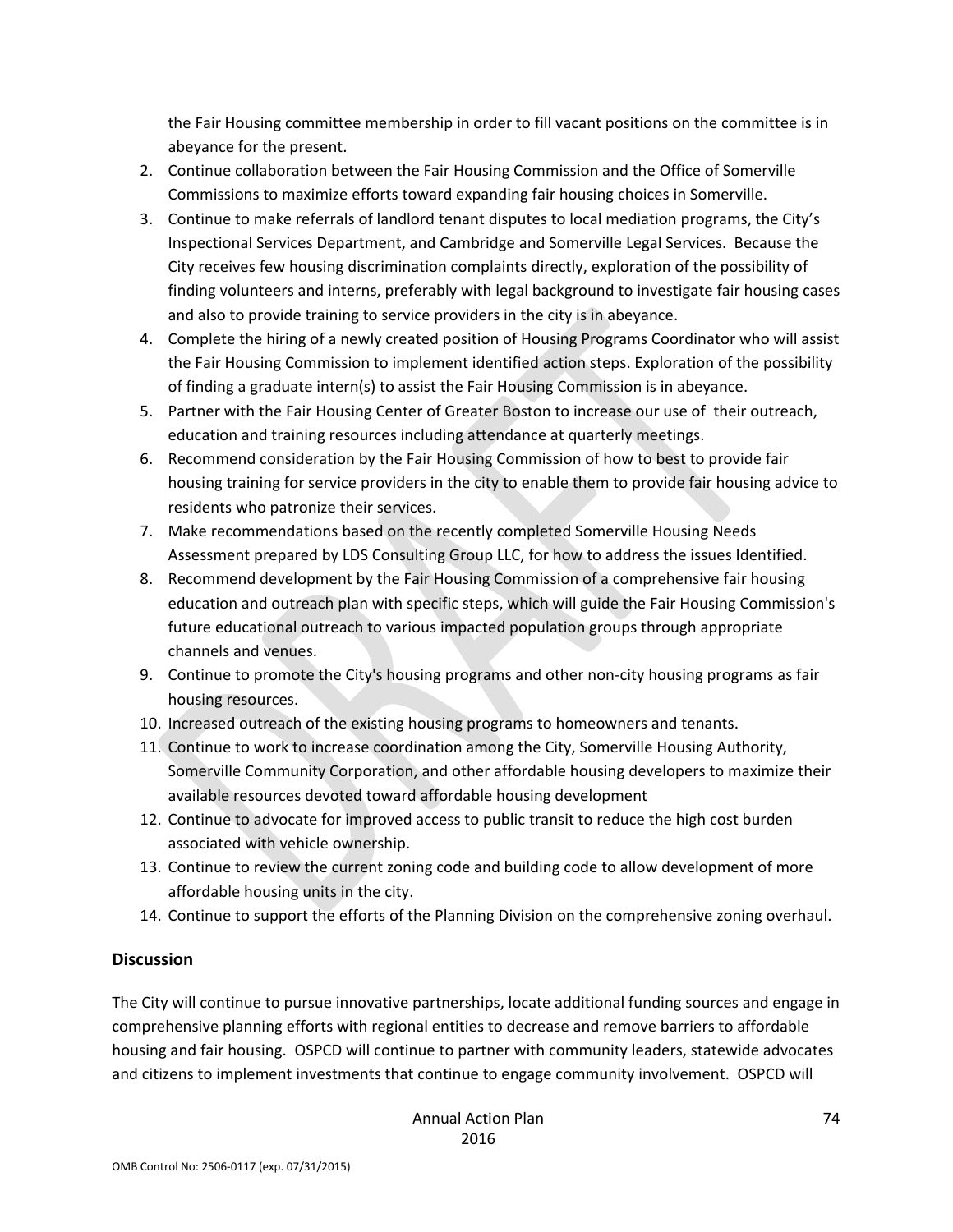continue to foster collaboration with housing and service providers to enhance existing strategies and implement new strategies to address affordable housing barriers. The City of Somerville is committed to improving communities by continuously performing research and analysis, collecting citizen input and exploring best practices to inform programs and activities and remove barriers to affordable housing.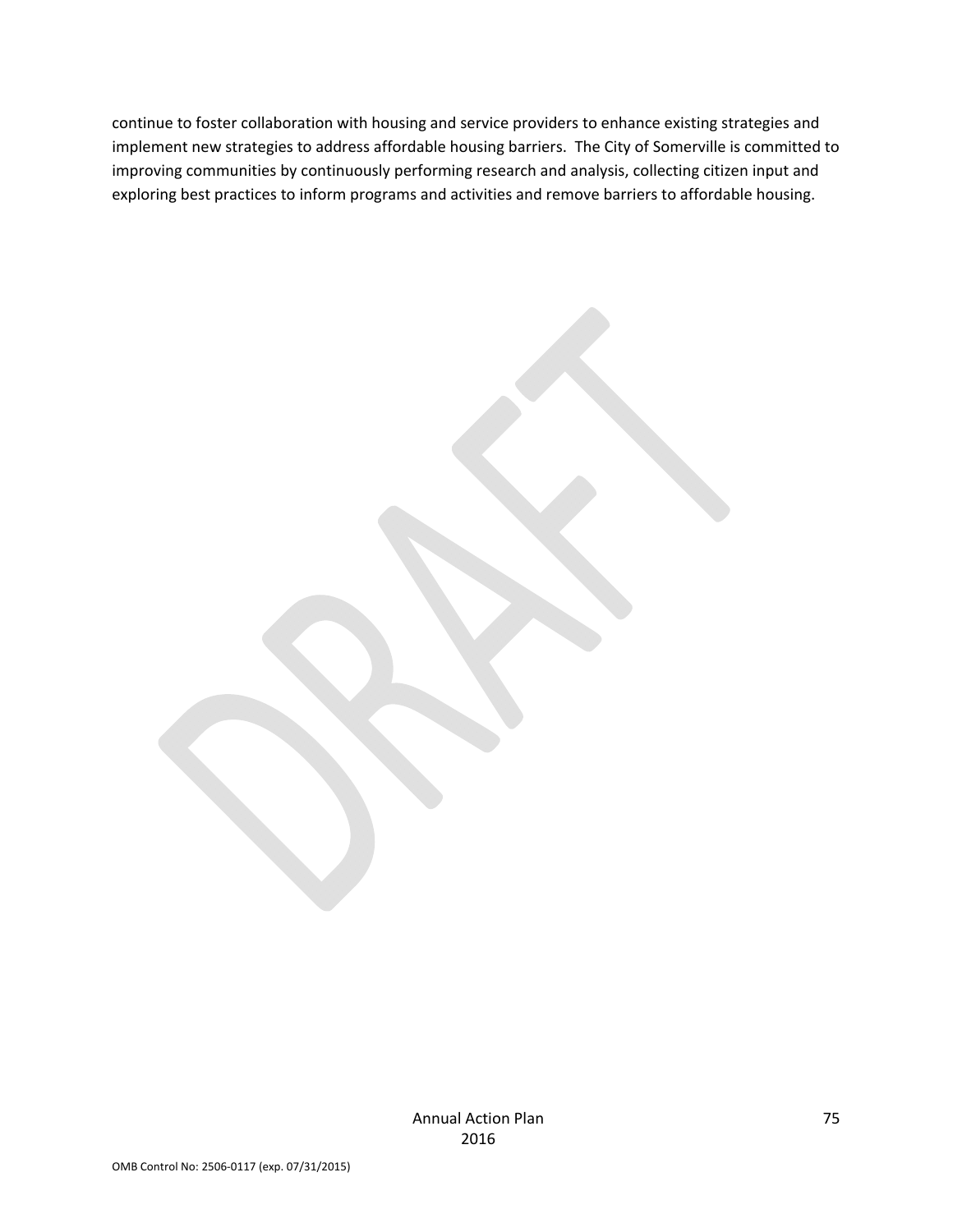# **AP‐85 Other Actions – 91.220(k)**

#### **Introduction**

The City of Somerville along with other partnership agencies will continue to develop programs and initiatives, designed to improve existing programs and identify additional sources of funding to better serve those in need of affordable housing and related services. Action and strategies will be undertaken next year to address underserved needs, foster and maintain affordable housing, evaluate and reduce lead-based paint hazards, reduce the number of poverty-level families and enhance coordination efforts and identify additional sources of funding to better serve those in need of affordable housing and related services.

#### **Actions planned to address obstacles to meeting underserved needs**

Lack of funding is the largest barrier to meeting the underserved needs of Somerville residents. The underserved are LMI households that have a member that is elderly, a child, has a disability or has a quality of life limiting medical condition. The underserved also include individuals experiencing homelessness or victims of domestic violence. Characteristic of the underserved population may include fixed incomes, unemployment or underemployment, living in aging housing stock, language barrier and physical limitations to access services. OSPCD will strive to overcome the main obstacles of the underserved by:

- o leveraging its resources and partnering with housing and service organizations to create supportive housing units for the chronically homeless;
- o assisting households increase their income and assets including public service funding for job readiness and other assistance programs to help individuals secure a job to increase their family income, helping families build assets by providing financial assistance to income eligible households who otherwise could not afford to purchase a home due to lack of funds for down payment and other fees associate with the purchase and
- o making housing and services available to the underserved including populations with special needs. Rapid Re‐Housing activities using ESG funds will target those who are in need of benefits to pay for long‐term housing and those who are victims of domestic violence;
- o advertising available services to the underserved through translated materials to reach non‐English speaking residents in regards to available programming and general entitlement information, explore different methods of outreach to communicate with residents who have a disability and strive to have publicly held hearings in low‐income neighborhoods and conduct meetings that serve special needs populations.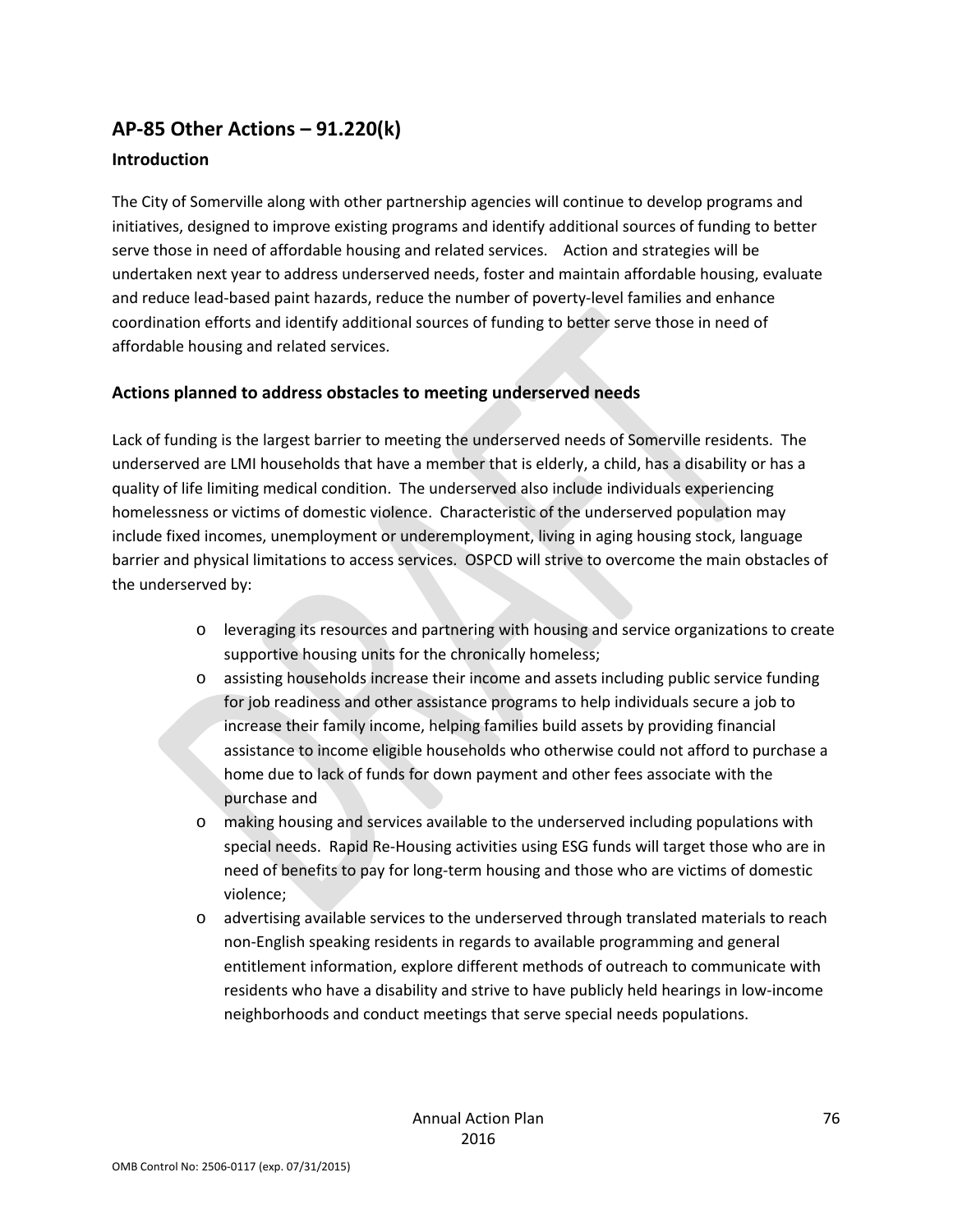## **Actions planned to foster and maintain affordable housing**

Actions planned to foster and maintain affordable housing include:

#### *Strategic leveraging of additional resources to HUD funds*

- Linkage fees \$5.15 per sq. ft. for commercial development over 30,000 sq. ft.; fees deposited into the Somerville Affordable Housing Trust Fund (SAHTF).
- Community Preservation Act (CPA) the SAHTF has been designated as the housing arm for the Community Preservation Committee – will continue to advocate for large portion of CPA funds to be dedicated to affordable housing.
- Payments in lieu of fractional units through the Inclusionary Zoning Ordinance For those units resulting in .5 of a unit or below, payments are made into the SAHTF.

#### *Development*

 Encouraging the City's CHDO to build/provide more rental housing units rather than homeownership units, although targeted mixed income homeownership is a priority in this action year.

#### *Continued Housing Programs*

- Providing affordable housing to homebuyers at 80% and 110% AMI and rental housing to tenants at 50% and 80% AMI through the application of the City's inclusionary housing ordinance.
- Focusing on family‐sized housing development, either through new construction or acquisition/rehab efforts.
- Exploring activities to assist middle-income households with obtaining housing in Somerville.
- Targeting public services and some HOME funds to programs that provide transitional housing.
- Preserve units that may have expiring affordability restrictions.
- Support TBRA program.
- Provide lead paint abatement, heating system replacement and rehabilitation programs to improve housing stock conditions and through lead and rehab, provide for rental restrictions in multi-family housing for the life of the loan.
- Continue the 100 Homes initiative which will provide local non-profit and or local CHDO with funding to rehabilitate existing small properties where affordability does not exist and create affordability through deed restrictions.
- Continue to support zoning overhaul for maker districts, larger family size units, expanding affordable requirement and income eligibility and live‐work spaces.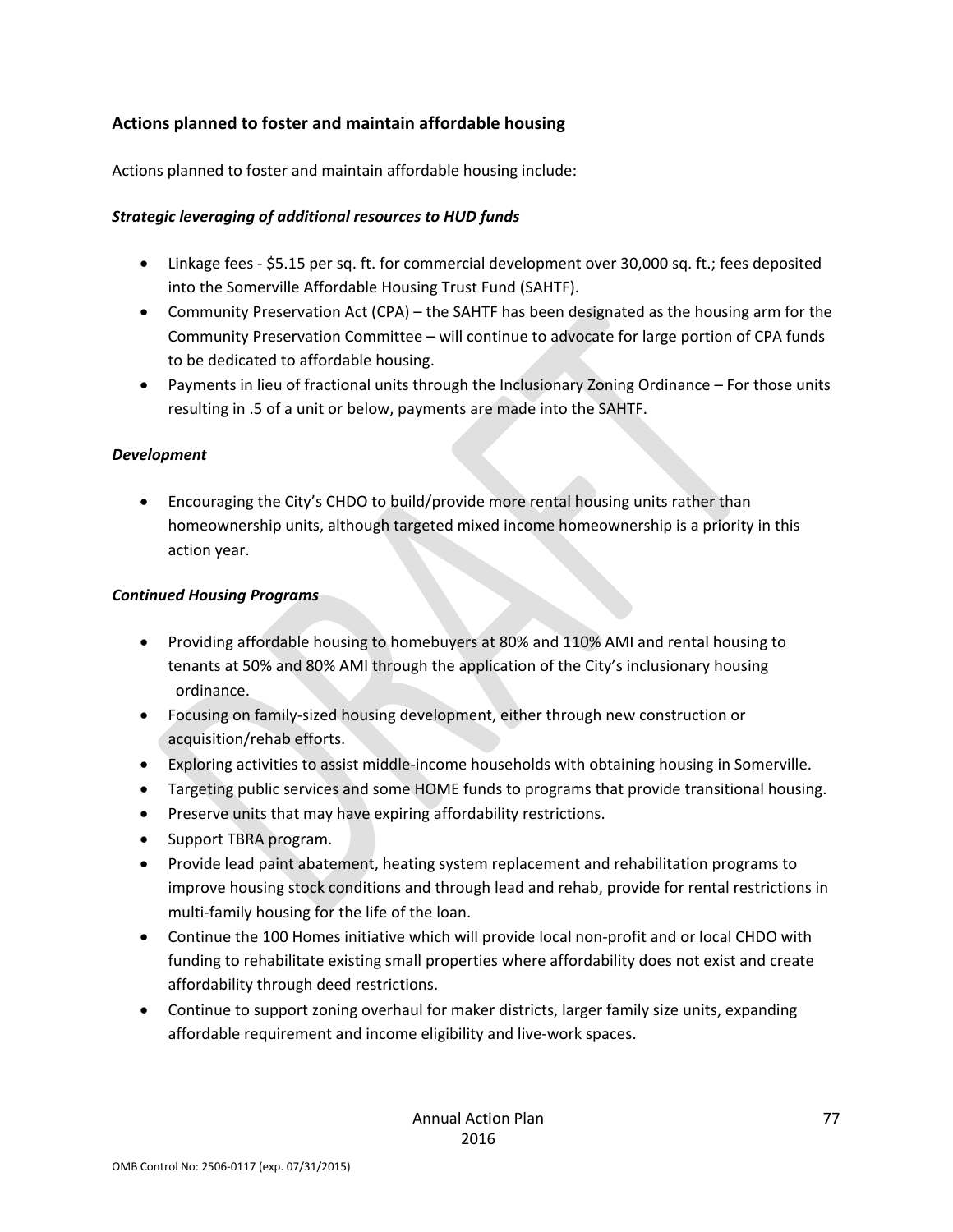#### *New Initiatives*.

- Innovative Design Competition call for design proposals on innovative family living and sustainability, to be coupled with disposition of a City-owned parcel to be developed for affordable housing using design concepts from the winning submission.
- Explore expanding SomerVision housing goals from 6,000 new units with 1,200 as affordable by 2030 to 9,000 new units with 1,800 affordable by 2030.
- Continue to support zoning overhaul for maker districts, larger family size units, expanding affordable requirement and income eligibility and live‐work spaces.
- Support the Somerville Neighborhoods Initiative Working Group and its recommendations for actions the City should pursue to maintain affordability for the residents of Somerville. These recommendations include among other actions:
	- pursuing a real estate transfer fee to help impede 'flipping' occurring in the current market and to provide a financial resource for affordable housing; modifying the City's linkage rate and effective threshold to increase financial resources for affordable housing;
	- creating a limited pilot program to provide financial support for households facing eviction from inclusionary housing units;
	- exploring financial support for income eligible homeowners facing foreclosure;
	- exploring community land trusts;
	- creating a program for energy conservation improvements in exchange for affordable rent restrictions;
	- prioritizing a percentage of housing funds for housing to serve extremely low‐income households;
	- working with the Somerville Housing Authority to increase Section 8 voucher usability in Somerville; creating a housing assistance center to provide technical assistance for residents considering joint purchases, cooperative housing, and other alternative homeownership models;
	- explore creation of a benevolent property owner tax credit for those landlords charging below market rent and explore possibility of a transfer tax to help impede 'flipping' occurring in the current market and to provide a financial resource for affordable housing.

## **Actions planned to reduce lead‐based paint hazards**

The City has a HUD Lead Hazard Abatement grant, which it uses to provide forgivable loans to homeowners for all work necessary to bring a unit into full lead abatement compliance. The City has reached out to homeowners and landlords, including Section 8 landlords, to encourage use of the program. The City's lead program is a critical priority for the City because 2010 US ACS data indicates that almost 94% of the homes in Somerville were built before 1978 and 61% were built before 1940, and two-thirds of the units are two or three family houses.

The City of Somerville is currently in full compliance with federal Title 1012/1013 regulations, Section J,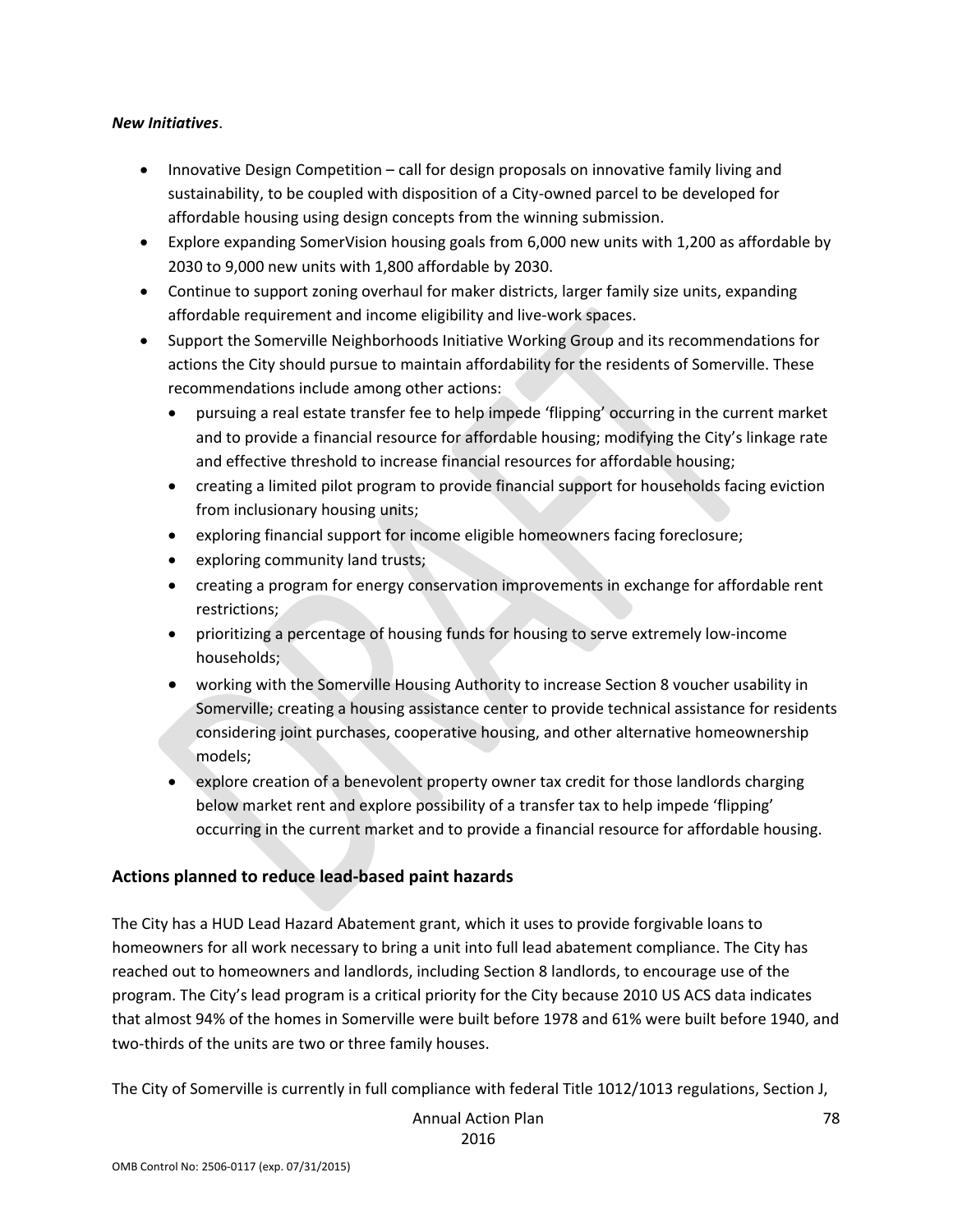which requires that lead based paint be addressed in all properties receiving Federal funds for housing rehabilitation. Safe work practices and all requirements under Title 1012/1013 have been fully integrated into existing housing rehabilitation programs, which are funded primarily with CDBG and HOME grants. A fully implemented plan for addressing lead based paint hazards has been in effect in the City since 2001. Somerville will continue to support and expand the Housing Rehabilitation and Lead Abatement programs, which rehabilitates the existing housing stock while often placing rent restrictions on apartments in multi‐family homes. This is especially important in Somerville, where the majority of all units are in two or three‐family housing. Somerville's Lead Abatement program, which is funded by a Lead Hazard Control grant from HUD, has been recognized by HUD as a national model. The City is also developing materials to assist homeowners in abating lead paint found in soil on properties, especially in play areas.

The city does soil testing at each property and abatement by removing and replacing contaminated soil. The city also assists homeowners in abating lead paint found in soil on properties, especially play areas.

#### **Actions planned to reduce the number of poverty‐level families**

OSPCD is committed to carrying out a comprehensive anti‐poverty strategy in collaboration with the many community and non‐profit organizations that serve Somerville's low‐income population. The City's CDBG, HOME and ESG and other federal grants will continue to support program and organizations that provide assistance and economic opportunities for low and moderate income persons and for populations with special needs. Funds will continue to be used to support subsidized housing, food and healthcare programs, emergency services and literacy and job training programs.

The City and other agencies will continue to collaborate in pooling necessary resources to assist individuals and families with obtaining the tools to overcome poverty. These anti-poverty goals will include increasing effective income (promoting awareness of tax filing credits), supporting asset accumulation (supporting down payment assistance to homebuyers), promoting small business and economic development (increasing and expanding small businesses), providing services to at‐risk youth (supporting education, training and employment programs to prepare disadvantaged youth for career success and mentoring program to improve their outcomes) and creating mixed income communities (encouraging the de‐concentration of poverty and the creation of stable mixed income neighborhoods through the development of affordable housing outside of low income areas).

Varied means will be used to assist families to gain more income. Support services, such as affordable childcare enable parents to seek education, job training and become employed in higher waged work. Continued funding of youth peer leadership programs enable teens to develop decision making and job readiness skills while working toward a safer healthier and more productive City. These leadership programs use evidence based youth development and violence prevention strategies. Through continued funding of youth delinquency programs which promote leadership, job prospects and cultural awareness, youth are encouraged to break the cycle of poverty. Also, the timely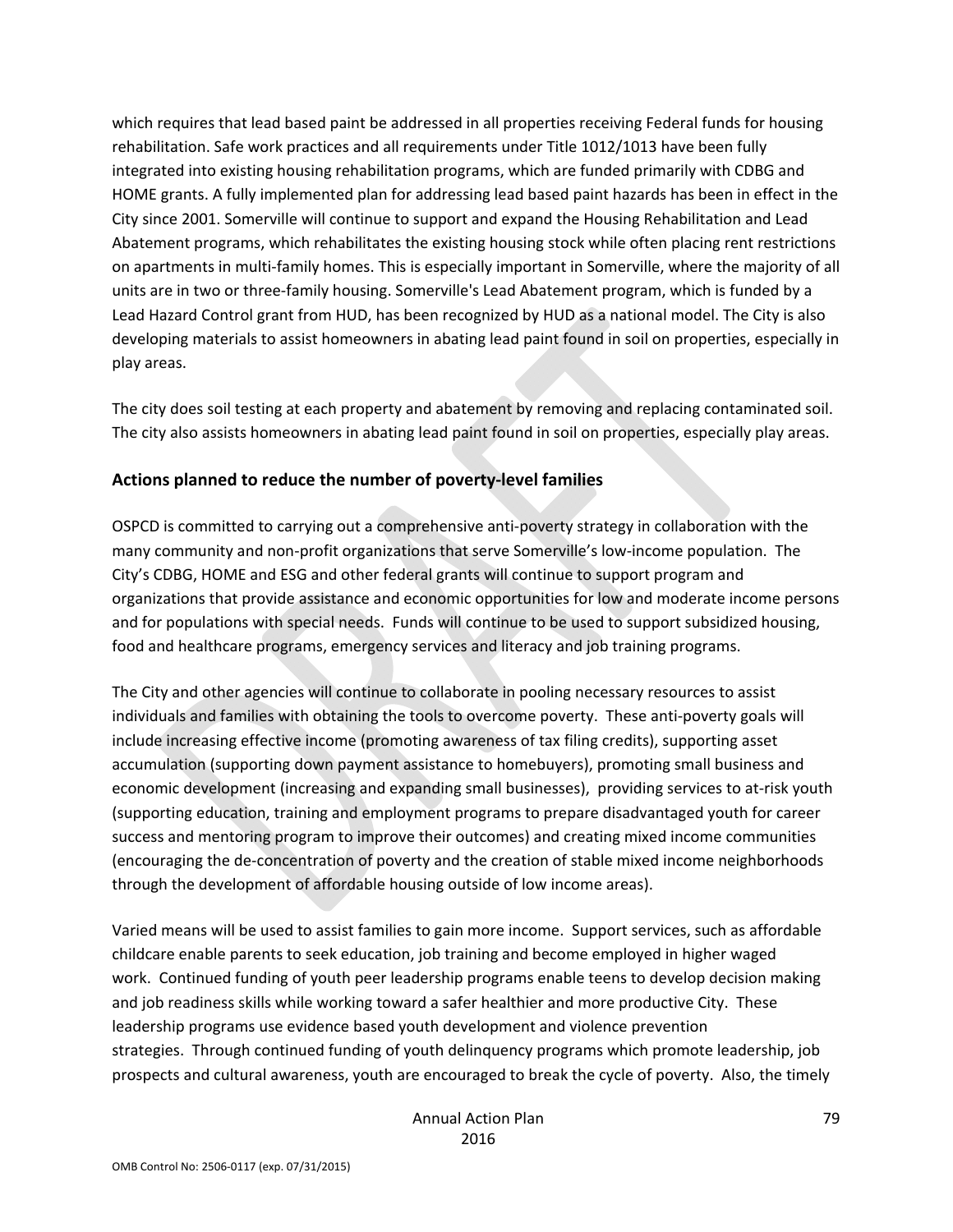funding of early intervention childhood education helps link children to successful academic and economic outcomes later in life. In addition, OSPCD supports ESOL classes, computer training to underserved communities, employment services and training to improve the skills of residents to help find appropriate, decent jobs for individuals in poverty.

ESG funding will continue to make financial support available to those families at risk of eviction to become stabilized and decrease the number of families plunged into homelessness.

## **Actions planned to develop institutional structure**

Institutional Structure gaps were not identified during this Action Plan process. If gaps arise and become identified, actions will be taken to address them.

# **Actions planned to enhance coordination between public and private housing and social service agencies**

Housing and social service providers collaborate regularly through participation in the CoC's monthly meetings and its various subcommittee meetings. A City Housing Division staff member serves as the CoC Lead and is able to serve as a liaison between the City and housing and social service agencies. These meetings also include representatives from agencies serving a broader group of residents at the poverty level, such a Community Action Agency of Somerville, RESPOND, Cambridge and Somerville Legal Services and others who provide non‐housing services such as employment training, mental health counseling, veterans services, elder services, financial literacy, immigrant services and health services.

The CoC also maintains an inventory of housing as well as social service providers and includes details such as the subpopulations served as well as the services provided. Several social service agencies have offices located in public housing and attend general meetings of the housing authority to identify problems in advance and have the opportunity to help resolve a crisis immediately. Please see the Public Housing section of the Plan for the more information regarding the consultation and coordination, as well as information about the encouragement of public housing residents to become involved in management of the properties.

## **Discussion**

The City of Somerville is continuously refining its strategies to foster affordable housing, reduce lead‐ based paint hazards, reduce the number of families in poverty and enhance coordination. By enhancing coordination and developing greater collaboration, the City of Somerville will work to create an environment in which affordable housing including supportive housing is supported and encouraged.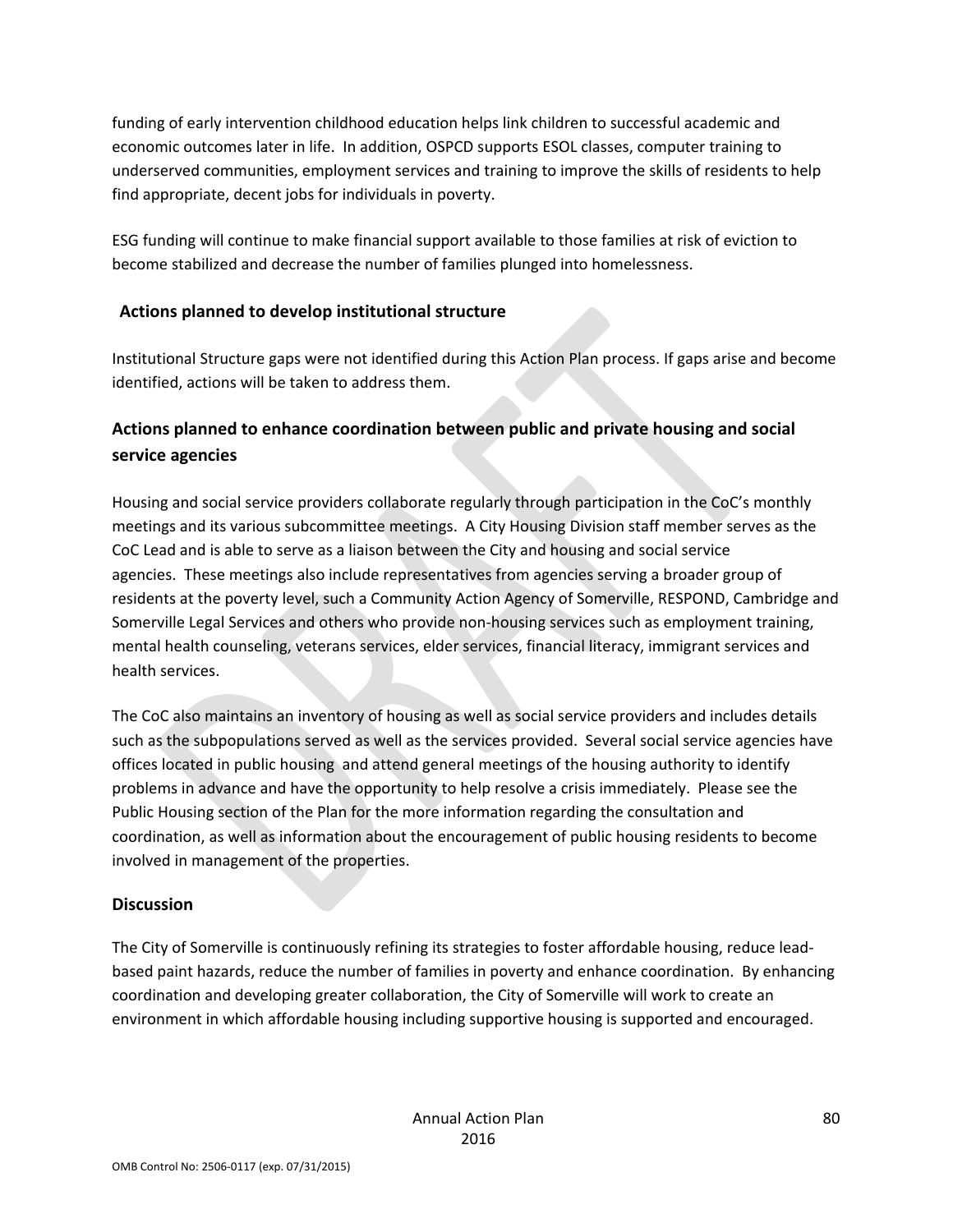# **Program Specific Requirements**

# **AP‐90 Program Specific Requirements – 91.220(l)(1,2,4)**

#### **Introduction**

Activities planned with CDBG funds expected to be available during the year are identified in the Projects Table. The following information identifies program income that is available for use that is included in additional projects that will be carried out.

## **Community Development Block Grant Program (CDBG) Reference 24 CFR 91.220(l)(1)**

Projects planned with all CDBG funds expected to be available during the year are identified in the Projects Table. The following identifies program income that is available for use that is included in projects to be carried out.

| 1. The total amount of program income that will have been received before the start of the        |          |
|---------------------------------------------------------------------------------------------------|----------|
| next program year and that has not yet been reprogrammed                                          | 50,000   |
| 2. The amount of proceeds from section 108 loan guarantees that will be used during the year      |          |
| to address the priority needs and specific objectives identified in the grantee's strategic plan. | $\Omega$ |
| 3. The amount of surplus funds from urban renewal settlements                                     | 0        |
| 4. The amount of any grant funds returned to the line of credit for which the planned use has     |          |
| not been included in a prior statement or plan                                                    | $\Omega$ |
| 5. The amount of income from float-funded activities                                              | $\Omega$ |
| <b>Total Program Income:</b>                                                                      | 50,000   |
|                                                                                                   |          |

## **Other CDBG Requirements**

| 1. The amount of urgent need activities                                                 | $\Omega$ |
|-----------------------------------------------------------------------------------------|----------|
| 2. The estimated percentage of CDBG funds that will be used for activities that benefit |          |
| persons of low and moderate income. Overall Benefit - A consecutive period of one,      |          |
| two or three years may be used to determine that a minimum overall benefit of 70%       |          |
| of CDBG funds is used to benefit persons of low and moderate income. Specify the        |          |
| years covered that include this Annual Action Plan.                                     | 75.00%   |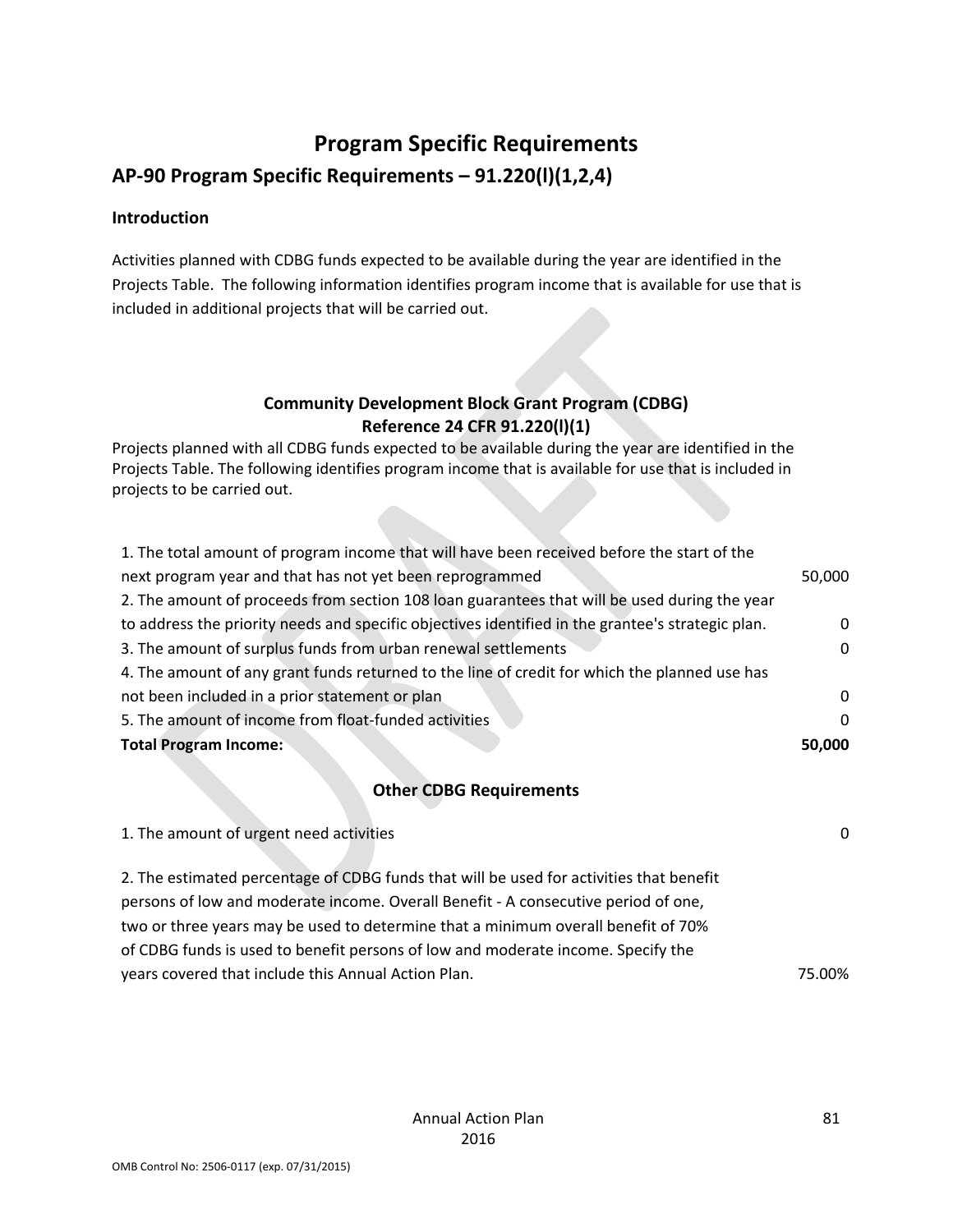## **HOME Investment Partnership Program (HOME) Reference 24 CFR 91.220(l)(2)**

1. A description of other forms of investment being used beyond those identified in Section 92.205 is as follows:

Not Applicable

2. A description of the guidelines that will be used for resale or recapture of HOME funds when used for homebuyer activities as required in 92.254, is as follows:

See Attached "Guidelines for Resale and Recapture" in the unique Appendices.

3. A description of the guidelines for resale or recapture that ensures the affordability of units acquired with HOME funds? See 24 CFR 92.254(a)(4) are as follows:

Not Applicable.

4. Plans for using HOME funds to refinance existing debt secured by multifamily housing that is rehabilitated with HOME funds along with a description of the refinancing guidelines required that will be used under 24 CFR 92.206(b), are as follows:

Not Applicable.

## **Emergency Solutions Grant (ESG) Reference 91.220(l)(4)**

1. Include written standards for providing ESG assistance (may include as attachment)

ESG standards are a living document and as such, will be revisited, edited and updated as needed.

All sub‐grantees will be required to evaluate each applicant for eligibility for ESG funds through an initial intake consultation, specifically whether an applicant for funds meets the definition of "homeless" or "at risk of homelessness" in accordance with 24 CFR 576.2, and whether an applicant meets income eligibility. All sub‐grantees will also be required to keep records (case files) regarding eligibility or ineligibility for each applicant in accordance with 24 CFR 576.500 (b),(c),(d), and (e). Records must be kept for each program participant that document: the services and assistance provided to that program participant; compliance with requirements under 24 CFR 576.101‐106, 576.401 (a) and (b) and 576.401 (d) and  $\epsilon$ ; and where applicable, compliance with the termination of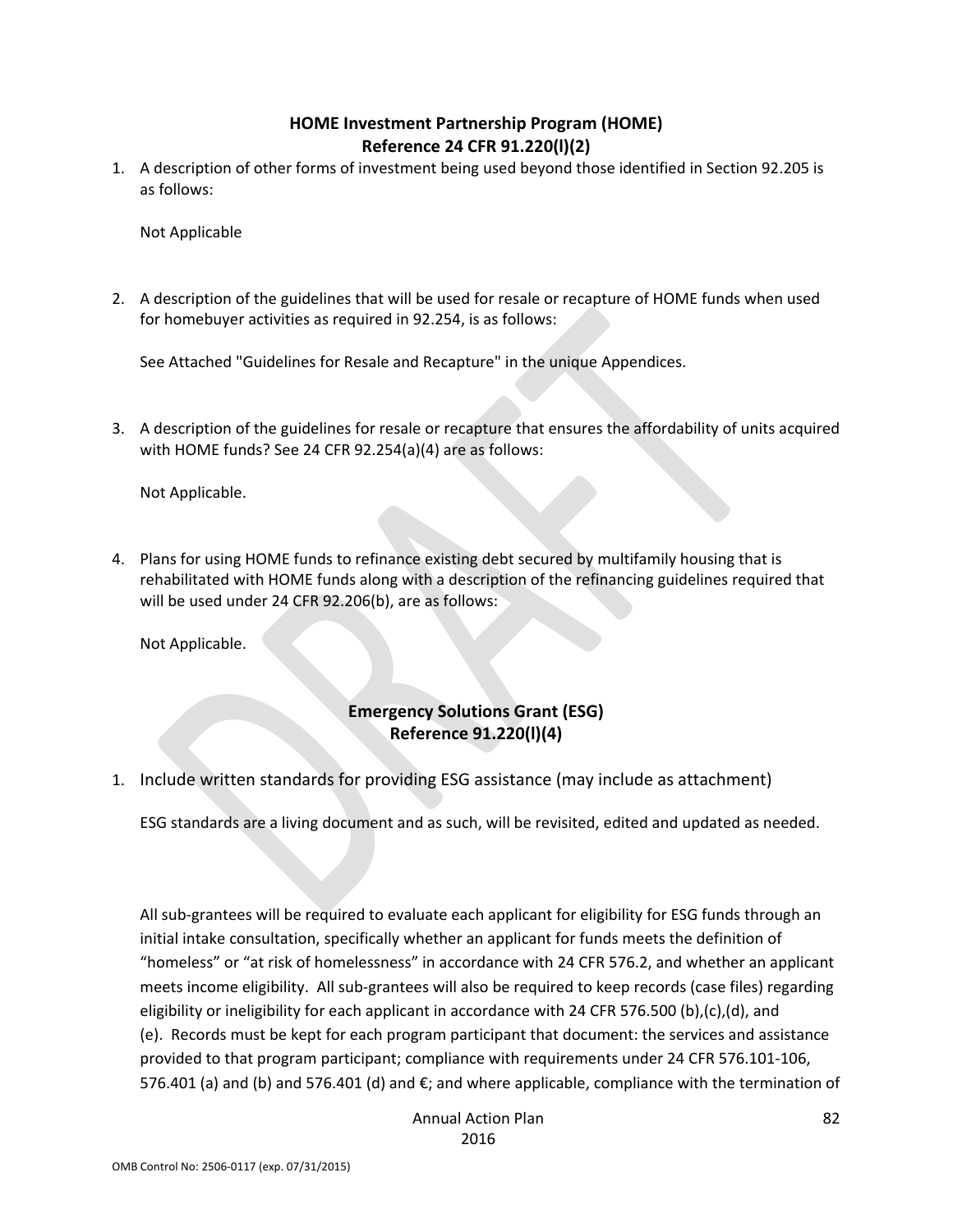assistance requirement in 576.402. Households must meet at least the following minimum criteria: 1. INCOME: Household's total income must be at or below 50% AMI, 2. Must be a SOMERVILLE RESIDENT (defined as someone) a)currently living in Somerville, b)living in a Somerville shelter, or c)living in Somerville immediately prior to becoming homeless, 3.HOUSING STATUS: Household must be either homeless in accordance with 24 CFR 576.2 (to receive rapid re‐housing assistance) or at risk of losing its housing in accordance with 24 CFR 576.2 (to receive homelessness prevention assistance); and must meet the following criteria: Not otherwise eligible for Emergency Assistance, b. No appropriate subsequent housing have been identified, c. No financial resources to obtain immediate housing in its existing housing; and d. The household lacks support networks needed to obtain immediate housing or remain in existing housing.

Eligible use of funds will be security deposit, last months' rent, utility payments/deposits, moving cost assistance and short-term rental assistance. Funds may be paid to third-party providers; they may not be provided directly to the person applying for assistance.

Monitoring of sub‐grantees will include but will not be limited to, assurance of compliance with ESG definitions, fiscal integrity and accounting of utilization of funds as required by HUD and entry of data into HMIS or comparable database. To meet the requirement outlined for the use of ESG funds, monitoring and meetings will be held with sub-grantees to assess whether or not the milestones identified in the contract (i.e. number of clients to be served) and ESG guidelines and regulations are met.

See written procedures for provisions of ESG assistance from Year 1

2. If the Continuum of Care has established centralized or coordinated assessment system that meets HUD requirements, describe that centralized or coordinated assessment system.

The Continuum of Care is still working on a centralized assessment form. The form in use collects all the data elements necessary for implementation in the HMIS system. Due to the diverse range of emergency shelter programs with the Somerville‐Arlington CoC, CoC wide shelter standards governing length of stay, safety and shelter needs of special population are still in development. Each ESG funded program within the Continuum, is mandated to be working on their own written shelter policies and procedures concerning matters that meet, or exceed, the City and federal regulations. As a CoC, Somerville‐Arlington is working to develop more specific standards that can be usefully applied to all its ESG funding programs.

Housing priorities and services for individuals and families can be recommended using a vulnerability index. Permanent Support Housing is recommended for individuals and families who

> Annual Action Plan 2016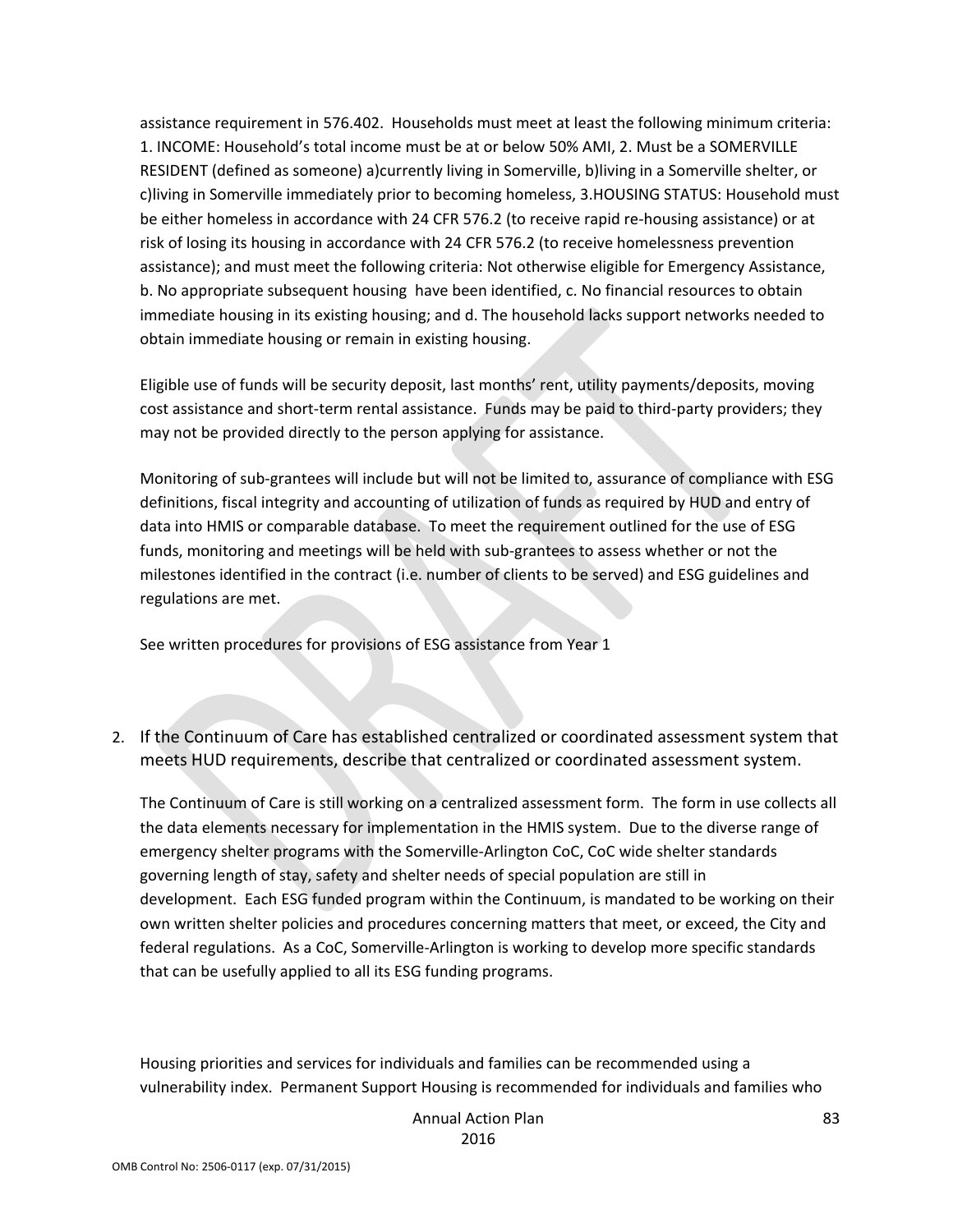need permanent housing with ongoing access to services and case management to remain stably housed. Rapid Re‐housing is recommended for individuals and families with moderate health, mental health and/or behavioral health issues, but who will likely be able to achieve housing stability over a short time period through a medium or short‐term rent subsidy and access to support services. Affordable Housing is recommended for individuals and families who do not require intensive supports but may still benefit from access to affordable housing with no specific intervention drawn from homeless services providers.

3. Identify the process for making sub‐awards and describe how the ESG allocation available to private nonprofit organizations (including community and faith‐based organizations).

OSPCD coordinates with the Somerville‐Arlington (CoC) to prioritize ESG objectives. Currently this includes Rapid Re‐Housing, Homeless Prevention, Essential Services/Operations, HMIS and Administration. These priorities are evaluated annually and take into account standardize performance standards and outcomes. OSPCD issued a Request for Proposals (RFP) for the ESG program in 2016‐17 with the intent of providing funding to sub‐grantees. Proposals were received from non-profit agencies to enhance existing activities and transform homeless assistance with an emphasis on quickly rehousing people who become homeless and prevention homelessness. These proposals must address one or more of the goals in the Consolidated Plan, must demonstrate a match, must agree to use the HMIS system (or comparable database) for reporting purposes, must attend Continuum of Care monthly meetings, etc. An Advisory Committee reviews the proposals using an evaluation system and scores the proposals. The recommendations are presented to the Mayor based on proposals that will rapidly transition participants to stability, link program participants to community resources and mainstream benefits and help them develop a plan to prevent future housing instability. Awards are made following the ESG eligibility categories (no more than 60% for Shelter Operations and Essential Services and no more than 7.5% for Administration). Agencies are encouraged to focus on Rapid Re‐Housing and Homelessness Prevention Services using HUD's Housing First Model.

See the process for making and describing ESG allocations from Year 1.

4. If the jurisdiction is unable to meet the homeless participation requirement in 24 CFR 576.405(a), the jurisdiction must specify its plan for reaching out to and consulting with homeless or formerly homeless individuals in considering policies and funding decisions regarding facilities and services funded under ESG.

The City of Somerville meets the homeless participation requirement 24 CFR 576.405(a). OSPCD consults with each agency receiving ESG funds to ensure homeless individuals participate in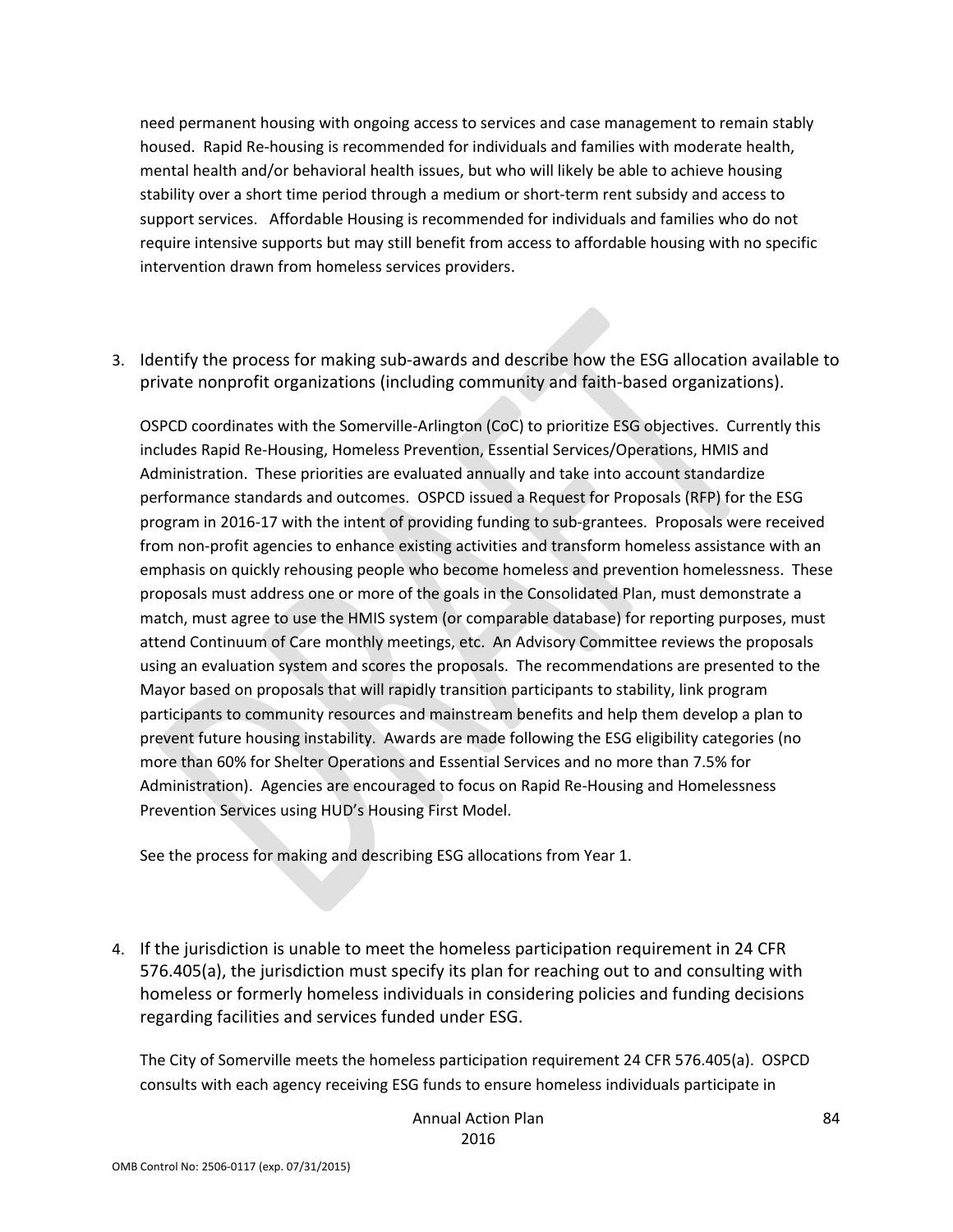services. Sub-grantees recognize the importance of involving past and present participants in program planning and agency policy making activities. However, this is sometimes difficult when the homeless individuals are active substance abusers but efforts are made to engage them later. The City meets the homeless participation requirements by including homeless and formerly homeless individuals through extensive participation and consultation with the Somerville‐Arlington Continuum of Care, an entity that includes formerly homeless individuals as members. Sub‐grantees involve program participants in activities and planning, as well as, provide them with information to help them understand the inner working of the organization. Sub-grantees hope that formerly homeless will one day join forces with the agency to one day end homelessness. Some formerly homeless persons become board members, staff members and/or volunteers. Others invited to speak publicly about their personal stories to raise awareness in the community. Also shelter residents have the opportunity to provide input on programs at house meetings and at exit interviews, when they leave the shelter. Before departure, residents have an opportunity to complete written evaluations and comment on and provide suggestions for changes or improvements in service.

Describe performance standards for evaluating ESG.

ESG proposals are evaluated based on their previous experience providing services to the homeless community and addressing one or more of the needs highlighted in the Consolidated Plan. Proposals are also evaluated based on the response to the criteria in the Request for Proposals, their capaCity and timeliness, quality of work and previous outcomes, etc. ESG proposals providing Homelessness Prevention and Rapid Re‐Housing programs are viewed favorably, as they adhere to HUD's Housing First Model. All ESG recipients participate in HMIS and continued analysis is expected to provide real time data to evaluate the impact of programs. OSPCD continues to work with the Continuum of Care to establish performance standards. Continued program and agency funding is dependent, in part, on successfully meeting the standards.

See performance standards for evaluation ESG from Year 1

#### **Discussion**

Area shelters funded with ESG funds operate at nearly 100% bed capaCity and provide critical services to the City's homeless heterogeneous populations, including those within the immigrant community, seniors, disabled, victims of domestic violence and a diversity of races and ethnicities and varying demographic characteristics.

The Rapid Response Program, modeling a Housing First philosophy, meets the affordable and stable housing needs of families and individuals first, herby enabling them to better focus on advancing their housing stability. This approach encourages longer‐term and permanent solutions to the homeless epidemic. Once there is evidence of a problem, sub‐grantee staff work to resolve the immediate crisis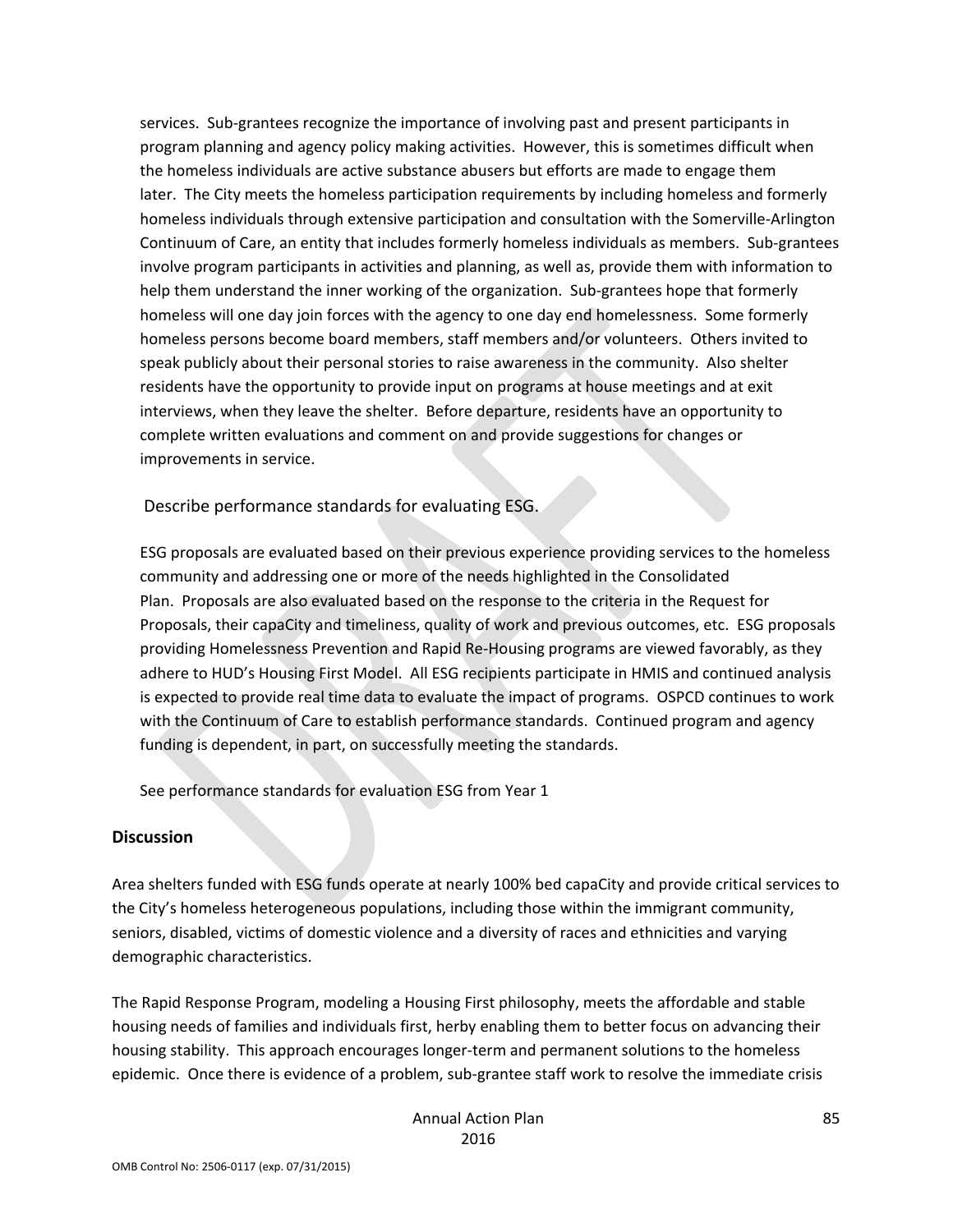and work to prevent future issues by focusing on changing financial management behaviors. Prevention dollars are leveraged with other community and mainstream resources and services. Partnerships with local realtors, landlords and moving companies help negotiate reductions in arrears and/or arrange payments for clients.

Instead of duplicating efforts, each sub‐grantee delivers services to clients according to its special area. This approach allows more coordinated, efficient and effective service delivery. The closeness of this existing social service community based relationship, coupled with comprehensive homelessness prevention & rapid re‐housing model, ensures that no client falls through the cracks.